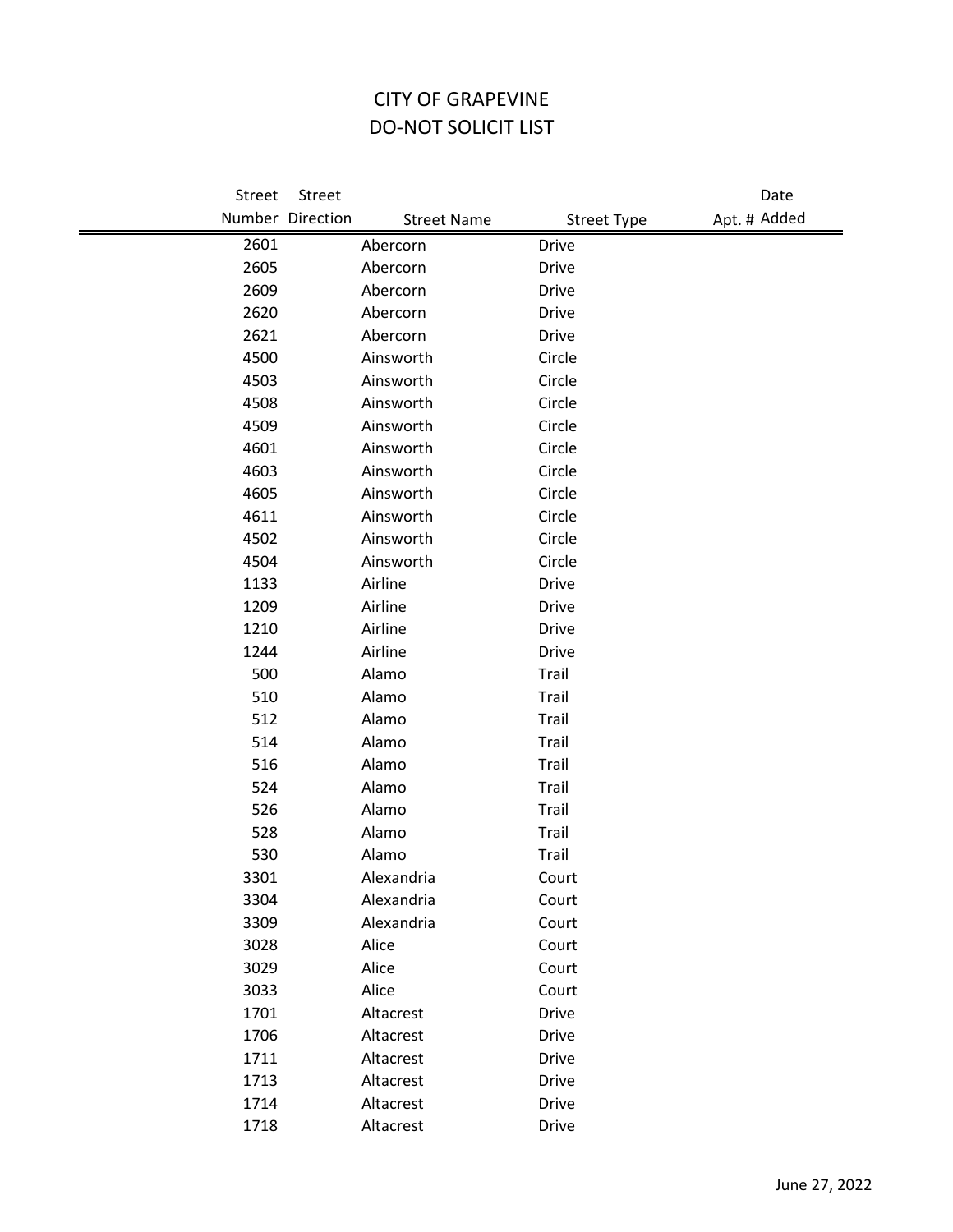| Street | Street                                 |                    | Date         |
|--------|----------------------------------------|--------------------|--------------|
|        | Number Direction<br><b>Street Name</b> | <b>Street Type</b> | Apt. # Added |
| 1727   | Altacrest                              | <b>Drive</b>       |              |
| 1808   | Altacrest                              | <b>Drive</b>       |              |
| 1817   | Altacrest                              | <b>Drive</b>       |              |
| 1820   | Altacrest                              | <b>Drive</b>       |              |
| 1823   | Altacrest                              | <b>Drive</b>       |              |
| 1824   | Altacrest                              | <b>Drive</b>       |              |
| 5303   | Altacrest                              | Court              |              |
| 5309   | Altacrest                              | Court              |              |
| 5311   | Altacrest                              | Court              |              |
| 5315   | Altacrest                              | Court              |              |
| 5319   | Altacrest                              | Court              |              |
| 1720   | Altacrest                              | <b>Drive</b>       |              |
| 1722   | Altacrest                              | <b>Drive</b>       |              |
| 1821   | Altacrest                              | <b>Drive</b>       |              |
| 5307   | Altacrest                              | Court              |              |
| 5317   | Altacrest                              | Court              |              |
| 1726   | Altracrest                             | <b>Drive</b>       |              |
| 2420   | Anglers                                | <b>Drive</b>       |              |
| 2512   | Anglers                                | Drive              |              |
| 1724   | Anglers Plaza                          |                    |              |
| 1814   | Anglers Plaza                          |                    |              |
| 1815   | Anglers Plaza                          |                    |              |
| 1824   | Anglers Plaza                          |                    |              |
| 1825   | Anglers Plaza                          |                    |              |
| 1846   | Anglers Plaza                          |                    |              |
| 1855   | Anglers Plaza                          |                    |              |
| 300    | Appling                                | <b>Drive</b>       |              |
| 304    | Appling                                | <b>Drive</b>       |              |
| 308    | Appling                                | Drive              |              |
| 320    | Appling                                | <b>Drive</b>       |              |
| 336    | Appling                                | Drive              |              |
| 505    | Arbor Oak                              | <b>Drive</b>       |              |
| 507    | Arbor Oak                              | <b>Drive</b>       |              |
| 515    | Arbor Oak                              | <b>Drive</b>       |              |
| 519    | Arbor Oak                              | <b>Drive</b>       |              |
| 527    | Arbor Oak                              | <b>Drive</b>       |              |
| 511    | Arbor Oak                              | <b>Drive</b>       |              |
| 1713   | <b>Arthur Drive</b>                    | Drive              |              |
| 4415   | Asbury                                 | <b>Drive</b>       |              |
| 601    | Ashcroft                               | <b>Drive</b>       |              |
| 603    | Ashcroft                               | Drive              |              |
| 607    | Ashcroft                               | <b>Drive</b>       |              |
| 611    | Ashcroft                               | Drive              |              |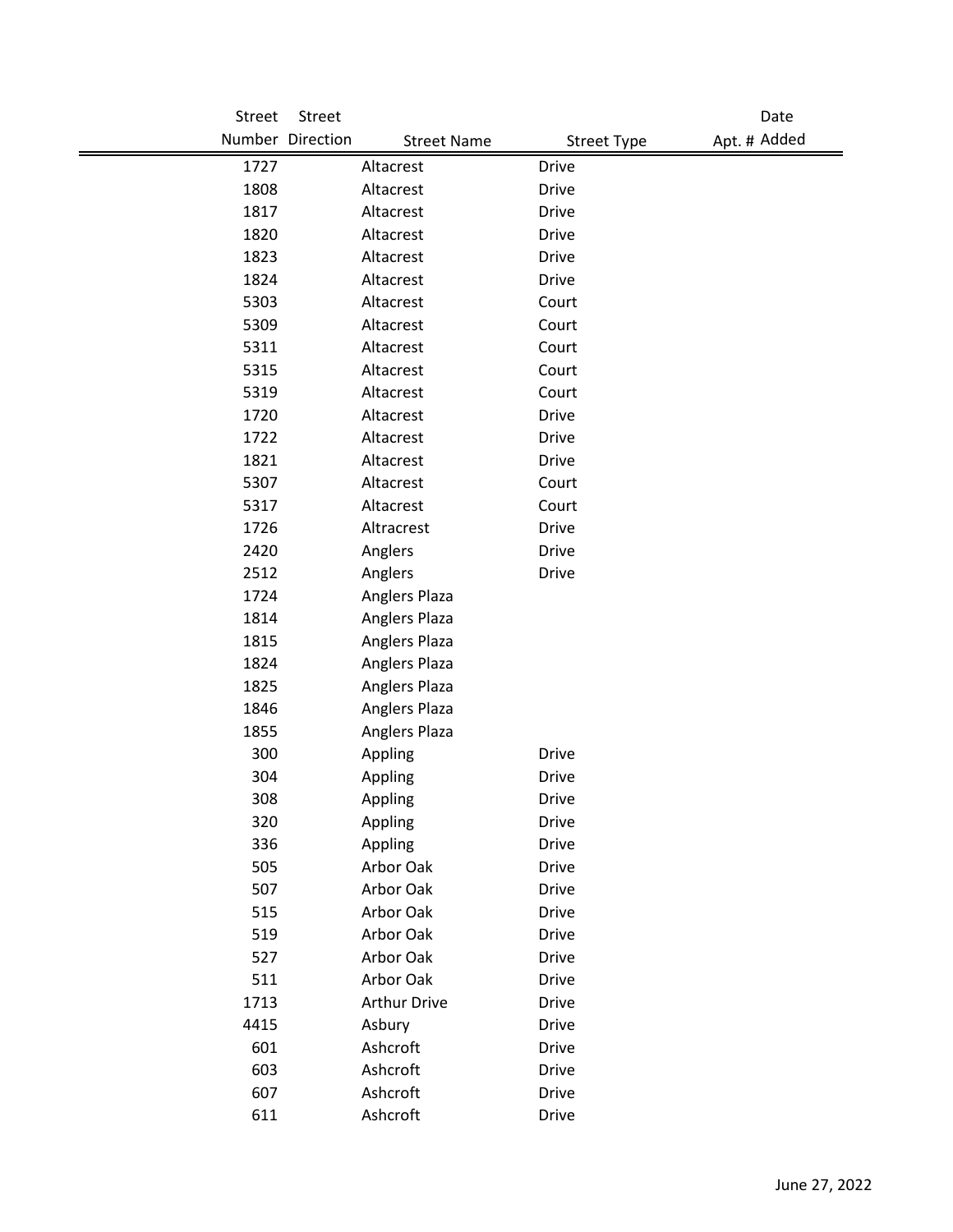| <b>Street</b> | Street           |                     |                    | Date         |
|---------------|------------------|---------------------|--------------------|--------------|
|               | Number Direction | <b>Street Name</b>  | <b>Street Type</b> | Apt. # Added |
| 614           |                  | Ashcroft            | <b>Drive</b>       | 6/27/2022    |
| 617           |                  | Ashcroft            | <b>Drive</b>       |              |
| 608           |                  | Ashcroft            | <b>Drive</b>       |              |
| 4406          |                  | Ashington           | <b>Drive</b>       |              |
| 4410          |                  | Ashington           | <b>Drive</b>       |              |
| 4411          |                  | Ashington           | <b>Drive</b>       |              |
| 4414          |                  | Ashington           | <b>Drive</b>       |              |
| 4415          |                  | Ashington           | <b>Drive</b>       |              |
| 3301          |                  | Ashmore             | Lane               |              |
| 3302          |                  | Ashmore             | Lane               |              |
| 3307          |                  | Ashmore             | Lane               |              |
| 1506          |                  | Ashwood             | Lane               |              |
| 1514          |                  | Ashwood             | Lane               |              |
| 1516          |                  | Ashwood             | Lane               |              |
| 1526          |                  | Ashwood             | Lane               |              |
| 1502          |                  | Ashwood             | Lane               |              |
| 1024          |                  | Aspenwood           | <b>Drive</b>       |              |
|               | 2104 North       | Aspenwood           | <b>Drive</b>       |              |
|               | 2108 North       | Aspenwood           | <b>Drive</b>       |              |
|               | 2121 North       | Aspenwood           | Drive              |              |
|               | 2124 North       | Aspenwood           | <b>Drive</b>       |              |
|               | 2125 North       | Aspenwood           | <b>Drive</b>       |              |
|               | 2128 North       | Aspenwood           | <b>Drive</b>       |              |
|               | 2137 North       | Aspenwood           | Drive              |              |
|               | 2141 North       | Aspenwood           | <b>Drive</b>       |              |
|               | 2149 North       | Aspenwood           | <b>Drive</b>       |              |
|               | 1025 South       | Aspenwood           | Drive              |              |
|               | 1028 South       | Aspenwood           | <b>Drive</b>       |              |
|               | 1040 South       | Aspenwood           | Drive              |              |
| 203           |                  | Austin              | Street             |              |
| 209           |                  | Austin              | Street             |              |
| 210           |                  | Austin              | Street             |              |
| 214           |                  | Austin              | Street             |              |
| 602           |                  | Austin              | Street             | 4            |
| 605           |                  | Austin              | Street             |              |
| 510           |                  | <b>Austin Creek</b> | Drive              |              |
| 520           |                  | <b>Austin Creek</b> | <b>Drive</b>       |              |
| 522           |                  | <b>Austin Creek</b> | Drive              |              |
| 524           |                  | <b>Austin Creek</b> | <b>Drive</b>       |              |
| 525           |                  | <b>Austin Creek</b> | Drive              |              |
| 534           |                  | <b>Austin Creek</b> | <b>Drive</b>       |              |
| 500           |                  | <b>Austin Creek</b> | Drive              |              |
| 506           |                  | <b>Austin Creek</b> | Drive              |              |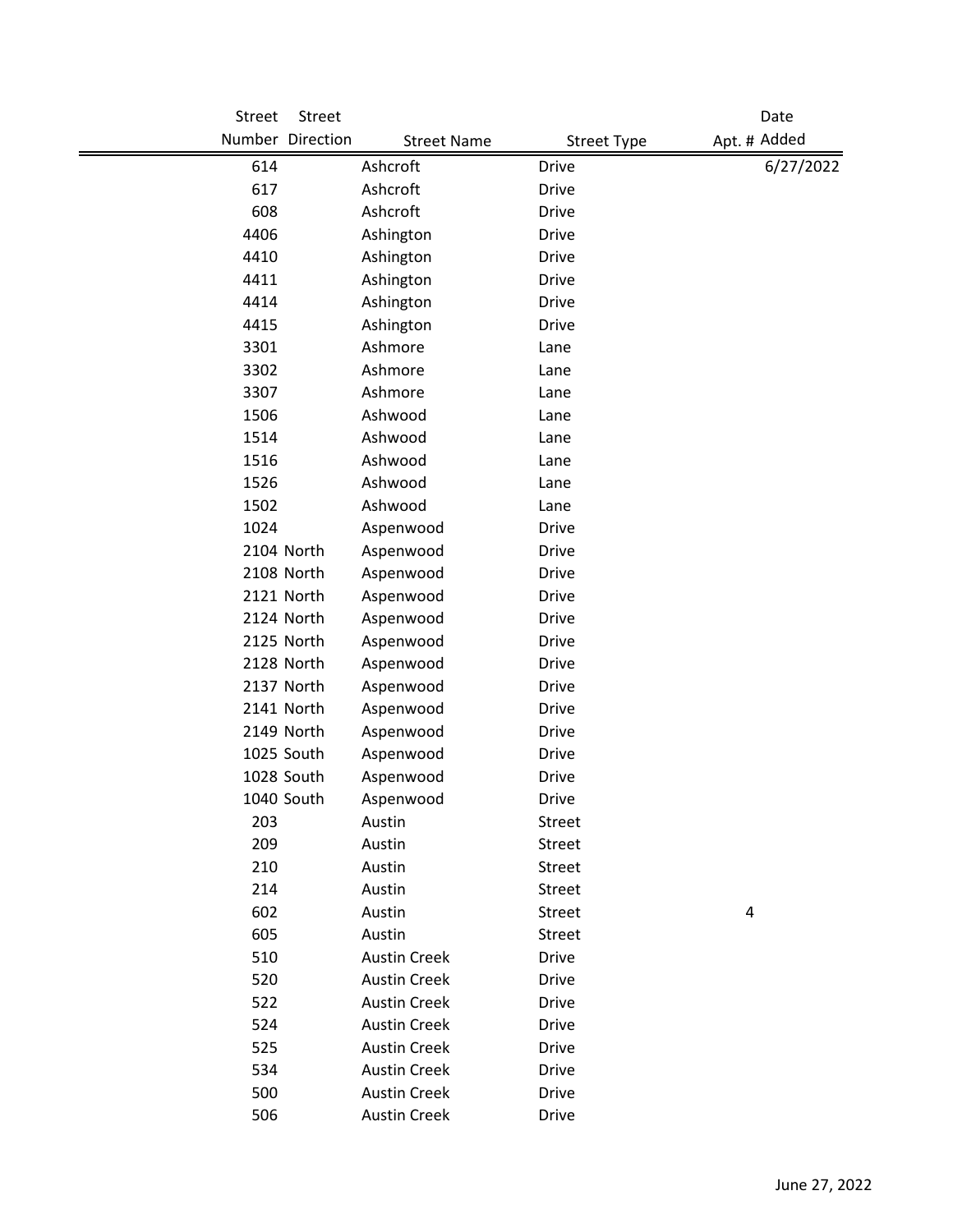| Street | Street           |                     |                    | Date         |
|--------|------------------|---------------------|--------------------|--------------|
|        | Number Direction | <b>Street Name</b>  | <b>Street Type</b> | Apt. # Added |
| 532    |                  | <b>Austin Creek</b> | <b>Drive</b>       |              |
| 509    |                  | <b>Austin Oaks</b>  | <b>Drive</b>       |              |
| 515    |                  | <b>Austin Oaks</b>  | <b>Drive</b>       |              |
| 517    |                  | <b>Austin Oaks</b>  | <b>Drive</b>       |              |
| 521    |                  | <b>Austin Oaks</b>  | <b>Drive</b>       |              |
| 525    |                  | <b>Austin Oaks</b>  | <b>Drive</b>       |              |
| 533    |                  | <b>Austin Oaks</b>  | <b>Drive</b>       |              |
| 539    |                  | <b>Austin Oaks</b>  | <b>Drive</b>       |              |
| 507    |                  | <b>Austin Oaks</b>  | <b>Drive</b>       |              |
| 519    |                  | <b>Austin Oaks</b>  | <b>Drive</b>       |              |
| 1723   |                  | Autumn Ridge        | Lane               |              |
| 1729   |                  | Autumn Ridge        | Lane               |              |
| 1730   |                  | Autumn Ridge        | Lane               |              |
| 1732   |                  | Autumn Ridge        | Lane               |              |
| 1807   |                  | Autumn Ridge        | Lane               |              |
| 1811   |                  | Autumn Ridge        | Lane               |              |
| 1817   |                  | Autumn Ridge        | Lane               |              |
| 1727   |                  | Autumn Ridge        | Lane               |              |
| 1801   |                  | Autumndale          | <b>Drive</b>       |              |
| 1803   |                  | Autumndale          | <b>Drive</b>       |              |
| 1804   |                  | Autumndale          | <b>Drive</b>       |              |
| 1806   |                  | Autumndale          | <b>Drive</b>       |              |
| 1807   |                  | Autumndale          | <b>Drive</b>       |              |
| 1808   |                  | Autumndale          | <b>Drive</b>       |              |
| 1812   |                  | Autumndale          | <b>Drive</b>       |              |
| 1817   |                  | Autumndale          | <b>Drive</b>       |              |
| 1818   |                  | Autumndale          | <b>Drive</b>       |              |
| 536    |                  | Avondale            | <b>Drive</b>       |              |
| 541    |                  | Avondale            | Drive              |              |
| 544    |                  | Avondale            | Drive              |              |
| 549    |                  | Avondale            | Drive              |              |
| 1902   |                  | Avonia              | <b>Drive</b>       |              |
| 1903   |                  | Avonia              | <b>Drive</b>       |              |
| 1905   |                  | Avonia              | <b>Drive</b>       |              |
| 1907   |                  | Avonia              | <b>Drive</b>       |              |
| 304    |                  | Azalea              | Drive              |              |
| 315    |                  | Azalea              | <b>Drive</b>       |              |
| 405    |                  | Azalea              | Drive              |              |
| 409    |                  | Azalea              | <b>Drive</b>       |              |
| 410    |                  | Azalea              | <b>Drive</b>       |              |
| 519    |                  | Azalea              | Drive              |              |
| 419    |                  | Azalea              | Drive              |              |
| 3400   |                  | Balboa              | Court              |              |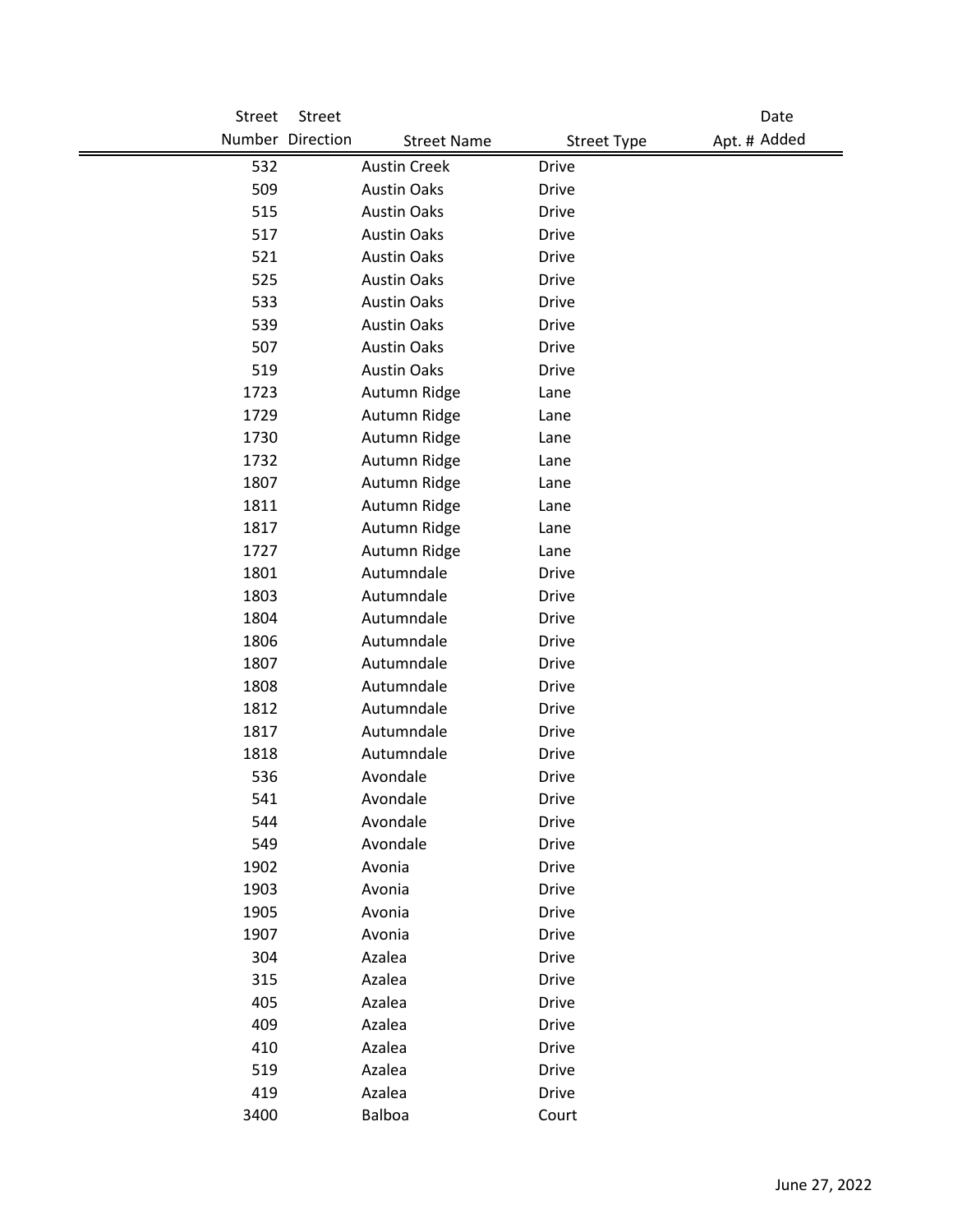| Street | Street                                 |                    | Date         |
|--------|----------------------------------------|--------------------|--------------|
|        | Number Direction<br><b>Street Name</b> | <b>Street Type</b> | Apt. # Added |
| 3401   | Balboa                                 | Court              |              |
| 3404   | Balboa                                 | Court              |              |
| 3412   | Balboa                                 | Court              |              |
| 3413   | Balboa                                 | Court              |              |
| 101    | Ball                                   | Street             |              |
| 436    | Ball                                   | Street             |              |
| 440    | Ball                                   | Street             |              |
| 1221   | Ball                                   | Street             |              |
| 3400   | <b>Ballard</b>                         | <b>Drive</b>       |              |
| 3405   | <b>Ballard</b>                         | <b>Drive</b>       |              |
| 3409   | <b>Ballard</b>                         | <b>Drive</b>       |              |
| 3420   | <b>Ballard</b>                         | <b>Drive</b>       |              |
| 313    | Banyan                                 | <b>Drive</b>       |              |
| 329    | Banyan                                 | <b>Drive</b>       |              |
| 330    | Banyan                                 | <b>Drive</b>       |              |
| 369    | Banyan                                 | <b>Drive</b>       |              |
| 3301   | Barberry                               | Road               |              |
| 3345   | Barberry                               | Road               |              |
| 3411   | Barberry                               | Road               |              |
| 3421   | Barberry                               | Road               |              |
| 3521   | Barberry                               | Road               |              |
| 3526   | Barberry                               | Road               |              |
| 1301   | Bayou                                  | Road               |              |
| 1305   | Bayou                                  | Road               |              |
| 1309   | Bayou                                  | Road               |              |
| 1337   | Bayou                                  | Road               |              |
| 1406   | Bayou                                  | Road               |              |
| 1317   | Bayou                                  | Road               |              |
| 1325   | Bayou                                  | Road               |              |
| 1417   | Bayou                                  | Road               |              |
| 4100   | <b>Beacon Hill</b>                     | Court              |              |
| 4101   | <b>Beacon Hill</b>                     | Court              |              |
| 4102   | <b>Beacon Hill</b>                     | Court              |              |
| 4103   | <b>Beacon Hill</b>                     | Court              |              |
| 4107   | <b>Beacon Hill</b>                     | Court              |              |
| 4109   | <b>Beacon Hill</b>                     | Court              |              |
| 2509   | Bear Haven                             | Drive              |              |
| 2525   | Bear Haven                             | <b>Drive</b>       |              |
| 2528   | Bear Haven                             | <b>Drive</b>       |              |
| 2533   | Bear Haven                             | Drive              |              |
| 2545   | Bear Haven                             | <b>Drive</b>       |              |
| 725    | Bear Run                               | <b>Drive</b>       |              |
| 731    | Bear Run                               | Drive              |              |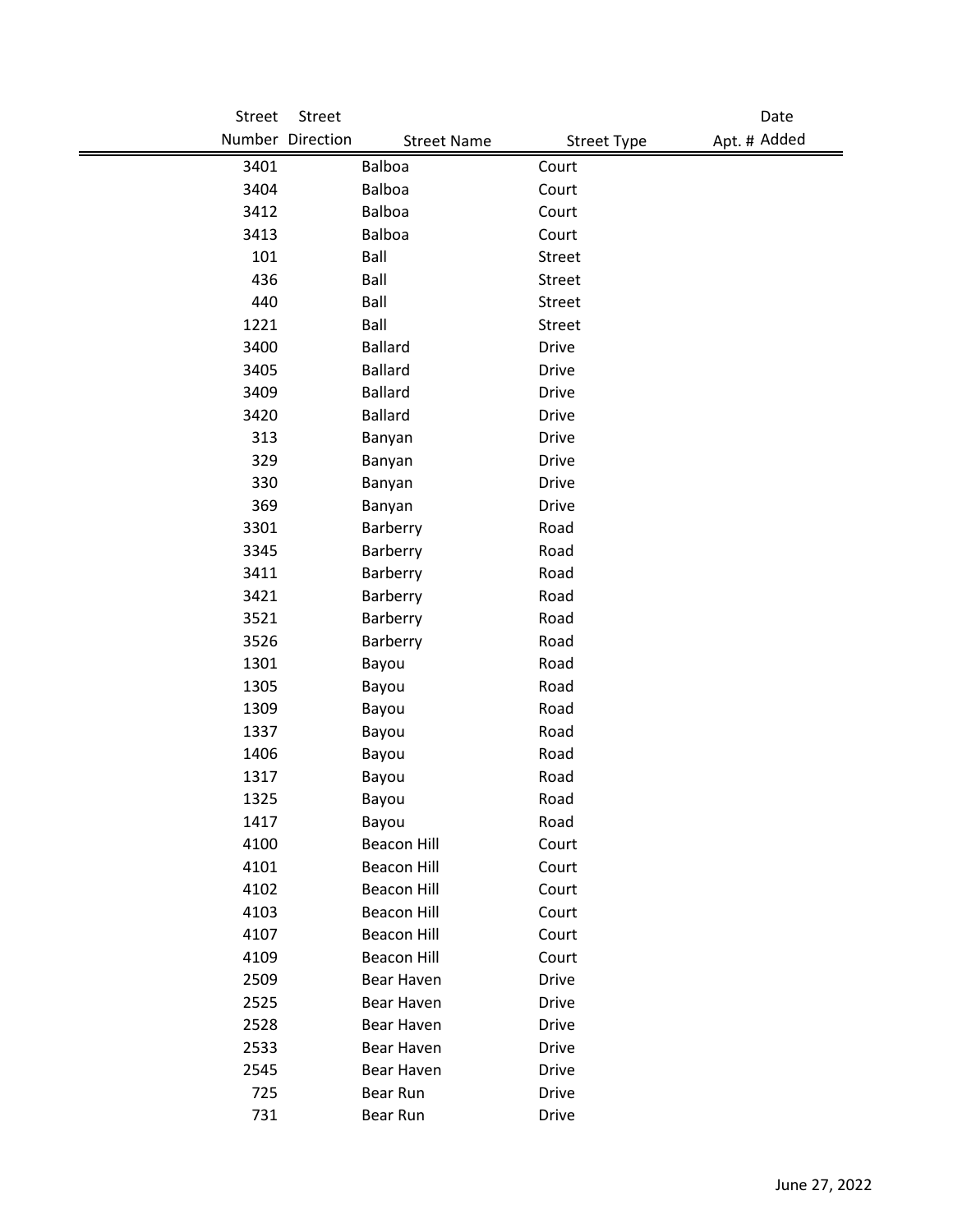| Street | Street                                 |                    | Date         |
|--------|----------------------------------------|--------------------|--------------|
|        | Number Direction<br><b>Street Name</b> | <b>Street Type</b> | Apt. # Added |
| 715    | Bear Run                               | <b>Drive</b>       |              |
| 721    | Bear Run                               | <b>Drive</b>       |              |
| 1116   | <b>Bellaire</b>                        | <b>Drive</b>       |              |
| 1131   | <b>Bellaire</b>                        | <b>Drive</b>       |              |
| 1208   | <b>Bellaire</b>                        | <b>Drive</b>       |              |
| 1214   | <b>Bellaire</b>                        | <b>Drive</b>       |              |
| 1237   | <b>Bellaire</b>                        | <b>Drive</b>       |              |
| 1302   | <b>Bellaire</b>                        | <b>Drive</b>       |              |
| 1403   | <b>Bellaire</b>                        | <b>Drive</b>       |              |
| 1425   | <b>Bellaire</b>                        | <b>Drive</b>       |              |
| 1221   | <b>Bellaire</b>                        | <b>Drive</b>       |              |
| 1501   | Bennington                             | Court              |              |
| 1506   | Bennington                             | Court              |              |
| 1511   | Bennington                             | Court              |              |
| 1523   | Bennington                             | Court              |              |
| 4112   | Bentley                                | Court              |              |
| 4124   | Bentley                                | Court              |              |
| 1906   | Bentwood                               | Court              |              |
| 1912   | Bentwood                               | Court              |              |
| 612    | <b>Berkley</b>                         | <b>Drive</b>       |              |
| 629    | <b>Berkley</b>                         | <b>Drive</b>       |              |
| 1212   | <b>Berkley</b>                         | <b>Drive</b>       |              |
| 1216   | <b>Berkley</b>                         | <b>Drive</b>       |              |
| 1228   | <b>Berkley</b>                         | <b>Drive</b>       |              |
| 1219   | <b>Berkley</b>                         | <b>Drive</b>       |              |
| 706    | <b>Berkshire</b>                       | Lane               |              |
| 713    | Berkshire                              | Lane               |              |
| 721    | Berkshire                              | Lane               |              |
| 801    | Beverly                                | <b>Drive</b>       |              |
| 802    | Beverly                                | Drive              |              |
| 855    | Beverly                                | Drive              |              |
| 1801   | <b>Big Bend</b>                        | Drive              |              |
| 1804   | <b>Big Bend</b>                        | Drive              |              |
| 1810   | <b>Big Bend</b>                        | <b>Drive</b>       |              |
| 1813   | <b>Big Bend</b>                        | <b>Drive</b>       |              |
| 1904   | <b>Big Bend</b>                        | Drive              |              |
| 1921   | <b>Big Bend</b>                        | <b>Drive</b>       |              |
| 1922   | <b>Big Bend</b>                        | Drive              |              |
| 1927   | <b>Big Bend</b>                        | Drive              |              |
| 1903   | <b>Big Bend</b>                        | Drive              |              |
| 1909   | <b>Big Bend</b>                        | Drive              |              |
| 1915   | <b>Big Bend</b>                        | Drive              |              |
| 3101   | <b>Birch</b>                           | Avenue             |              |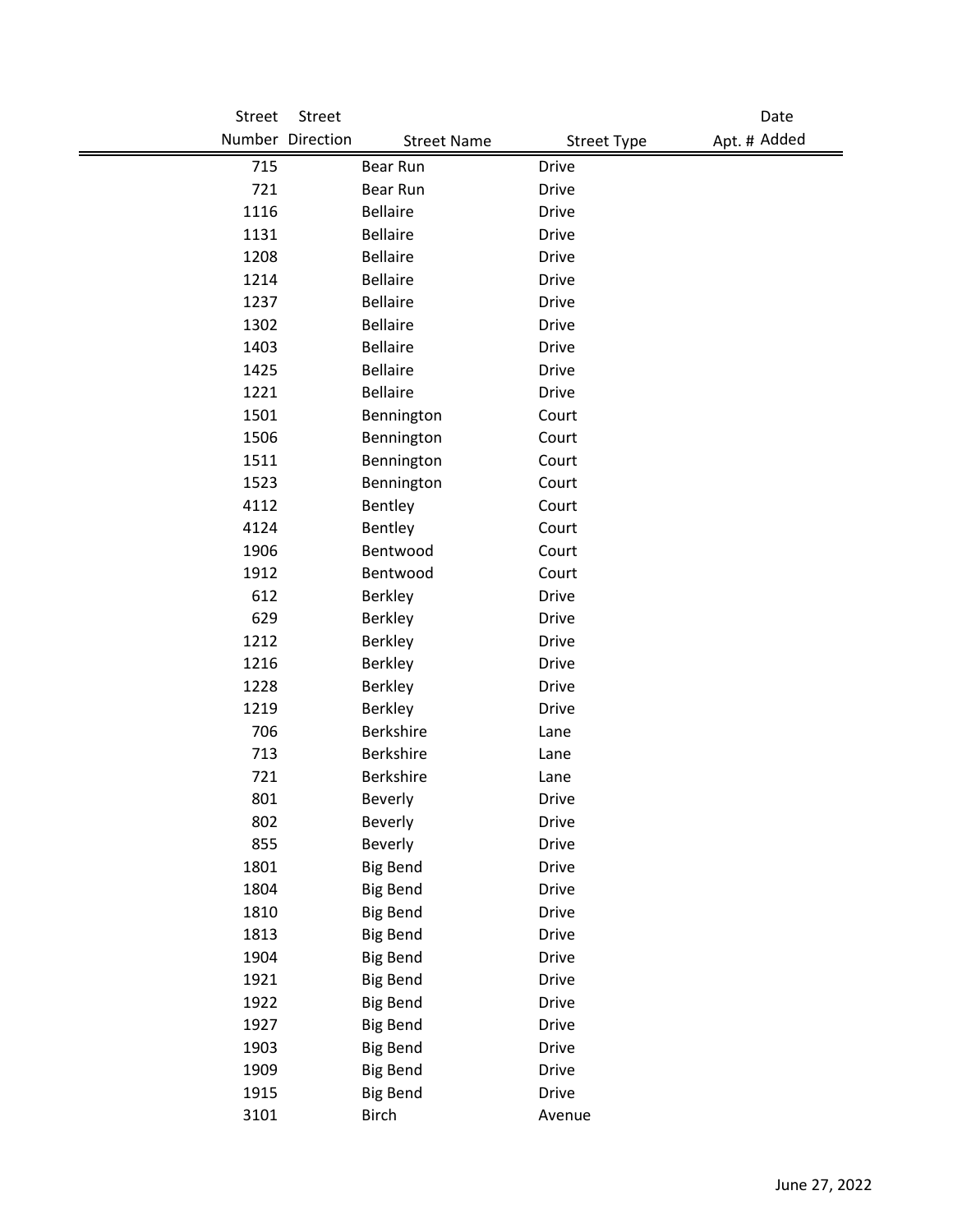| Street | Street           |                         |                    | Date         |
|--------|------------------|-------------------------|--------------------|--------------|
|        | Number Direction | <b>Street Name</b>      | <b>Street Type</b> | Apt. # Added |
| 3204   | <b>Birch</b>     |                         | Avenue             |              |
| 3212   | <b>Birch</b>     |                         | Avenue             |              |
| 3261   | <b>Birch</b>     |                         | Avenue             |              |
| 3289   | <b>Birch</b>     |                         | Avenue             |              |
| 3100   | <b>Birch</b>     |                         | Avenue             |              |
| 3113   | <b>Birch</b>     |                         | Avenue             |              |
| 3121   | <b>Birch</b>     |                         | Avenue             |              |
| 3125   | <b>Birch</b>     |                         | Avenue             |              |
| 3229   | <b>Birch</b>     |                         | Avenue             |              |
| 3242   | <b>Birch</b>     |                         | Avenue             |              |
| 3277   | <b>Birch</b>     |                         | Avenue             |              |
| 2408   | <b>Blair</b>     |                         | Court              |              |
| 2416   | <b>Blair</b>     |                         | Court              |              |
| 504    |                  | <b>Blair Meadow</b>     | <b>Drive</b>       |              |
| 508    |                  | <b>Blair Meadow</b>     | <b>Drive</b>       |              |
| 510    |                  | <b>Blair Meadow</b>     | <b>Drive</b>       |              |
| 512    |                  | <b>Blair Meadow</b>     | <b>Drive</b>       |              |
| 514    |                  | <b>Blair Meadow</b>     | <b>Drive</b>       |              |
| 516    |                  | <b>Blair Meadow</b>     | <b>Drive</b>       |              |
| 517    |                  | <b>Blair Meadow</b>     | <b>Drive</b>       |              |
| 518    |                  | <b>Blair Meadow</b>     | <b>Drive</b>       |              |
| 519    |                  | <b>Blair Meadow</b>     | <b>Drive</b>       |              |
| 523    |                  | <b>Blair Meadow</b>     | <b>Drive</b>       |              |
| 527    |                  | <b>Blair Meadow</b>     | Drive              |              |
| 528    |                  | <b>Blair Meadow</b>     | <b>Drive</b>       |              |
| 530    |                  | <b>Blair Meadow</b>     | <b>Drive</b>       |              |
| 532    |                  | <b>Blair Meadow</b>     | Drive              |              |
| 100    |                  | <b>Blairstone Pines</b> |                    |              |
| 116    |                  | <b>Blairstone Pines</b> |                    |              |
| 220    | <b>Blevins</b>   |                         | Street             |              |
| 227    | <b>Blevins</b>   |                         | <b>Drive</b>       |              |
| 3444   | Blueberry        |                         | Lane               |              |
| 3506   | Blueberry        |                         | Lane               |              |
| 3532   | Blueberry        |                         | Lane               |              |
| 3461   | Blueberry        |                         | Lane               |              |
| 2311   | Bluebird         |                         | Court              |              |
| 2316   | <b>Bluebird</b>  |                         | Court              |              |
| 2322   | Bluebird         |                         | Court              |              |
| 2330   | Bluebird         |                         | Court              |              |
| 2340   | Bluebird         |                         | Court              |              |
| 428    |                  | Bluebonnet              | Drive              |              |
| 509    |                  | Bluebonnet              | <b>Drive</b>       |              |
| 520    |                  | Bluebonnet              | <b>Drive</b>       |              |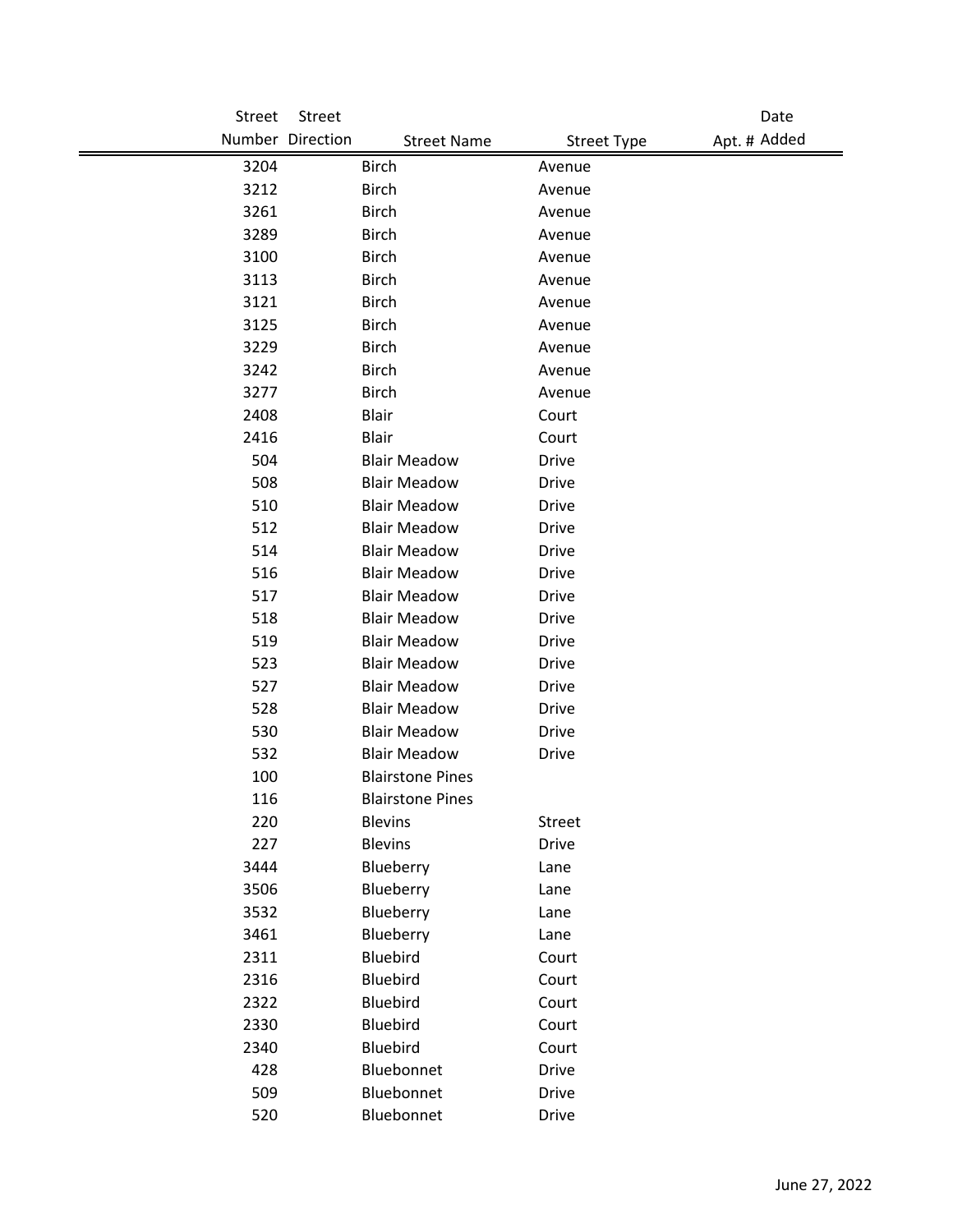| Street | Street           |                    |                    | Date         |
|--------|------------------|--------------------|--------------------|--------------|
|        | Number Direction | <b>Street Name</b> | <b>Street Type</b> | Apt. # Added |
| 3535   |                  | <b>Bluffs Lane</b> |                    |              |
| 3326   |                  | <b>Boggett</b>     | Court              |              |
| 3330   |                  | <b>Boggett</b>     | Court              |              |
| 3338   |                  | <b>Boggett</b>     | Court              |              |
| 3325   |                  | <b>Boggett</b>     | Court              |              |
| 2401   |                  | Bonham             | Trail              |              |
| 2404   |                  | Bonham             | Trail              |              |
| 2406   |                  | Bonham             | Trail              |              |
| 2408   |                  | Bonham             | Trail              |              |
| 2402   |                  | Bonham             | Trail              |              |
| 2407   |                  | Bonham             | Trail              |              |
| 2417   |                  | <b>Bowie</b>       | Lane               |              |
| 2419   |                  | <b>Bowie</b>       | Lane               |              |
| 1608   |                  | <b>Box Canyon</b>  | Court              |              |
| 1619   |                  | <b>Box Canyon</b>  | Court              |              |
| 1620   |                  | <b>Box Canyon</b>  | Court              |              |
| 1613   |                  | <b>Box Canyon</b>  | Court              |              |
| 3500   |                  | Boxwood            | <b>Drive</b>       |              |
| 3505   |                  | Boxwood            | <b>Drive</b>       |              |
| 3512   |                  | Boxwood            | <b>Drive</b>       |              |
| 3524   |                  | Boxwood            | <b>Drive</b>       |              |
| 3532   |                  | Boxwood            | <b>Drive</b>       |              |
| 3533   |                  | Boxwood            | <b>Drive</b>       |              |
| 3537   |                  | Boxwood            | <b>Drive</b>       |              |
| 3540   |                  | Boxwood            | <b>Drive</b>       |              |
| 3541   |                  | Boxwood            | <b>Drive</b>       |              |
| 3557   |                  | Boxwood            | <b>Drive</b>       |              |
| 3561   |                  | Boxwood            | <b>Drive</b>       |              |
| 3568   |                  | Boxwood            | Drive              |              |
| 3576   |                  | Boxwood            | Drive              |              |
| 3577   |                  | Boxwood            | <b>Drive</b>       |              |
| 3581   |                  | Boxwood            | <b>Drive</b>       |              |
| 3597   |                  | Boxwood            | <b>Drive</b>       |              |
| 3544   |                  | Boxwood            | <b>Drive</b>       |              |
| 3564   |                  | Boxwood            | <b>Drive</b>       |              |
| 3565   |                  | Boxwood            | <b>Drive</b>       |              |
| 3569   |                  | Boxwood            | <b>Drive</b>       |              |
| 3572   |                  | Boxwood            | <b>Drive</b>       |              |
| 3573   |                  | Boxwood            | <b>Drive</b>       |              |
| 401    |                  | Boyd               | <b>Drive</b>       | 1213         |
| 707    |                  | Boyd               | <b>Drive</b>       |              |
| 4300   |                  | <b>Bradford</b>    | <b>Drive</b>       |              |
| 4308   |                  | <b>Bradford</b>    | <b>Drive</b>       |              |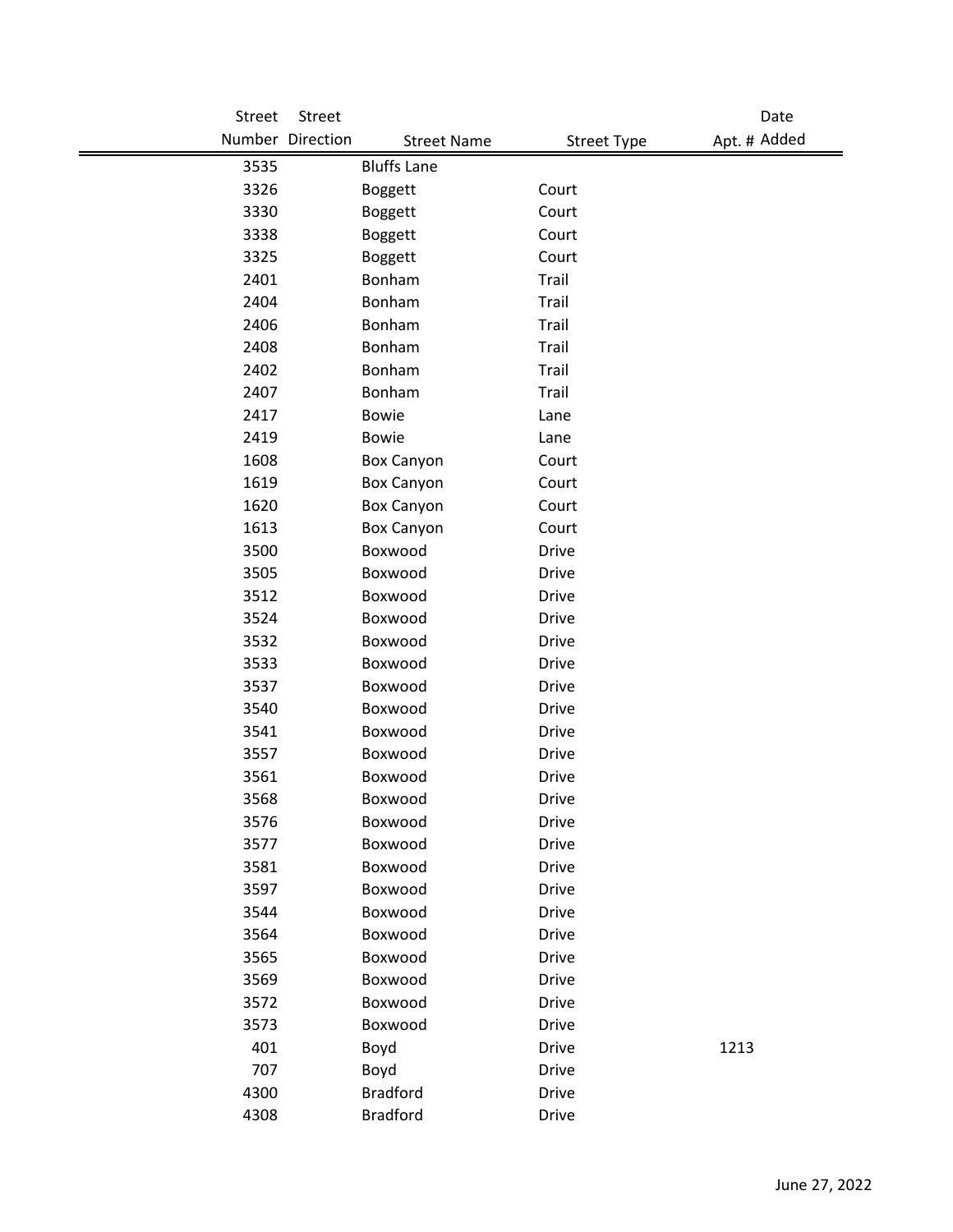| Street | Street                                 |                    | Date         |
|--------|----------------------------------------|--------------------|--------------|
|        | Number Direction<br><b>Street Name</b> | <b>Street Type</b> | Apt. # Added |
| 4320   | <b>Bradford</b>                        | <b>Drive</b>       |              |
| 4336   | <b>Bradford</b>                        | <b>Drive</b>       |              |
| 4343   | <b>Bradford</b>                        | <b>Drive</b>       |              |
| 4344   | <b>Bradford</b>                        | <b>Drive</b>       |              |
| 4356   | <b>Bradford</b>                        | Drive              |              |
| 4360   | <b>Bradford</b>                        | <b>Drive</b>       |              |
| 4364   | <b>Bradford</b>                        | <b>Drive</b>       |              |
| 4304   | <b>Bradford</b>                        | <b>Drive</b>       |              |
| 4324   | <b>Bradford</b>                        | <b>Drive</b>       |              |
| 7216   | <b>Braemar</b>                         | Terrace            |              |
| 1802   | <b>Branch Hollow</b>                   | Lane               |              |
| 1812   | <b>Branch Hollow</b>                   | Lane               |              |
| 1813   | <b>Branch Hollow</b>                   | Lane               |              |
| 1814   | <b>Branch Hollow</b>                   | Lane               |              |
| 1818   | <b>Branch Hollow</b>                   | Lane               |              |
| 1819   | <b>Branch Hollow</b>                   | Lane               |              |
| 1803   | <b>Branch Hollow</b>                   | Lane               |              |
| 1805   | <b>Branch Hollow</b>                   | Lane               |              |
| 2108   | Branchwood                             | <b>Drive</b>       |              |
| 2112   | Branchwood                             | <b>Drive</b>       |              |
| 2113   | Branchwood                             | <b>Drive</b>       |              |
| 2117   | Branchwood                             | <b>Drive</b>       |              |
| 2121   | Branchwood                             | <b>Drive</b>       |              |
| 2133   | Branchwood                             | Drive              |              |
| 2137   | Branchwood                             | <b>Drive</b>       |              |
| 2144   | Branchwood                             | <b>Drive</b>       |              |
| 2156   | Branchwood                             | <b>Drive</b>       |              |
| 2205   | Branchwood                             | <b>Drive</b>       |              |
| 2209   | Branchwood                             | Drive              |              |
| 2213   | Branchwood                             | <b>Drive</b>       |              |
| 2217   | Branchwood                             | Drive              |              |
| 2221   | Branchwood                             | <b>Drive</b>       |              |
| 2229   | Branchwood                             | <b>Drive</b>       |              |
| 2233   | Branchwood                             | <b>Drive</b>       |              |
| 2237   | Branchwood                             | <b>Drive</b>       |              |
| 2104   | Branchwood                             | Drive              |              |
| 2128   | Branchwood                             | <b>Drive</b>       |              |
| 2141   | Branchwood                             | Drive              |              |
| 2089   | <b>Brentcove</b>                       | <b>Drive</b>       |              |
| 2093   | <b>Brentcove</b>                       | <b>Drive</b>       |              |
| 2104   | Brentcove                              | <b>Drive</b>       |              |
| 2108   | <b>Brentcove</b>                       | <b>Drive</b>       |              |
| 2112   | <b>Brentcove</b>                       | Drive              |              |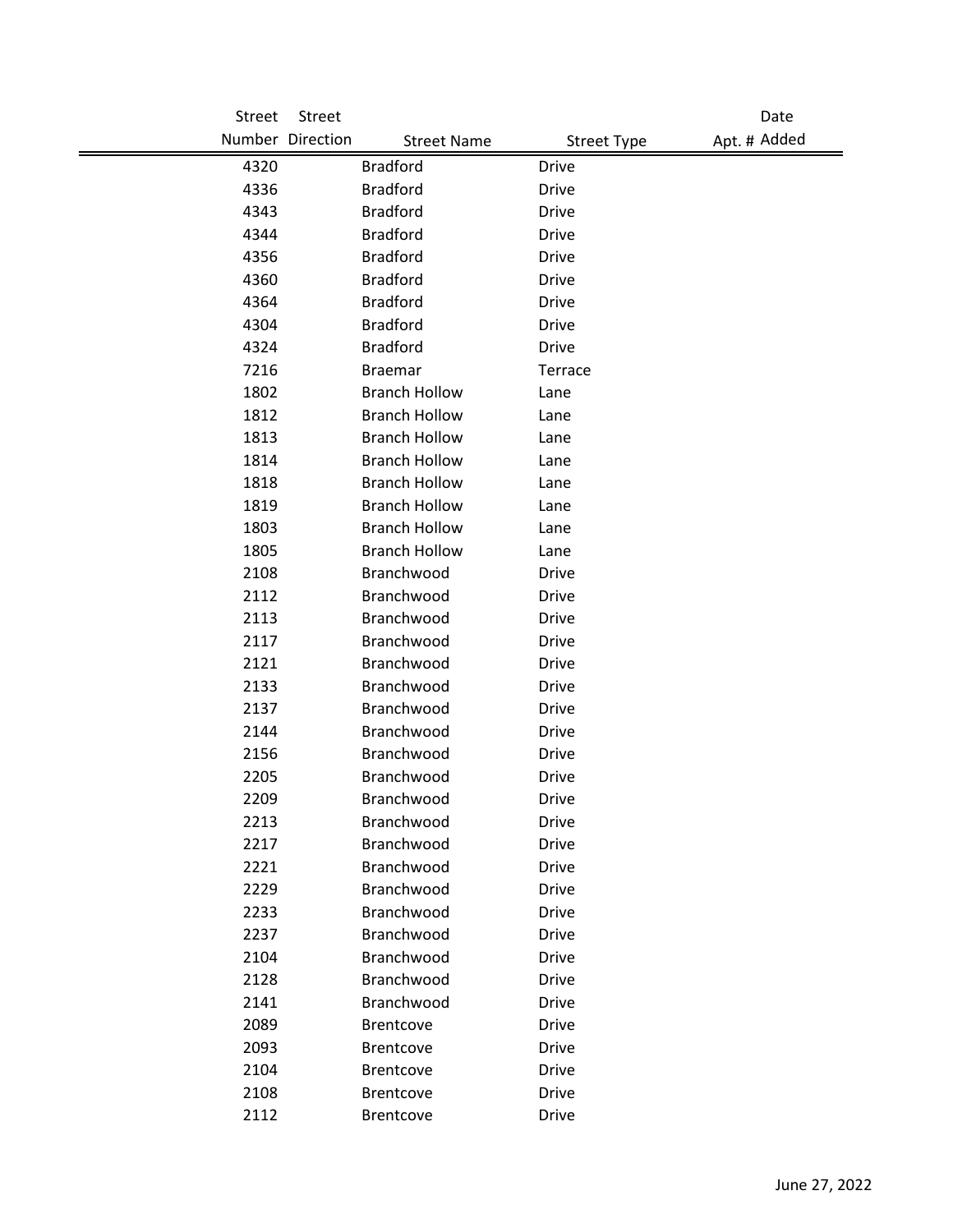| Street | <b>Street</b>    |                     |                    | Date         |
|--------|------------------|---------------------|--------------------|--------------|
|        | Number Direction | <b>Street Name</b>  | <b>Street Type</b> | Apt. # Added |
| 2116   |                  | <b>Brentcove</b>    | <b>Drive</b>       |              |
| 2121   |                  | Brentcove           | <b>Drive</b>       |              |
| 2125   |                  | <b>Brentcove</b>    | <b>Drive</b>       |              |
| 2129   |                  | <b>Brentcove</b>    | <b>Drive</b>       |              |
| 2132   |                  | <b>Brentcove</b>    | <b>Drive</b>       |              |
| 2137   |                  | Brentcove           | <b>Drive</b>       |              |
| 2141   |                  | <b>Brentcove</b>    | <b>Drive</b>       |              |
| 2144   |                  | <b>Brentcove</b>    | <b>Drive</b>       |              |
| 2145   |                  | <b>Brentcove</b>    | <b>Drive</b>       |              |
| 2149   |                  | <b>Brentcove</b>    | <b>Drive</b>       |              |
| 2153   |                  | Brentcove           | <b>Drive</b>       |              |
| 4616   |                  | <b>Brenton Oaks</b> | <b>Drive</b>       |              |
| 4704   |                  | <b>Brenton Oaks</b> | <b>Drive</b>       |              |
| 4706   |                  | <b>Brenton Oaks</b> | <b>Drive</b>       |              |
| 4707   |                  | <b>Brenton Oaks</b> | <b>Drive</b>       |              |
| 4152   |                  | Brentwood           | Circle             |              |
| 4160   |                  | Brentwood           | Circle             |              |
| 4164   |                  | Brentwood           | Circle             |              |
| 4168   |                  | Brentwood           | Circle             |              |
| 1719   |                  | Brettenmeadow       | <b>Drive</b>       |              |
| 5209   |                  | Brettenmeadow       | <b>Drive</b>       |              |
| 5217   |                  | Brettenmeadow       | <b>Drive</b>       |              |
| 5224   |                  | Brettenmeadow       | <b>Drive</b>       |              |
| 5227   |                  | Brettenmeadow       | <b>Drive</b>       |              |
| 5228   |                  | Brettenmeadow       | <b>Drive</b>       |              |
| 5229   |                  | Brettenmeadow       | <b>Drive</b>       |              |
| 5230   |                  | Brettenmeadow       | <b>Drive</b>       |              |
| 400    |                  | <b>Brewer</b>       | Street             |              |
| 412    |                  | <b>Brewer</b>       | <b>Street</b>      |              |
| 421    |                  | <b>Brewer</b>       | Street             |              |
| 1225   |                  | <b>Brian</b>        | Court              |              |
| 1231   |                  | <b>Brian</b>        | Court              |              |
| 700    |                  | <b>Briana</b>       | Court              |              |
| 701    |                  | <b>Briana</b>       | Court              |              |
| 704    |                  | <b>Briana</b>       | Court              |              |
| 705    |                  | <b>Briana</b>       | Court              |              |
| 706    |                  | <b>Briana</b>       | Court              | 5/31/2022    |
| 708    |                  | <b>Briana</b>       | Court              |              |
| 710    |                  | <b>Briana</b>       | Court              |              |
| 712    |                  | <b>Briana</b>       | Court              |              |
| 716    |                  | <b>Briana</b>       | Court              | 5/31/2022    |
| 3313   |                  | <b>Briar Cove</b>   | Circle             |              |
| 3316   |                  | <b>Briar Cove</b>   | Circle             |              |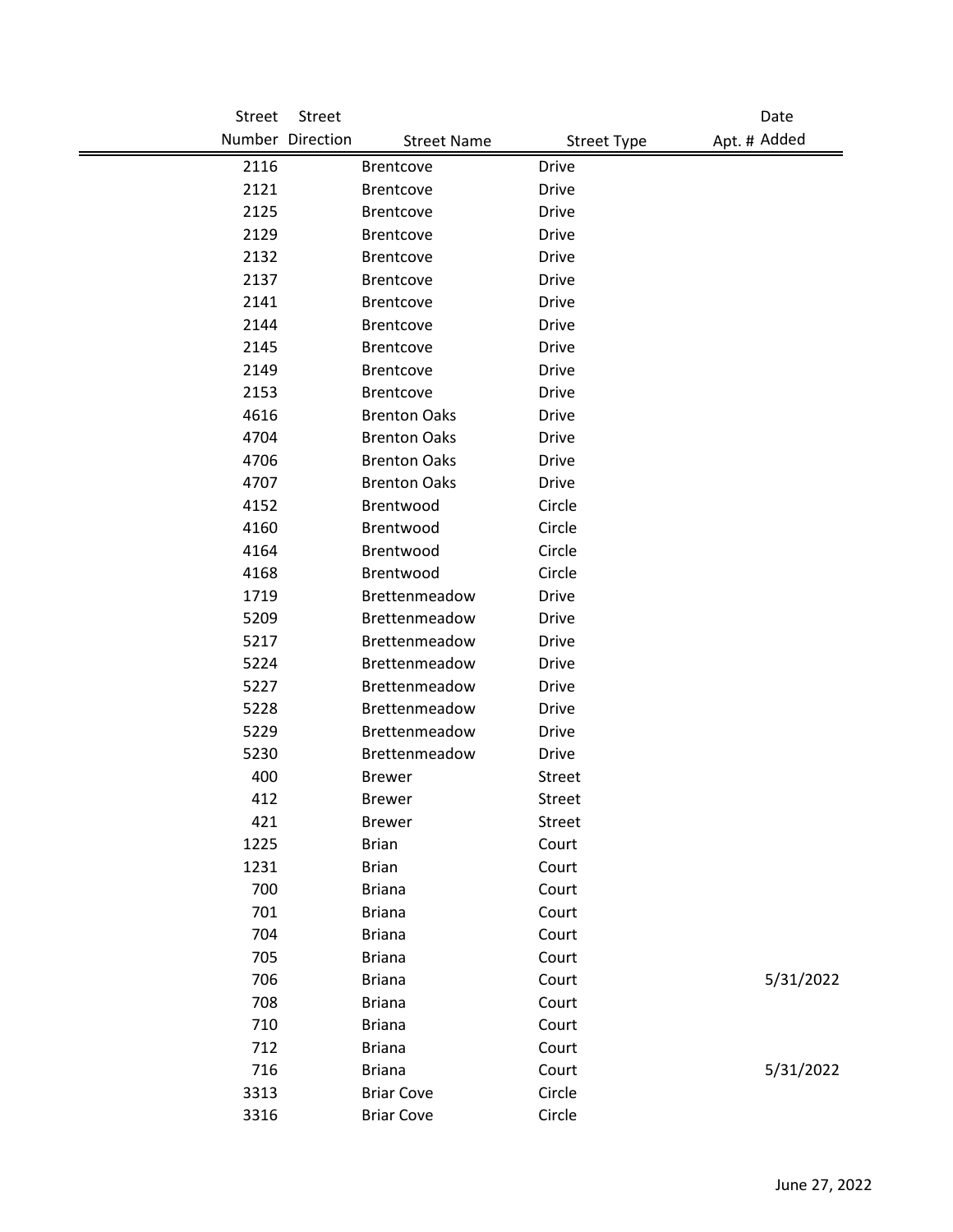| Street | Street                                 |                    | Date         |
|--------|----------------------------------------|--------------------|--------------|
|        | Number Direction<br><b>Street Name</b> | <b>Street Type</b> | Apt. # Added |
| 3317   | <b>Briar Cove</b>                      | Circle             |              |
| 3321   | <b>Briar Cove</b>                      | Circle             |              |
| 1402   | <b>Briarcrest</b>                      | <b>Drive</b>       |              |
| 1403   | <b>Briarcrest</b>                      | <b>Drive</b>       |              |
| 1407   | <b>Briarcrest</b>                      | <b>Drive</b>       |              |
| 1410   | <b>Briarcrest</b>                      | <b>Drive</b>       |              |
| 1504   | <b>Briarcrest</b>                      | <b>Drive</b>       |              |
| 1507   | <b>Briarcrest</b>                      | <b>Drive</b>       |              |
| 1508   | <b>Briarcrest</b>                      | <b>Drive</b>       |              |
| 1518   | <b>Briarcrest</b>                      | Drive              |              |
| 1519   | <b>Briarcrest</b>                      | <b>Drive</b>       |              |
| 1523   | <b>Briarcrest</b>                      | Drive              |              |
| 1527   | <b>Briarcrest</b>                      | <b>Drive</b>       |              |
| 1401   | <b>Briarcrest</b>                      | <b>Drive</b>       |              |
| 1404   | <b>Briarcrest</b>                      | <b>Drive</b>       |              |
| 1405   | <b>Briarcrest</b>                      | <b>Drive</b>       |              |
| 1516   | <b>Briarcrest</b>                      | <b>Drive</b>       |              |
| 506    | <b>Briarcroft</b>                      | <b>Drive</b>       |              |
| 510    | <b>Briarcroft</b>                      | Drive              |              |
| 524    | <b>Briarcroft</b>                      | <b>Drive</b>       |              |
| 1076   | Briarwood                              | <b>Drive</b>       |              |
| 2404   | Briarwood                              | <b>Drive</b>       |              |
| 2510   | Briarwood                              | <b>Drive</b>       |              |
| 2616   | Briarwood                              | Drive              |              |
| 2617   | Briarwood                              | <b>Drive</b>       |              |
| 2621   | Briarwood                              | <b>Drive</b>       |              |
| 3200   | <b>Bridle</b>                          | Lane               |              |
| 3201   | <b>Bridle</b>                          | Lane               |              |
| 3209   | <b>Bridle</b>                          | Lane               |              |
| 3212   | <b>Bridle</b>                          | Lane               |              |
| 3213   | <b>Bridle</b>                          | Lane               |              |
| 3214   | <b>Bridle</b>                          | Lane               |              |
| 3218   | <b>Bridle</b>                          | Lane               |              |
| 3310   | Bridlewood                             | <b>Drive</b>       |              |
| 3322   | Bridlewood                             | <b>Drive</b>       |              |
| 3331   | Bridlewood                             | <b>Drive</b>       |              |
| 3346   | Bridlewood                             | <b>Drive</b>       |              |
| 2405   | Brittany                               | Lane               |              |
| 2428   | <b>Brittany</b>                        | Lane               |              |
| 2432   | <b>Brittany</b>                        | Lane               |              |
| 2441   | <b>Brittany</b>                        | Lane               |              |
| 2708   | <b>Brittany</b>                        | Lane               |              |
| 2713   | <b>Brittany</b>                        | Lane               |              |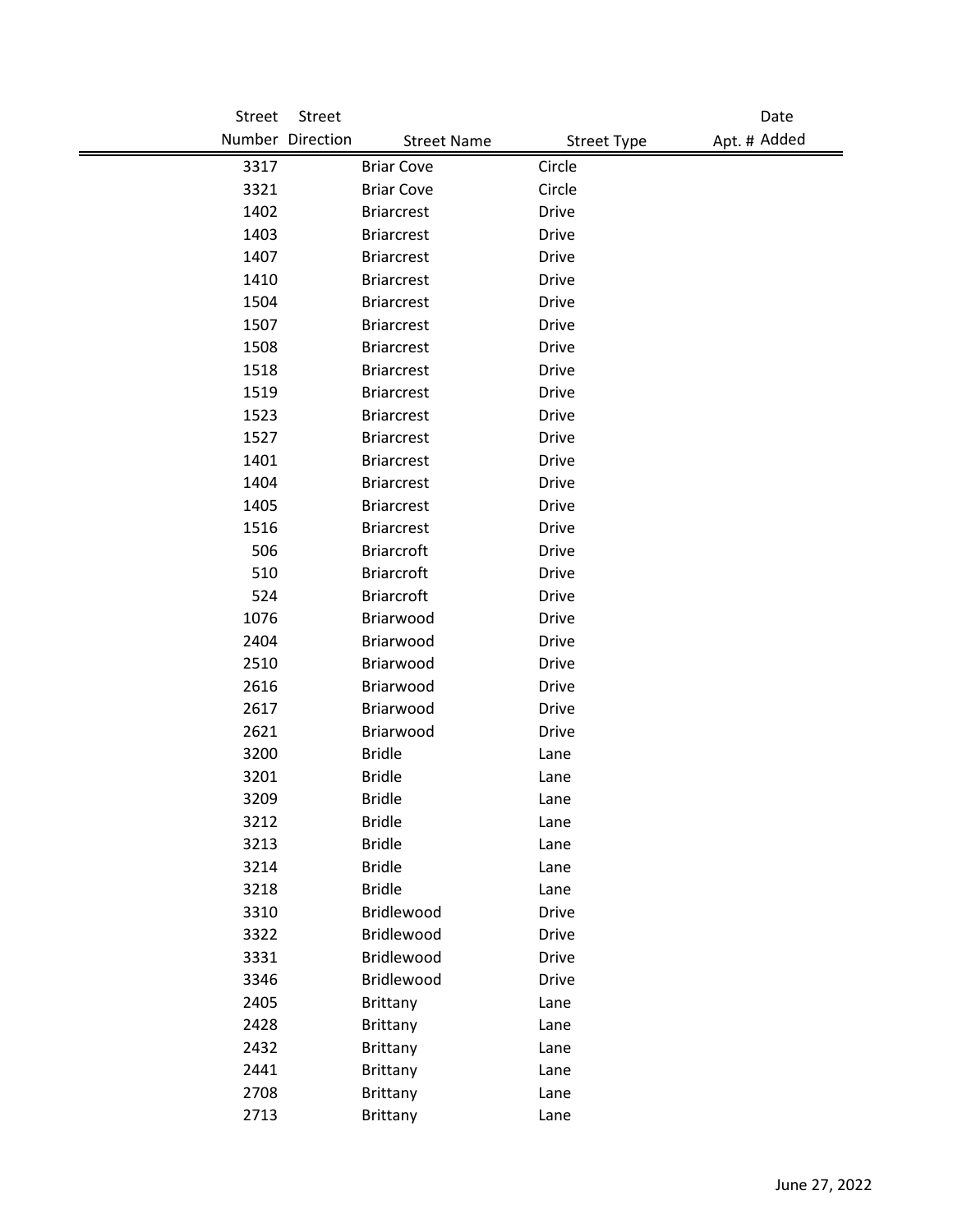| <b>Street</b> | Street           |                     |                    | Date         |
|---------------|------------------|---------------------|--------------------|--------------|
|               | Number Direction | <b>Street Name</b>  | <b>Street Type</b> | Apt. # Added |
| 1714          |                  | <b>Brook Meadow</b> | Court              |              |
| 1716          |                  | <b>Brook Meadow</b> | Court              |              |
| 1724          |                  | <b>Brook Meadow</b> | Court              |              |
| 2203          |                  | <b>Brookcrest</b>   | Lane               |              |
| 2210          |                  | <b>Brookcrest</b>   | Lane               |              |
| 2317          |                  | <b>Brookcrest</b>   | Lane               |              |
| 2320          |                  | <b>Brookcrest</b>   | Lane               |              |
| 2077          |                  | Brookgate           | <b>Drive</b>       |              |
| 2080          |                  | Brookgate           | <b>Drive</b>       |              |
| 2089          |                  | Brookgate           | <b>Drive</b>       |              |
| 2093          |                  | Brookgate           | <b>Drive</b>       |              |
| 2104          |                  | Brookgate           | <b>Drive</b>       |              |
| 2105          |                  | Brookgate           | <b>Drive</b>       |              |
| 2108          |                  | Brookgate           | <b>Drive</b>       |              |
| 2109          |                  | Brookgate           | <b>Drive</b>       |              |
| 2120          |                  | Brookgate           | <b>Drive</b>       |              |
| 2121          |                  | Brookgate           | <b>Drive</b>       |              |
| 2128          |                  | Brookgate           | <b>Drive</b>       |              |
| 2140          |                  | Brookgate           | <b>Drive</b>       |              |
| 2148          |                  | Brookgate           | <b>Drive</b>       |              |
| 601           |                  | Brookhill           | Lane               |              |
| 607           |                  | Brookhill           | Lane               |              |
| 2805          |                  | <b>Brookshire</b>   | <b>Drive</b>       |              |
| 2810          |                  | <b>Brookshire</b>   | <b>Drive</b>       |              |
| 2834          |                  | <b>Brookshire</b>   | <b>Drive</b>       |              |
| 2835          |                  | <b>Brookshire</b>   | <b>Drive</b>       |              |
| 2841          |                  | <b>Brookshire</b>   | <b>Drive</b>       |              |
| 2846          |                  | <b>Brookshire</b>   | <b>Drive</b>       |              |
| 2852          |                  | <b>Brookshire</b>   | <b>Drive</b>       |              |
| 2853          |                  | <b>Brookshire</b>   | <b>Drive</b>       |              |
| 2904          |                  | <b>Brookshire</b>   | Drive              |              |
| 2905          |                  | <b>Brookshire</b>   | <b>Drive</b>       |              |
| 2910          |                  | <b>Brookshire</b>   | <b>Drive</b>       |              |
| 2916          |                  | <b>Brookshire</b>   | <b>Drive</b>       |              |
| 2923          |                  | <b>Brookshire</b>   | <b>Drive</b>       |              |
| 2941          |                  | <b>Brookshire</b>   | <b>Drive</b>       |              |
| 101           |                  | <b>Brookside</b>    | <b>Drive</b>       |              |
| 116           |                  | <b>Brookside</b>    | Drive              |              |
| 214           |                  | <b>Brookside</b>    | <b>Drive</b>       |              |
| 314           |                  | <b>Brookside</b>    | Drive              |              |
| 414           |                  | <b>Brookside</b>    | <b>Drive</b>       |              |
| 2001          |                  | <b>Brookside</b>    | <b>Drive</b>       |              |
| 2010          |                  | <b>Brookside</b>    | Drive              |              |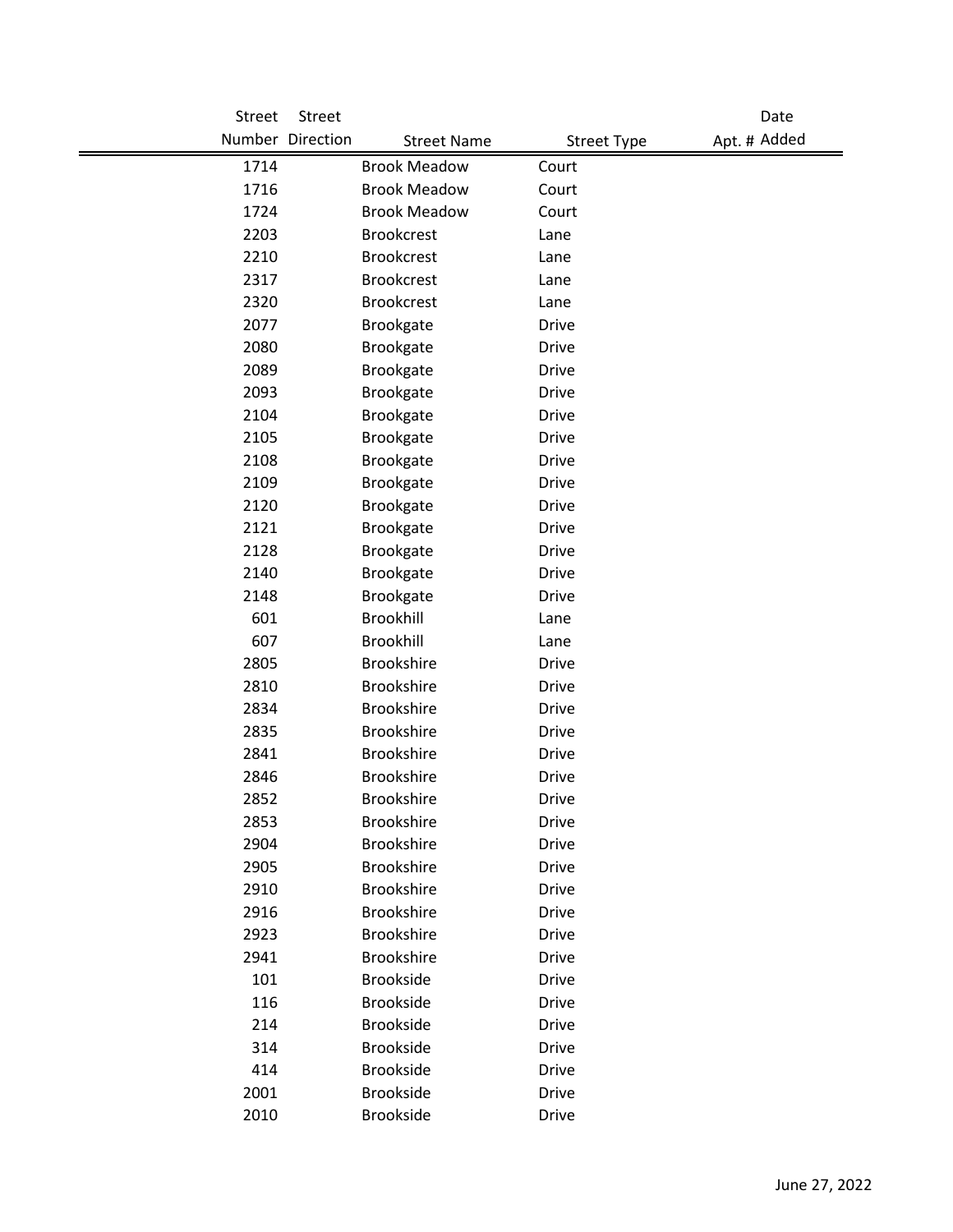| Street | Street           |                    |                    | Date         |
|--------|------------------|--------------------|--------------------|--------------|
|        | Number Direction | <b>Street Name</b> | <b>Street Type</b> | Apt. # Added |
| 2021   | <b>Brookside</b> |                    | <b>Drive</b>       |              |
| 308    | <b>Brookside</b> |                    | <b>Drive</b>       |              |
| 2006   | <b>Brookside</b> |                    | <b>Drive</b>       |              |
| 1501   |                  | Brookwood          | <b>Drive</b>       |              |
| 1511   |                  | Brookwood          | <b>Drive</b>       |              |
| 1515   |                  | Brookwood          | <b>Drive</b>       |              |
| 1517   |                  | Brookwood          | <b>Drive</b>       |              |
| 1520   |                  | Brookwood          | <b>Drive</b>       |              |
| 1523   |                  | Brookwood          | <b>Drive</b>       |              |
| 1528   |                  | Brookwood          | <b>Drive</b>       |              |
| 1519   |                  | Brookwood          | <b>Drive</b>       |              |
| 1525   |                  | Brookwood          | <b>Drive</b>       |              |
| 2136   |                  | Brownstone         | Court              |              |
| 2140   |                  | Brownstone         | Court              |              |
| 2148   |                  | Brownstone         | Court              |              |
| 2152   |                  | Brownstone         | Court              |              |
| 1021   |                  | <b>Brownstone</b>  | <b>Drive</b>       |              |
| 1029   |                  | Brownstone         | <b>Drive</b>       |              |
| 1037   |                  | Brownstone         | <b>Drive</b>       |              |
| 2604   | <b>Buckhorn</b>  |                    | Court              |              |
| 2608   | <b>Buckhorn</b>  |                    | Court              |              |
| 3306   |                  | <b>Burning Log</b> | <b>Drive</b>       |              |
| 3314   |                  | <b>Burning Log</b> | <b>Drive</b>       |              |
| 3317   |                  | <b>Burning Log</b> | Drive              |              |
| 3318   |                  | <b>Burning Log</b> | <b>Drive</b>       |              |
| 3321   |                  | <b>Burning Log</b> | <b>Drive</b>       |              |
| 3322   |                  | <b>Burning Log</b> | <b>Drive</b>       |              |
| 3326   |                  | <b>Burning Log</b> | <b>Drive</b>       |              |
| 3372   |                  | <b>Burning Log</b> | <b>Drive</b>       |              |
| 3309   |                  | <b>Burning Log</b> | <b>Drive</b>       |              |
| 3325   |                  | <b>Burning Log</b> | <b>Drive</b>       |              |
| 3329   |                  | <b>Burning Log</b> | <b>Drive</b>       |              |
| 3330   |                  | <b>Burning Log</b> | <b>Drive</b>       |              |
| 3341   |                  | <b>Burning Log</b> | <b>Drive</b>       |              |
| 3349   |                  | <b>Burning Log</b> | <b>Drive</b>       |              |
| 3361   |                  | <b>Burning Log</b> | <b>Drive</b>       |              |
| 1149   |                  | <b>Butterfield</b> | <b>Drive</b>       |              |
| 1161   |                  | <b>Butterfield</b> | <b>Drive</b>       |              |
| 1166   |                  | <b>Butterfield</b> | <b>Drive</b>       |              |
| 1173   |                  | <b>Butterfield</b> | Drive              |              |
| 706    | Cabernet         |                    | Court              |              |
| 710    | Cabernet         |                    | Court              |              |
| 716    | Cabernet         |                    | Court              |              |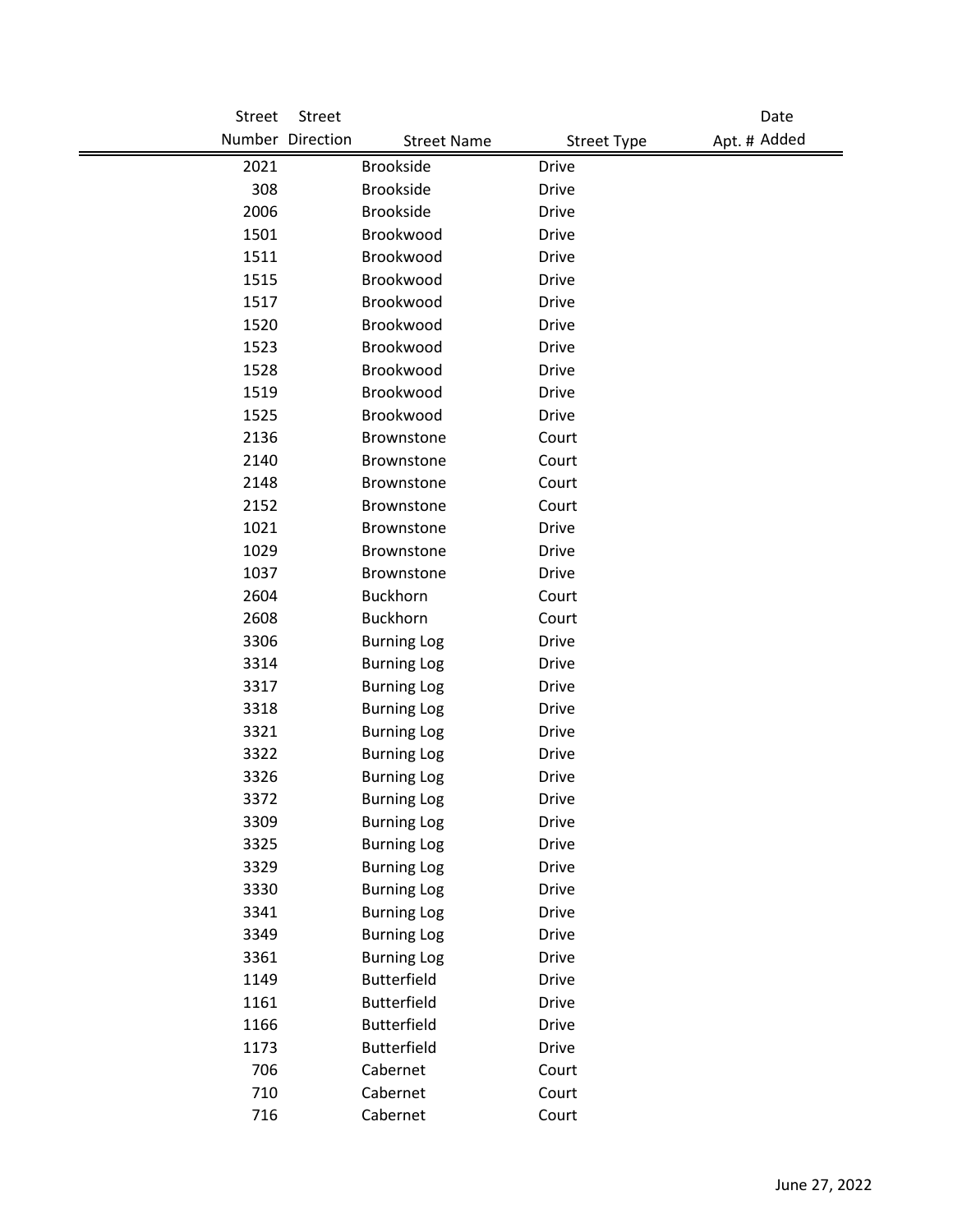| Street | <b>Street</b>    |                         |                    | Date         |
|--------|------------------|-------------------------|--------------------|--------------|
|        | Number Direction | <b>Street Name</b>      | <b>Street Type</b> | Apt. # Added |
| 717    |                  | Cabernet                | Court              |              |
| 718    |                  | Cabernet                | Court              |              |
| 722    |                  | Cabernet                | Court              |              |
| 714    |                  | Cabernet                | Court              |              |
| 715    |                  | Cabernet                | Court              |              |
| 1307   |                  | Cable Creek             | Court              |              |
| 1320   |                  | Cable Creek             | Court              |              |
| 712    |                  | Cable Creek             | <b>Drive</b>       |              |
| 995    |                  | Cable Creek             | <b>Drive</b>       |              |
| 1013   |                  | Cable Creek             | <b>Drive</b>       |              |
| 1043   |                  | Cable Creek             | <b>Drive</b>       |              |
| 1131   |                  | Cable Creek             | <b>Drive</b>       |              |
| 1137   |                  | Cable Creek             | <b>Drive</b>       |              |
| 1207   |                  | Cable Creek             | <b>Drive</b>       |              |
| 1102   |                  | Cable Creek             | <b>Drive</b>       |              |
| 1125   |                  | Cable Creek             | <b>Drive</b>       |              |
| 5306   |                  | Cambridge               | Court              |              |
| 5329   |                  | Cambridge               | Court              |              |
| 1926   |                  | Camelot                 | <b>Drive</b>       |              |
| 1943   |                  | Camelot                 | <b>Drive</b>       |              |
| 2005   |                  | Camelot                 | Drive              |              |
| 2217   |                  | <b>Cameron Crossing</b> |                    |              |
| 2249   |                  | <b>Cameron Crossing</b> |                    |              |
| 2005   |                  | Candle                  | Court              |              |
| 2012   |                  | Candle                  | Court              |              |
| 2835   |                  | Canyon                  | <b>Drive</b>       |              |
| 2846   |                  | Canyon                  | <b>Drive</b>       |              |
| 2853   |                  | Canyon                  | <b>Drive</b>       |              |
| 2904   |                  | Canyon                  | <b>Drive</b>       |              |
| 2905   |                  | Canyon                  | Drive              |              |
| 2910   |                  | Canyon                  | Drive              |              |
| 2928   |                  | Canyon                  | <b>Drive</b>       |              |
| 2946   |                  | Canyon                  | <b>Drive</b>       |              |
| 2947   |                  | Canyon                  | <b>Drive</b>       |              |
| 2958   |                  | Canyon                  | <b>Drive</b>       |              |
| 2822   |                  | Canyon                  | <b>Drive</b>       |              |
| 2917   |                  | Canyon                  | <b>Drive</b>       |              |
| 2929   |                  | Canyon                  | Drive              |              |
| 2959   |                  | Canyon                  | <b>Drive</b>       |              |
| 1229   |                  | Canyon Lake             | <b>Drive</b>       |              |
| 1247   |                  | Canyon Lake             | <b>Drive</b>       |              |
| 1259   |                  | Canyon Lake             | <b>Drive</b>       |              |
| 1265   |                  | Canyon Lake             | Drive              |              |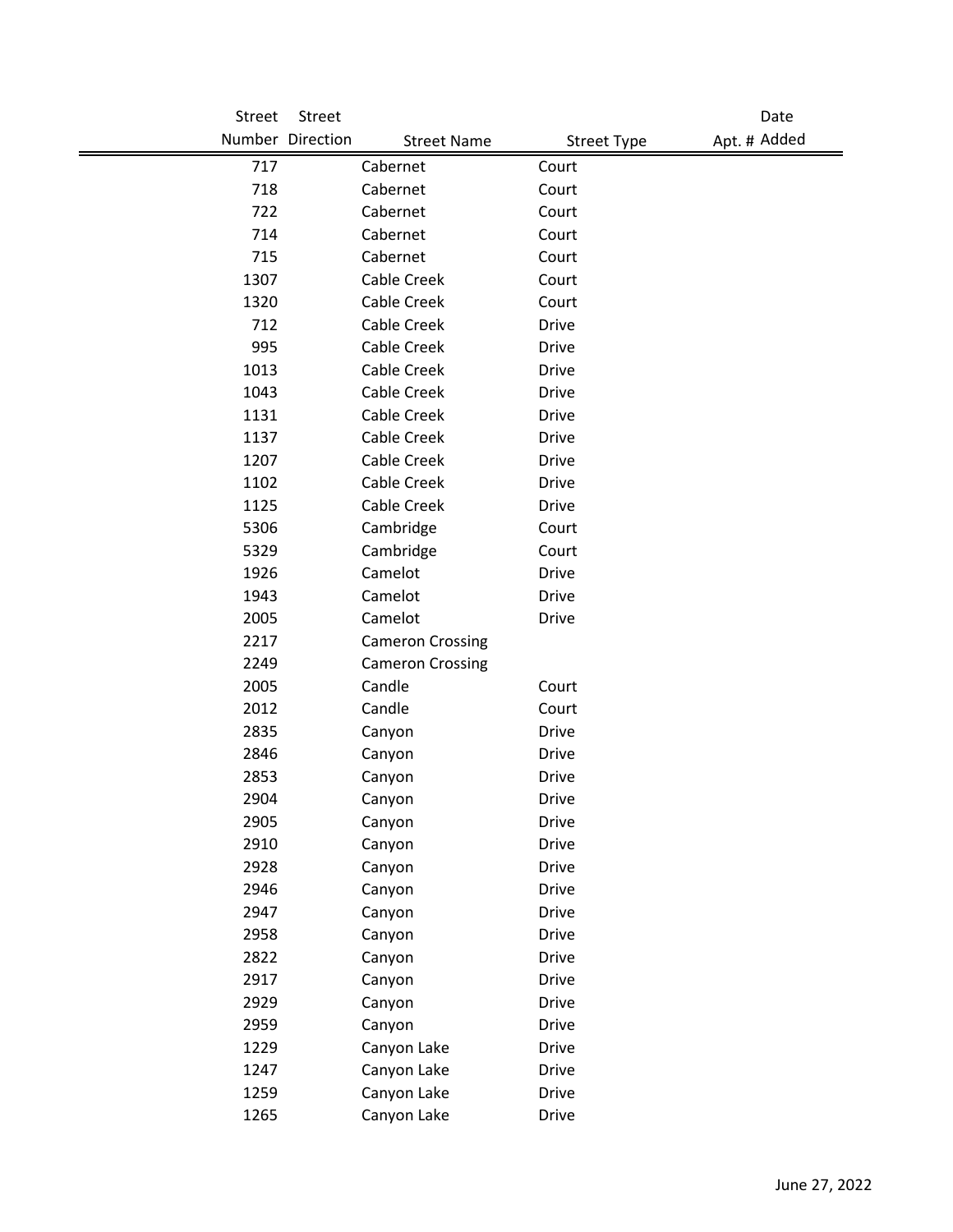| Street | Street           |                                          | Date         |
|--------|------------------|------------------------------------------|--------------|
|        | Number Direction | <b>Street Name</b><br><b>Street Type</b> | Apt. # Added |
| 2920   | Caprock          | Court                                    |              |
| 2700   | Cardinal         | <b>Drive</b>                             |              |
| 2713   | Cardinal         | <b>Drive</b>                             |              |
| 2936   | Cardinal         | <b>Drive</b>                             |              |
| 2000   | Carlsbad         | Court                                    |              |
| 2007   | Carlsbad         | Court                                    |              |
| 2012   | Carlsbad         | Court                                    |              |
| 3501   | Carlton          | Street                                   |              |
| 3524   | Carlton          | Street                                   |              |
| 400    | Carly            | <b>Drive</b>                             |              |
| 404    | Carly            | <b>Drive</b>                             |              |
| 412    | Carly            | Drive                                    |              |
| 416    | Carly            | <b>Drive</b>                             |              |
| 420    | Carly            | <b>Drive</b>                             |              |
| 1904   | Carnegie         | Lane                                     |              |
| 1904   | Casa Loma        | Court                                    |              |
| 1917   | Casa Loma        | Court                                    |              |
| 1952   | Casa Loma        | Court                                    |              |
| 1953   | Casa Loma        | Court                                    |              |
| 2005   | Casa Loma        | Court                                    |              |
| 2017   | Casa Loma        | Court                                    |              |
| 1801   | Castle           | Court                                    |              |
| 1809   | Castle           | Court                                    |              |
| 1816   | Castle           | Court                                    |              |
| 405    | Caviness         | <b>Drive</b>                             |              |
| 421    | Caviness         | <b>Drive</b>                             |              |
| 463    | Caviness         | Drive                                    |              |
| 4143   | Cedar            | <b>Drive</b>                             |              |
| 4146   | Cedar            | Drive                                    |              |
| 4150   | Cedar            | <b>Drive</b>                             |              |
| 4158   | Cedar            | <b>Drive</b>                             |              |
| 4162   | Cedar            | <b>Drive</b>                             |              |
| 4142   | Cedar            | <b>Drive</b>                             |              |
| 3100   | Cedarpoint       | <b>Drive</b>                             |              |
| 3105   | Cedarpoint       | <b>Drive</b>                             |              |
| 3108   | Cedarpoint       | <b>Drive</b>                             |              |
| 3112   | Cedarpoint       | <b>Drive</b>                             |              |
| 3117   | Cedarpoint       | <b>Drive</b>                             |              |
| 3124   | Cedarpoint       | <b>Drive</b>                             |              |
| 120    | Central          | Avenue                                   |              |
| 4502   | Chadourne        | Court                                    |              |
| 4503   | Chadourne        | Court                                    |              |
| 4505   | Chadourne        | Court                                    |              |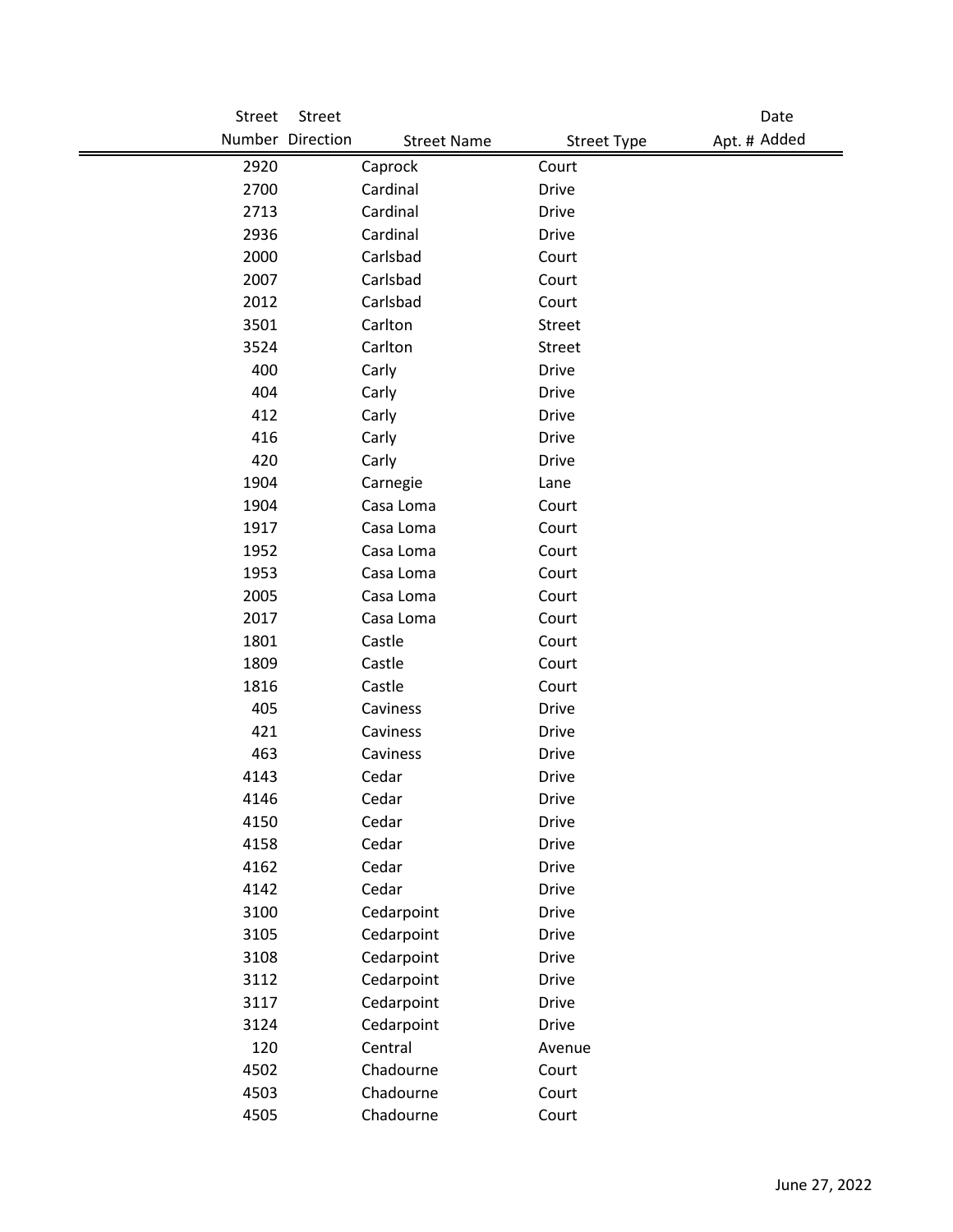| Street | Street                                 |                    | Date         |
|--------|----------------------------------------|--------------------|--------------|
|        | Number Direction<br><b>Street Name</b> | <b>Street Type</b> | Apt. # Added |
| 4508   | Chadourne                              | Court              |              |
| 4510   | Chadourne                              | Court              |              |
| 1502   | Chaparral                              | Court              |              |
| 1508   | Chaparral                              | Court              |              |
| 1601   | Chaparral                              | Court              |              |
| 1602   | Chaparral                              | Court              |              |
| 1608   | Chaparral                              | Court              |              |
| 1701   | Chaparral                              | Court              |              |
| 1714   | Chaparral                              | Court              |              |
| 1720   | Chaparral                              | Court              |              |
| 1731   | Chaparral                              | Court              |              |
| 1738   | Chaparral                              | Court              |              |
| 1820   | Chaparral                              | Court              |              |
| 1702   | Chaparral                              | Court              |              |
| 1814   | Chaparral                              | Court              |              |
| 2704   | Chase Oak                              | <b>Drive</b>       |              |
| 2708   | Chase Oak                              | <b>Drive</b>       |              |
| 2712   | Chase Oak                              | <b>Drive</b>       |              |
| 2700   | Chase Oak                              | <b>Drive</b>       |              |
| 505    | Chasewood                              | <b>Drive</b>       |              |
| 507    | Chasewood                              | <b>Drive</b>       |              |
| 509    | Chasewood                              | <b>Drive</b>       |              |
| 513    | Chasewood                              | <b>Drive</b>       |              |
| 517    | Chasewood                              | <b>Drive</b>       |              |
| 519    | Chasewood                              | <b>Drive</b>       |              |
| 521    | Chasewood                              | <b>Drive</b>       |              |
| 525    | Chasewood                              | <b>Drive</b>       |              |
| 527    | Chasewood                              | <b>Drive</b>       |              |
| 531    | Chasewood                              | Drive              |              |
| 535    | Chasewood                              | <b>Drive</b>       |              |
| 515    | Chasewood                              | <b>Drive</b>       |              |
| 529    | Chasewood                              | <b>Drive</b>       |              |
| 2206   | Chatam Hill                            |                    |              |
| 2705   | Chatsworth                             | <b>Drive</b>       |              |
| 2712   | Chatsworth                             | <b>Drive</b>       |              |
| 2716   | Chatsworth                             | <b>Drive</b>       |              |
| 2724   | Chatsworth                             | <b>Drive</b>       |              |
| 2727   | Chatsworth                             | <b>Drive</b>       |              |
| 2702   | Chatsworth                             | <b>Drive</b>       |              |
| 2708   | Chatsworth                             | <b>Drive</b>       |              |
| 2710   | Chatsworth                             | <b>Drive</b>       |              |
| 2713   | Chatsworth                             | <b>Drive</b>       |              |
| 2717   | Chatsworth                             | <b>Drive</b>       |              |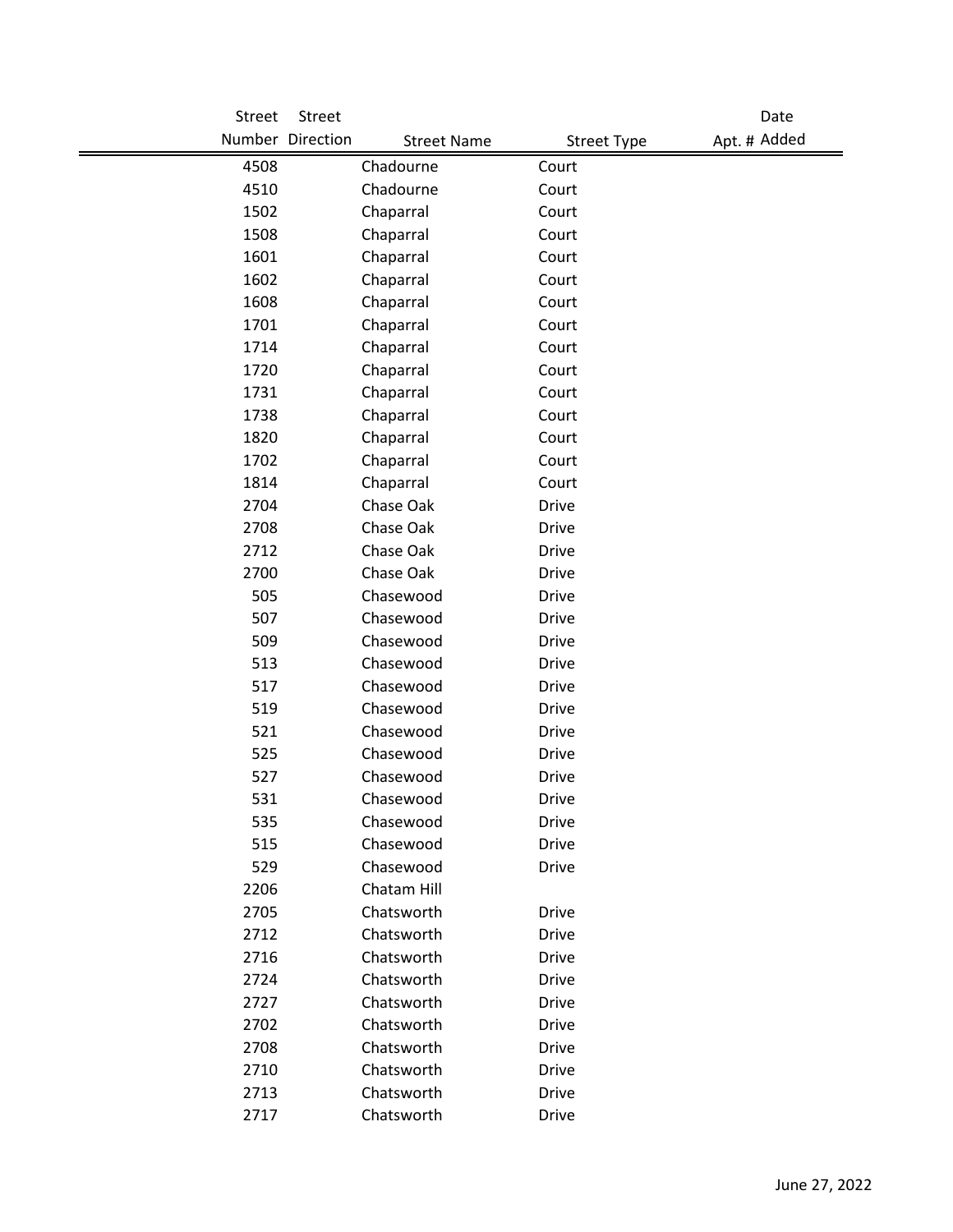| Street | Street           |                    |                    |      | Date         |
|--------|------------------|--------------------|--------------------|------|--------------|
|        | Number Direction | <b>Street Name</b> | <b>Street Type</b> |      | Apt. # Added |
| 2719   |                  | Chatsworth         | <b>Drive</b>       |      | 6/20/2022    |
| 2720   |                  | Chatsworth         | <b>Drive</b>       |      |              |
| 2721   |                  | Chatsworth         | <b>Drive</b>       |      |              |
| 1212   |                  | Chelsea            | Street             |      |              |
| 1236   |                  | Chelsea            | Street             |      |              |
| 2705   |                  | Chesapeake         | Court              |      |              |
| 1904   |                  | Cheshire           | <b>Drive</b>       |      |              |
| 1916   |                  | Cheshire           | <b>Drive</b>       |      | 5/31/2022    |
| 1614   |                  | Choteau            | Circle             |      |              |
| 1630   |                  | Choteau            | Circle             | 1630 |              |
| 1649   |                  | Choteau            | Circle             |      |              |
| 1664   |                  | Choteau            | Circle             |      |              |
| 1616   |                  | Choteau            | Circle             |      |              |
| 2908   |                  | Chris              | Lane               |      |              |
| 2927   |                  | Chris              | Lane               |      |              |
| 2936   |                  | Chris              | Lane               |      |              |
| 2940   |                  | Chris              | Lane               |      |              |
| 2948   |                  | Chris              | Lane               |      |              |
| 2952   |                  | Chris              | Lane               |      |              |
| 2964   |                  | Chris              | Lane               |      |              |
| 1805   |                  | Chris Craft        | <b>Drive</b>       |      |              |
| 1806   |                  | Chris Craft        | <b>Drive</b>       |      |              |
| 1816   |                  | Chris Craft        | <b>Drive</b>       |      |              |
| 1826   |                  | Chris Craft        | Drive              |      |              |
| 1836   |                  | Chris Craft        | <b>Drive</b>       |      |              |
| 1849   |                  | Chris Craft        | <b>Drive</b>       |      |              |
| 1859   |                  | Chris Craft        | <b>Drive</b>       |      |              |
| 1869   |                  | Chris Craft        | <b>Drive</b>       |      |              |
| 1715   |                  | Chris Craft        | Drive              |      |              |
| 1816   |                  | Chris Craft        | <b>Drive</b>       |      |              |
| 206    |                  | Church             | Street             |      |              |
| 330    |                  | Church             | Street             |      |              |
|        | 507 South        | Church             | Street             |      |              |
|        | 604 South        | Church             | Street             |      |              |
| 2252   |                  | Churchill          | Loop               |      |              |
| 1507   |                  | Cimarron           | Trail              |      |              |
| 1607   |                  | Cimarron           | Trail              |      |              |
| 1703   |                  | Cimarron           | Trail              |      |              |
| 1713   |                  | Cimarron           | Trail              |      |              |
| 1714   |                  | Cimarron           | Trail              |      |              |
| 1719   |                  | Cimarron           | Trail              |      |              |
| 1726   |                  | Cimarron           | Trail              |      |              |
| 1732   |                  | Cimarron           | Trail              |      |              |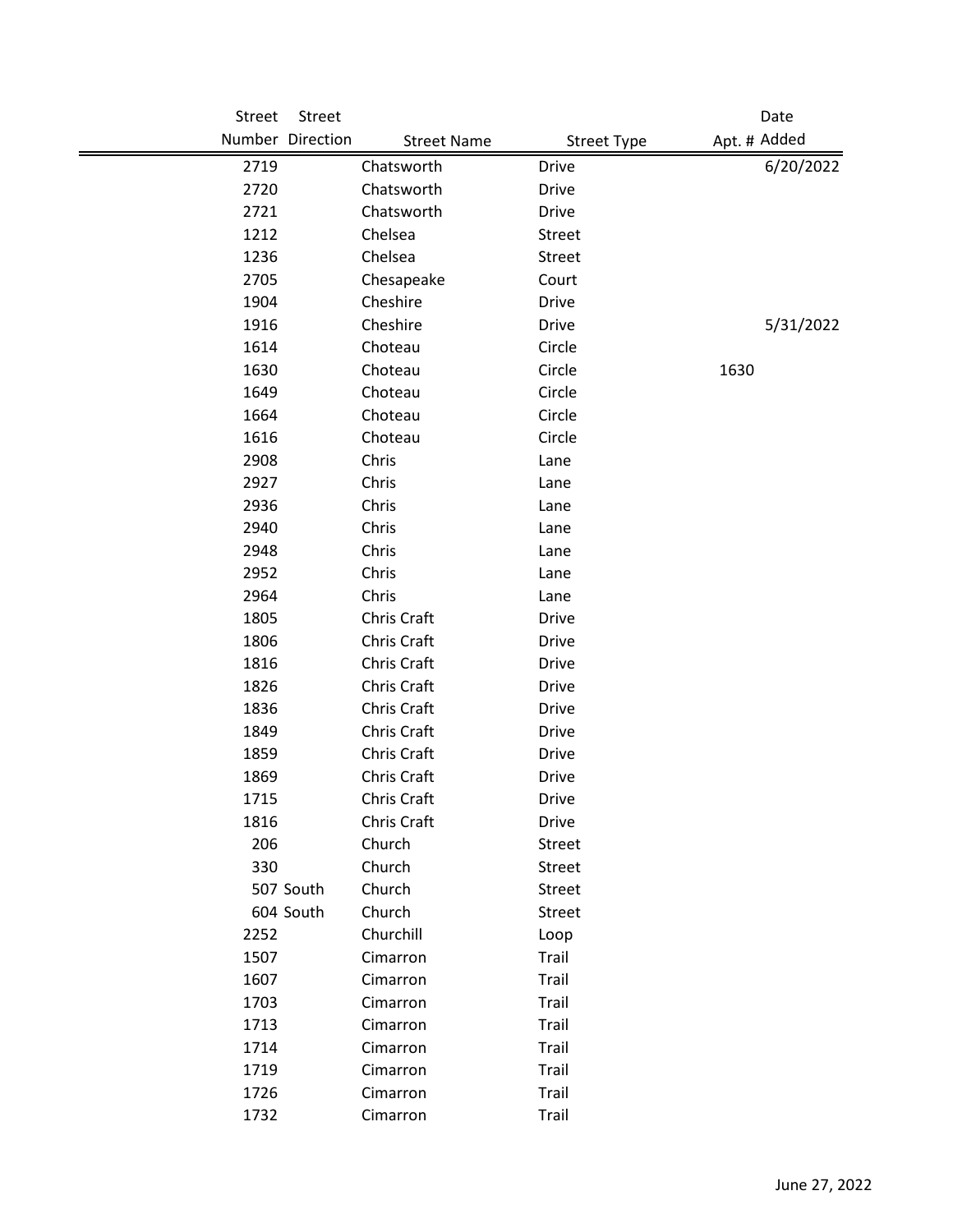| Street | Street                                 |                    | Date         |
|--------|----------------------------------------|--------------------|--------------|
|        | Number Direction<br><b>Street Name</b> | <b>Street Type</b> | Apt. # Added |
| 1738   | Cimarron                               | Trail              |              |
| 1744   | Cimarron                               | Trail              |              |
| 1756   | Cimarron                               | Trail              |              |
| 1763   | Cimarron                               | Trail              |              |
| 1801   | Cimarron                               | Trail              |              |
| 1813   | Cimarron                               | Trail              |              |
| 1879   | Cimarron                               | Court              |              |
| 1737   | Cimarron                               | Trail              |              |
| 1743   | Cimarron                               | Trail              |              |
| 1749   | Cimarron                               | Trail              |              |
| 1209   | <b>Circle View</b>                     | Court              |              |
| 1221   | <b>Circle View</b>                     | Court              |              |
| 1201   | <b>Circle View</b>                     | Court              |              |
| 1206   | <b>Circle View</b>                     | Court              |              |
| 1217   | <b>Circle View</b>                     | Court              |              |
| 1229   | <b>Circle View</b>                     | Court              |              |
| 3313   | Circlewood                             | Court              |              |
| 3317   | Circlewood                             | Court              |              |
| 3328   | Circlewood                             | Court              |              |
| 3329   | Circlewood                             | Court              |              |
| 3301   | Clearfield                             | <b>Drive</b>       |              |
| 3306   | Clearfield                             | <b>Drive</b>       |              |
| 3314   | Clearfield                             | <b>Drive</b>       |              |
| 3317   | Clearfield                             | <b>Drive</b>       |              |
| 3321   | Clearfield                             | <b>Drive</b>       |              |
| 3330   | Clearfield                             | <b>Drive</b>       |              |
| 1400   | Clearwater                             | Court              |              |
| 1403   | Clearwater                             | Court              |              |
| 1415   | Clearwater                             | Court              |              |
| 1420   | Clearwater                             | Court              |              |
| 1407   | Clearwater                             | Court              |              |
| 1408   | Clearwater                             | Court              |              |
| 2802   | Cliffside                              | Street             |              |
| 2813   | Cliffside                              | Street             |              |
| 2814   | Cliffside                              | Street             |              |
| 2830   | Cliffside                              | Street             |              |
| 2819   | Cliffside                              | Court              |              |
| 2825   | Cliffside                              | Street             |              |
| 2703   | Cliffwood                              | <b>Drive</b>       |              |
| 2704   | Cliffwood                              | <b>Drive</b>       |              |
| 2706   | Cliffwood                              | <b>Drive</b>       |              |
| 2708   | Cliffwood                              | <b>Drive</b>       |              |
| 2709   | Cliffwood                              | <b>Drive</b>       |              |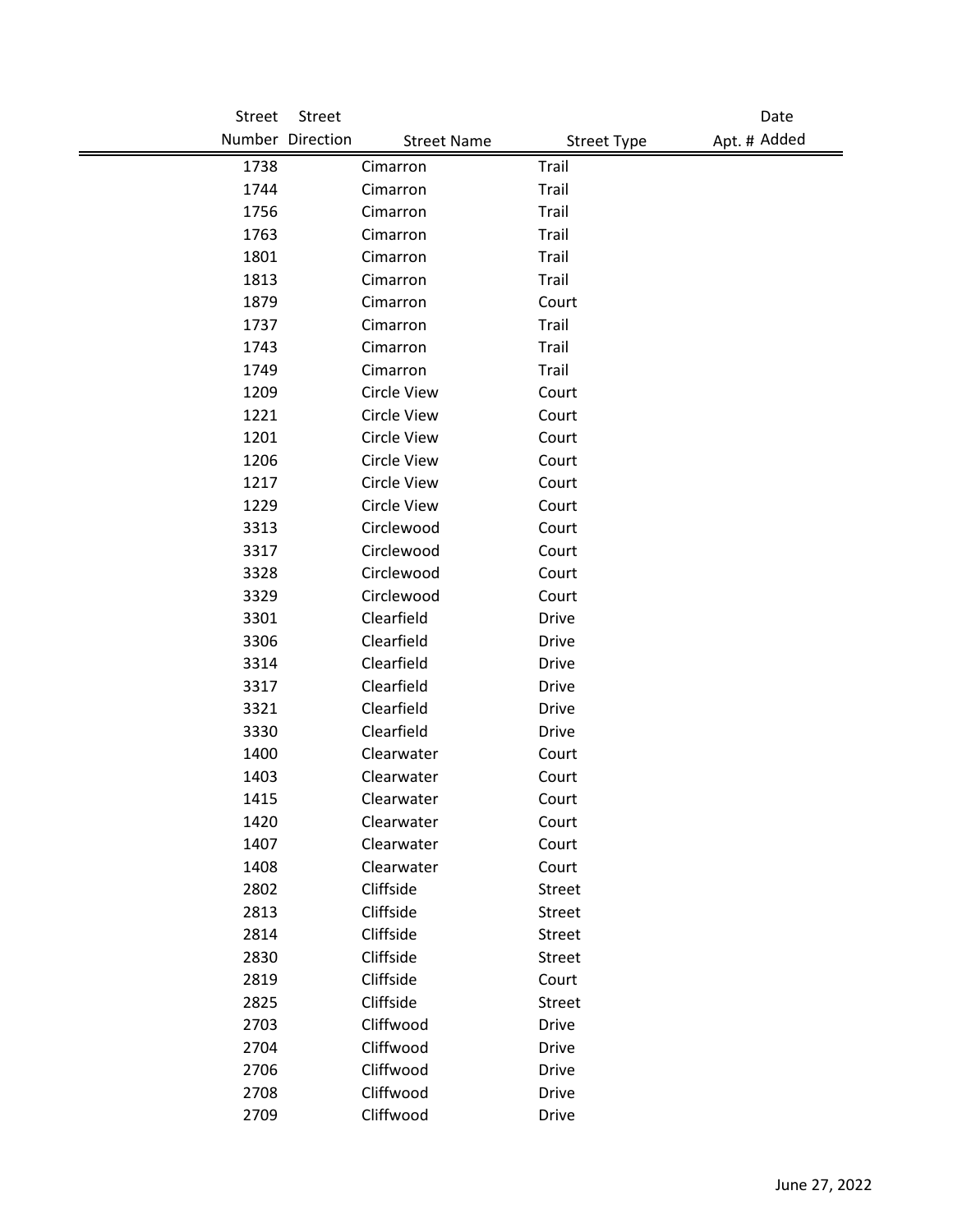| Street | <b>Street</b>    |                    |                    | Date         |
|--------|------------------|--------------------|--------------------|--------------|
|        | Number Direction | <b>Street Name</b> | <b>Street Type</b> | Apt. # Added |
| 2711   |                  | Cliffwood          | <b>Drive</b>       |              |
| 2713   |                  | Cliffwood          | <b>Drive</b>       |              |
| 2720   |                  | Cliffwood          | <b>Drive</b>       |              |
| 3006   |                  | Cloverdale         | Court              |              |
| 3009   |                  | Cloverdale         | Court              |              |
| 3013   |                  | Cloverdale         | Court              |              |
| 2704   |                  | Cobblestone        | <b>Drive</b>       |              |
| 2708   |                  | Cobblestone        | <b>Drive</b>       |              |
| 2716   |                  | Cobblestone        | <b>Drive</b>       |              |
| 2717   |                  | Cobblestone        | <b>Drive</b>       |              |
| 2718   |                  | Cobblestone        | <b>Drive</b>       |              |
| 2723   |                  | Cobblestone        | <b>Drive</b>       |              |
| 1908   |                  | Cobbs              | <b>Drive</b>       |              |
|        | 205 East         | College            | Street             |              |
|        | 310 East         | College            | Street             |              |
|        | 322 East         | College            | <b>Street</b>      |              |
|        | 405 East         | College            | Street             |              |
|        | 411 East         | College            | Street             |              |
|        | 300 West         | College            | Street             |              |
|        | 505 West         | College            | Street             |              |
|        | 620 West         | College            | Street             |              |
|        | 910 West         | College            | Street             |              |
| 2804   |                  | Columbine          | <b>Drive</b>       |              |
| 2828   |                  | Columbine          | <b>Drive</b>       |              |
| 2840   |                  | Columbine          | <b>Drive</b>       |              |
| 2847   |                  | Columbine          | <b>Drive</b>       |              |
| 2904   |                  | Columbine          | <b>Drive</b>       |              |
| 2922   |                  | Columbine          | <b>Drive</b>       |              |
| 2935   |                  | Columbine          | <b>Drive</b>       |              |
| 2946   |                  | Columbine          | <b>Drive</b>       |              |
| 2947   |                  | Columbine          | Drive              |              |
| 2959   |                  | Columbine          | <b>Drive</b>       |              |
| 3004   |                  | Columbine          | <b>Drive</b>       |              |
| 3005   |                  | Columbine          | <b>Drive</b>       |              |
| 3017   |                  | Columbine          | <b>Drive</b>       |              |
| 3026   |                  | Columbine          | <b>Drive</b>       |              |
| 2805   |                  | Columbine          | <b>Drive</b>       |              |
| 2810   |                  | Columbine          | Drive              |              |
| 3010   |                  | Columbine          | <b>Drive</b>       |              |
| 3023   |                  | Columbine          | <b>Drive</b>       |              |
| 4500   |                  | Copperfield        | <b>Drive</b>       |              |
| 4501   |                  | Copperfield        | <b>Drive</b>       |              |
| 4502   |                  | Copperfield        | Drive              |              |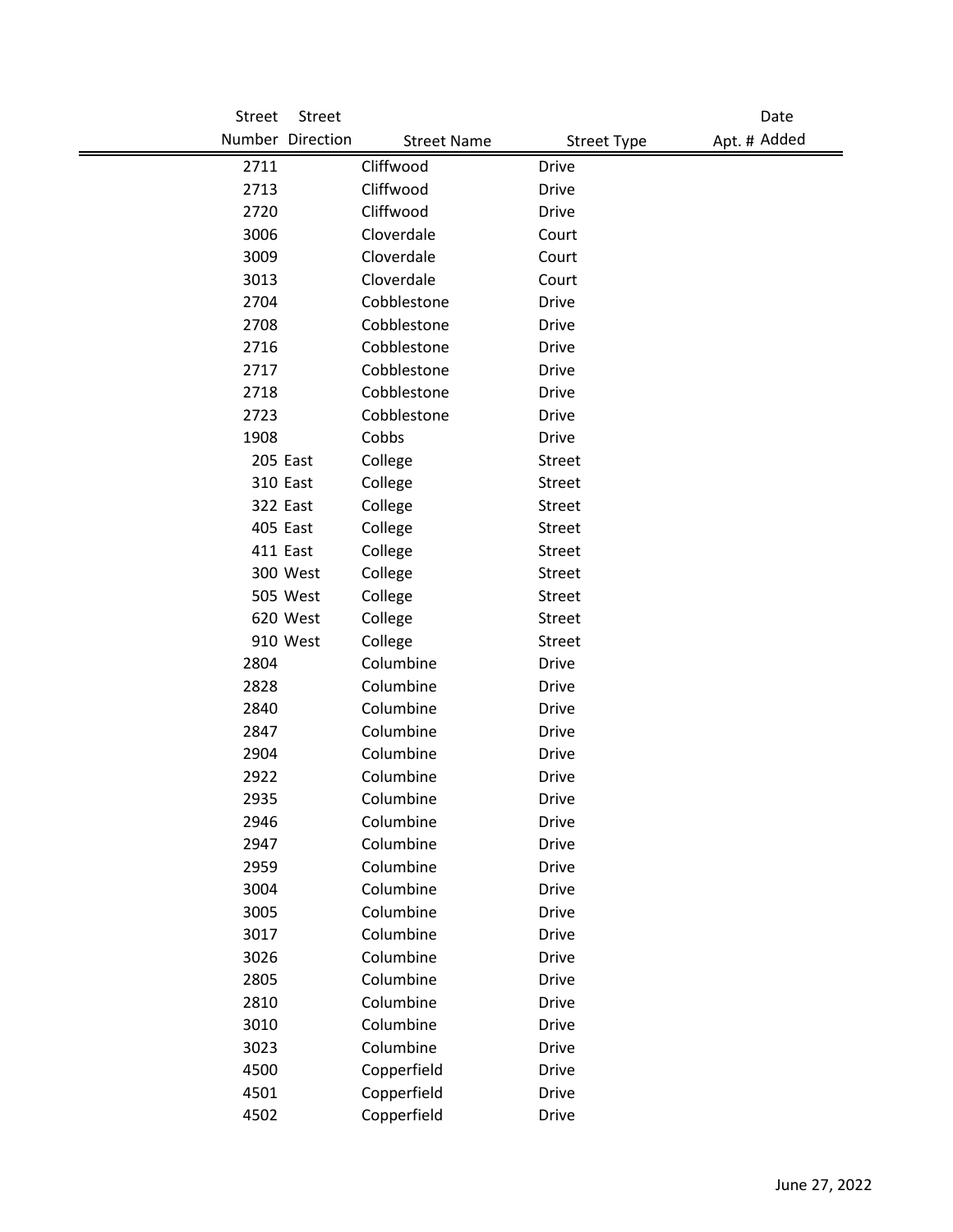| Street | Street           |                       |                    | Date         |
|--------|------------------|-----------------------|--------------------|--------------|
|        | Number Direction | <b>Street Name</b>    | <b>Street Type</b> | Apt. # Added |
| 4505   |                  | Copperfield           | <b>Drive</b>       |              |
| 4506   |                  | Copperfield           | <b>Drive</b>       |              |
| 4515   |                  | Copperfield           | <b>Drive</b>       |              |
| 4511   |                  | Copperfield           | <b>Drive</b>       |              |
| 4055   |                  | Corporate             |                    | 200          |
| 714    |                  | Cory                  | Street             |              |
| 715    |                  | Cory                  | <b>Street</b>      |              |
| 721    |                  | Cory                  | Street             |              |
| 4303   |                  | Country               | Lane               |              |
| 4304   |                  | Country               | Lane               |              |
| 4305   |                  | Country               | Lane               |              |
| 4307   |                  | Country               | Lane               |              |
| 4309   |                  | Country               | Lane               |              |
| 4311   |                  | Country               | Lane               |              |
| 4315   |                  | Country               | Lane               |              |
| 4316   |                  | Country               | Lane               |              |
| 4321   |                  | Country               | Lane               |              |
| 4325   |                  | Country               | Lane               |              |
| 4326   |                  | Country               | Lane               |              |
| 4333   |                  | Country               | Lane               |              |
| 4334   |                  | Country               | Lane               |              |
| 4337   |                  | Country               | Lane               |              |
| 4343   |                  | Country               | Lane               |              |
| 4312   |                  | Country               | Lane               |              |
| 4314   |                  | Country               | Lane               |              |
| 4318   |                  | Country               | Lane               |              |
| 1501   |                  | <b>Country Forest</b> | Court              |              |
| 1508   |                  | <b>Country Forest</b> | Court              |              |
| 1513   |                  | <b>Country Forest</b> | Court              |              |
| 1514   |                  | <b>Country Forest</b> | Court              |              |
| 1525   |                  | <b>Country Forest</b> | Court              |              |
| 1532   |                  | <b>Country Forest</b> | Court              |              |
| 1538   |                  | <b>Country Forest</b> | Court              |              |
| 1539   |                  | <b>Country Forest</b> | Court              |              |
| 4121   |                  | Countryside           | Court              |              |
| 4156   |                  | Countryside           | Court              |              |
| 4164   |                  | Countryside           | Court              |              |
| 4110   |                  | Countryside           | <b>Drive</b>       |              |
| 4129   |                  | Countryside           | <b>Drive</b>       |              |
| 4137   |                  | Countryside           | <b>Drive</b>       |              |
| 4149   |                  | Countryside           | <b>Drive</b>       |              |
| 4165   |                  | Countryside           | <b>Drive</b>       |              |
| 501    |                  | Coventry              | Drive              |              |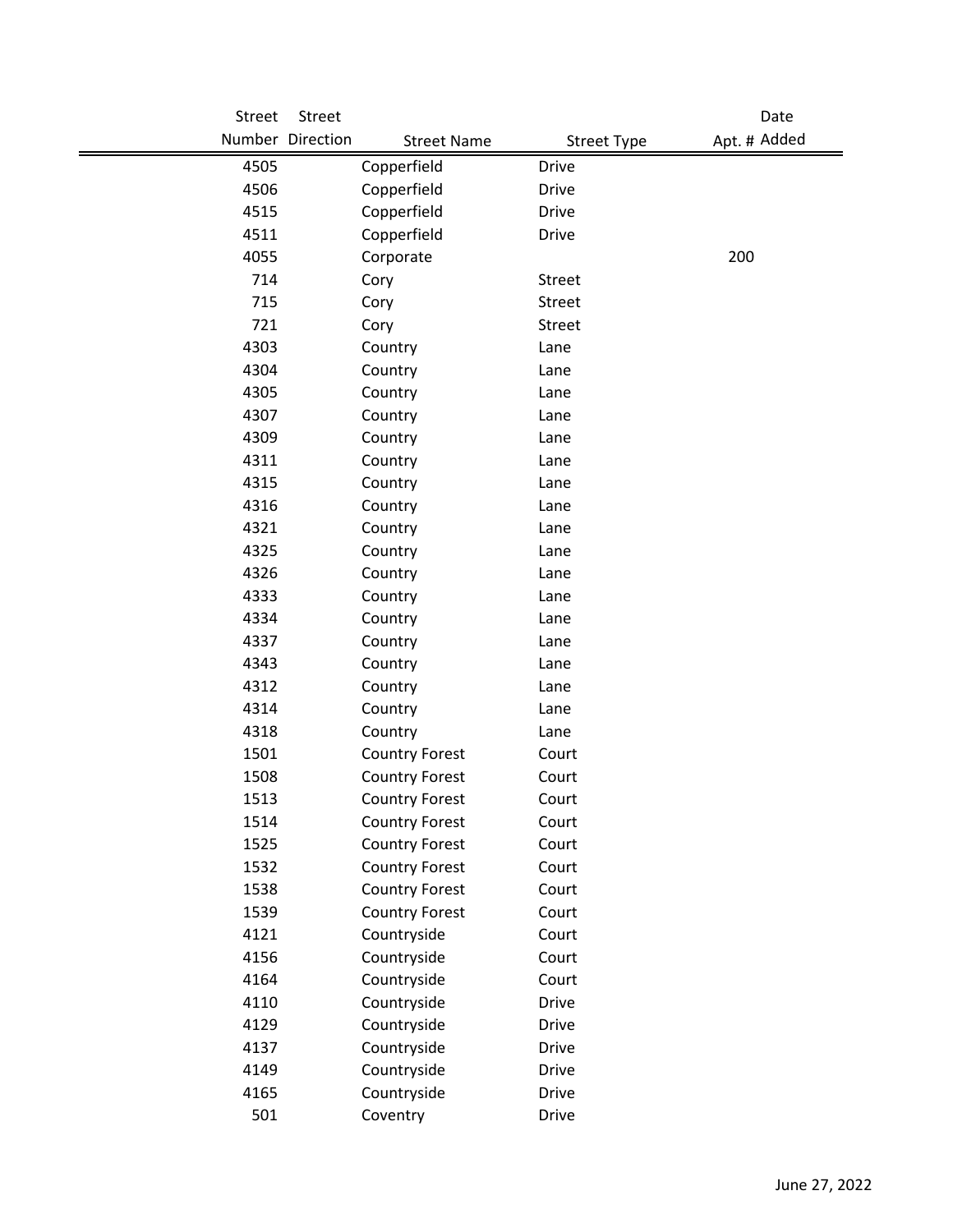| Street | Street           |                    |                    | Date         |
|--------|------------------|--------------------|--------------------|--------------|
|        | Number Direction | <b>Street Name</b> | <b>Street Type</b> | Apt. # Added |
| 504    |                  | Coventry           | <b>Drive</b>       |              |
| 513    |                  | Coventry           | <b>Drive</b>       |              |
| 520    |                  | Coventry           | <b>Drive</b>       |              |
| 521    |                  | Coventry           | <b>Drive</b>       |              |
| 528    |                  | Coventry           | <b>Drive</b>       |              |
| 529    |                  | Coventry           | <b>Drive</b>       |              |
| 532    |                  | Coventry           | <b>Drive</b>       |              |
| 533    |                  | Coventry           | <b>Drive</b>       |              |
| 537    |                  | Coventry           | <b>Drive</b>       |              |
| 544    |                  | Coventry           | <b>Drive</b>       |              |
| 517    |                  | Coventry           | <b>Drive</b>       |              |
| 3101   |                  | Coveside           |                    |              |
| 3107   |                  | Coveside           |                    |              |
| 3051   |                  | Creekbend          | Circle             |              |
| 3052   |                  | Creekbend          | Circle             |              |
| 2902   |                  | Creekview          | Circle             |              |
| 2905   |                  | Creekview          | Circle             |              |
| 3007   |                  | Creekview          | <b>Drive</b>       |              |
| 3013   |                  | Creekview          | <b>Drive</b>       |              |
| 3023   |                  | Creekview          | <b>Drive</b>       |              |
| 3025   |                  | Creekview          | <b>Drive</b>       |              |
| 3027   |                  | Creekview          | <b>Drive</b>       |              |
| 3033   |                  | Creekview          | <b>Drive</b>       |              |
| 3035   |                  | Creekview          | <b>Drive</b>       |              |
| 3038   |                  | Creekview          | <b>Drive</b>       |              |
| 3049   |                  | Creekview          | <b>Drive</b>       |              |
| 3050   |                  | Creekview          | <b>Drive</b>       |              |
| 3052   |                  | Creekview          | <b>Drive</b>       |              |
| 3058   |                  | Creekview          | <b>Drive</b>       |              |
|        | 2804 North       | Creekwood          | <b>Drive</b>       |              |
|        | 2807 North       | Creekwood          | <b>Drive</b>       |              |
|        | 2808 North       | Creekwood          | <b>Drive</b>       |              |
|        | 2810 North       | Creekwood          | <b>Drive</b>       |              |
|        | 2812 North       | Creekwood          | <b>Drive</b>       |              |
| 2819   |                  | Creekwood          | <b>Drive</b>       |              |
|        | 2822 North       | Creekwood          | <b>Drive</b>       |              |
| 2830   |                  | Creekwood          | <b>Drive</b>       |              |
|        | 2833 North       | Creekwood          | <b>Drive</b>       |              |
| 2836   |                  | Creekwood          | <b>Drive</b>       |              |
| 2851   |                  | Creekwood          | <b>Drive</b>       |              |
| 2906   |                  | Creekwood          | <b>Drive</b>       |              |
| 2908   |                  | Creekwood          | <b>Drive</b>       |              |
|        | 2917 South       | Creekwood          | <b>Drive</b>       |              |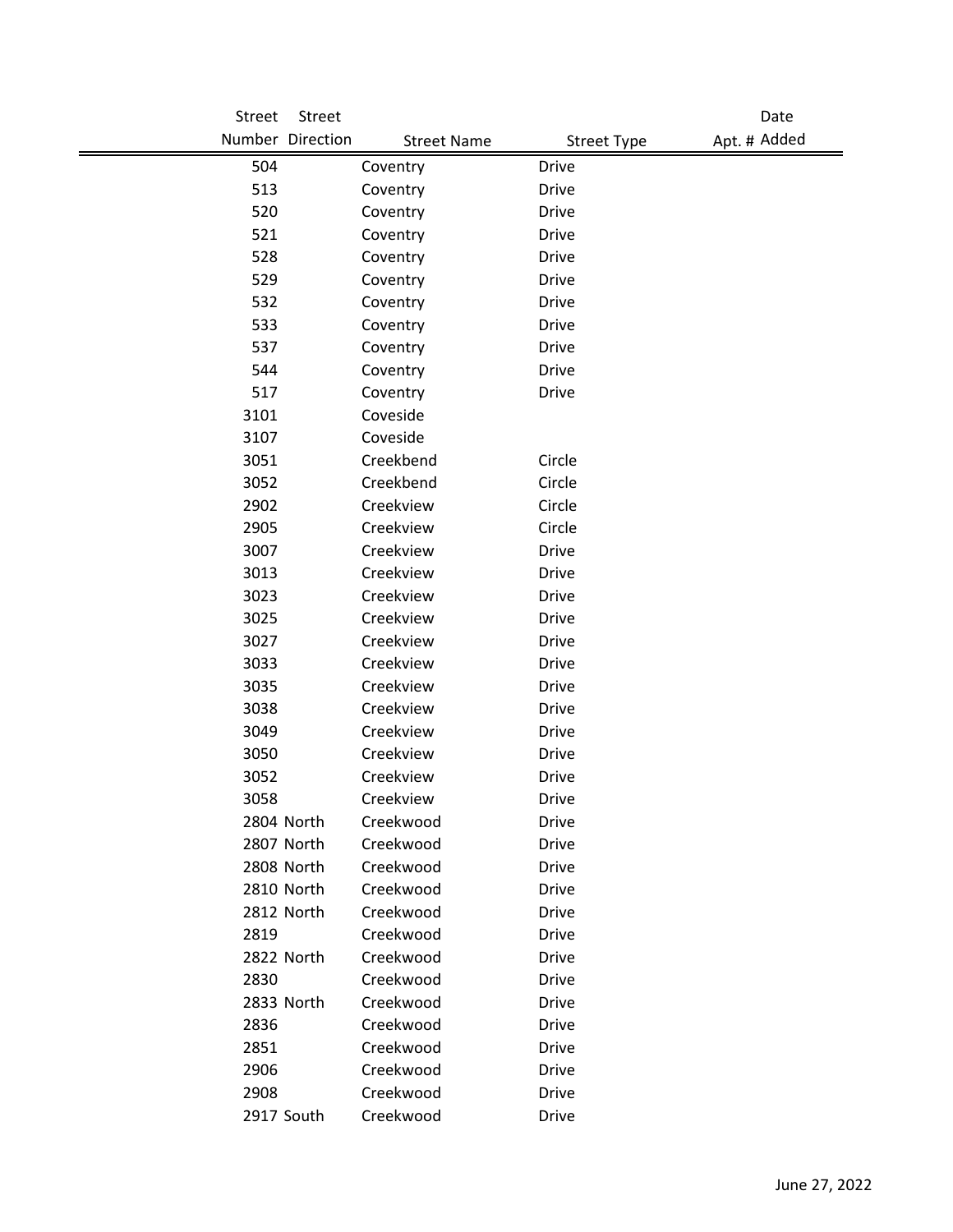| <b>Street</b> | Street           |                    |                    | Date         |
|---------------|------------------|--------------------|--------------------|--------------|
|               | Number Direction | <b>Street Name</b> | <b>Street Type</b> | Apt. # Added |
|               | 2922 South       | Creekwood          | <b>Drive</b>       |              |
|               | 2925 South       | Creekwood          | <b>Drive</b>       |              |
|               | 2927 South       | Creekwood          | Drive              |              |
|               | 2930 South       | Creekwood          | <b>Drive</b>       |              |
|               | 2931 South       | Creekwood          | <b>Drive</b>       |              |
|               | 2932 South       | Creekwood          | <b>Drive</b>       |              |
|               | 2935 South       | Creekwood          | <b>Drive</b>       |              |
|               | 2936 South       | Creekwood          | <b>Drive</b>       |              |
|               | 2939 South       | Creekwood          | <b>Drive</b>       |              |
|               | 2942 South       | Creekwood          | Drive              |              |
| 2825          |                  | Creekwood          | Court              |              |
|               | 2828 North       | Creekwood          | <b>Drive</b>       |              |
| 3007          |                  | Cresthaven         | Court              |              |
| 3008          |                  | Cresthaven         | Court              |              |
| 3020          |                  | Cresthaven         | Court              |              |
| 3028          |                  | Cresthaven         | Court              |              |
| 2805          |                  | Cresthaven         | <b>Drive</b>       |              |
| 2811          |                  | Cresthaven         | <b>Drive</b>       |              |
| 2816          |                  | Cresthaven         | <b>Drive</b>       |              |
| 2829          |                  | Cresthaven         | <b>Drive</b>       |              |
| 2841          |                  | Cresthaven         | <b>Drive</b>       |              |
| 2847          |                  | Cresthaven         | <b>Drive</b>       |              |
| 2852          |                  | Cresthaven         | <b>Drive</b>       |              |
| 2904          |                  | Cresthaven         | <b>Drive</b>       |              |
| 2905          |                  | Cresthaven         | <b>Drive</b>       |              |
| 2911          |                  | Cresthaven         | <b>Drive</b>       |              |
| 2923          |                  | Cresthaven         | <b>Drive</b>       |              |
| 2928          |                  | Cresthaven         | <b>Drive</b>       |              |
| 2935          |                  | Cresthaven         | Drive              |              |
| 2940          |                  | Cresthaven         | <b>Drive</b>       |              |
| 3008          |                  | Cresthaven         | <b>Drive</b>       |              |
| 2828          |                  | Cresthaven         | <b>Drive</b>       |              |
| 2947          |                  | Cresthaven         | <b>Drive</b>       |              |
| 2901          |                  | Crestline          | <b>Drive</b>       |              |
| 2913          |                  | Crestline          | <b>Drive</b>       |              |
| 2921          |                  | Crestline          | <b>Drive</b>       |              |
| 2946          |                  | Crestline          | <b>Drive</b>       |              |
| 2925          |                  | Crestline          | <b>Drive</b>       |              |
| 2800          |                  | Crestridge         | Court              |              |
| 2804          |                  | Crestridge         | Court              |              |
| 2806          |                  | Crestridge         | Court              |              |
| 2807          |                  | Crestridge         | Court              |              |
| 416           |                  | Crestview          | Drive              |              |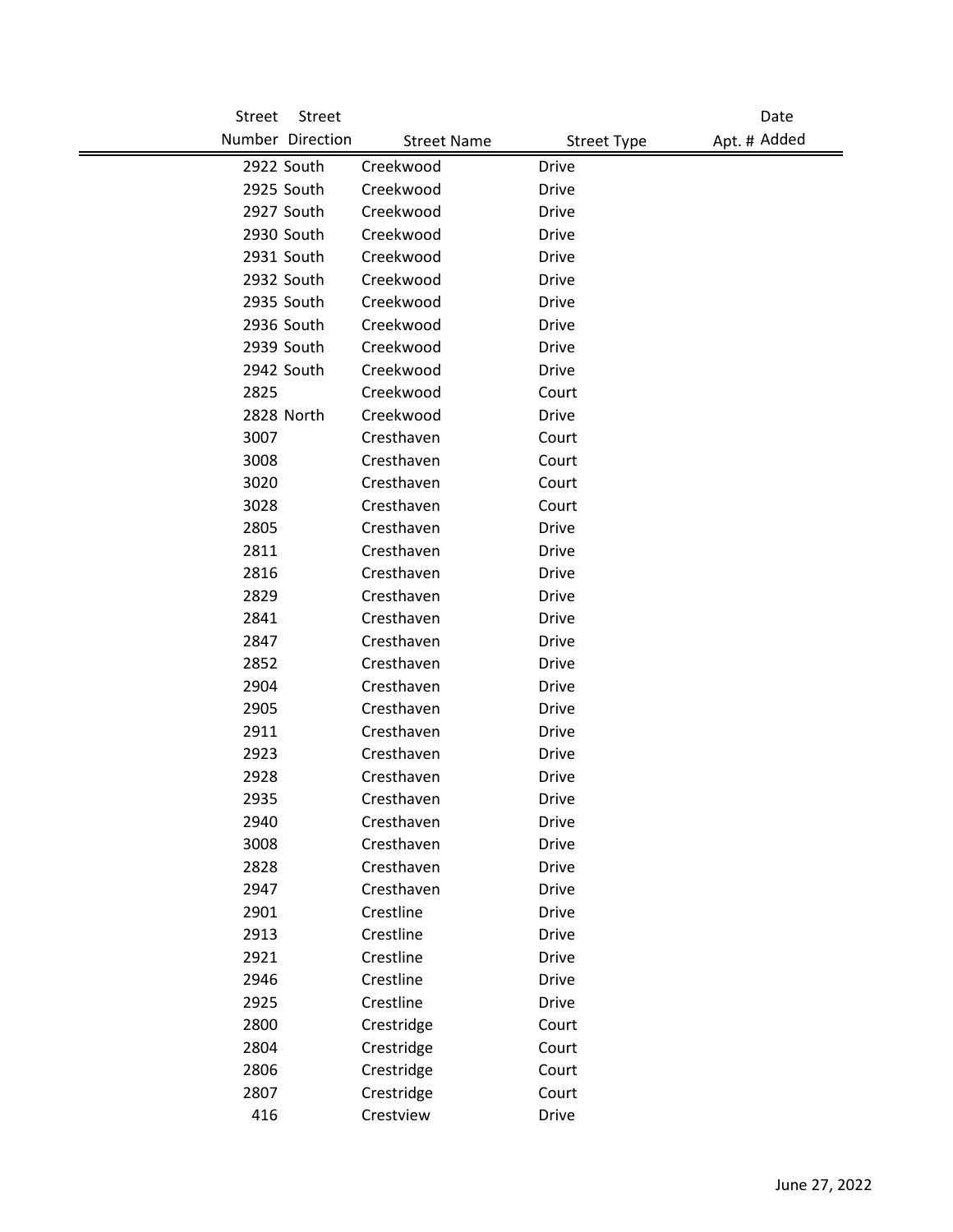| <b>Street</b> | Street           |                      |                    | Date         |
|---------------|------------------|----------------------|--------------------|--------------|
|               | Number Direction | <b>Street Name</b>   | <b>Street Type</b> | Apt. # Added |
| 501           |                  | Crestview            | <b>Drive</b>       |              |
| 514           |                  | Crestview            | <b>Drive</b>       |              |
| 2831          |                  | Crestwood            | Court              |              |
| 4325          |                  | Crestwood            | Court              |              |
| 4329          |                  | Crestwood            | Court              |              |
| 4357          |                  | Crestwood            | Court              |              |
| 4349          |                  | Crestwood            | Court              |              |
| 4352          |                  | Crestwood            | Court              |              |
| 2808          |                  | Cripple Creek        | Trail              |              |
| 2832          |                  | Cripple Creek        | Trail              |              |
| 2844          |                  | Cripple Creek        | Trail              |              |
| 2901          |                  | Cripple Creek        | Trail              |              |
| 2907          |                  | Cripple Creek        | Trail              |              |
| 2908          |                  | Cripple Creek        | Trail              |              |
| 2926          |                  | Cripple Creek        | Trail              |              |
| 2956          |                  | Cripple Creek        | Trail              |              |
| 2973          |                  | Cripple Creek        | Trail              |              |
| 2401          |                  | Crockett             | Court              |              |
| 2404          |                  | Crockett             | Court              |              |
| 2405          |                  | Crockett             | Court              |              |
| 2400          |                  | Crockett             | Court              |              |
| 2409          |                  | Crockett             | Court              |              |
| 104           |                  | Crystal Brooke       |                    |              |
| 2701          |                  | <b>Cypress Creek</b> | Court              |              |
| 1039 East     |                  | Dallas               | Road               |              |
|               | 205 West         | Dallas               | Road               |              |
| 3506          |                  | Deer Creek           |                    |              |
| 3509          |                  | Deer Creek           |                    |              |
| 3513          |                  | Deer Creek           |                    |              |
| 3517          |                  | Deer Creek           |                    |              |
| 3526          |                  | Deer Creek           |                    |              |
| 2700          |                  | Devonshire           | Court              |              |
| 2714          |                  | Devonshire           | Court              |              |
| 2716          |                  | Devonshire           | Court              |              |
| 2720          |                  | Devonshire           | Court              |              |
| 315           |                  | Dogwood              | <b>Drive</b>       |              |
| 327           |                  | Dogwood              | <b>Drive</b>       |              |
| 517           |                  | Dooley               | Court              |              |
|               | 217 North        | Dooley               | Street             | 217          |
|               | 235 South        | Dooley               | Street             |              |
|               | 411 South        | Dooley               | Street             | 102          |
|               | 527 South        | Dooley               | Street             |              |
|               | 850 South        | Dooley               | Street             |              |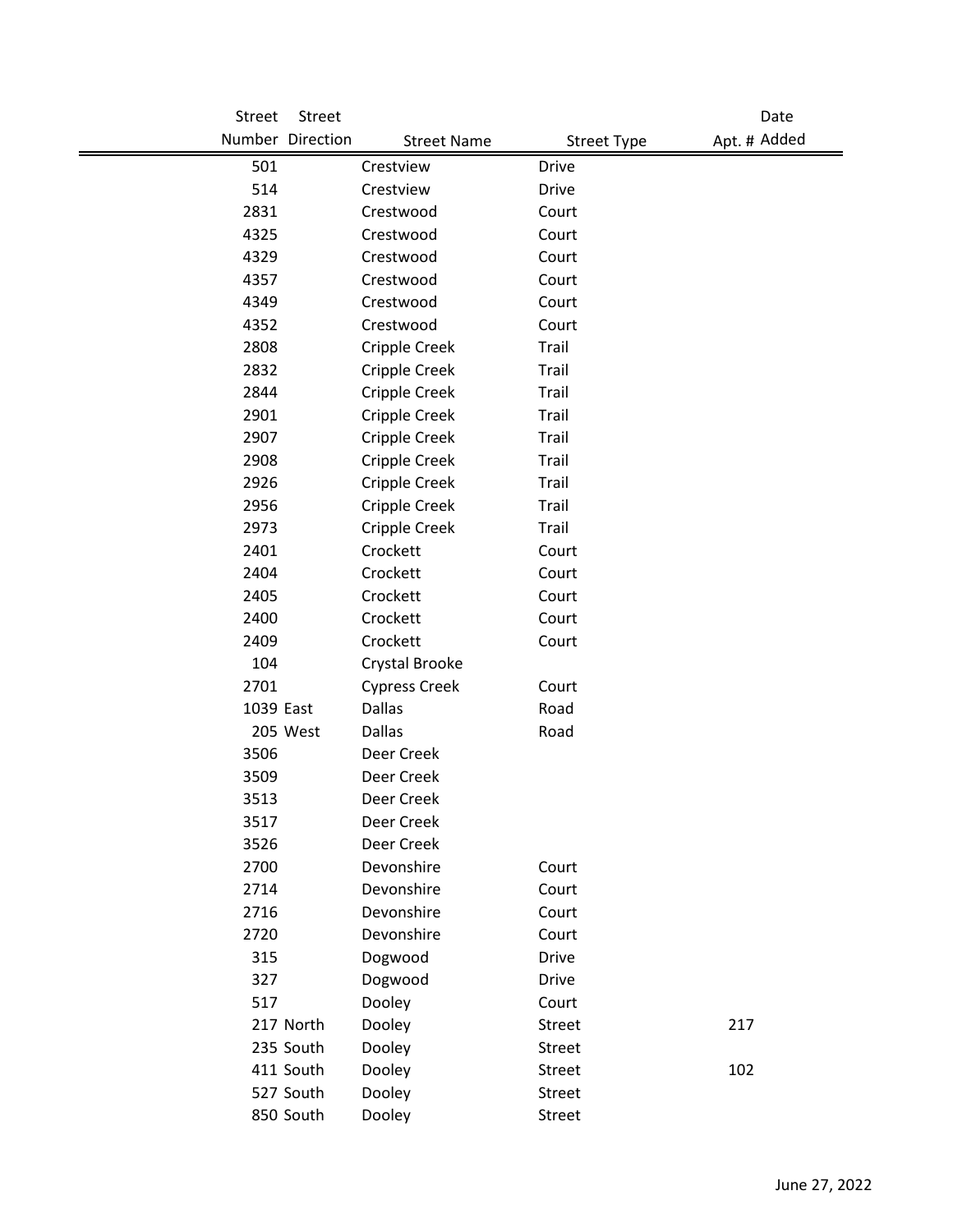| Street | Street           |                    |                    | Date         |
|--------|------------------|--------------------|--------------------|--------------|
|        | Number Direction | <b>Street Name</b> | <b>Street Type</b> | Apt. # Added |
| 4506   |                  | Dorchester         | Court              |              |
| 3006   |                  | Double Creek       | Drive              |              |
| 3014   |                  | Double Creek       | <b>Drive</b>       |              |
| 500    |                  | Dove               | Road               | 821          |
| 636    |                  | Dove               | Road               |              |
|        | 636 North        | Dove               | Road               |              |
|        | 821 North        | Dove               | Road               |              |
|        | 900 North        | Dove               | Road               |              |
| 2333   |                  | Dove               | Road               |              |
|        | 710 North        | Dove               | Road               |              |
| 576    |                  | Dove Creek         | Circle             |              |
| 577    |                  | Dove Creek         | Circle             |              |
| 580    |                  | Dove Creek         | Circle             |              |
| 597    |                  | Dove Creek         | Circle             |              |
| 601    |                  | Dove Creek         | Circle             |              |
| 605    |                  | Dove Creek         | Circle             |              |
| 613    |                  | Dove Creek         | Circle             |              |
| 614    |                  | Dove Creek         | Circle             |              |
| 618    |                  | Dove Creek         | Circle             |              |
| 622    |                  | Dove Creek         | Circle             |              |
| 500    |                  | Dove Creek         | Place              |              |
| 511    |                  | Dove Creek         | Place              |              |
| 512    |                  | Dove Creek         | Place              |              |
| 519    |                  | Dove Creek         | Place              |              |
| 520    |                  | Dove Creek         | Place              |              |
| 531    |                  | Dove Creek         | Place              |              |
| 532    |                  | Dove Creek         | Place              |              |
| 535    |                  | Dove Creek         | Place              |              |
| 536    |                  | Dove Creek         | Place              |              |
| 540    |                  | Dove Creek         | Place              |              |
| 551    |                  | Dove Creek         | Place              |              |
| 564    |                  | Dove Creek         | Place              |              |
| 571    |                  | Dove Creek         | Place              |              |
|        | 533 North        | Dove Creek         | Circle             |              |
| 515    |                  | Dove Creek         | Place              |              |
| 528    |                  | Dove Creek         | Place              |              |
| 547    |                  | Dove Creek         | Place              |              |
|        | 820 East         | Dove Loop          | Road               | 1627         |
|        | 820 East         | Dove Loop          | Road               | 1921         |
|        | 821 East         | Dove Loop          | Road               | 313          |
| 821    |                  | Dove Loop          | Road               | 414          |
| 1717   |                  | Dove Loop          | Road               | 1702         |
| 1719   |                  | Dove Loop          | Road               | 1801         |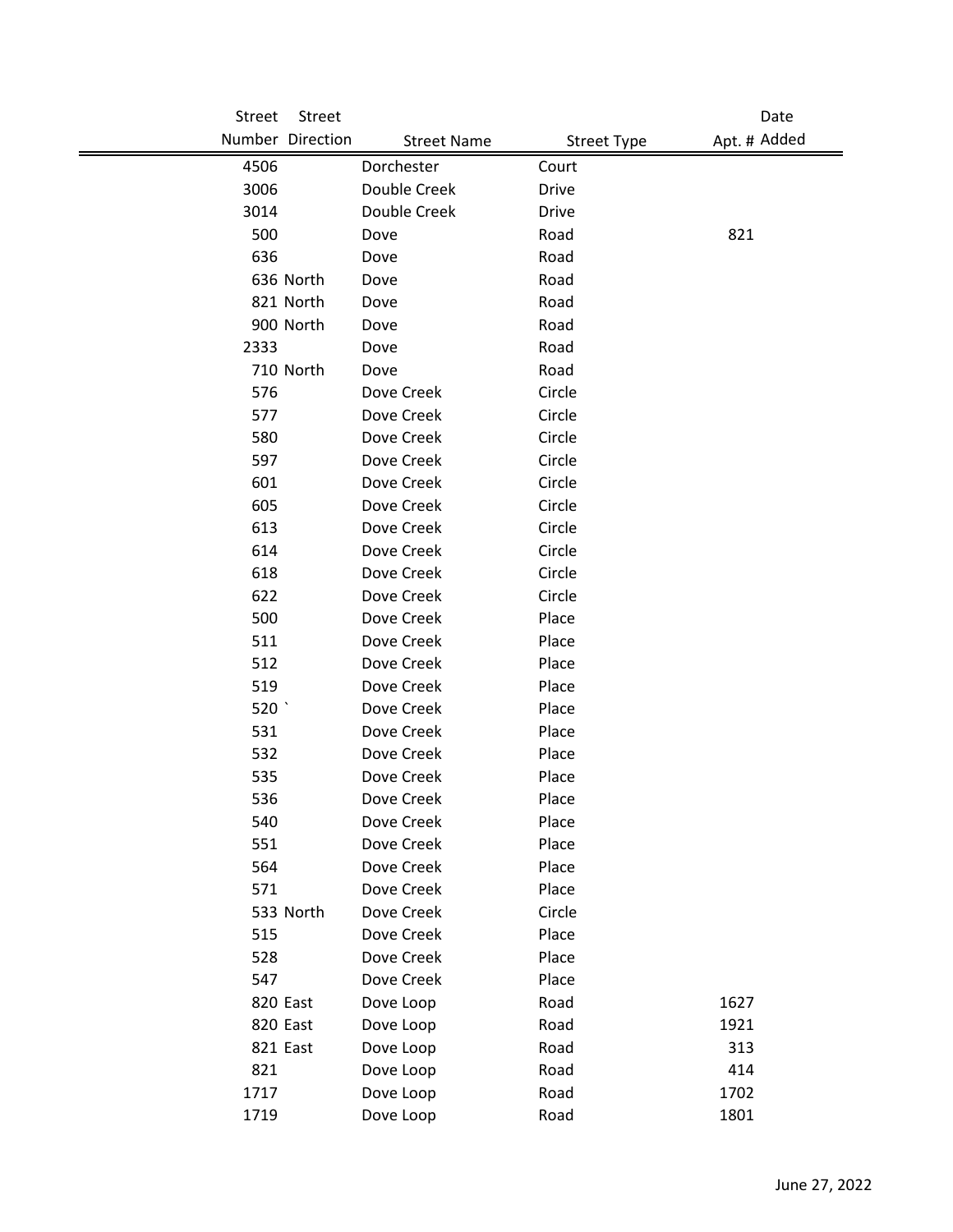| Street       | Street           |                    |                    | Date         |
|--------------|------------------|--------------------|--------------------|--------------|
|              | Number Direction | <b>Street Name</b> | <b>Street Type</b> | Apt. # Added |
| 2100         | Dove Loop        |                    | Road               | 5            |
| 2100         | Dove Loop        |                    | Road               | 8            |
| 2100         | Dove Loop        |                    | Road               | 47           |
| 2100         | Dove Loop        |                    | Road               | 48           |
| 2100         | Dove Loop        |                    | Road               | 55           |
| 2416         | Dove Loop        |                    | Road               |              |
| 2308         |                  | Dove Meadow        | Court              |              |
| 2809         |                  | Dove Pond          | <b>Drive</b>       |              |
| 2813         | Dove Pond        |                    | <b>Drive</b>       |              |
| 2857         | Dove Pond        |                    | Drive              |              |
| 314          | Drexel           |                    | <b>Drive</b>       |              |
| 321          | Drexel           |                    | Drive              |              |
| 330          | Drexel           |                    | <b>Drive</b>       |              |
| 429          | Drexel           |                    | <b>Drive</b>       |              |
| 437          | Drexel           |                    | <b>Drive</b>       |              |
| 601          | Drexel           |                    | <b>Drive</b>       |              |
| 609          | Drexel           |                    | <b>Drive</b>       |              |
| 611          | Drexel           |                    | <b>Drive</b>       |              |
| 615          | Drexel           |                    | <b>Drive</b>       |              |
| 1502         | Dublin           |                    | Circle             |              |
| 1504         | Dublin           |                    | Circle             |              |
| 1508         | Dublin           |                    | Circle             |              |
| 1510         | Dublin           |                    | Circle             |              |
| 1512         | Dublin           |                    | Circle             |              |
| 1516         | Dublin           |                    | Circle             |              |
| 1518         | Dublin           |                    | Circle             |              |
| 1526         | Dublin           |                    | Circle             |              |
| 1532         | Dublin           |                    | Circle             |              |
| 1534         | Dublin           |                    | Circle             |              |
| 1536         | Dublin           |                    | Circle             |              |
| 1538         | Dublin           |                    | Circle             |              |
| 1542         | Dublin           |                    | Circle             |              |
| 1546         | Dublin           |                    | Circle             |              |
| 1556         | Dublin           |                    | Circle             |              |
| 1562         | Dublin           |                    | Circle             |              |
| 1565         | Dublin           |                    | Circle<br>Circle   |              |
| 1569<br>1571 | Dublin<br>Dublin |                    | Circle             |              |
| 1572         | Dublin           |                    | Circle             |              |
| 1574         | Dublin           |                    | Circle             |              |
| 1323         | Dublin           |                    | Street             |              |
| 1324         | Dublin           |                    | Street             |              |
| 1522         | Dublin           |                    | Circle             |              |
|              |                  |                    |                    |              |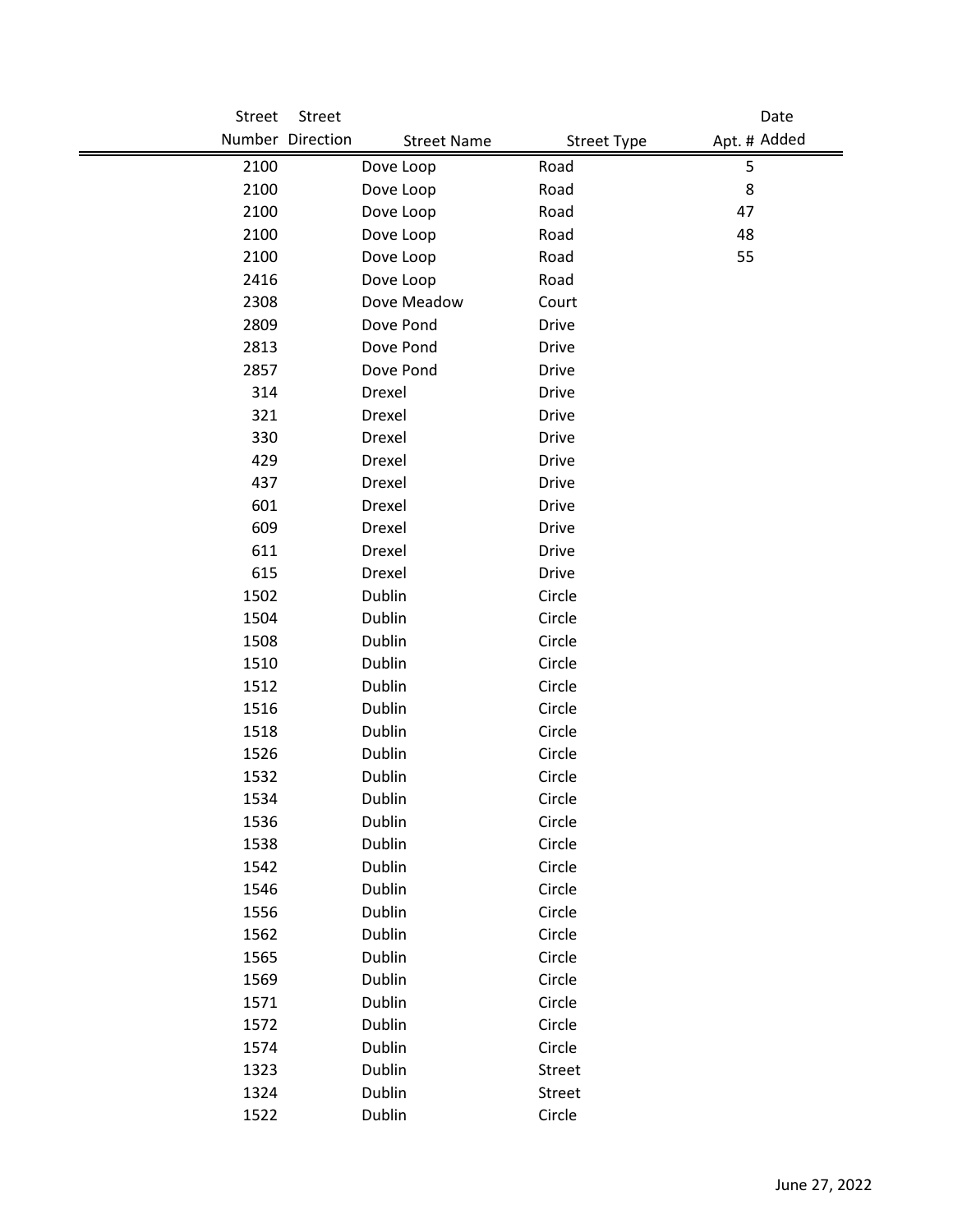| Street | Street           |                    |                    |              | Date |
|--------|------------------|--------------------|--------------------|--------------|------|
|        | Number Direction | <b>Street Name</b> | <b>Street Type</b> | Apt. # Added |      |
| 1573   |                  | Dublin             | Circle             |              |      |
| 509    |                  | Dunn               | Court              |              |      |
|        | 525 East         | Dunn               | Court              |              |      |
| 529    |                  | Dunn               | Court              |              |      |
| 605    |                  | Dunn               | Street             |              |      |
| 1703   |                  | Dunn               | Street             |              |      |
| 1801   |                  | Dunn               | Street             |              |      |
| 1803   |                  | Dunn               | <b>Street</b>      |              |      |
| 1807   |                  | Dunn               | Street             |              |      |
| 1821   |                  | Dunn               | Street             |              |      |
| 1823   |                  | Dunn               | Street             |              |      |
| 506    |                  | Dunn               | Court              |              |      |
| 601    |                  | Dunn               | Street             |              |      |
| 1704   |                  | Dunn               | Street             |              |      |
| 2608   |                  | Eagle              | Circle             |              |      |
| 2609   |                  | Eagle              | <b>Drive</b>       |              |      |
| 3025   |                  | Eagle              | <b>Drive</b>       |              |      |
| 2323   |                  | Eagle Crest        | <b>Drive</b>       |              |      |
| 2334   |                  | Eagle Crest        | <b>Drive</b>       |              |      |
| 2345   |                  | Eagle Crest        | <b>Drive</b>       |              |      |
| 803    |                  | Earls Alley        | Street             |              |      |
| 809    |                  | Earls Alley        | <b>Street</b>      |              |      |
| 4199   |                  | Eastwoods          | <b>Drive</b>       |              |      |
| 4399   |                  | Eastwoods          | <b>Drive</b>       |              |      |
| 965    |                  | Easy               | Street             |              |      |
| 1048   |                  | Easy               | Street             |              |      |
| 1077   |                  | Easy               | Street             |              |      |
| 1090   |                  | Easy               | Street             |              |      |
| 1211   |                  | Eaton              | Lane               |              |      |
| 1216   |                  | Eaton              | Lane               |              |      |
| 1220   |                  | Eaton              | Lane               |              |      |
| 1224   |                  | Eaton              | Lane               |              |      |
| 1225   |                  | Eaton              | Lane               |              |      |
| 3      |                  | Echo Cove          |                    |              |      |
| 3518   |                  | Edgehill           | Street             |              |      |
| 601    |                  | Ellington          | <b>Drive</b>       |              |      |
| 602    |                  | Ellington          | <b>Drive</b>       |              |      |
| 607    |                  | Ellington          | <b>Drive</b>       |              |      |
| 608    |                  | Ellington          | <b>Drive</b>       |              |      |
| 609    |                  | Ellington          | <b>Drive</b>       |              |      |
| 610    |                  | Ellington          | <b>Drive</b>       |              |      |
| 612    |                  | Ellington          | <b>Drive</b>       |              |      |
| 3505   |                  | Emerald            | Court              |              |      |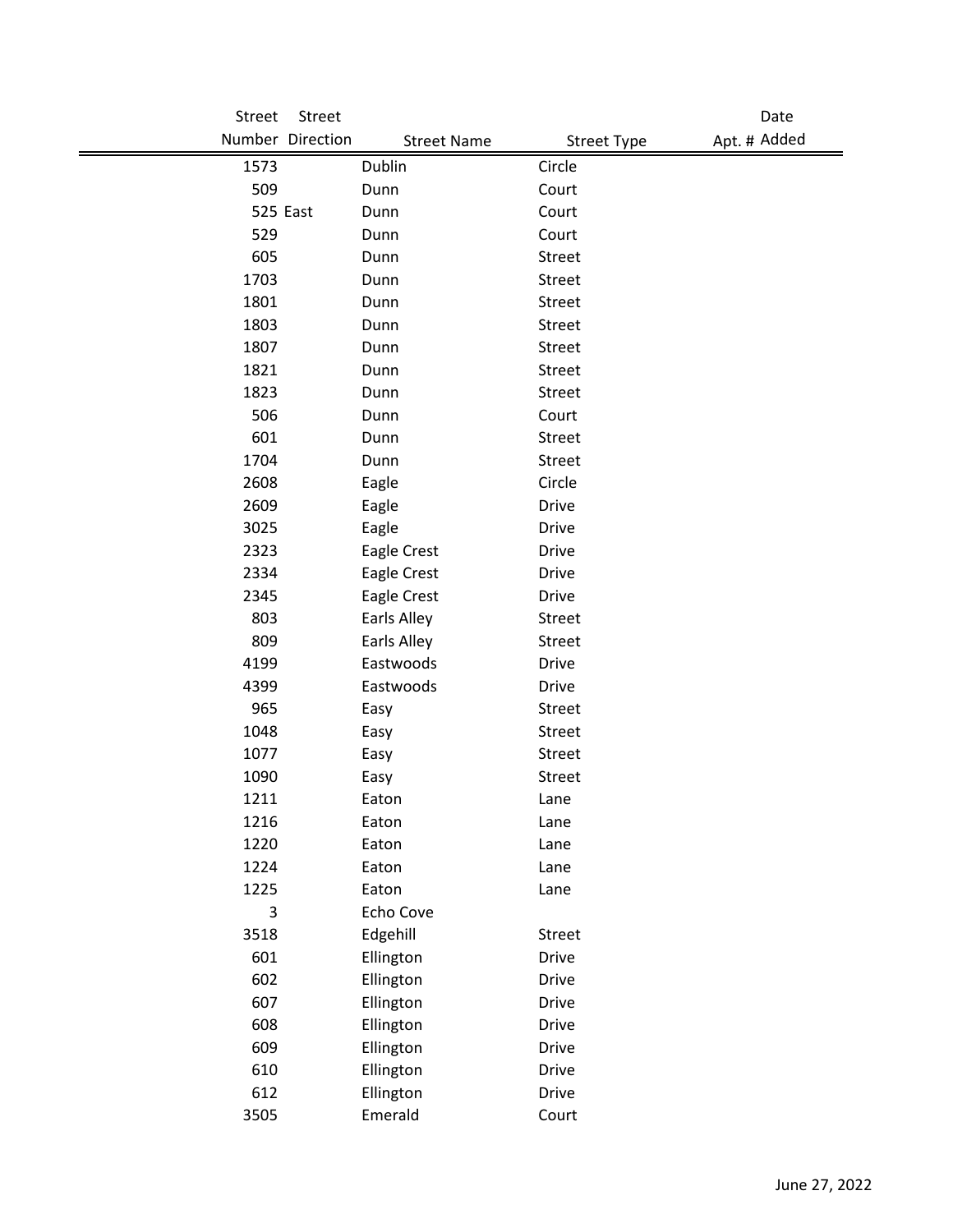| <b>Street</b> | Street           |                    |                    | Date         |
|---------------|------------------|--------------------|--------------------|--------------|
|               | Number Direction | <b>Street Name</b> | <b>Street Type</b> | Apt. # Added |
| 3509          |                  | Emerald            | Court              |              |
| 3513          |                  | Emerald            | Court              |              |
| 3518          |                  | Emerald            | Court              |              |
| 518           |                  | Estill             | Street             |              |
|               | 521 East         | Estill             | Street             |              |
| 1816          |                  | Everglade          | Court              |              |
| 1825          |                  | Everglade          | Court              |              |
| 1831          |                  | Everglade          | Court              |              |
| 1910          |                  | Everglade          | Court              |              |
| 1922          |                  | Everglade          | Court              |              |
| 1928          |                  | Everglade          | Court              |              |
| 1804          |                  | Everglade          | Court              |              |
| 1813          |                  | Everglade          | Court              |              |
| 1909          |                  | Everglade          | Court              |              |
| 1808          |                  | Evergreen          | Court              |              |
| 1810          |                  | Evergreen          | Court              |              |
| 1812          |                  | Evergreen          | Court              |              |
| 2503          |                  | Evinrude           | <b>Drive</b>       |              |
| 2606          |                  | Evinrude           | <b>Drive</b>       |              |
| 2502          |                  | Evinrude           | <b>Drive</b>       |              |
| 1911          |                  | Fair Field         | <b>Drive</b>       |              |
| 1917          |                  | Fair Field         | <b>Drive</b>       |              |
| 1918          |                  | Fair Field         | <b>Drive</b>       |              |
| 1919          |                  | Fair Field         | <b>Drive</b>       |              |
| 1922          |                  | Fair Field         | <b>Drive</b>       |              |
| 1926          |                  | <b>Fair Field</b>  | <b>Drive</b>       |              |
| 1921          |                  | <b>Fair Field</b>  | <b>Drive</b>       |              |
| 4158          |                  | Fair Oaks          | <b>Drive</b>       |              |
| 4201          |                  | Fair Oaks          | <b>Drive</b>       |              |
| 4205          |                  | Fair Oaks          | <b>Drive</b>       |              |
| 4216          |                  | Fair Oaks          | <b>Drive</b>       |              |
| 4161          |                  | Fair Oaks          | <b>Drive</b>       |              |
| 4212          |                  | Fair Oaks          | <b>Drive</b>       |              |
| 4219          |                  | Fair Oaks          | <b>Drive</b>       |              |
| 1805          |                  | Fairfax            | Circle             |              |
| 1810          |                  | Fairfax            | Circle             |              |
| 5212          |                  | Fairmount          | <b>Drive</b>       |              |
| 5213          |                  | Fairmount          | <b>Drive</b>       |              |
| 5214          |                  | Fairmount          | <b>Drive</b>       |              |
| 5216          |                  | Fairmount          | <b>Drive</b>       |              |
| 5220          |                  | Fairmount          | <b>Drive</b>       |              |
| 5222          |                  | Fairmount          | <b>Drive</b>       |              |
| 5224          |                  | Fairmount          | <b>Drive</b>       |              |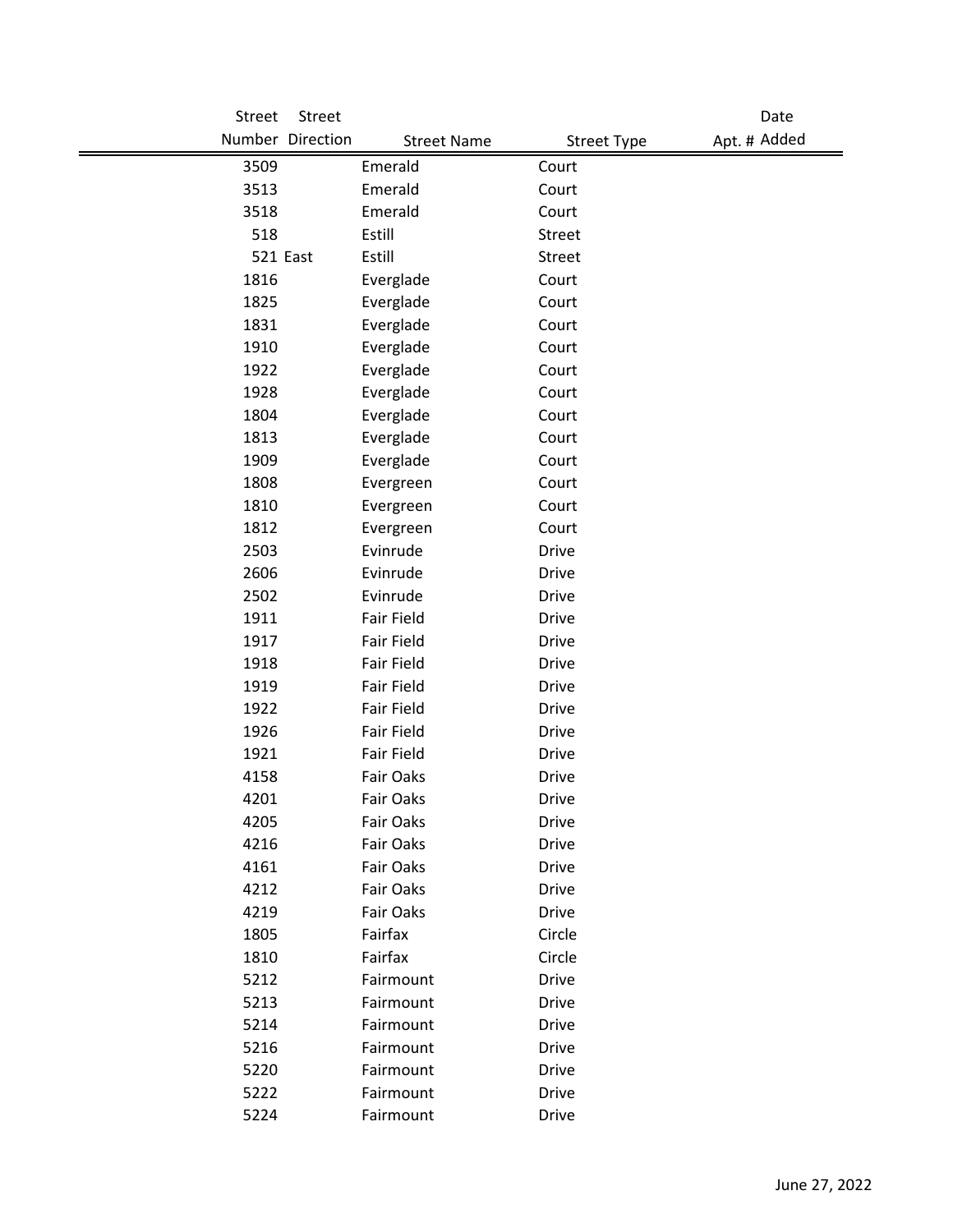| <b>Street</b> | Street            |                    |                    | Date         |
|---------------|-------------------|--------------------|--------------------|--------------|
|               | Number Direction  | <b>Street Name</b> | <b>Street Type</b> | Apt. # Added |
| 5227          | Fairmount         | <b>Drive</b>       |                    |              |
| 1227          | Falcon            | Drive              |                    |              |
| 1245          | Falcon            | <b>Drive</b>       |                    |              |
| 1251          | Falcon            | <b>Drive</b>       |                    |              |
| 1263          | Falcon            | <b>Drive</b>       |                    |              |
| 1806          | Fall              | Court              |                    |              |
| 1814          | Fall              | Court              |                    |              |
| 126           | <b>Fall Creek</b> | <b>Drive</b>       |                    |              |
| 145           | <b>Fall Creek</b> | <b>Drive</b>       |                    |              |
| 150           | <b>Fall Creek</b> | <b>Drive</b>       |                    |              |
| 817           | <b>Fall Creek</b> | <b>Drive</b>       |                    |              |
| 824           | <b>Fall Creek</b> | <b>Drive</b>       |                    |              |
| 905           | <b>Fall Creek</b> | <b>Drive</b>       |                    |              |
| 909           | <b>Fall Creek</b> | <b>Drive</b>       |                    |              |
| 912           | <b>Fall Creek</b> | <b>Drive</b>       |                    | 6/20/2022    |
| 916           | <b>Fall Creek</b> | <b>Drive</b>       |                    |              |
| 921           | <b>Fall Creek</b> | <b>Drive</b>       |                    |              |
| 925           | <b>Fall Creek</b> | <b>Drive</b>       |                    |              |
| 937           | <b>Fall Creek</b> | <b>Drive</b>       |                    |              |
| 941           | <b>Fall Creek</b> | Drive              |                    |              |
| 945           | <b>Fall Creek</b> | <b>Drive</b>       |                    |              |
| 948           | <b>Fall Creek</b> | <b>Drive</b>       |                    |              |
| 949           | <b>Fall Creek</b> | <b>Drive</b>       |                    |              |
| 953           | <b>Fall Creek</b> | <b>Drive</b>       |                    |              |
| 956           | <b>Fall Creek</b> | <b>Drive</b>       |                    |              |
| 969           | <b>Fall Creek</b> | <b>Drive</b>       |                    |              |
| 972           | <b>Fall Creek</b> | Drive              |                    |              |
| 973           | <b>Fall Creek</b> | <b>Drive</b>       |                    |              |
| 976           | <b>Fall Creek</b> | Drive              |                    |              |
| 980           | <b>Fall Creek</b> | Drive              |                    |              |
| 984           | <b>Fall Creek</b> | <b>Drive</b>       |                    |              |
| 3189          | Fannin            | Lane               |                    |              |
| 3193          | Fannin            | Lane               |                    |              |
| 3201          | Fannin            | Lane               |                    |              |
| 3212          | Fannin            | Lane               |                    |              |
| 3216          | Fannin            | Lane               |                    |              |
| 3221          | Fannin            | Lane               |                    |              |
| 3224          | Fannin            | Lane               |                    |              |
| 3200          | Fannin            | Lane               |                    |              |
| 3204          | Fannin            | Lane               |                    |              |
| 3209          | Fannin            | Lane               |                    |              |
| 3217          | Fannin            | Lane               |                    |              |
| 3502          | Fieldwood         | Court              |                    |              |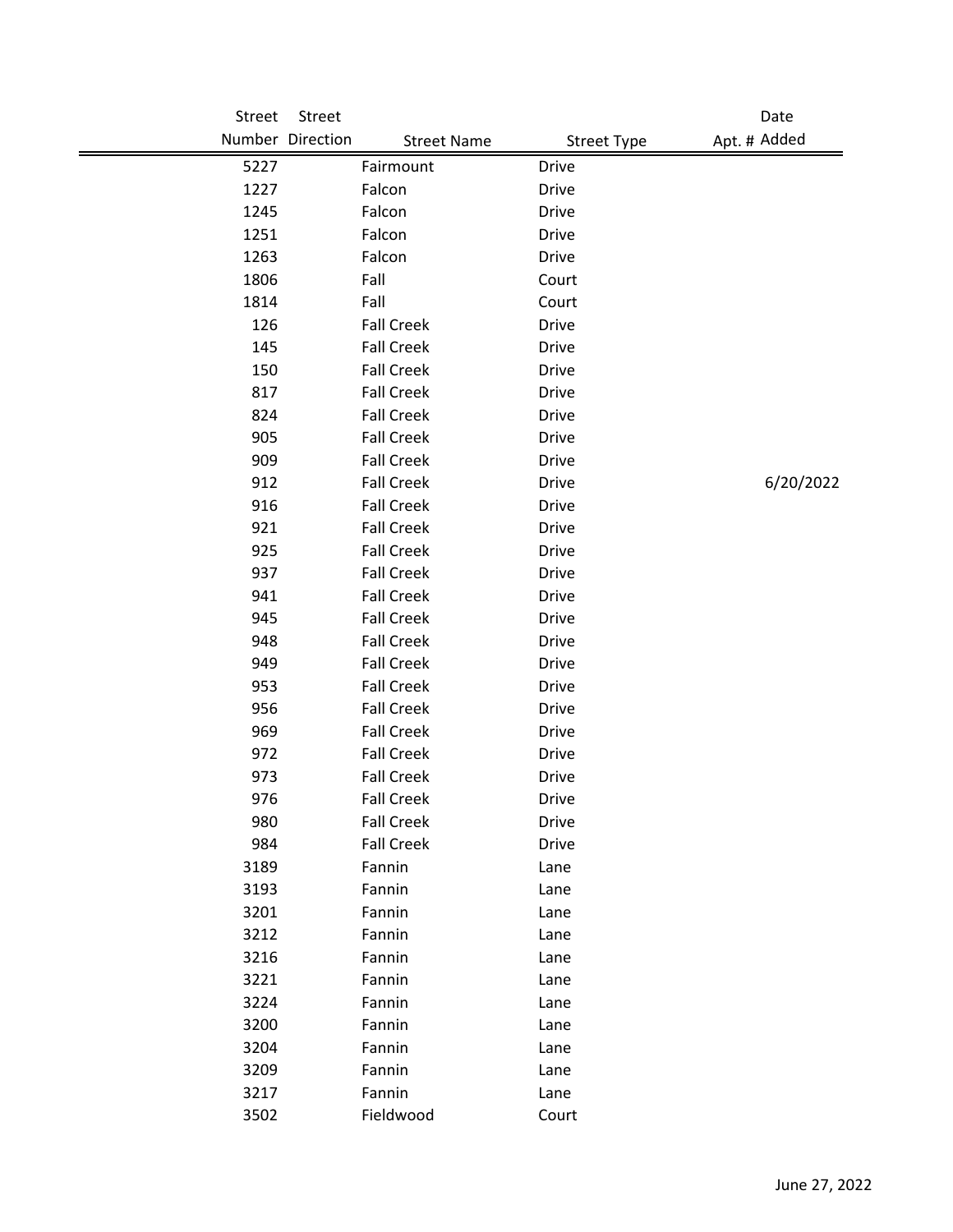| Street | Street              |                                          | Date         |
|--------|---------------------|------------------------------------------|--------------|
|        | Number Direction    | <b>Street Name</b><br><b>Street Type</b> | Apt. # Added |
| 3510   | Fieldwood           | Court                                    |              |
| 3513   | Fieldwood           | Court                                    |              |
| 3514   | Fieldwood           | Court                                    |              |
| 3509   | Fieldwood           | Court                                    |              |
| 2600   | Flameleaf           | <b>Drive</b>                             |              |
| 2601   | Flameleaf           | <b>Drive</b>                             |              |
| 2604   | Flameleaf           | <b>Drive</b>                             |              |
| 2609   | Flameleaf           | <b>Drive</b>                             |              |
| 2612   | Flameleaf           | <b>Drive</b>                             |              |
| 2620   | Flameleaf           | <b>Drive</b>                             |              |
| 2657   | Flameleaf           | <b>Drive</b>                             |              |
| 2665   | Flameleaf           | <b>Drive</b>                             |              |
| 2669   | Flameleaf           | <b>Drive</b>                             |              |
| 2625   | Flameleaf           | <b>Drive</b>                             |              |
| 2633   | Flameleaf           | <b>Drive</b>                             |              |
| 2021   | <b>Forest Hills</b> | Road                                     |              |
| 2022   | <b>Forest Hills</b> | Road                                     |              |
| 2050   | <b>Forest Hills</b> | Road                                     |              |
| 2102   | <b>Forest Hills</b> | Road                                     |              |
| 2121   | <b>Forest Hills</b> | Road                                     |              |
| 2131   | <b>Forest Hills</b> | Road                                     |              |
| 2228   | <b>Forest Hills</b> | Road                                     |              |
| 2304   | <b>Forest Hills</b> | Road                                     |              |
| 2326   | <b>Forest Hills</b> | Road                                     |              |
| 1801   | Forestdale          | <b>Drive</b>                             |              |
| 1803   | Forestdale          | <b>Drive</b>                             |              |
| 1804   | Forestdale          | <b>Drive</b>                             |              |
| 1807   | Forestdale          | <b>Drive</b>                             |              |
| 1809   | Forestdale          | Drive                                    |              |
| 1810   | Forestdale          | <b>Drive</b>                             |              |
| 1812   | Forestdale          | <b>Drive</b>                             |              |
| 1816   | Forestdale          | <b>Drive</b>                             |              |
| 1826   | Forestdale          | <b>Drive</b>                             |              |
| 1817   | Forestdale          | <b>Drive</b>                             |              |
| 1825   | Forestdale          | <b>Drive</b>                             |              |
| 3129   | Fox Run             | <b>Drive</b>                             |              |
| 3137   | Fox Run             | Drive                                    |              |
| 3141   | Fox Run             | <b>Drive</b>                             |              |
| 3101   | Fox Run             | <b>Drive</b>                             |              |
| 3109   | Fox Run             | <b>Drive</b>                             |              |
| 1701   | Foxchase            | Lane                                     |              |
| 1703   | Foxchase            | Lane                                     |              |
| 1707   | Foxchase            | Lane                                     |              |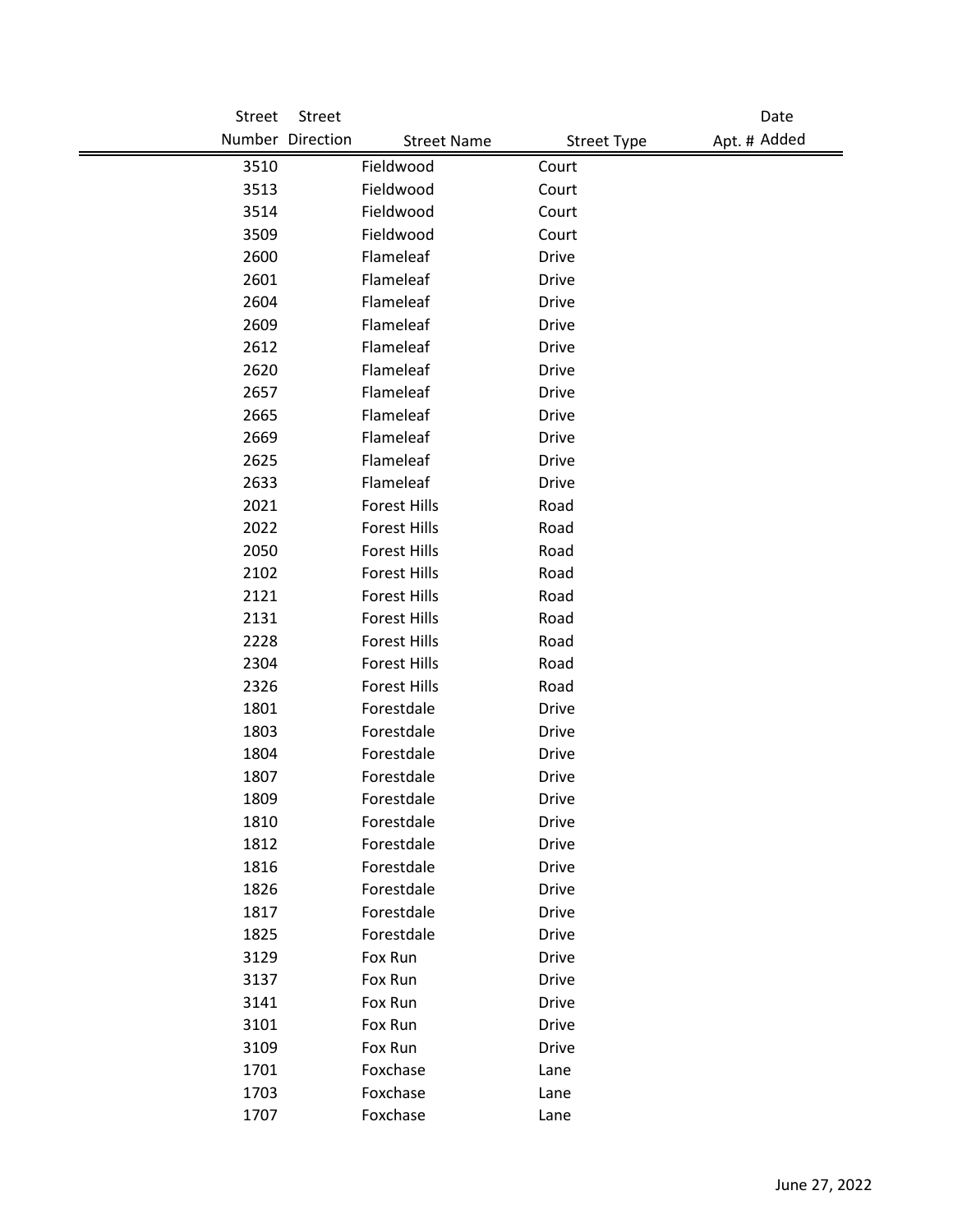| Street       | Street           |                      |                    | Date         |
|--------------|------------------|----------------------|--------------------|--------------|
|              | Number Direction | <b>Street Name</b>   | <b>Street Type</b> | Apt. # Added |
| 1708         |                  | Foxchase             | Lane               |              |
| 1710         |                  | Foxchase             | Lane               |              |
| 3216         |                  | Foxfire              | Lane               |              |
|              | 515 East         | Franklin             | Street             |              |
|              | 520 East         | Franklin             | Street             |              |
| 2800         |                  | Garden               | Court              |              |
| 2803         |                  | Garden               | Court              |              |
| 2810         |                  | Garden               | Court              |              |
| 2818         |                  | Garden               | Court              |              |
| 826          |                  | Glacier              | Lane               |              |
| 906          |                  | Glacier              | Lane               |              |
| 918          |                  | Glacier              | Lane               |              |
| 930          |                  | Glacier              | Lane               |              |
| 5317         |                  | Glade                | Lane               |              |
| 5333         |                  | Glade                | Lane               |              |
| 5335         |                  | Glade                | Lane               |              |
| 5338         |                  | Glade                | Lane               |              |
| 5352         |                  | Glade                | Lane               |              |
| 5337         |                  | Glade                | Lane               |              |
| 5341         |                  | Glade                | Lane               |              |
| 5342         |                  | Glade                | Lane               |              |
| 5344         |                  | Glade                | Lane               |              |
| 5348         |                  | Glade                | Lane               |              |
| 1817         |                  | Glen Wood            | <b>Drive</b>       |              |
| 1828         |                  | Glen Wood            | <b>Drive</b>       |              |
| 1832         |                  | Glen Wood            | <b>Drive</b>       |              |
| 1833         |                  | Glen Wood            | Drive              |              |
| 1837         |                  | Glen Wood            | <b>Drive</b>       |              |
| 1840         |                  | Glen Wood            | Drive              |              |
| 1844         |                  | Glen Wood            | <b>Drive</b>       |              |
| 1857         |                  | Glen Wood            | <b>Drive</b>       | 5/23/2022    |
| 4707         |                  | Glenbrook            | <b>Drive</b>       |              |
| 4708         |                  | Glenbrook            | <b>Drive</b>       |              |
| 4713         |                  | Glenbrook            | <b>Drive</b>       |              |
| 4204         |                  | <b>Glenwyck Cove</b> | Lane               |              |
| 4220         |                  | Glenwyck Cove        | Lane               |              |
| 2412         |                  | Goliad               | Lane               |              |
| 4108<br>4112 |                  | Grace                | Lane               |              |
|              |                  | Grace                | Lane               |              |
| 4113<br>4120 |                  | Grace                | Lane               |              |
| 4124         |                  | Grace<br>Grace       | Lane               |              |
|              |                  |                      | Lane               |              |
| 4125         |                  | Grace                | Lane               |              |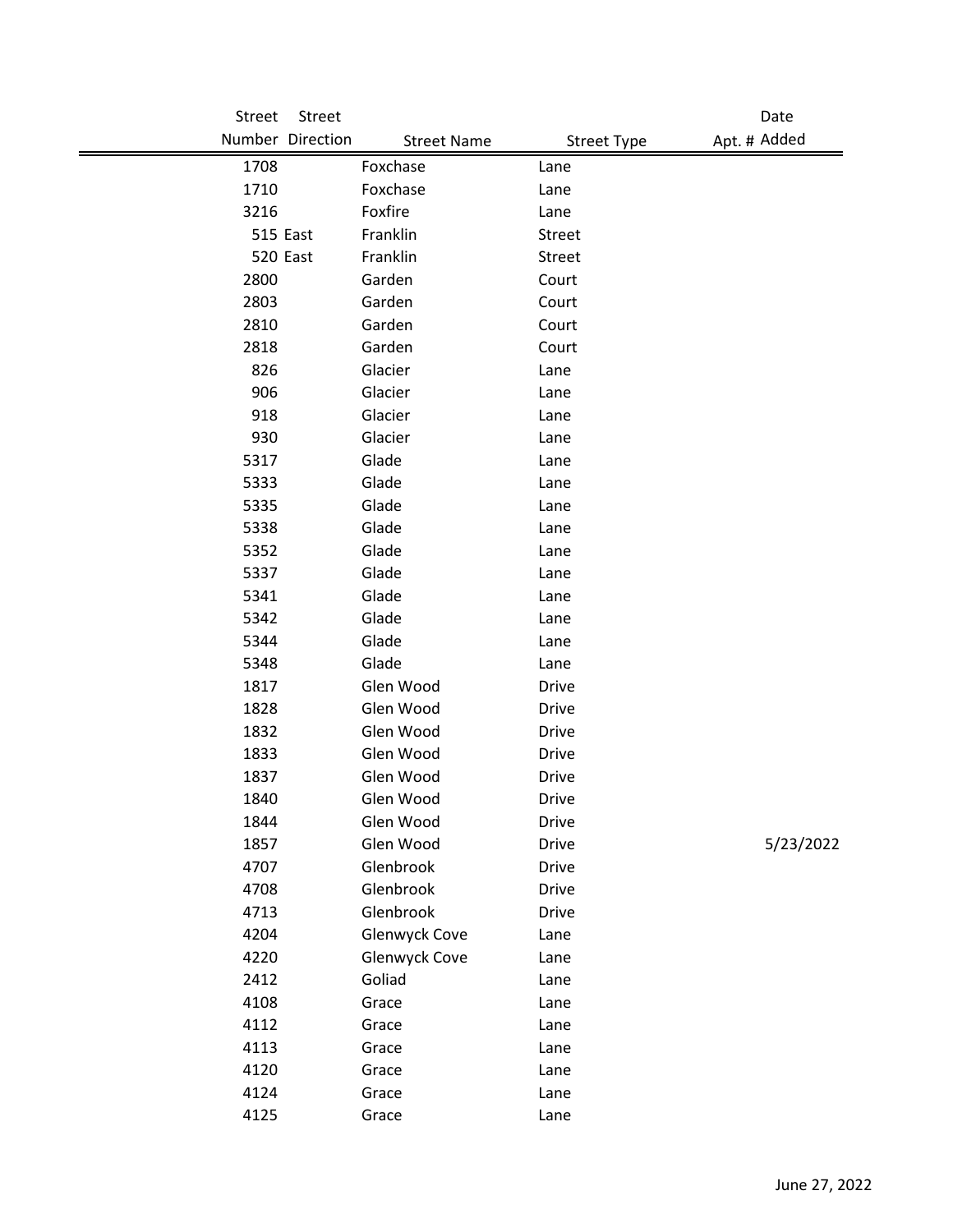| Street       | <b>Street</b>    |                          |                    |              | Date     |
|--------------|------------------|--------------------------|--------------------|--------------|----------|
|              | Number Direction | <b>Street Name</b>       | <b>Street Type</b> | Apt. # Added |          |
| 3710         |                  | Grandview                | <b>Drive</b>       |              |          |
| 3703         |                  | Grandview                | <b>Drive</b>       | 1234         |          |
|              | 2701 North       | <b>Grapevine Mills</b>   | Boulevard          | 217          |          |
| 3601         |                  | <b>Grapevine Mills</b>   | Parkway            | 821          |          |
| 3701         |                  | <b>Grapevine Mills</b>   | Parkway            | 828          |          |
| 3701         |                  | <b>Grapevine Mills</b>   | Parkway            | 1228         |          |
| 3900         |                  | <b>Grapevine Mills</b>   | Parkway            | 1216         |          |
| 2701         |                  | <b>Grapevine Mills</b>   | Boulevard          | 731          |          |
| 3800         |                  | <b>Grapevine Mills</b>   | Parkway            |              |          |
|              | 1590 North       | Gravel                   | Circle             |              |          |
|              | 3513 North       | Gravel                   | Circle             |              |          |
|              | 3517 North       | Gravel                   | Circle             |              |          |
|              | 3521 North       | Gravel                   | Circle             |              |          |
|              | 1556 South       | Gravel                   | Circle             |              |          |
|              | 1566 South       | Gravel                   | Circle             |              |          |
|              | 3508 South       | Gravel                   | Circle             |              |          |
| 2050         |                  | Grayson                  | <b>Drive</b>       | 10106        |          |
| 2050         |                  | Grayson                  | <b>Drive</b>       | 19103        |          |
| 2050         |                  | Grayson                  | <b>Drive</b>       | 20206        |          |
| 2100         |                  | Grayson                  | <b>Drive</b>       | 818          |          |
| 2100         |                  | Grayson                  | <b>Drive</b>       | 911          |          |
| 2300         |                  | Grayson                  | <b>Drive</b>       | 221          |          |
| 2300         |                  | Grayson                  | <b>Drive</b>       | 224          |          |
| 2300         |                  | Grayson                  | <b>Drive</b>       | 1713         |          |
| 2825         |                  | Greenbook                | Court              |              | 5/9/2022 |
| 2702         |                  | Greenbriar               | Court              |              |          |
| 2701         |                  | Greenbrook               | Court              |              |          |
| 2705         |                  | Greenbrook               | Court              |              |          |
| 2724         |                  | Greenbrook               | Court              |              |          |
| 2808         |                  | Greenbrook               | Court              |              |          |
| 2813         |                  | Greenbrook               | Court              |              |          |
| 2816         |                  | Greenbrook               | Court              |              |          |
| 2829         |                  | Greenbrook               | Court              |              |          |
| 1800         |                  | Greenhaven               | Lane               |              |          |
| 1809         |                  | Greenhaven<br>Greenhaven | Lane               |              |          |
| 1810<br>1811 |                  | Greenhaven               | Lane               |              |          |
| 1821         |                  | Greenhaven               | Lane               |              |          |
| 1823         |                  | Greenhaven               | Lane<br>Lane       |              |          |
| 1806         |                  | Greenhaven               | Lane               |              |          |
| 1807         |                  | Greenhaven               | Lane               |              |          |
| 4169         |                  | Greenwood                | Lane               |              |          |
| 4305         |                  | Greenwood                | Lane               |              |          |
|              |                  |                          |                    |              |          |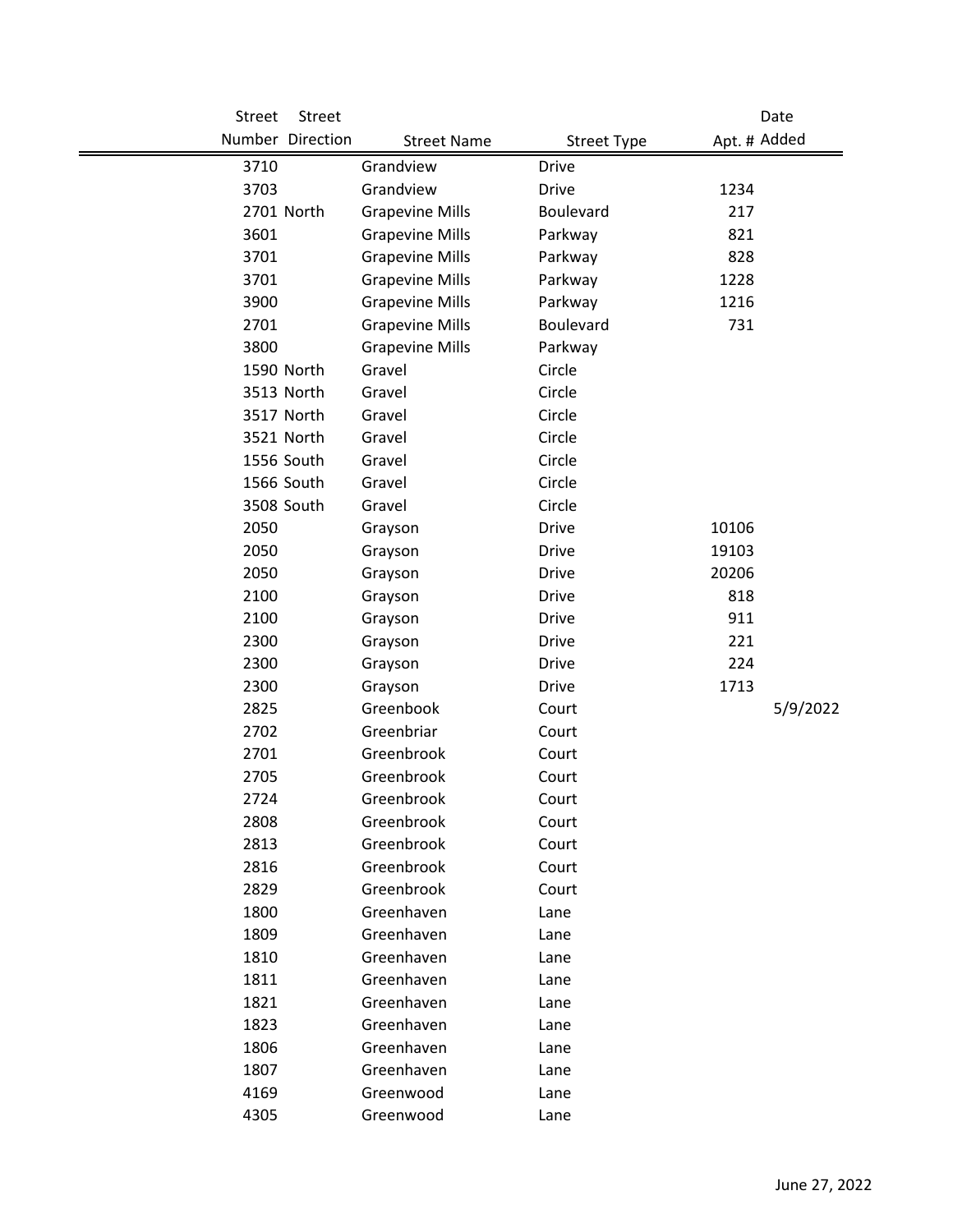| Street | Street           |                    |                    | Date         |
|--------|------------------|--------------------|--------------------|--------------|
|        | Number Direction | <b>Street Name</b> | <b>Street Type</b> | Apt. # Added |
| 4316   |                  | Greenwood          | Lane               |              |
| 4319   |                  | Greenwood          | Lane               |              |
| 4326   |                  | Greenwood          | Lane               |              |
| 4333   |                  | Greenwood          | Lane               |              |
| 4338   |                  | Greenwood          | Lane               |              |
| 4340   |                  | Greenwood          | Lane               |              |
| 4342   |                  | Greenwood          | Lane               |              |
| 4307   |                  | Greenwood          | Lane               |              |
| 2604   |                  | Hall Johnson       | Road               |              |
| 2640   |                  | Hall Johnson       | Road               |              |
| 3324   |                  | Hall Johnson       | Road               |              |
| 4169   |                  | Hallmont           | <b>Drive</b>       |              |
| 4173   |                  | Hallmont           | <b>Drive</b>       |              |
| 4189   |                  | Hallmont           | <b>Drive</b>       |              |
| 4196   |                  | Hallmont           | <b>Drive</b>       |              |
| 4229   |                  | Hallmont           | <b>Drive</b>       |              |
| 1411   |                  | Hampton            | Road               |              |
| 1414   |                  | Hampton            | Road               |              |
| 1424   |                  | Hampton            | Road               |              |
| 1441   |                  | Hampton            | Road               |              |
| 1445   |                  | Hampton            | Road               |              |
| 1449   |                  | Hampton            | Road               |              |
| 1456   |                  | Hampton            | Road               |              |
| 1458   |                  | Hampton            | Road               |              |
| 1470   |                  | Hampton            | Road               |              |
| 1473   |                  | Hampton            | Road               |              |
| 1474   |                  | Hampton            | Road               |              |
| 1475   |                  | Hampton            | Road               |              |
| 1422   |                  | Hampton            | Road               |              |
| 1423   |                  | Hampton            | Road               |              |
| 904    |                  | Harber             | Avenue             |              |
| 926    |                  | Harber             | Avenue             |              |
| 930    |                  | Harber             | Avenue             |              |
| 956    |                  | Harber             | Avenue             |              |
| 979    |                  | Harber             | Avenue             |              |
| 1308   |                  | Hardage            | Lane               |              |
| 2700   |                  | Harmon             | <b>Drive</b>       |              |
| 2701   |                  | Harmon             | <b>Drive</b>       |              |
| 2716   |                  | Harmon             | Drive              |              |
| 2724   |                  | Harmon             | Drive              |              |
| 2732   |                  | Harmon             | <b>Drive</b>       |              |
| 301    |                  | Harmony Hill       | Road               |              |
| 313    |                  | Harmony Hill       | Road               |              |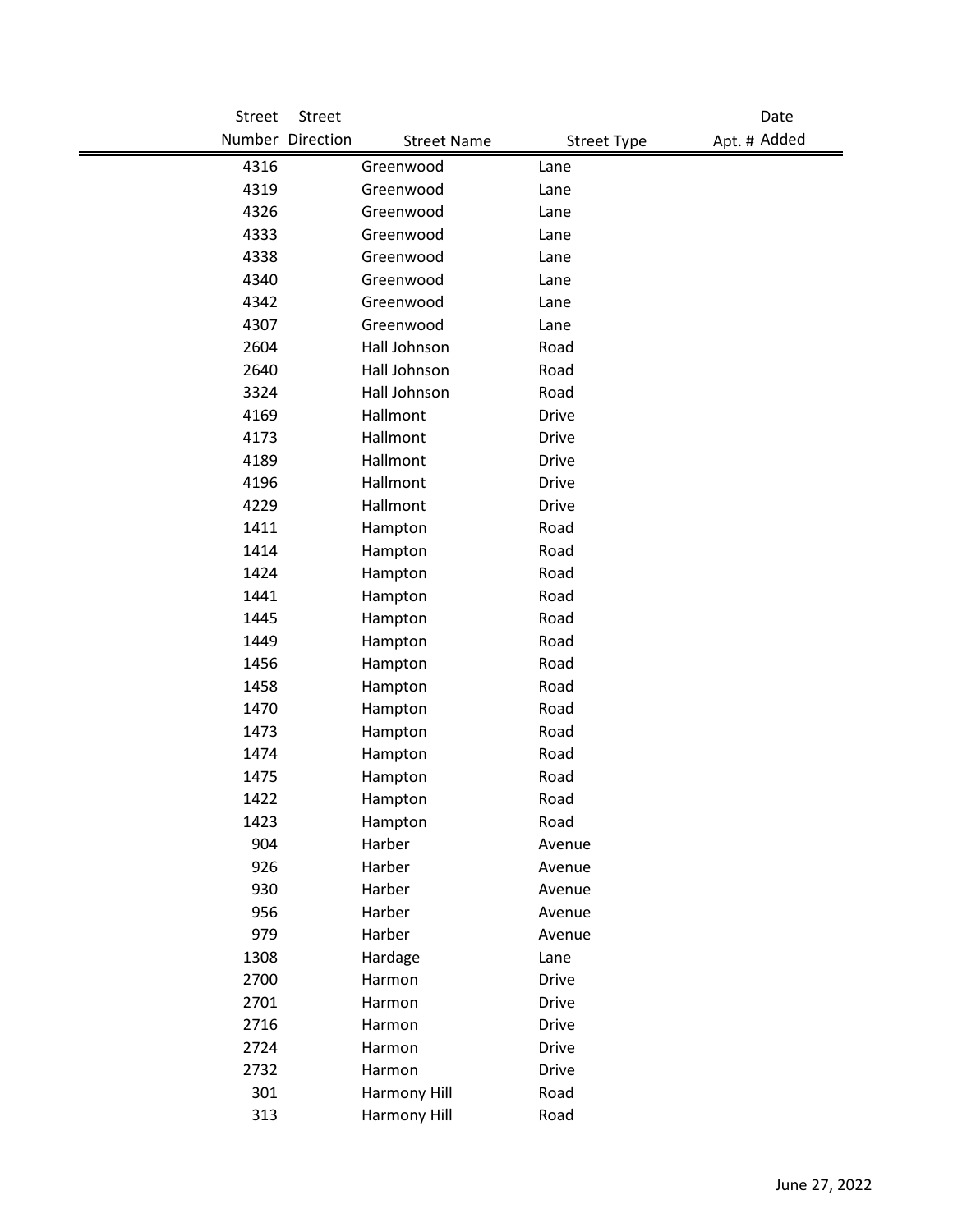| Street | Street           |                    |                    | Date         |
|--------|------------------|--------------------|--------------------|--------------|
|        | Number Direction | <b>Street Name</b> | <b>Street Type</b> | Apt. # Added |
| 330    |                  | Harmony Hill       | Road               |              |
| 337    |                  | Harmony Hill       | Road               |              |
| 1903   |                  | Hartford           | Road               |              |
| 1905   |                  | Hartford           | Road               |              |
| 1912   |                  | Hartford           | Road               |              |
| 1913   |                  | Hartford           | Road               |              |
| 1914   |                  | Hartford           | Road               |              |
| 1915   |                  | Hartford           | Road               |              |
| 1918   |                  | Hartford           | Road               |              |
| 1919   |                  | Hartford           | Road               |              |
| 4165   |                  | Harvest Glen       | Court              |              |
| 4169   |                  | Harvest Glen       | Court              |              |
| 2804   |                  | Harvest Hill       | <b>Drive</b>       |              |
| 2810   |                  | Harvest Hill       | <b>Drive</b>       |              |
| 2817   |                  | Harvest Hill       | <b>Drive</b>       |              |
| 2823   |                  | Harvest Hill       | <b>Drive</b>       |              |
| 2828   |                  | Harvest Hill       | <b>Drive</b>       |              |
| 2831   |                  | Harvest Hill       | <b>Drive</b>       |              |
| 2834   |                  | Harvest Hill       | <b>Drive</b>       |              |
| 2852   |                  | Harvest Hill       | <b>Drive</b>       |              |
| 2904   |                  | Harvest Hill       | <b>Drive</b>       |              |
| 2911   |                  | Harvest Hill       | <b>Drive</b>       |              |
| 2922   |                  | Harvest Hill       | <b>Drive</b>       | 6/20/2022    |
| 2928   |                  | Harvest Hill       | <b>Drive</b>       |              |
| 2940   |                  | Harvest Hill       | <b>Drive</b>       |              |
| 1809   |                  | Harvest Moon       | <b>Drive</b>       |              |
| 1814   |                  | Harvest Moon       | <b>Drive</b>       |              |
| 1825   |                  | Harvest Moon       | <b>Drive</b>       |              |
| 4015   |                  | Harvestwood        | Court              |              |
| 4012   |                  | Harvestwood        | <b>Drive</b>       |              |
| 4106   |                  | Harvestwood        | Drive              |              |
| 4109   |                  | Harvestwood        | <b>Drive</b>       |              |
| 4121   |                  | Harvestwood        | <b>Drive</b>       |              |
| 4125   |                  | Harvestwood        | <b>Drive</b>       |              |
| 4133   |                  | Harvestwood        | <b>Drive</b>       |              |
| 4138   |                  | Harvestwood        | <b>Drive</b>       |              |
| 4141   |                  | Harvestwood        | <b>Drive</b>       |              |
| 4146   |                  | Harvestwood        | <b>Drive</b>       |              |
| 4153   |                  | Harvestwood        | <b>Drive</b>       |              |
| 4158   |                  | Harvestwood        | <b>Drive</b>       |              |
| 4161   |                  | Harvestwood        | <b>Drive</b>       |              |
| 4165   |                  | Harvestwood        | <b>Drive</b>       |              |
| 4003   |                  | Harvestwood        | Court              |              |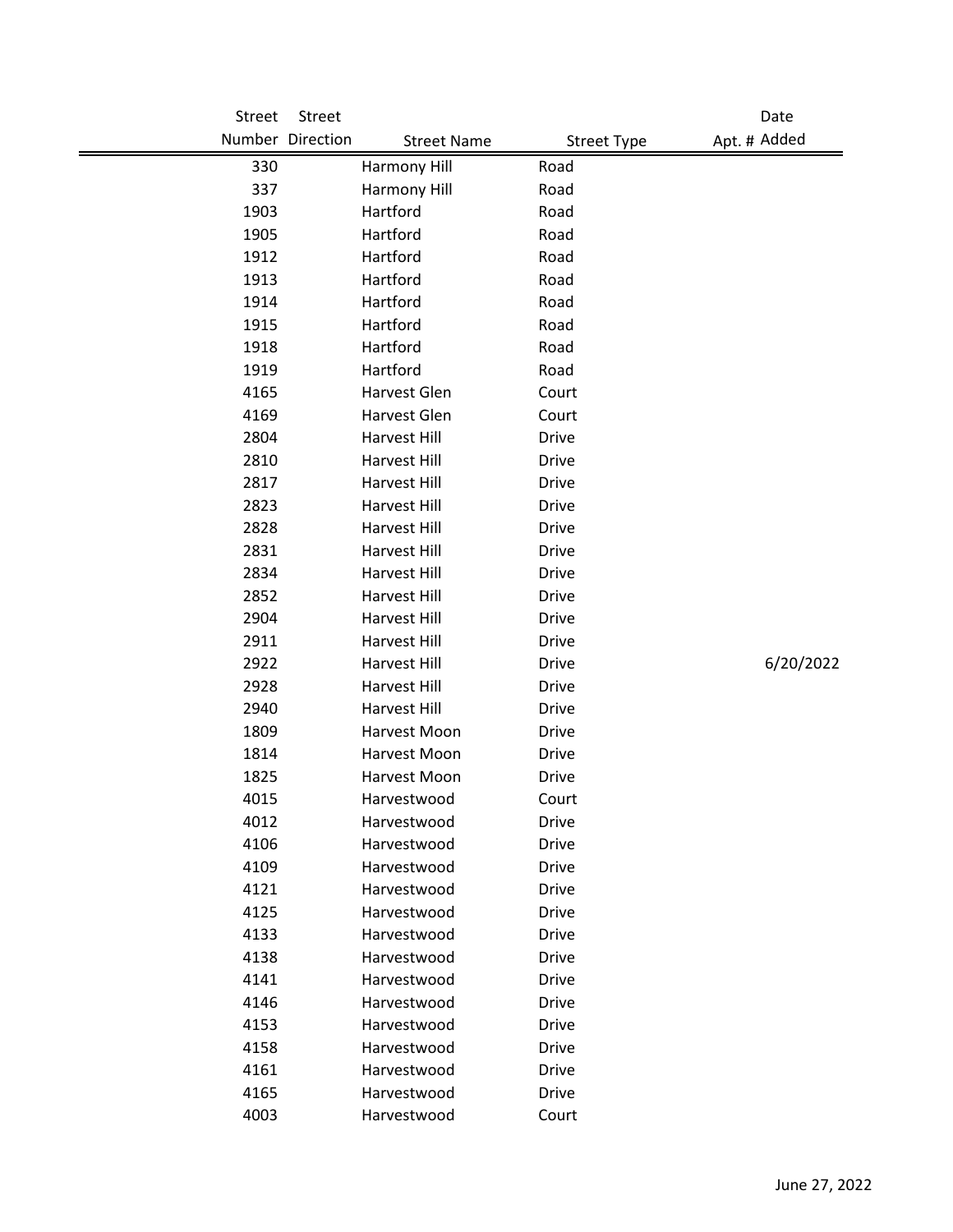| Street       | Street                                 |                    | Date         |
|--------------|----------------------------------------|--------------------|--------------|
|              | Number Direction<br><b>Street Name</b> | <b>Street Type</b> | Apt. # Added |
| 2002         | Harwell                                | Street             |              |
| 2010         | Harwell                                | Street             |              |
| 2018         | Harwell                                | Street             |              |
| 2019         | Harwell                                | Street             |              |
| 2022         | Harwell                                | <b>Street</b>      |              |
| 2029         | Harwell                                | <b>Street</b>      |              |
| 2031         | Harwell                                | <b>Street</b>      |              |
| 4908         | Haversham                              | <b>Drive</b>       |              |
| 500          | Hawthorne                              | Street             |              |
| 501          | Hawthorne                              | Street             |              |
| 508          | Hawthorne                              | Street             |              |
| 511          | Hawthorne                              | <b>Street</b>      |              |
| 1602         | Haydenbend                             | Circle             |              |
| 1605         | Haydenbend                             | Circle             |              |
| 1609         | Haydenbend                             | Circle             |              |
| 1800         | Haydenbend                             | Circle             |              |
| 1802         | Haydenbend                             | Circle             |              |
| 1804         | Haydenbend                             | Circle             |              |
| 1806         | Haydenbend                             | Circle             |              |
| 1810         | Haydenbend                             | Circle             |              |
| 1817         | Haydenbend                             | Circle             |              |
| 1819         | Haydenbend                             | Circle             |              |
| 1824         | Haydenbend                             | Circle             |              |
| 5107         | Haydenbend                             | Circle             |              |
| 5113         | Haydenbend                             | Circle             |              |
| 5117         | Haydenbend                             | Circle             |              |
| 5124         | Haydenbend                             | Circle             |              |
| 5121         | Haydenbend                             | Circle             |              |
| 5124         | Haydenbend                             | Circle             |              |
| 5135         | Haydenbend                             | Circle             |              |
| 5150         | Haydenbend                             | Circle             |              |
| 5151         | Haydenbend                             | Circle             |              |
| 1823<br>5125 | Haydenbend<br>Haydenbend               | Circle<br>Circle   |              |
| 4296         | Hazy Meadow                            | Lane               |              |
| 4302         | Hazy Meadow                            |                    |              |
| 4307         | Hazy Meadow                            | Lane<br>Lane       |              |
| 4317         | Hazy Meadow                            | Lane               |              |
| 4325         | Hazy Meadow                            | Lane               |              |
| 4327         | Hazy Meadow                            | Lane               |              |
| 4329         | Hazy Meadow                            | Lane               |              |
| 4301         | Hazy Meadow                            | Lane               |              |
| 4308         | Hazy Meadow                            | Lane               |              |
|              |                                        |                    |              |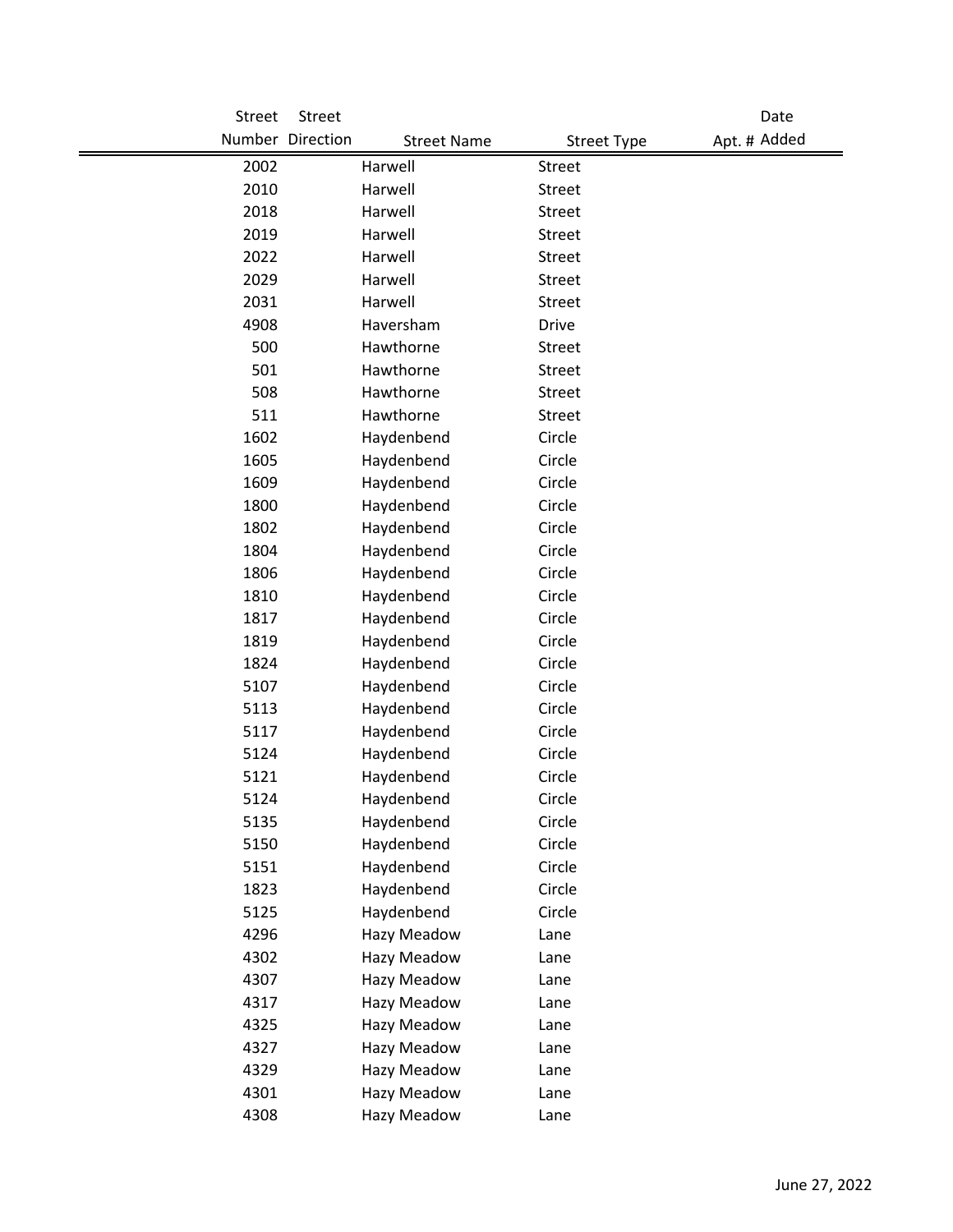| Street | Street                                 |                    | Date         |
|--------|----------------------------------------|--------------------|--------------|
|        | Number Direction<br><b>Street Name</b> | <b>Street Type</b> | Apt. # Added |
| 4318   | Hazy Meadow                            | Lane               |              |
| 4218   | Hearthside                             | <b>Drive</b>       |              |
| 4226   | Hearthside                             | <b>Drive</b>       |              |
| 4234   | Hearthside                             | <b>Drive</b>       |              |
| 4254   | Hearthside                             | <b>Drive</b>       |              |
| 4262   | Hearthside                             | <b>Drive</b>       |              |
| 4290   | Hearthside                             | <b>Drive</b>       |              |
| 4274   | Hearthside                             | <b>Drive</b>       |              |
| 4109   | Heartstone                             | <b>Drive</b>       |              |
| 4117   | Heartstone                             | <b>Drive</b>       |              |
| 4121   | Heartstone                             | <b>Drive</b>       |              |
| 4126   | Heartstone                             | <b>Drive</b>       |              |
| 4129   | Heartstone                             | <b>Drive</b>       |              |
| 4142   | Heartstone                             | <b>Drive</b>       |              |
| 4149   | Heartstone                             | <b>Drive</b>       |              |
| 4150   | Heartstone                             | <b>Drive</b>       |              |
| 4165   | Heartstone                             | <b>Drive</b>       |              |
| 4166   | Heartstone                             | <b>Drive</b>       |              |
| 4145   | Heartstone                             | <b>Drive</b>       |              |
| 1211   | Heather                                | <b>Street</b>      |              |
| 631    | <b>Heather Wood</b>                    | <b>Drive</b>       |              |
| 716    | <b>Heather Wood</b>                    | <b>Drive</b>       |              |
| 808    | Heather Wood                           | <b>Drive</b>       |              |
| 838    | Heather Wood                           | <b>Drive</b>       |              |
| 602    | <b>Heather Wood</b>                    | <b>Drive</b>       |              |
| 625    | <b>Heather Wood</b>                    | <b>Drive</b>       |              |
| 626    | Heather Wood                           | <b>Drive</b>       |              |
| 638    | <b>Heather Wood</b>                    | <b>Drive</b>       |              |
| 643    | <b>Heather Wood</b>                    | <b>Drive</b>       |              |
| 728    | Heather Wood                           | <b>Drive</b>       |              |
| 807    | Heather Wood                           | Drive              |              |
| 2006   | Heatherbrook                           | <b>Drive</b>       |              |
| 2018   | Heatherbrook                           | <b>Drive</b>       |              |
| 2020   | Heatherbrook                           | <b>Drive</b>       |              |
| 2022   | Heatherbrook                           | <b>Drive</b>       |              |
| 5102   | Heatherdale                            | <b>Drive</b>       |              |
| 5103   | Heatherdale                            | <b>Drive</b>       |              |
| 5105   | Heatherdale                            | <b>Drive</b>       |              |
| 5106   | Heatherdale                            | <b>Drive</b>       |              |
| 5107   | Heatherdale                            | <b>Drive</b>       |              |
| 5109   | Heatherdale                            | <b>Drive</b>       |              |
| 5118   | Heatherdale                            | <b>Drive</b>       |              |
| 5209   | Heatherdale                            | <b>Drive</b>       |              |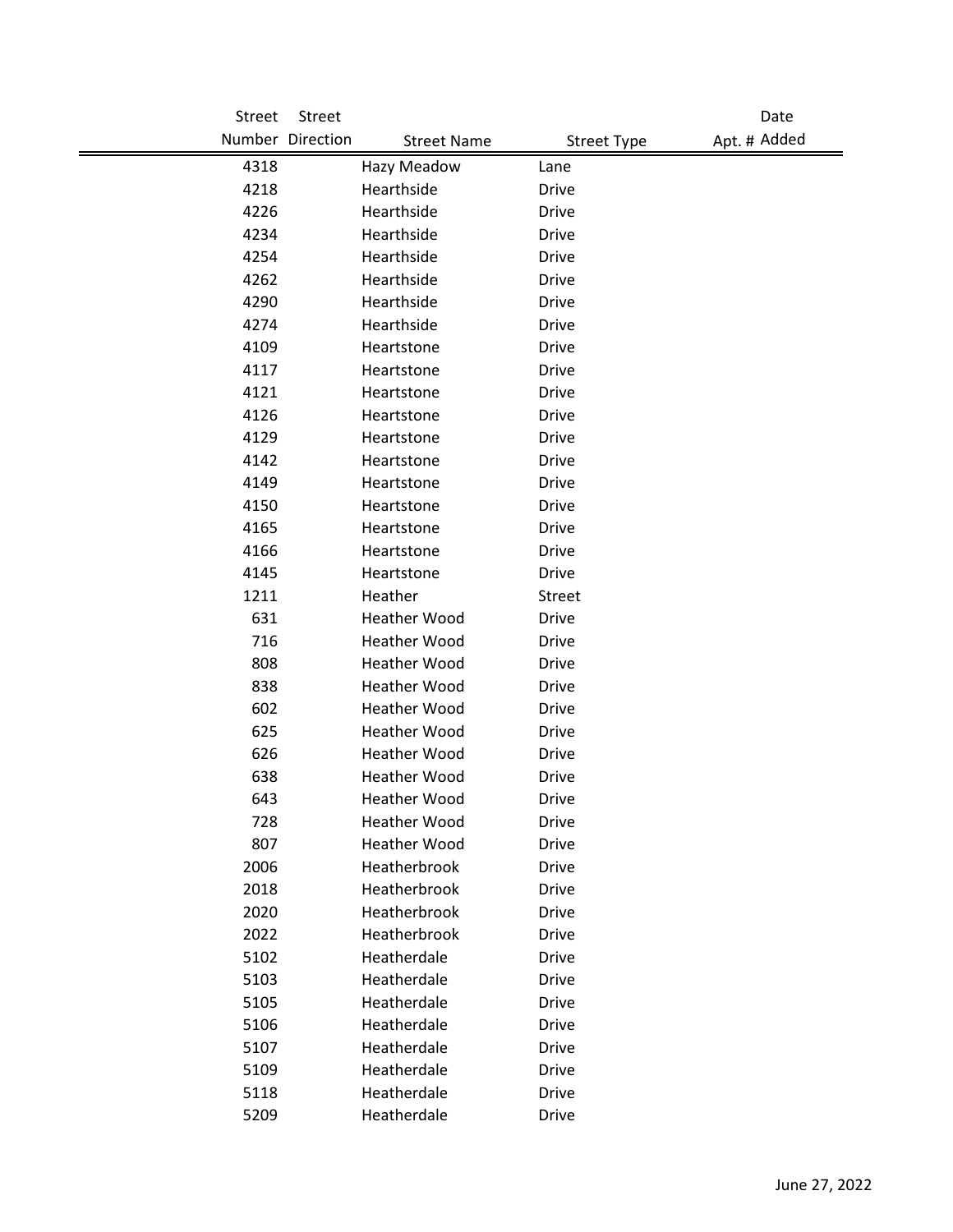| <b>Street</b> | Street           |                         |                    | Date         |
|---------------|------------------|-------------------------|--------------------|--------------|
|               | Number Direction | <b>Street Name</b>      | <b>Street Type</b> | Apt. # Added |
| 5222          |                  | Heatherdale             | <b>Drive</b>       |              |
| 5224          |                  | Heatherdale             | <b>Drive</b>       |              |
| 5230          |                  | Heatherdale             | <b>Drive</b>       |              |
| 5120          |                  | Heatherdale             | <b>Drive</b>       |              |
| 5234          |                  | Heatherdale             | <b>Drive</b>       |              |
| 4306          |                  | Heritage                | Avenue             |              |
| 3217          |                  | <b>Heritage Cove</b>    | Lane               |              |
| 3408          |                  | Heritage Oak            | Court              |              |
| 2704          |                  | Hidden Lake             | <b>Drive</b>       |              |
| 2716          |                  | Hidden Lake             | <b>Drive</b>       |              |
| 2719          |                  | Hidden Lake             | <b>Drive</b>       |              |
| 2721          |                  | Hidden Lake             | <b>Drive</b>       |              |
| 2722          |                  | Hidden Lake             | <b>Drive</b>       |              |
| 2723          |                  | Hidden Lake             | <b>Drive</b>       |              |
| 2724          |                  | Hidden Lake             | <b>Drive</b>       |              |
| 2733          |                  | <b>Hidden Lake</b>      | <b>Drive</b>       |              |
| 2734          |                  | Hidden Lake             | <b>Drive</b>       |              |
| 2735          |                  | Hidden Lake             | <b>Drive</b>       |              |
| 2740          |                  | Hidden Lake             | <b>Drive</b>       |              |
| 2745          |                  | Hidden Lake             | <b>Drive</b>       |              |
| 2753          |                  | Hidden Lake             | <b>Drive</b>       |              |
| 2755          |                  | Hidden Lake             | <b>Drive</b>       |              |
| 2700          |                  | Hidden Lake             | <b>Drive</b>       |              |
| 2703          |                  | Hidden Lake             | <b>Drive</b>       |              |
| 2728          |                  | Hidden Lake             | <b>Drive</b>       |              |
| 2741          |                  | Hidden Lake             | <b>Drive</b>       |              |
| 2751          |                  | Hidden Lake             | <b>Drive</b>       |              |
| 2703          |                  | Hidden Lake Cove        |                    |              |
| 3618          |                  | High                    | Drive              |              |
| 3712          |                  | High                    | <b>Drive</b>       |              |
| 3724          |                  | High                    | <b>Drive</b>       |              |
| 3048          |                  | <b>High Cliff</b>       | <b>Drive</b>       |              |
| 3052          |                  | <b>High Cliff</b>       | <b>Drive</b>       |              |
| 3060          |                  | High Cliff              | <b>Drive</b>       |              |
| 3068          |                  | High Cliff              | <b>Drive</b>       |              |
| 3076          |                  | High Cliff              | <b>Drive</b>       |              |
| 3077          |                  | High Cliff              | <b>Drive</b>       |              |
| 3080          |                  | <b>High Cliff</b>       | <b>Drive</b>       |              |
| 3081          |                  | <b>High Cliff</b>       | <b>Drive</b>       |              |
| 3508          |                  | High Countryside        | <b>Drive</b>       |              |
| 3500          |                  | <b>High Countryside</b> | Drive              |              |
| 3509          |                  | High Countryside        | <b>Drive</b>       |              |
| 3505          |                  | High Countryside        | Drive              |              |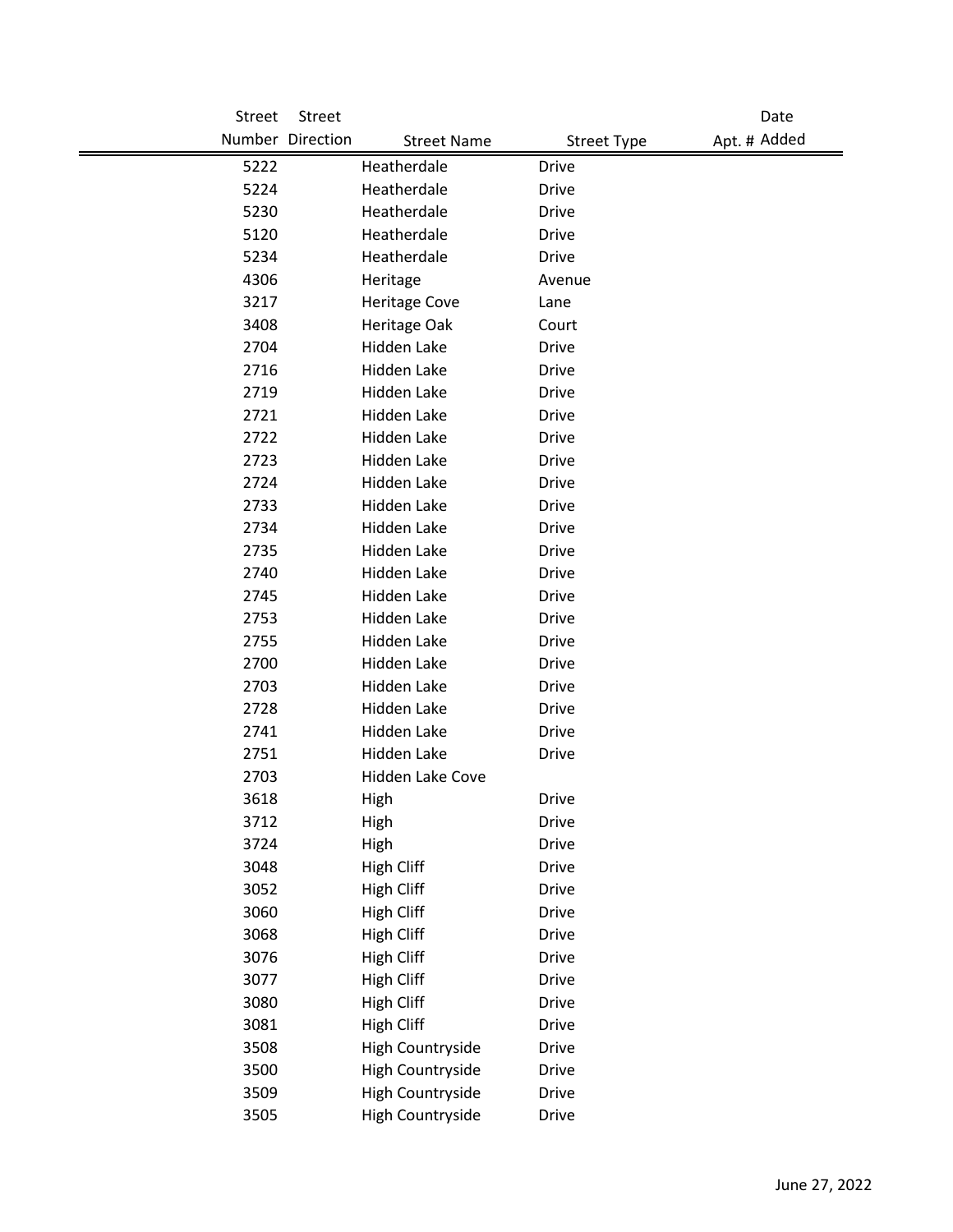| Street | Street           |                    |                    | Date         |
|--------|------------------|--------------------|--------------------|--------------|
|        | Number Direction | <b>Street Name</b> | <b>Street Type</b> | Apt. # Added |
| 3533   |                  | High Countryside   | <b>Drive</b>       |              |
| 3545   |                  | High Countryside   | Drive              |              |
| 3213   |                  | <b>High Meadow</b> | <b>Drive</b>       |              |
| 3224   |                  | <b>High Meadow</b> | <b>Drive</b>       |              |
| 3208   |                  | <b>High Meadow</b> | <b>Drive</b>       |              |
| 3209   |                  | <b>High Meadow</b> | <b>Drive</b>       |              |
| 3240   |                  | <b>High Meadow</b> | <b>Drive</b>       |              |
| 3216   |                  | <b>High Meadow</b> | <b>Drive</b>       |              |
| 3205   |                  | <b>High Meadow</b> | <b>Drive</b>       |              |
| 3073   |                  | <b>High Mesa</b>   | Court              |              |
| 3080   |                  | <b>High Mesa</b>   | Court              |              |
| 2900   |                  | <b>High Oaks</b>   | <b>Drive</b>       |              |
| 2904   |                  | <b>High Oaks</b>   | <b>Drive</b>       |              |
| 2905   |                  | <b>High Oaks</b>   | <b>Drive</b>       |              |
| 2802   |                  | <b>High Point</b>  | Court              |              |
| 2804   |                  | <b>High Point</b>  | Court              |              |
| 3910   |                  | <b>High Point</b>  | <b>Drive</b>       |              |
| 4000   |                  | <b>High Point</b>  | <b>Drive</b>       |              |
| 2805   |                  | <b>High Point</b>  | Court              |              |
| 3900   |                  | <b>High Point</b>  | <b>Drive</b>       |              |
| 3902   |                  | <b>High Point</b>  | <b>Drive</b>       |              |
| 4002   |                  | <b>High Point</b>  | <b>Drive</b>       |              |
| 4004   |                  | <b>High Point</b>  | <b>Drive</b>       |              |
| 3053   |                  | High Ridge         | Drive              |              |
| 3056   |                  | High Ridge         | <b>Drive</b>       |              |
| 3060   |                  | <b>High Ridge</b>  | <b>Drive</b>       |              |
| 3061   |                  | High Ridge         | <b>Drive</b>       |              |
| 3064   |                  | High Ridge         | <b>Drive</b>       |              |
| 3073   |                  | High Ridge         | <b>Drive</b>       |              |
| 3076   |                  | High Ridge         | Drive              |              |
| 3077   |                  | <b>High Ridge</b>  | Drive              |              |
| 3081   |                  | High Ridge         | <b>Drive</b>       |              |
| 3041   |                  | <b>High Ridge</b>  | <b>Drive</b>       |              |
| 3068   |                  | High Ridge         | <b>Drive</b>       |              |
| 2801   |                  | Highcrest          | <b>Drive</b>       |              |
| 3073   |                  | Hightimber         | Court              |              |
| 3077   |                  | Hightimber         | Court              |              |
| 3080   |                  | Hightimber         | Court              |              |
| 3143   |                  | Hightimber         | <b>Drive</b>       |              |
| 3400   |                  | Hightimber         | <b>Drive</b>       |              |
| 3405   |                  | Hightimber         | <b>Drive</b>       |              |
| 3412   |                  | Hightimber         | <b>Drive</b>       |              |
| 3416   |                  | Hightimber         | <b>Drive</b>       |              |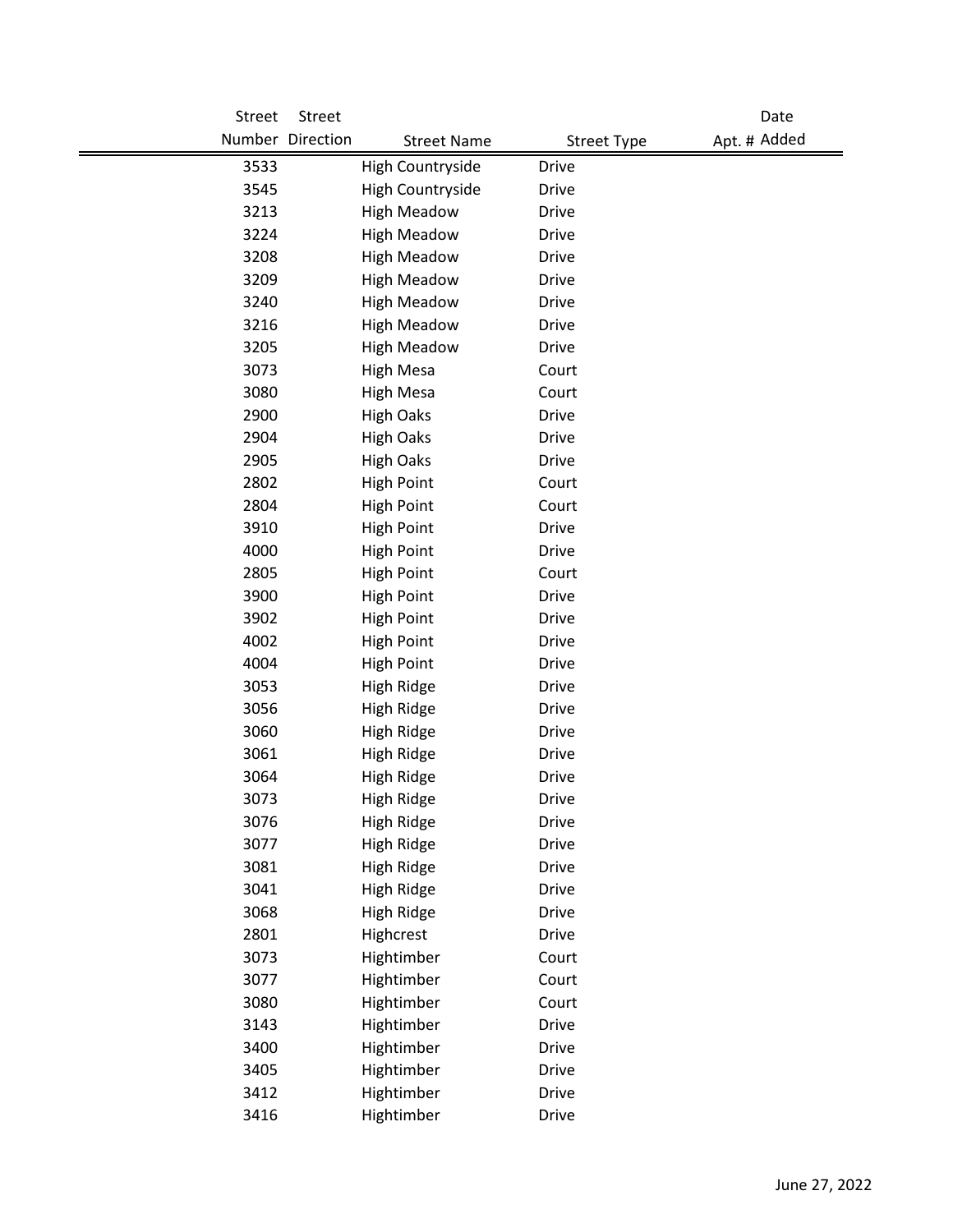| <b>Street</b> | <b>Street</b>                          |                    | Date         |
|---------------|----------------------------------------|--------------------|--------------|
|               | Number Direction<br><b>Street Name</b> | <b>Street Type</b> | Apt. # Added |
| 3417          | Hightimber                             | <b>Drive</b>       |              |
| 3424          | Hightimber                             | <b>Drive</b>       |              |
| 3510          | Hightimber                             | <b>Drive</b>       |              |
| 3513          | Hightimber                             | <b>Drive</b>       |              |
| 3514          | Hightimber                             | <b>Drive</b>       |              |
| 3525          | Hightimber                             | <b>Drive</b>       |              |
| 3533          | Hightimber                             | <b>Drive</b>       |              |
| 3534          | Hightimber                             | <b>Drive</b>       |              |
| 3538          | Hightimber                             | <b>Drive</b>       |              |
| 3546          | Hightimber                             | <b>Drive</b>       |              |
| 3076          | Hightimber                             | Court              |              |
| 3517          | Hightimber                             | <b>Drive</b>       |              |
| 3518          | Hightimber                             | <b>Drive</b>       |              |
| 3526          | Hightimber                             | <b>Drive</b>       |              |
| 3529          | Hightimber                             | <b>Drive</b>       |              |
| 602           | Highview                               | Lane               |              |
| 614           | Highview                               | Lane               |              |
| 618           | Highview                               | Lane               |              |
| 702           | Highview                               | Lane               |              |
| 1305          | Hill                                   | <b>Street</b>      |              |
| 1417          | Hill                                   | <b>Street</b>      |              |
| 326           | <b>Hill Creek</b>                      | Lane               |              |
| 338           | <b>Hill Creek</b>                      | Lane               |              |
| 4721          | <b>Hill Meadow</b>                     | Road               |              |
| 3008          | Hillcrest                              | Court              |              |
| 3014          | Hillcrest                              | Court              |              |
| 3015          | Hillcrest                              | Court              |              |
| 3803          | Hillside                               | Trail              |              |
| 3812          | Hillside                               | Trail              |              |
| 3816          | Hillside                               | Trail              |              |
| 3820          | Hillside                               | Trail              |              |
| 1234          | Hilltop                                | <b>Drive</b>       |              |
| 1307          | Hilltop                                | <b>Drive</b>       |              |
| 2905          | Hillview                               | <b>Drive</b>       |              |
| 1202          | Hillwood                               | Way                |              |
| 1203          | Hillwood                               | Way                |              |
| 1204          | Hillwood                               | Way                |              |
| 446           | Holly                                  | Street             |              |
| 449           | Holly                                  | Street             |              |
| 459           | Holly                                  | Street             |              |
| 604           | Homestead                              | Lane               |              |
| 608           | Homestead                              | Lane               |              |
| 907           | Homestead                              | Lane               |              |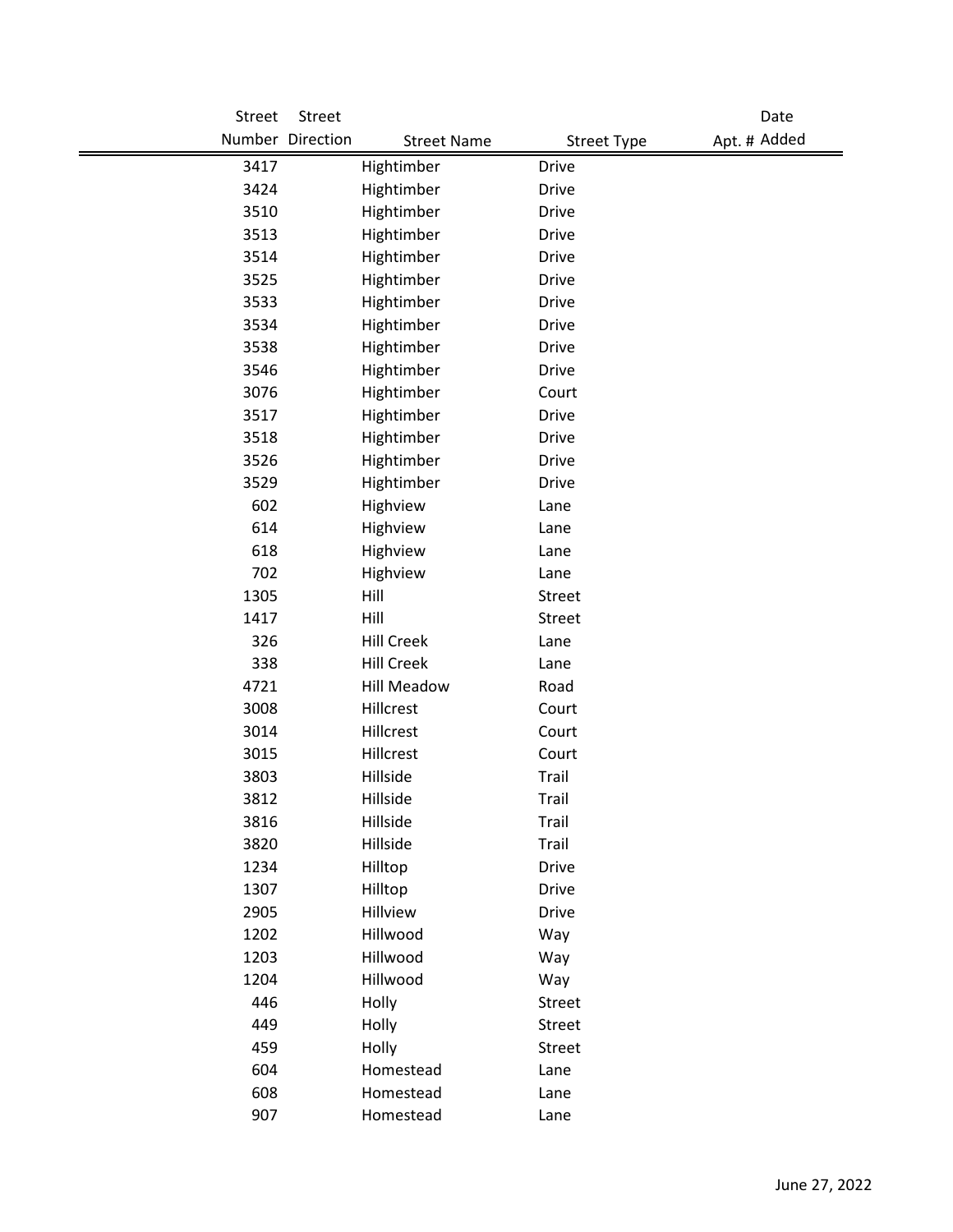| Street    | Street           |                     |                    | Date         |
|-----------|------------------|---------------------|--------------------|--------------|
|           | Number Direction | <b>Street Name</b>  | <b>Street Type</b> | Apt. # Added |
| 821       |                  | Honeysuckle         |                    |              |
| 825       |                  | Honeysuckle         |                    |              |
| 829       |                  | Honeysuckle         |                    |              |
| 833       |                  | Honeysuckle         |                    |              |
| 901       |                  | Honeysuckle         |                    |              |
| 933       |                  | Honeysuckle         |                    |              |
| 937       |                  | Honeysuckle         |                    |              |
| 945       |                  | Honeysuckle         |                    |              |
| 953       |                  | Honeysuckle         |                    |              |
| 1005      |                  | Honeysuckle         |                    |              |
| 1009      |                  | Honeysuckle         |                    |              |
| 1017      |                  | Honeysuckle         |                    |              |
| 1021      |                  | Honeysuckle         |                    |              |
| 1029      |                  | Honeysuckle         |                    |              |
| 1033      |                  | Honeysuckle         |                    |              |
| 1037      |                  | Honeysuckle         |                    |              |
| 1041      |                  | Honeysuckle         |                    |              |
| 2004      |                  | <b>Hood Ridge</b>   | Court              |              |
| 2030      |                  | Hood Ridge          | Court              |              |
| 3220      |                  | Horseshoe           | <b>Drive</b>       |              |
| 3224      |                  | Horseshoe           | <b>Drive</b>       |              |
| 3228      |                  | Horseshoe           | <b>Drive</b>       |              |
| 3256      |                  | Horseshoe           | <b>Drive</b>       |              |
| 3236      |                  | Horseshoe           | <b>Drive</b>       |              |
| 3240      |                  | Horseshoe           | <b>Drive</b>       |              |
| 2400      |                  | <b>Houston Oaks</b> | Court              |              |
| 2403      |                  | <b>Houston Oaks</b> | Court              |              |
| 2409      |                  | <b>Houston Oaks</b> | Court              |              |
|           | 504 West         | Hudgins             | <b>Street</b>      |              |
|           | 506 West         | Hudgins             | Street             |              |
|           | 510 West         | Hudgins             | Street             |              |
|           | 512 West         | Hudgins             | Street             |              |
|           | 649 West         | Hudgins             | Street             |              |
| 1248 West |                  | Hudgins             | <b>Street</b>      |              |
| 901       |                  | Hummingbird         | Trail              |              |
| 920       |                  | Hummingbird         | Trail              |              |
| 933       |                  | Hummingbird         | Trail              |              |
| 1041      |                  | Hummingbird         | Trail              |              |
| 1046      |                  | Hummingbird         | Trail              |              |
| 1102      |                  | Hummingbird         | Trail              |              |
| 2310      |                  | Hummingbird         | Trail              |              |
| 2311      |                  | Hummingbird         | Trail              |              |
| 2322      |                  | Hummingbird         | Trail              |              |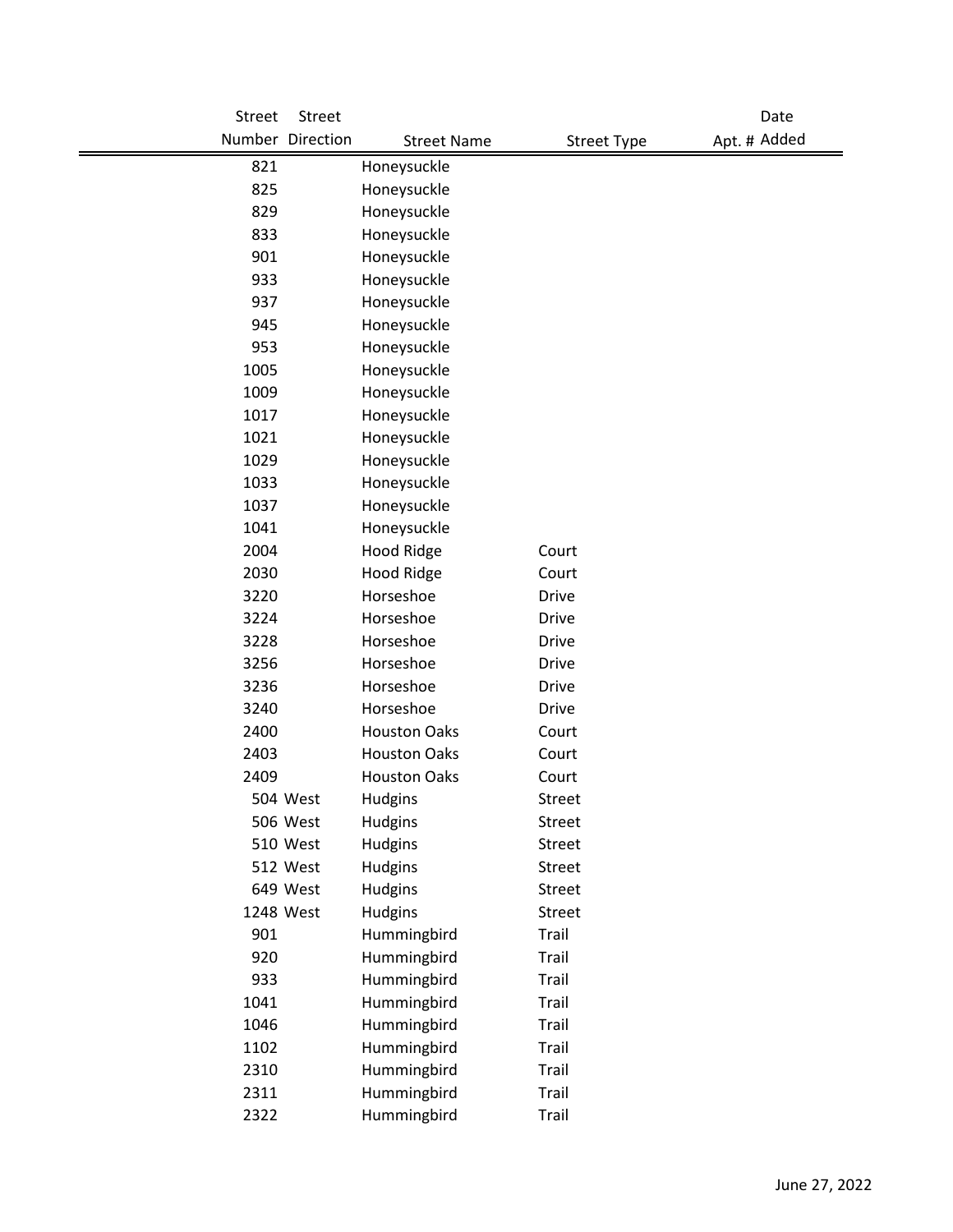| Street | Street           |                      |                    | Date         |
|--------|------------------|----------------------|--------------------|--------------|
|        | Number Direction | <b>Street Name</b>   | <b>Street Type</b> | Apt. # Added |
| 2329   |                  | Hummingbird          | Trail              |              |
| 2341   |                  | Hummingbird          | Trail              |              |
| 1017   |                  | Hummingbird          | Trail              |              |
| 1035   |                  | Hummingbird          | Trail              |              |
| 1040   |                  | Hummingbird          | Trail              |              |
| 1801   |                  | <b>Hunters Ridge</b> | <b>Drive</b>       |              |
| 1803   |                  | <b>Hunters Ridge</b> | <b>Drive</b>       |              |
| 1804   |                  | <b>Hunters Ridge</b> | <b>Drive</b>       |              |
| 1805   |                  | <b>Hunters Ridge</b> | <b>Drive</b>       |              |
| 1814   |                  | <b>Hunters Ridge</b> | <b>Drive</b>       |              |
| 1815   |                  | <b>Hunters Ridge</b> | <b>Drive</b>       |              |
| 1817   |                  | <b>Hunters Ridge</b> | <b>Drive</b>       |              |
| 1904   |                  | <b>Hunters Ridge</b> | <b>Drive</b>       |              |
| 1908   |                  | <b>Hunters Ridge</b> | <b>Drive</b>       |              |
| 1912   |                  | <b>Hunters Ridge</b> | <b>Drive</b>       |              |
| 1914   |                  | <b>Hunters Ridge</b> | <b>Drive</b>       |              |
| 602    |                  | Huntington           | Court              |              |
| 603    |                  | Huntington           | Court              |              |
| 605    |                  | Huntington           | Court              |              |
| 609    |                  | Huntington           | Court              |              |
| 610    |                  | Huntington           | Court              |              |
| 611    |                  | Huntington           | Court              |              |
| 612    |                  | Huntington           | Court              |              |
| 613    |                  | Huntington           | Court              |              |
| 1213   |                  | Huron                | <b>Drive</b>       |              |
| 1228   |                  | Huron                | <b>Drive</b>       |              |
| 1237   |                  | Huron                | <b>Drive</b>       |              |
| 1246   |                  | Huron                | <b>Drive</b>       |              |
| 1252   |                  | Huron                | <b>Drive</b>       |              |
| 1615   |                  | <b>Hyland Greens</b> | <b>Drive</b>       |              |
| 1658   |                  | <b>Hyland Greens</b> | <b>Drive</b>       |              |
| 1666   |                  | <b>Hyland Greens</b> | <b>Drive</b>       |              |
| 1670   |                  | <b>Hyland Greens</b> | <b>Drive</b>       |              |
| 1611   |                  | <b>Hyland Greens</b> | <b>Drive</b>       |              |
| 1614   |                  | <b>Hyland Greens</b> | <b>Drive</b>       |              |
| 1639   |                  | <b>Hyland Greens</b> | <b>Drive</b>       |              |
| 2148   |                  | Idelwood             | <b>Drive</b>       |              |
| 2085   |                  | Idlewood             | <b>Drive</b>       |              |
| 2088   |                  | Idlewood             | <b>Drive</b>       |              |
| 2089   |                  | Idlewood             | Drive              |              |
| 2093   |                  | Idlewood             | <b>Drive</b>       |              |
| 2100   |                  | Idlewood             | <b>Drive</b>       |              |
| 2105   |                  | Idlewood             | Drive              |              |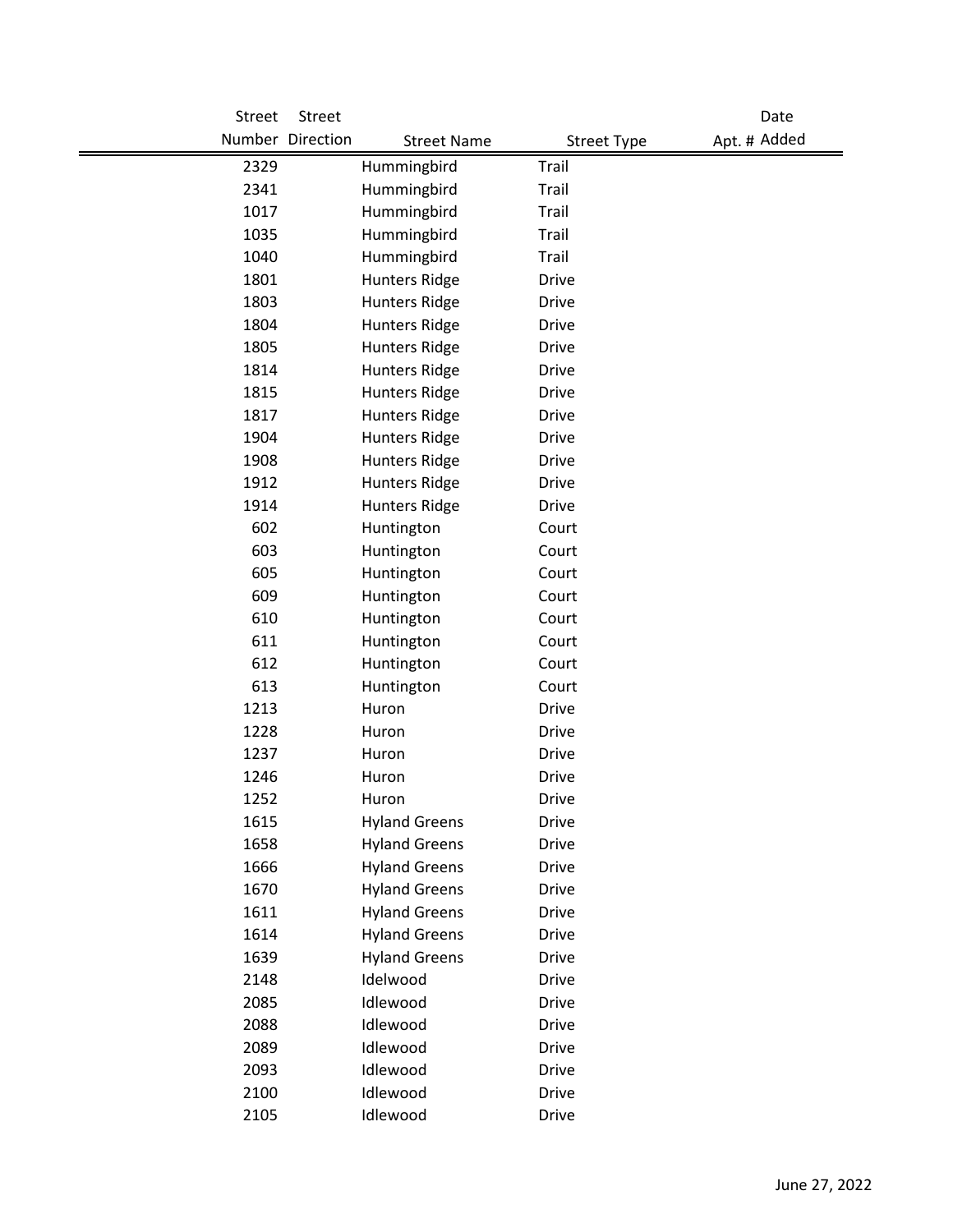| Street | Street                                 |                    | Date         |
|--------|----------------------------------------|--------------------|--------------|
|        | Number Direction<br><b>Street Name</b> | <b>Street Type</b> | Apt. # Added |
| 2109   | Idlewood                               | <b>Drive</b>       |              |
| 2112   | Idlewood                               | <b>Drive</b>       |              |
| 2113   | Idlewood                               | <b>Drive</b>       |              |
| 2121   | Idlewood                               | <b>Drive</b>       |              |
| 2132   | Idlewood                               | <b>Drive</b>       |              |
| 2140   | Idlewood                               | <b>Drive</b>       |              |
| 2149   | Idlewood                               | <b>Drive</b>       |              |
| 2152   | Idlewood                               | <b>Drive</b>       |              |
| 2156   | Idlewood                               | <b>Drive</b>       |              |
| 2104   | Idlewood                               | <b>Drive</b>       |              |
| 2700   | Indian Oak                             | <b>Drive</b>       |              |
| 2703   | <b>Indian Oak</b>                      | <b>Drive</b>       |              |
| 2710   | Indian Oak                             | <b>Drive</b>       |              |
| 2712   | Indian Oak                             | <b>Drive</b>       |              |
| 2713   | Indian Oak                             | <b>Drive</b>       |              |
| 2715   | Indian Oak                             | <b>Drive</b>       |              |
| 2720   | Indian Oak                             | <b>Drive</b>       |              |
| 2702   | Indian Oak                             | <b>Drive</b>       |              |
| 2704   | Indian Oak                             | <b>Drive</b>       |              |
| 2708   | Indian Oak                             | <b>Drive</b>       |              |
| 811    | Inland                                 | <b>Drive</b>       |              |
| 200    | Ivy Glen                               | <b>Drive</b>       |              |
| 205    | Ivy Glen                               | <b>Drive</b>       |              |
| 209    | Ivy Glen                               | <b>Drive</b>       |              |
| 1845   | Johnson                                | Court              |              |
| 1846   | Johnson                                | Court              |              |
| 1857   | Johnson                                | Court              |              |
| 1858   | Johnson                                | Court              |              |
| 1861   | Johnson                                | Court              |              |
| 3112   | Joyce                                  | Way                |              |
| 3116   | Joyce                                  | Way                |              |
| 3117   | Joyce                                  | Way                |              |
| 3121   | Joyce                                  | Way                |              |
| 3125   | Joyce                                  | Way                |              |
| 3141   | Joyce                                  | Court              |              |
| 3144   | Joyce                                  | Court              |              |
| 3100   | Joyce                                  | Way                |              |
| 3104   | Joyce                                  | Way                |              |
| 3129   | Joyce                                  | Way                |              |
| 3133   | Joyce                                  | Way                |              |
| 2604   | Juniper                                | Lane               |              |
| 2608   | Juniper                                | Lane               |              |
| 2639   | Juniper                                | Lane               |              |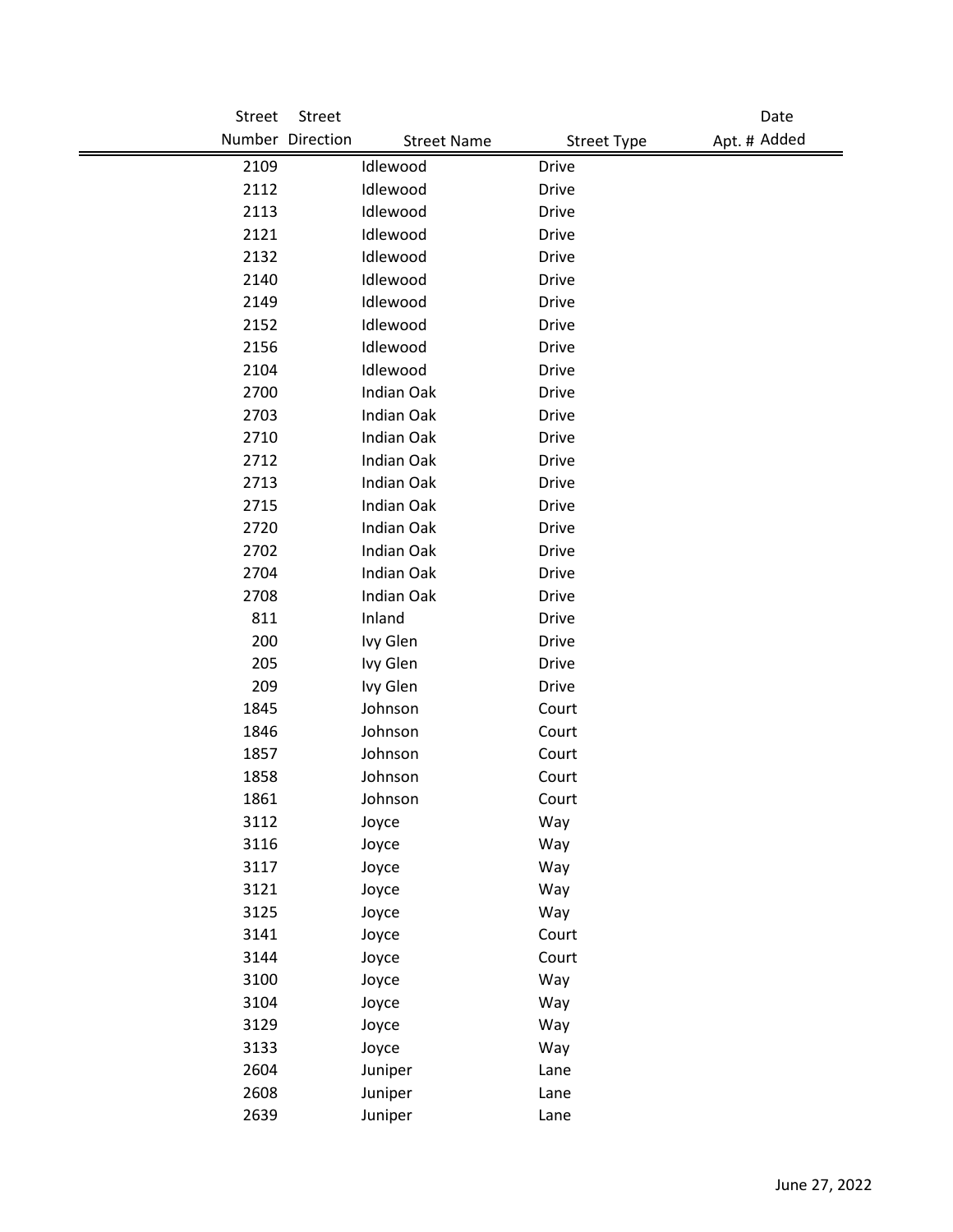| Street    | Street                |                    |                    | Date         |
|-----------|-----------------------|--------------------|--------------------|--------------|
|           | Number Direction      | <b>Street Name</b> | <b>Street Type</b> | Apt. # Added |
| 2653      | Juniper               | Lane               |                    |              |
| 2674      | Juniper               | Lane               |                    |              |
| 2677      | Juniper               | Lane               |                    |              |
| 4605      | Kaitlyn               | Lane               |                    |              |
| 4613      | Kaitlyn               | Lane               |                    |              |
| 4621      | Kaitlyn               | Lane               |                    |              |
| 4626      | Kaitlyn               | Lane               |                    |              |
| 4617      | Kaitlyn               | Lane               |                    |              |
| 3604      | Kelsey                | Court              |                    |              |
| 3710      | Kelsey                | Court              |                    |              |
| 3714      | Kelsey                | Court              |                    |              |
| 3718      | Kelsey                | Court              |                    |              |
| 3719      | Kelsey                | Court              |                    |              |
| 3727      | Kelsey                | Court              |                    |              |
| 3812      | Kelsey                | Court              |                    |              |
| 3815      | Kelsey                | Court              |                    |              |
| 3820      | Kelsey                | Court              |                    |              |
| 3829      | Kelsey                | Court              |                    |              |
| 3903      | Kelsey                | Court              |                    |              |
| 3904      | Kelsey                | Court              |                    |              |
| 3910      | Kelsey                | Court              |                    |              |
| 3911      | Kelsey                | Court              |                    |              |
| 3931      | Kelsey                | Court              |                    |              |
| 4004      | Kelsey                | Court              |                    |              |
| 4005      | Kelsey                | Court              |                    |              |
| 4305      | Kenwood               | <b>Drive</b>       |                    |              |
| 4328      | Kenwood               | <b>Drive</b>       |                    |              |
| 4333      | Kenwood               | <b>Drive</b>       |                    |              |
| 4337      | Kenwood               | Drive              |                    |              |
| 4340      | Kenwood               | <b>Drive</b>       |                    |              |
| 4360      | Kenwood               | <b>Drive</b>       |                    |              |
| 4361      | Kenwood               | Drive              |                    |              |
| 4365      | Kenwood               | <b>Drive</b>       |                    |              |
| 4373      | Kenwood               | <b>Drive</b>       |                    |              |
| 4385      | Kenwood               | <b>Drive</b>       |                    |              |
| 4389      | Kenwood               | <b>Drive</b>       |                    |              |
| 4352      | Kenwood               | <b>Drive</b>       |                    |              |
| 1213      | Killarney             | Street             |                    |              |
| 1222 West | Killarney             | Street             |                    |              |
|           | Kimball<br>2925 North | Avenue             |                    |              |
| 2908      | Kimball               | Court              |                    |              |
| 2921      | Kimball               | Court              |                    |              |
| 2925      | Kimball               | Court              |                    |              |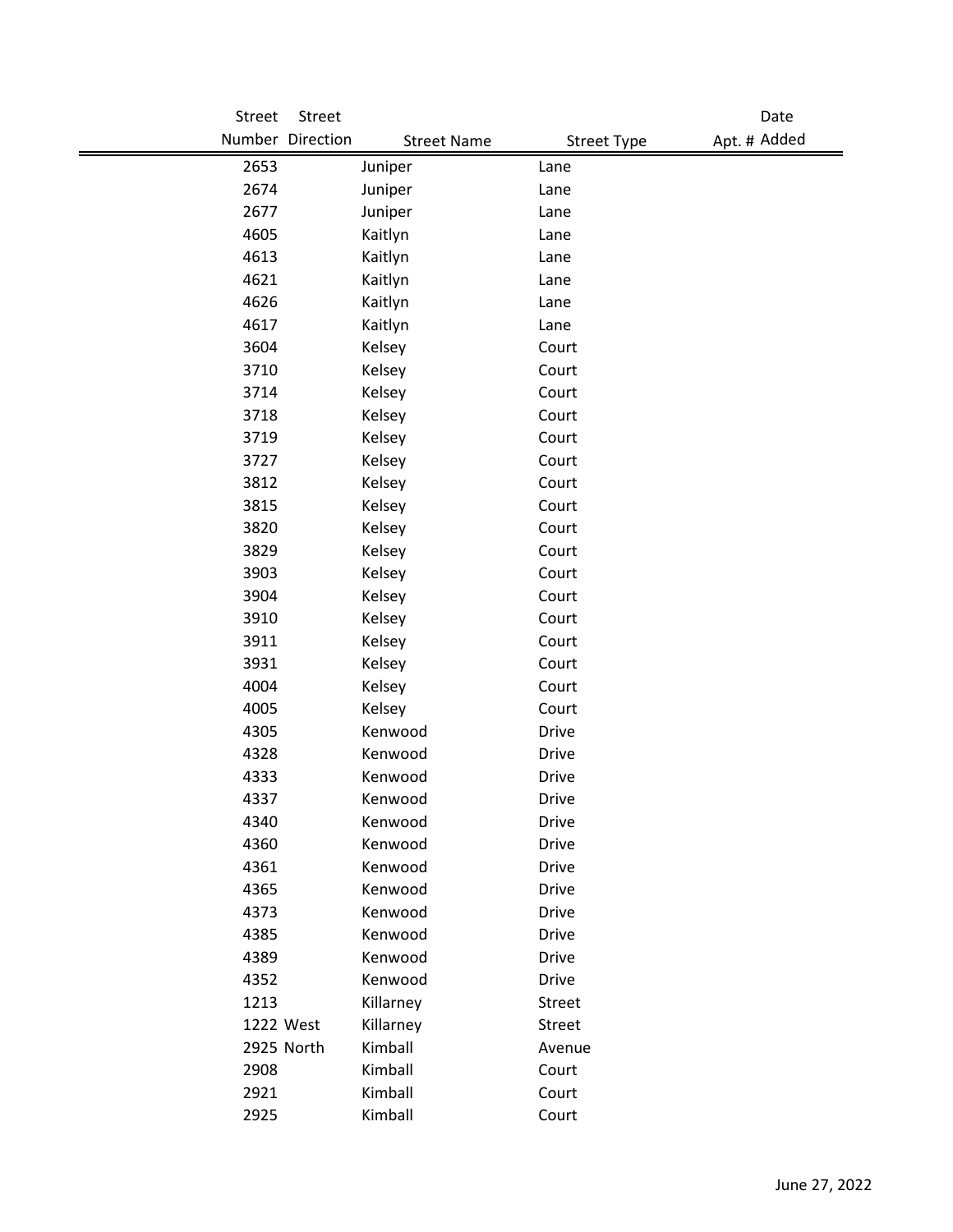| Street | Street                                 |                    | Date         |
|--------|----------------------------------------|--------------------|--------------|
|        | Number Direction<br><b>Street Name</b> | <b>Street Type</b> | Apt. # Added |
| 2601   | Kimberly                               | <b>Drive</b>       |              |
| 2607   | Kimberly                               | <b>Drive</b>       |              |
| 2610   | Kimberly                               | <b>Drive</b>       |              |
| 2679   | Kimberly                               | <b>Drive</b>       |              |
| 2714   | Kimberly                               | <b>Drive</b>       |              |
| 2901   | Kimberly                               | <b>Drive</b>       |              |
| 2907   | Kimberly                               | <b>Drive</b>       |              |
| 2912   | Kimberly                               | <b>Drive</b>       |              |
| 2913   | Kimberly                               | <b>Drive</b>       |              |
| 2919   | Kimberly                               | <b>Drive</b>       |              |
| 2925   | Kimberly                               | <b>Drive</b>       |              |
| 2936   | Kimberly                               | <b>Drive</b>       |              |
| 2954   | Kimberly                               | <b>Drive</b>       |              |
| 2955   | Kimberly                               | <b>Drive</b>       |              |
| 2961   | Kimberly                               | <b>Drive</b>       |              |
| 2617   | Kimberly                               | <b>Drive</b>       |              |
| 1004   | Kings Canyon                           | Court              |              |
| 808    | Kings Canyon                           | <b>Drive</b>       |              |
| 827    | Kings Canyon                           | <b>Drive</b>       |              |
| 832    | Kings Canyon                           | <b>Drive</b>       |              |
| 833    | Kings Canyon                           | <b>Drive</b>       |              |
| 839    | Kings Canyon                           | <b>Drive</b>       |              |
| 910    | Kings Canyon                           | <b>Drive</b>       |              |
| 923    | Kings Canyon                           | <b>Drive</b>       |              |
| 929    | Kings Canyon                           | <b>Drive</b>       |              |
| 934    | Kings Canyon                           | <b>Drive</b>       |              |
| 935    | Kings Canyon                           | <b>Drive</b>       |              |
| 940    | Kings Canyon                           | <b>Drive</b>       |              |
| 2801   | Kingswood                              | <b>Drive</b>       |              |
| 2805   | Kingswood                              | <b>Drive</b>       |              |
| 2809   | Kingswood                              | Drive              |              |
| 2813   | Kingswood                              | <b>Drive</b>       |              |
| 2817   | Kingswood                              | <b>Drive</b>       |              |
| 2825   | Kingswood                              | <b>Drive</b>       |              |
| 3310   | Knob Oak                               | <b>Drive</b>       |              |
| 3313   | Knob Oak                               | Drive              |              |
| 3322   | Knob Oak                               | <b>Drive</b>       |              |
| 3401   | Knob Oak                               | <b>Drive</b>       |              |
| 3405   | Knob Oak                               | <b>Drive</b>       |              |
| 3406   | Knob Oak                               | <b>Drive</b>       |              |
| 3409   | Knob Oak                               | <b>Drive</b>       |              |
| 3413   | Knob Oak                               | <b>Drive</b>       |              |
| 3414   | Knob Oak                               | Drive              |              |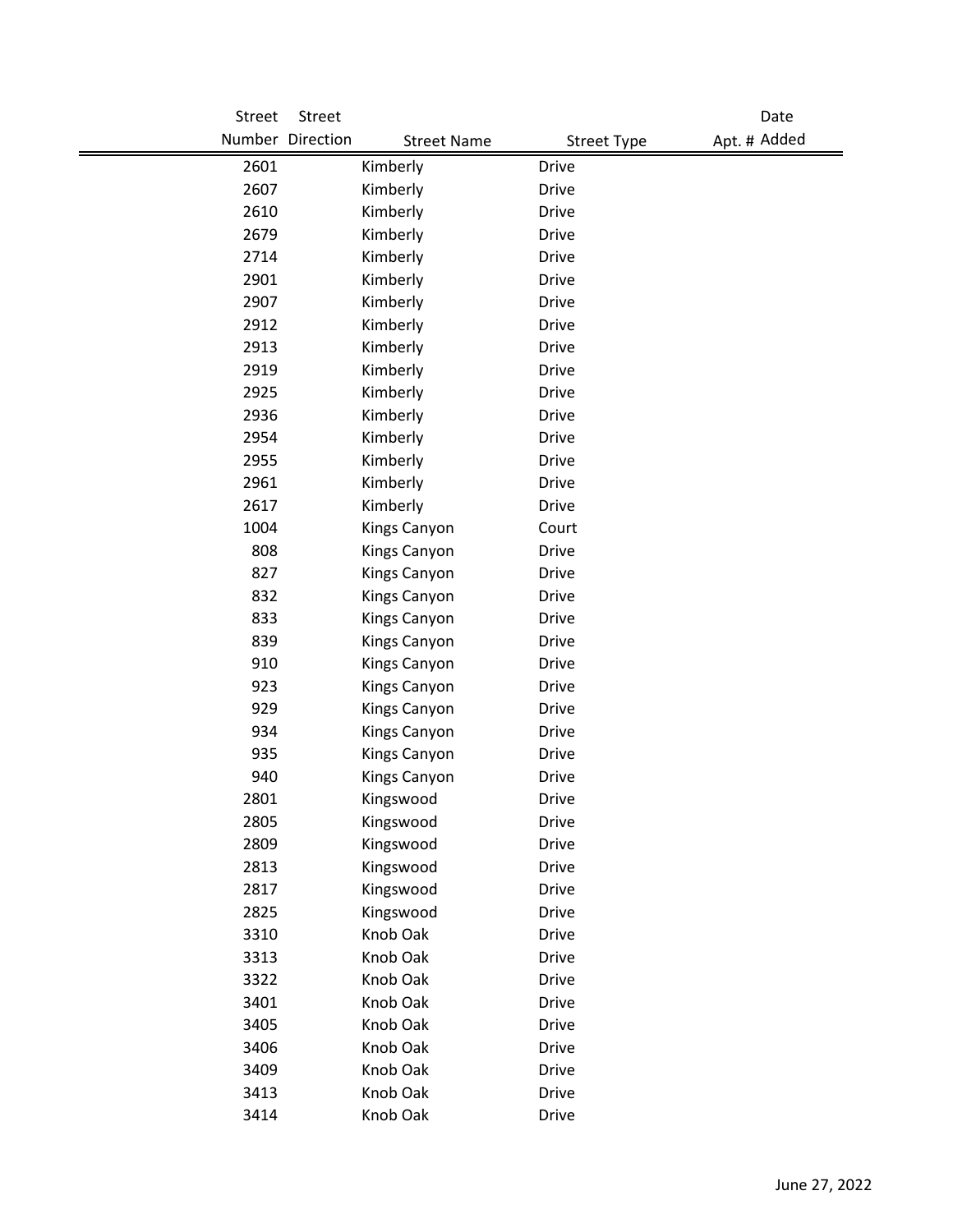| <b>Street</b> | Street           |                    |                    | Date         |
|---------------|------------------|--------------------|--------------------|--------------|
|               | Number Direction | <b>Street Name</b> | <b>Street Type</b> | Apt. # Added |
| 3417          |                  | Knob Oak           | <b>Drive</b>       |              |
| 3421          |                  | Knob Oak           | <b>Drive</b>       |              |
| 3422          |                  | Knob Oak           | <b>Drive</b>       |              |
| 3433          |                  | Knob Oak           | <b>Drive</b>       |              |
| 3302          |                  | Knob Oak           | <b>Drive</b>       |              |
| 3418          |                  | Knob Oak           | <b>Drive</b>       |              |
| 3454          |                  | Knob Oak           | <b>Drive</b>       |              |
| 1201          |                  | Knoll Crest        | Court              |              |
| 1202          |                  | Knoll Crest        | Court              |              |
| 3600          |                  | Labrador Bay       |                    |              |
| 3612          |                  | Labrador Bay       |                    |              |
| 3618          |                  | Labrador Bay       |                    |              |
| 1112          |                  | Lagun Vista        | Way                |              |
| 1203          |                  | Laguna Vista       | Way                |              |
| 1210          |                  | Laguna Vista       | Way                |              |
| 1219          |                  | Laguna Vista       | Way                |              |
| 1235          |                  | Laguna Vista       | Way                |              |
| 1308          |                  | Laguna Vista       | Way                |              |
| 1309          |                  | Laguna Vista       | Way                |              |
| 1412          |                  | Laguna Vista       | Way                |              |
| 1502          |                  | Laguna Vista       | Way                |              |
| 1503          |                  | Laguna Vista       | Way                |              |
| 1507          |                  | Laguna Vista       | Way                |              |
| 1510          |                  | Laguna Vista       | Way                |              |
| 1514          |                  | Laguna Vista       | Way                |              |
| 1516          |                  | Laguna Vista       | Way                |              |
| 1523          |                  | Laguna Vista       | Way                |              |
| 1317          |                  | Laguna Vista       | Way                |              |
| 1404          |                  | Laguna Vista       | Way                |              |
| 1410          |                  | Laguna Vista       | Way                |              |
|               | 802 North        | Lake Forest        | Court              |              |
| 808           |                  | Lake Forest        | Court              |              |
| 820           |                  | Lake Forest        | Court              |              |
| 1903          |                  | Lake Forest        | Road               |              |
| 1911          |                  | Lake Forest        | Road               |              |
| 1936          |                  | Lake Forest        | Road               |              |
| 2005          |                  | Lake Forest        | Road               |              |
| 814           |                  | Lake Forest        | Court              |              |
| 832           |                  | Lake Forest        | Court              |              |
| 1923          |                  | Lake Forest        | Road               |              |
| 3100          |                  | Lake Park          | Drive              |              |
| 3110          |                  | Lake Park          | <b>Drive</b>       |              |
| 2106          |                  | Lakecrest          | <b>Drive</b>       |              |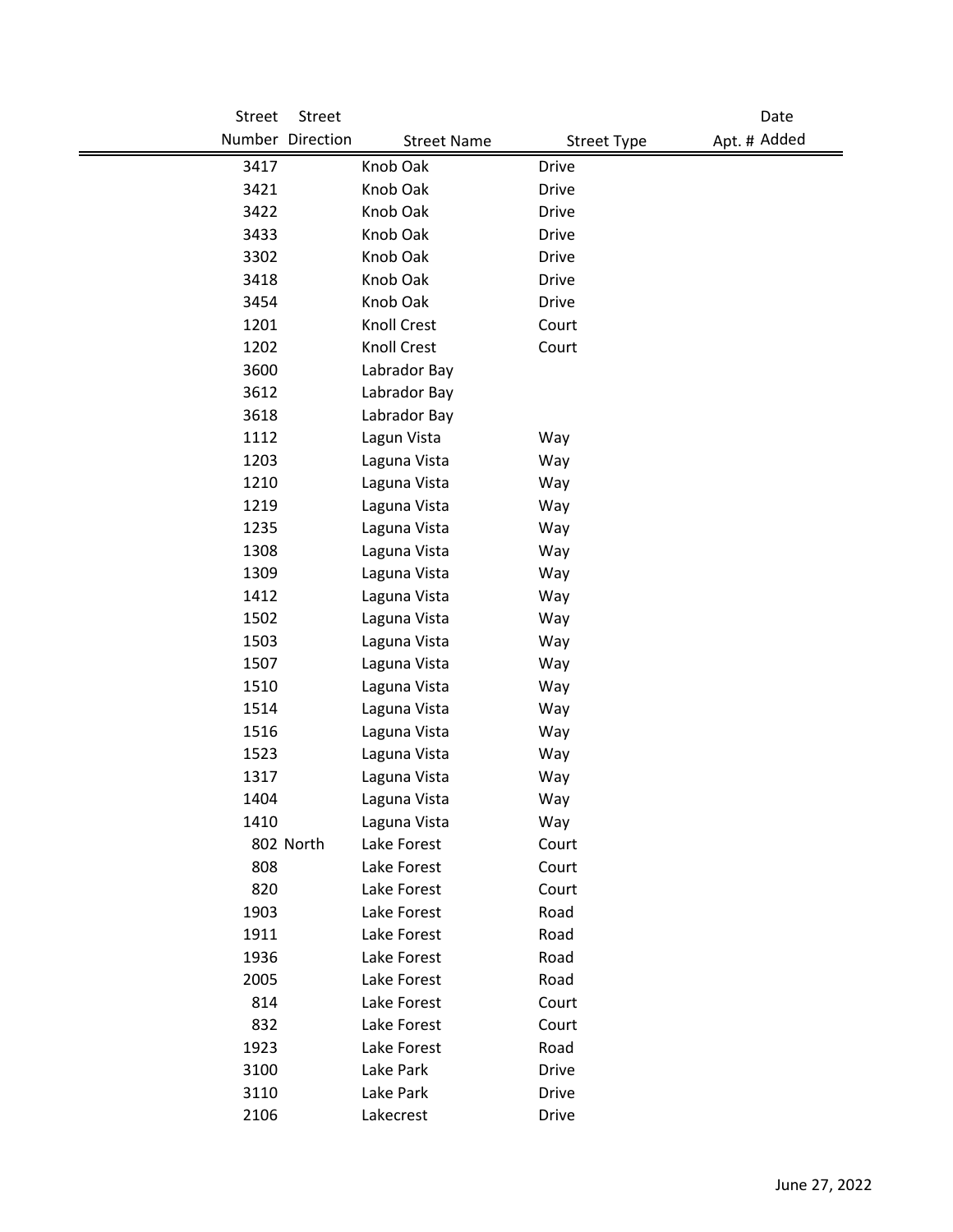| Street | Street                                 |                    | Date         |
|--------|----------------------------------------|--------------------|--------------|
|        | Number Direction<br><b>Street Name</b> | <b>Street Type</b> | Apt. # Added |
| 2115   | Lakecrest                              | <b>Drive</b>       |              |
| 2125   | Lakecrest                              | <b>Drive</b>       |              |
| 2146   | Lakecrest                              | <b>Drive</b>       |              |
| 2336   | Lakecrest                              | <b>Drive</b>       |              |
| 3611   | Lakecrest                              | <b>Drive</b>       |              |
| 3707   | Lakecrest                              | <b>Drive</b>       |              |
| 2121   | Lakeridge                              | <b>Drive</b>       |              |
| 2140   | Lakeridge                              | <b>Drive</b>       |              |
| 2207   | Lakeridge                              | <b>Drive</b>       | 5/23/2022    |
| 2309   | Lakeridge                              | <b>Drive</b>       |              |
| 2336   | Lakeridge                              | <b>Drive</b>       |              |
| 3309   | Lakeridge                              | <b>Drive</b>       |              |
| 3419   | Lakeridge                              | <b>Drive</b>       |              |
| 3520   | Lakeridge                              | <b>Drive</b>       |              |
| 3712   | Lakeridge                              | <b>Drive</b>       |              |
| 3718   | Lakeridge                              | <b>Drive</b>       |              |
| 2303   | Lakeridge                              | <b>Drive</b>       |              |
| 2407   | Lakeshore                              | <b>Drive</b>       |              |
| 2424   | Lakeshore                              | <b>Drive</b>       |              |
| 2432   | Lakeshore                              | <b>Drive</b>       |              |
| 2433   | Lakeshore                              | <b>Drive</b>       |              |
| 2444   | Lakeshore                              | <b>Drive</b>       |              |
| 2464   | Lakeshore                              | <b>Drive</b>       |              |
| 2801   | Lakeside                               | Court              |              |
| 2917   | Lakeside                               | Circle             |              |
| 2919   | Lakeside                               | Circle             |              |
| 3012   | Lakeview                               | <b>Drive</b>       |              |
| 3604   | Lakeview                               | Drive              |              |
| 3611   | Lakeview                               | Drive              |              |
| 3617   | Lakeview                               | <b>Drive</b>       |              |
| 3703   | Lakeview                               | Drive              |              |
| 3411   | Lakeview                               | <b>Drive</b>       |              |
| 3433   | Lakeview                               | <b>Drive</b>       |              |
| 3800   | Lakeway                                | <b>Drive</b>       |              |
| 3804   | Lakeway                                | <b>Drive</b>       |              |
| 3832   | Lakeway                                | Drive              |              |
| 3844   | Lakeway                                | <b>Drive</b>       |              |
| 3860   | Lakeway                                | Drive              |              |
| 3808   | Lakeway                                | <b>Drive</b>       |              |
| 3816   | Lakeway                                | <b>Drive</b>       |              |
| 3847   | Lakeway                                | <b>Drive</b>       |              |
| 614    | Lakewood                               | Lane               |              |
| 618    | Lakewood                               | Lane               |              |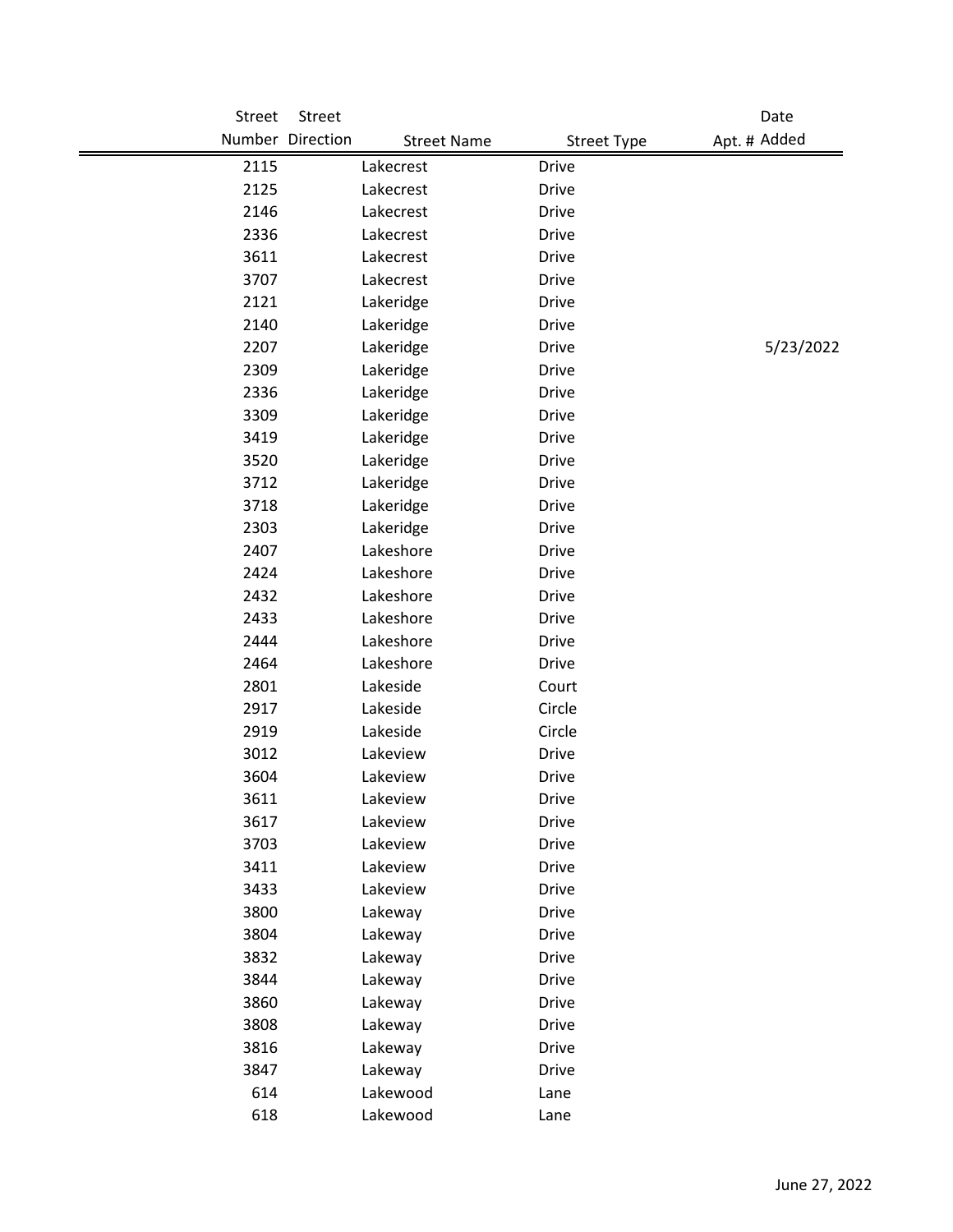| Street | Street           |                                          | Date         |
|--------|------------------|------------------------------------------|--------------|
|        | Number Direction | <b>Street Name</b><br><b>Street Type</b> | Apt. # Added |
| 625    | Lakewood         | Lane                                     |              |
| 714    | Lakewood         | Lane                                     |              |
| 717    | Lakewood         | Lane                                     |              |
| 718    | Lakewood         | Lane                                     | 6/27/2022    |
| 721    | Lakewood         | Lane                                     |              |
| 617    | Lakewood         | Lane                                     |              |
| 621    | Lakewood         | Lane                                     |              |
| 622    | Lakewood         | Lane                                     |              |
| 626    | Lakewood         | Lane                                     |              |
| 709    | Lakewood         | Lane                                     |              |
| 1600   | Lancaster        | <b>Drive</b>                             |              |
| 506    | Landing          | Court                                    |              |
| 507    | Landing          | Court                                    |              |
| 508    | Landing          | Court                                    |              |
| 2647   | Lark             | Lane                                     |              |
| 1211   | Laurel           | Lane                                     |              |
| 1219   | Laurel           | Lane                                     |              |
| 1221   | Laurel           | Lane                                     |              |
| 1215   | Laurel           | Lane                                     |              |
| 3008   | Laurel Creek     | Drive                                    |              |
| 3028   | Laurel Creek     | Drive                                    |              |
| 1007   | Lavon            | Drive                                    |              |
| 1013   | Lavon            | <b>Drive</b>                             |              |
| 1025   | Lavon            | <b>Drive</b>                             |              |
| 1031   | Lavon            | <b>Drive</b>                             |              |
| 1037   | Lavon            | <b>Drive</b>                             |              |
| 1043   | Lavon            | Drive                                    |              |
| 1049   | Lavon            | <b>Drive</b>                             |              |
| 1058   | Lavon            | <b>Drive</b>                             |              |
| 1067   | Lavon            | <b>Drive</b>                             |              |
| 1085   | Lavon            | <b>Drive</b>                             |              |
| 1073   | Lavon            | <b>Drive</b>                             |              |
| 1079   | Lavon            | <b>Drive</b>                             |              |
| 1806   | Leafwood         | Court                                    |              |
| 1810   | Leafwood         | Court                                    |              |
| 1811   | Leafwood         | Court                                    |              |
| 1815   | Leafwood         | Court                                    |              |
| 3309   | Lexington        | Avenue                                   |              |
| 3317   | Lexington        | Avenue                                   |              |
| 3345   | Lexington        | Avenue                                   |              |
| 3320   | Lexington        | Avenue                                   |              |
| 3325   | Lexington        | Avenue                                   |              |
| 1949   | Lilac            | Lane                                     |              |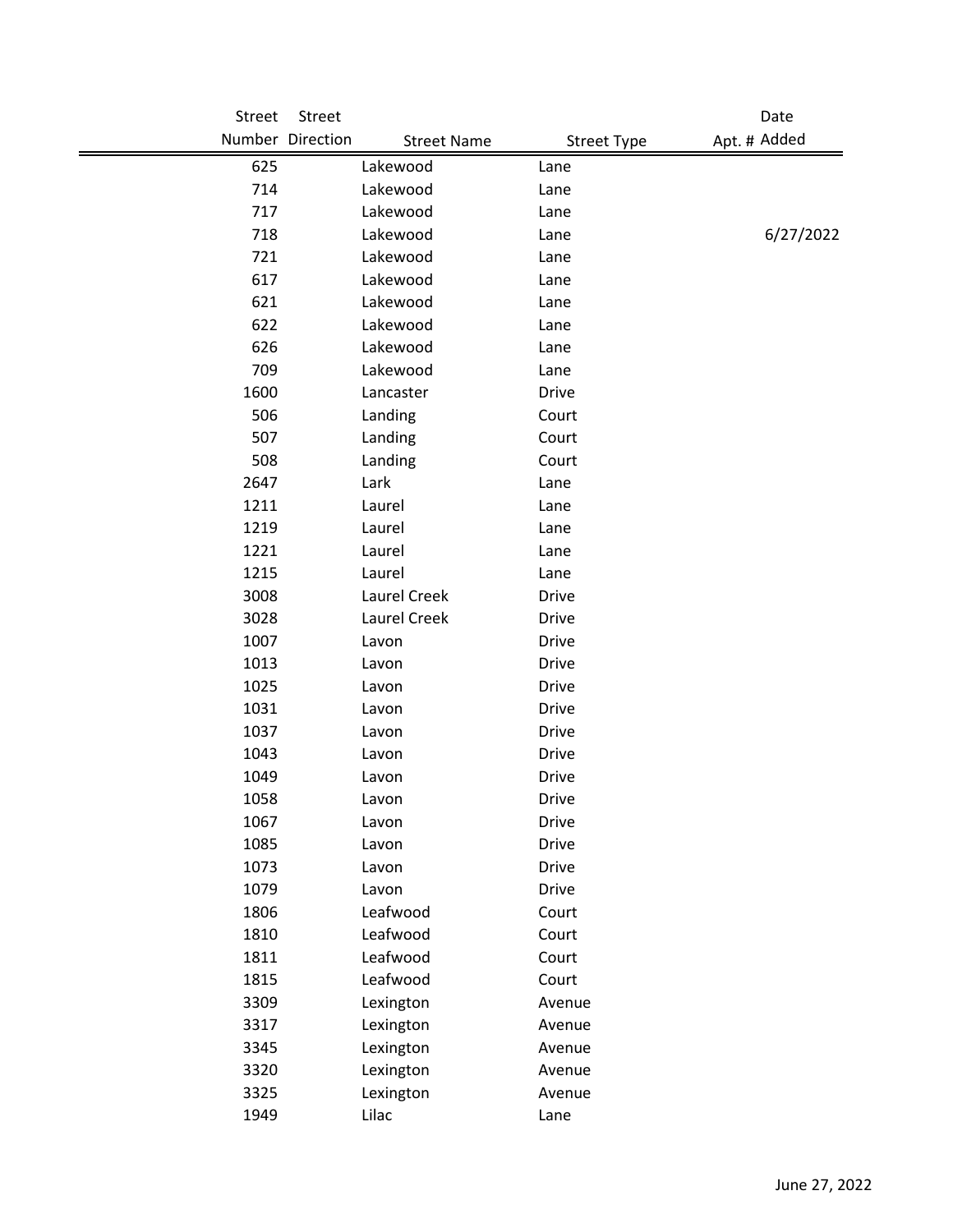| Street | Street           |                    |                    | Date         |
|--------|------------------|--------------------|--------------------|--------------|
|        | Number Direction | <b>Street Name</b> | <b>Street Type</b> | Apt. # Added |
| 1814   |                  | Limerick           | Lane               |              |
| 1911   |                  | Limerick           | Lane               | 20           |
| 1946   |                  | Limerick           | Lane               |              |
| 1229   |                  | Lipscomb           | Street             |              |
| 2801   |                  | Live Oak           | <b>Drive</b>       |              |
| 2802   |                  | Live Oak           | <b>Drive</b>       |              |
| 2805   |                  | Live Oak           | Drive              |              |
| 2807   |                  | Live Oak           | <b>Drive</b>       |              |
| 2810   |                  | Live Oak           | <b>Drive</b>       |              |
| 108    |                  | Live Oak           | Terrace            |              |
| 2524   |                  | Londonberry        | Lane               |              |
| 2603   |                  | Lone Star          | Lane               |              |
| 2624   |                  | Lone Star          | Lane               |              |
| 2638   |                  | Lone Star          | Lane               |              |
| 2717   |                  | Lone Star          | Lane               |              |
| 2721   |                  | Lone Star          | Lane               |              |
| 1913   |                  | Longhorn           | Trail              |              |
| 1916   |                  | Longhorn           | Trail              |              |
| 1924   |                  | Longhorn           | Trail              | 5/23/2022    |
| 2831   |                  | Longhorn           | Trail              |              |
| 1910   |                  | Longhorn           | Trail              |              |
| 1924   |                  | Longhorn           | Trail              |              |
| 2825   |                  | Longhorn           | Trail              |              |
| 3303   |                  | Lookout            | <b>Drive</b>       |              |
| 3318   |                  | Lookout            | <b>Drive</b>       |              |
| 3425   |                  | Lookout            | Court              |              |
| 2412   |                  | Los Robles         | Street             |              |
| 834    |                  | Lovers             | Lane               |              |
| 845    |                  | Lovers             | Lane               |              |
| 850    |                  | Lovers             | Lane               |              |
| 878    |                  | Lovers             | Lane               |              |
| 215    |                  | Lucas              | <b>Drive</b>       |              |
| 404    |                  | Lucas              | Drive              |              |
|        | 506 North        | Lucas              | Drive              |              |
|        | 516 North        | Lucas              | Drive              |              |
|        | 519 North        | Lucas              | Drive              |              |
| 712    |                  | Lucas              | <b>Drive</b>       |              |
| 721    |                  | Lucas              | Drive              |              |
|        | 904 North        | Lucas              | Drive              |              |
|        | 919 North        | Lucas              | Drive              |              |
|        | 927 North        | Lucas              | Drive              |              |
|        | 931 North        | Lucas              | Drive              |              |
| 937    |                  | Lucas              | Drive              |              |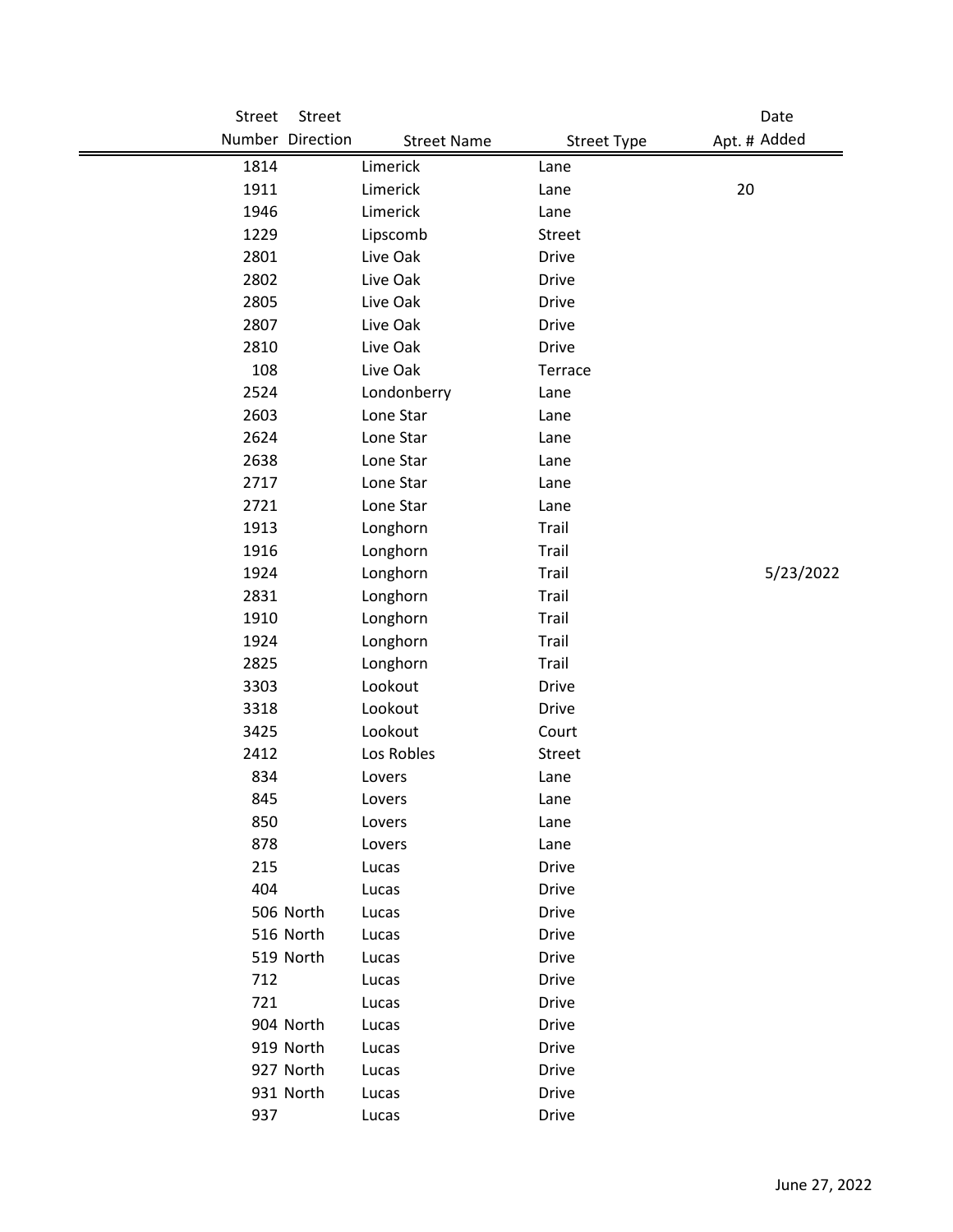| <b>Street</b> | Street           |                    |                    | Date         |
|---------------|------------------|--------------------|--------------------|--------------|
|               | Number Direction | <b>Street Name</b> | <b>Street Type</b> | Apt. # Added |
| 944           |                  | Lucas              | <b>Drive</b>       |              |
| 950           |                  | Lucas              | <b>Drive</b>       |              |
| 1006          |                  | Lucas              | <b>Drive</b>       |              |
| 1103          |                  | Lucas              | <b>Drive</b>       |              |
| 3205          |                  | Magnolia           | Court              |              |
| 3212          |                  | Magnolia           | Court              |              |
| 2709          |                  | Magnolia           | Lane               |              |
| 2711          |                  | Magnolia           | Lane               | 5/31/2022    |
| 501           |                  | Magnolia           | Trail              |              |
| 503           |                  | Magnolia           | Trail              |              |
| 505           |                  | Magnolia           | Trail              |              |
| 2703          |                  | Magnolia           | Lane               |              |
| 2713          |                  | Magnolia           | Lane               |              |
| 2717          |                  | Magnolia           | Lane               |              |
| 2723          |                  | Magnolia           | Lane               |              |
| 3004          |                  | Mahan              | Court              |              |
|               | 150 North        | Main               | <b>Street</b>      |              |
|               | 220 North        | Main               | Street             |              |
|               | 260 North        | Main               | Street             |              |
|               | 280 North        | Main               | Street             |              |
|               | 322 North        | Main               | Street             |              |
|               | 401 North        | Main               | <b>Street</b>      |              |
|               | 421 South        | Main               | Street             |              |
|               | 520 South        | Main               | Street             | 207          |
|               | 601 South        | Main               | Street             | 101          |
|               | 925 South        | Main               | Street             | 3302         |
|               | 1111 South       | Main               | <b>Street</b>      |              |
|               | 319 South        | Main               | <b>Street</b>      |              |
| 2964          |                  | Majestic Oak       | Drive              |              |
| 2974          |                  | Majestic Oak       | Drive              |              |
| 2751          |                  | Manchester         | Lane               |              |
| 2811          |                  | Manchester         | Lane               |              |
| 146           |                  | Manor Way          |                    |              |
| 147           |                  | Manor Way          |                    |              |
| 156           |                  | Manor Way          | Street             |              |
| 4105          |                  | Mapleridge         | <b>Drive</b>       |              |
| 4109          |                  | Mapleridge         | <b>Drive</b>       |              |
| 4126          |                  | Mapleridge         | Drive              |              |
| 4150          |                  | Mapleridge         | Drive              |              |
| 4158          |                  | Mapleridge         | Drive              |              |
| 4165          |                  | Mapleridge         | <b>Drive</b>       |              |
| 4122          |                  | Mapleridge         | <b>Drive</b>       |              |
| 4129          |                  | Mapleridge         | Drive              |              |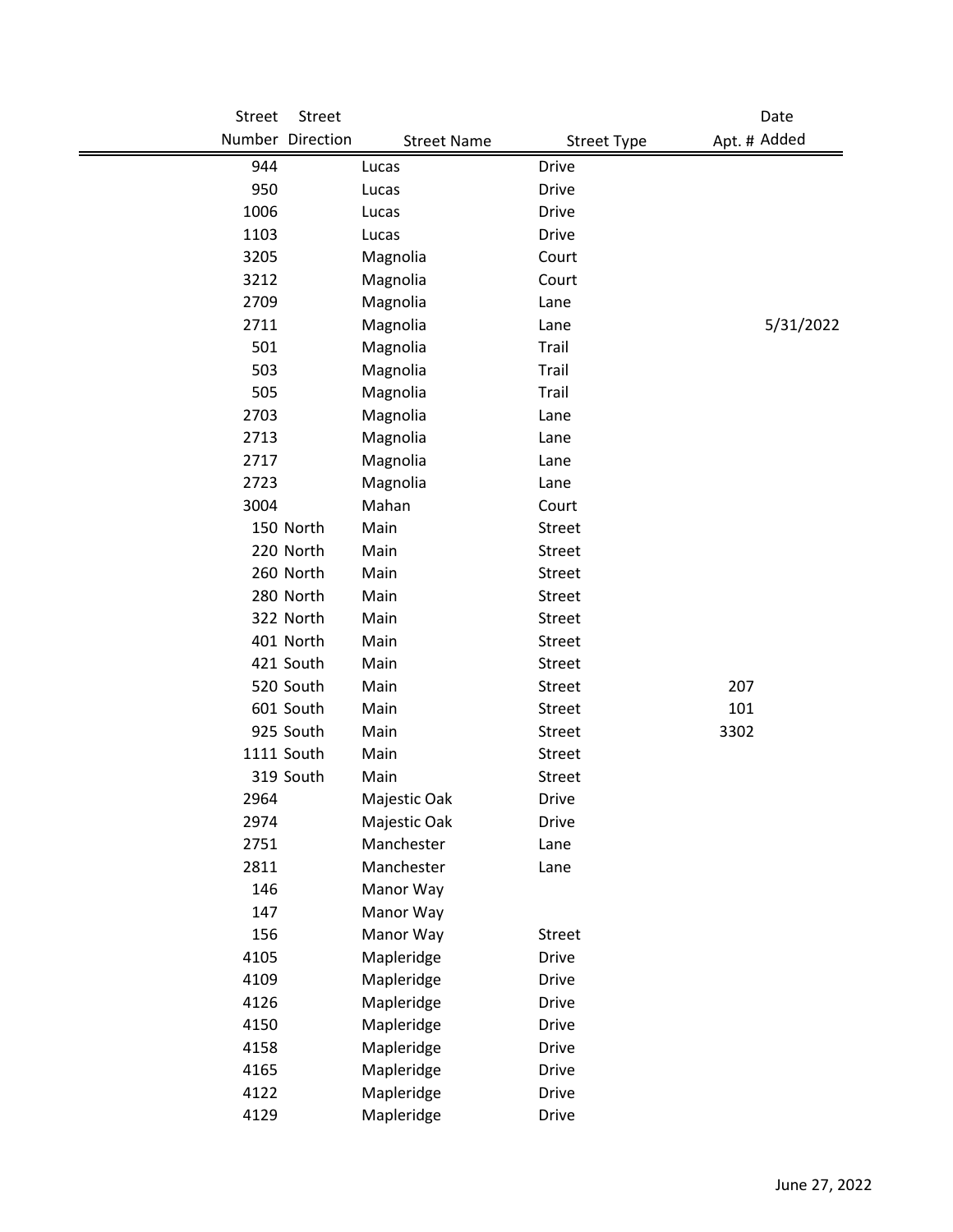| Street       | Street           |                     |                    | Date         |
|--------------|------------------|---------------------|--------------------|--------------|
|              | Number Direction | <b>Street Name</b>  | <b>Street Type</b> | Apt. # Added |
| 4137         |                  | Mapleridge          | <b>Drive</b>       |              |
| 4145         |                  | Mapleridge          | <b>Drive</b>       |              |
| 4146         |                  | Mapleridge          | <b>Drive</b>       |              |
| 3301         |                  | Marsh               | Lane               |              |
| 3311         |                  | Marsh               | Lane               |              |
| 3321         |                  | Marsh               | Lane               |              |
| 3441         |                  | Marsh               | Lane               |              |
| 3512         |                  | Marsh               | Lane               |              |
| 3532         |                  | Marsh               | Lane               |              |
| 3542         |                  | Marsh               | Lane               |              |
| 3411         |                  | Marsh               | Lane               |              |
| 3531         |                  | Marsh               | Lane               |              |
| 1300         |                  | Martin              | Court              |              |
| 1301         |                  | Martin              | Court              |              |
| 1307         |                  | Martin              | Court              |              |
| 1311         |                  | Martin              | Court              |              |
| 1317         |                  | Martin              | Court              |              |
| 1332         |                  | Martin              | Court              |              |
| 2178         |                  | McPherson           | <b>Drive</b>       |              |
| 2184         |                  | McPherson           | <b>Drive</b>       |              |
| 2192         |                  | McPherson           | <b>Drive</b>       |              |
| 2182         |                  | McPherson           | <b>Drive</b>       |              |
| 3907         |                  | Meadow              | <b>Drive</b>       |              |
| 3913         |                  | Meadow              | <b>Drive</b>       |              |
| 3914         |                  | Meadow              | <b>Drive</b>       |              |
| 3917         |                  | Meadow              | <b>Drive</b>       |              |
| 4003         |                  | Meadow              | <b>Drive</b>       |              |
| 4005         |                  | Meadow              | <b>Drive</b>       |              |
| 4107         |                  | Meadow              | Drive              |              |
| 4109         |                  | Meadow              | Drive              |              |
| 4117<br>4203 |                  | Meadow<br>Meadow    | Drive<br>Drive     |              |
| 4204         |                  | Meadow              | <b>Drive</b>       |              |
| 4205         |                  | Meadow              | <b>Drive</b>       |              |
| 4207         |                  | Meadow              | <b>Drive</b>       |              |
| 3902         |                  | Meadow              | Drive              |              |
| 3905         |                  | Meadow              | <b>Drive</b>       |              |
| 3909         |                  | Meadow              | Drive              |              |
| 3912         |                  | Meadow              | <b>Drive</b>       |              |
| 4001         |                  | Meadow              | Drive              |              |
|              | 4015 North       | Meadow              | <b>Drive</b>       |              |
|              | 4113 North       | Meadow              | <b>Drive</b>       |              |
| 1812         |                  | <b>Meadow Crest</b> | Drive              |              |
|              |                  |                     |                    |              |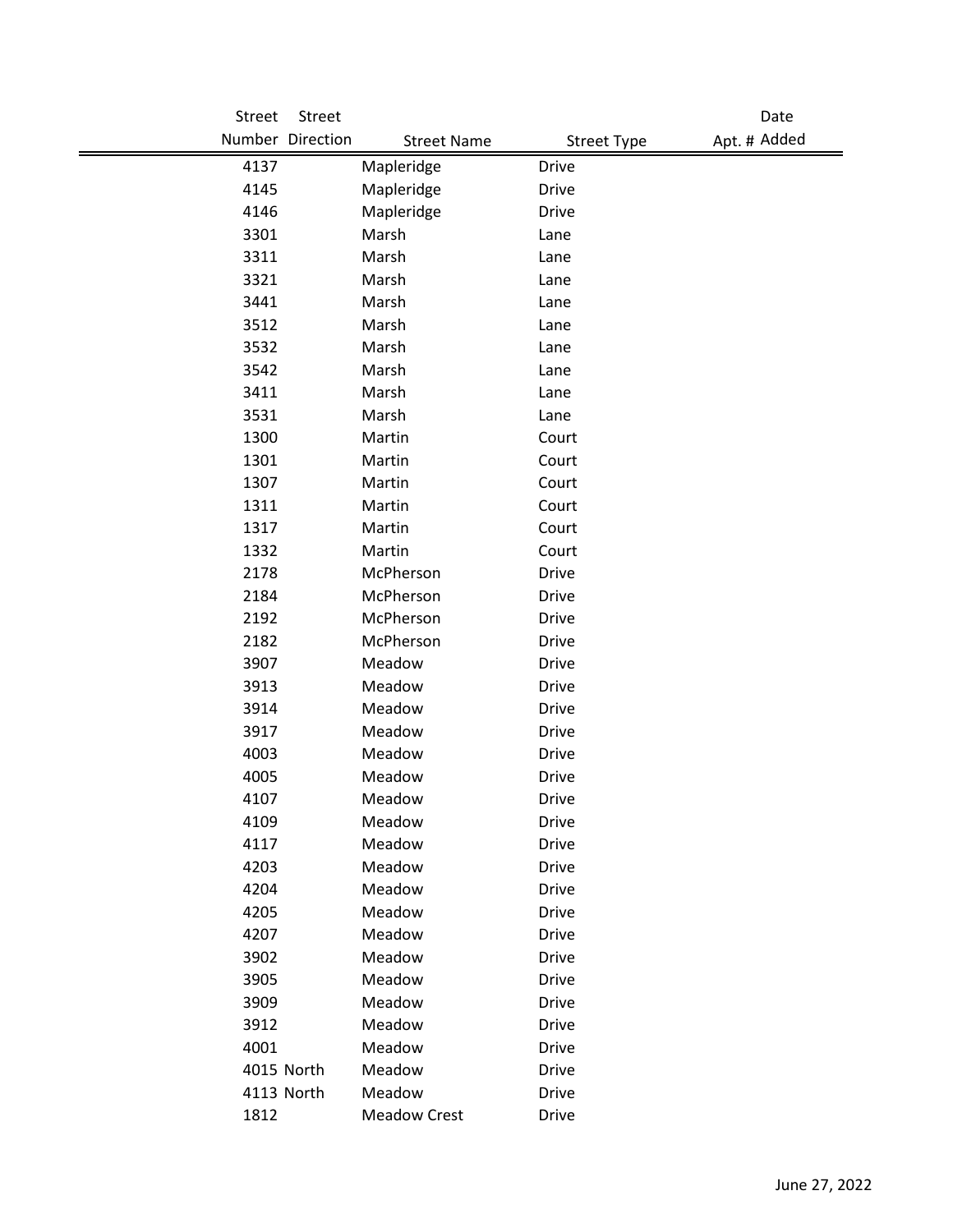| <b>Street</b> | Street           |                     |                      | Date         |
|---------------|------------------|---------------------|----------------------|--------------|
|               | Number Direction | <b>Street Name</b>  | <b>Street Type</b>   | Apt. # Added |
| 1814          |                  | <b>Meadow Crest</b> | <b>Drive</b>         |              |
| 1816          |                  | <b>Meadow Crest</b> | <b>Drive</b>         |              |
| 1824          |                  | <b>Meadow Crest</b> | <b>Drive</b>         |              |
| 1830          |                  | <b>Meadow Crest</b> | <b>Drive</b>         |              |
| 1832          |                  | <b>Meadow Crest</b> | <b>Drive</b>         |              |
| 910           |                  | Meadowbrook         | <b>Drive</b>         |              |
| 939           |                  | Meadowbrook         | <b>Drive</b>         |              |
| 960           |                  | Meadowbrook         | <b>Drive</b>         |              |
| 966           |                  | Meadowbrook         | <b>Drive</b>         |              |
| 913           |                  | Meadowbrook         | <b>Drive</b>         |              |
| 1010          |                  | Meadowbrook         | <b>Drive</b>         |              |
| 1029          |                  | Meadowbrook         | <b>Drive</b>         |              |
| 3007          |                  | Mercury             | Drive                |              |
| 3012          |                  | Mercury             | <b>Drive</b>         |              |
| 3208          |                  | Mercury             | <b>Drive</b>         |              |
| 3303          |                  | Mercury             | <b>Drive</b>         |              |
| 3304          |                  | Mercury             | <b>Drive</b>         |              |
| 3402          |                  | Mercury             | <b>Drive</b>         |              |
| 3519          |                  | Mercury             | <b>Drive</b>         |              |
| 3530          |                  | Mercury             | <b>Drive</b>         |              |
| 3512          |                  | Mercury             | <b>Drive</b>         |              |
| 3205          |                  | Meredith            | Lane                 |              |
| 3237          |                  | Meredith            | Lane                 |              |
| 5321          |                  | Meritage            | Lane                 |              |
| 5326          |                  | Meritage            | Lane                 |              |
| 5329          |                  | Meritage            | Lane                 |              |
| 5333          |                  | Meritage            | Lane                 |              |
| 5342          |                  | Meritage            | Lane                 |              |
| 5345          |                  | Meritage            | Lane                 |              |
| 5346          |                  | Meritage            | Lane                 |              |
| 5338          |                  | Meritage            | Lane                 |              |
| 5349<br>4821  |                  | Meritage<br>Merlot  | Lane<br><b>Drive</b> |              |
| 2801          |                  | Mesa Verde          |                      | 210          |
| 2807          |                  | Mesa Verde          | Trail<br>Trail       |              |
| 2819          |                  | Mesa Verde          | Trail                |              |
| 2825          |                  | Mesa Verde          | Trail                |              |
| 2831          |                  | Mesa Verde          | Trail                |              |
| 2844          |                  | Mesa Verde          | Trail                |              |
| 2921          |                  | Mesa Verde          | Trail                |              |
| 2931          |                  | Mesa Verde          | Trail                |              |
| 2937 West     |                  | Mesa Verde          | Trail                |              |
| 2938          |                  | Mesa Verde          | Trail                |              |
|               |                  |                     |                      |              |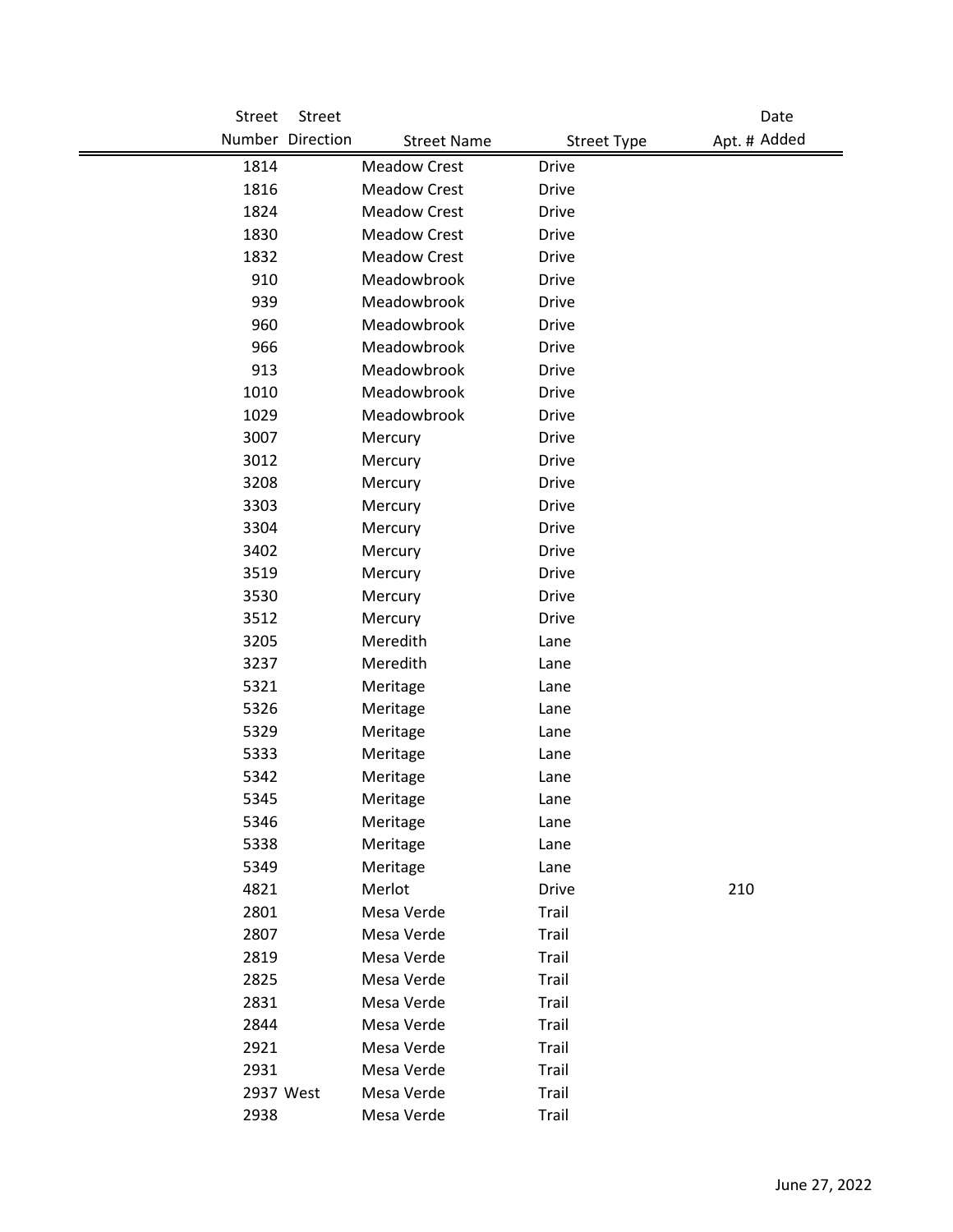| Street | Street           |                    |                    | Date         |
|--------|------------------|--------------------|--------------------|--------------|
|        | Number Direction | <b>Street Name</b> | <b>Street Type</b> | Apt. # Added |
| 2944   |                  | Mesa Verde         | Trail              |              |
| 2955   |                  | Mesa Verde         | Trail              |              |
| 2973   |                  | Mesa Verde         | Trail              |              |
|        | 2832 West        | Mesa Verde         | Trail              |              |
| 2920   |                  | Mesa Verde         | Trail              |              |
| 2713   |                  | Mesquite           | Lane               |              |
| 2716   |                  | Mesquite           | Lane               |              |
| 2729   |                  | Mesquite           | Lane               |              |
| 2741   |                  | Mesquite           | Lane               |              |
| 2754   |                  | Mesquite           | Lane               |              |
| 2765   |                  | Mesquite           | Lane               |              |
| 2766   |                  | Mesquite           | Lane               |              |
| 2769   |                  | Mesquite           | Lane               |              |
| 2761   |                  | Mesquite           | Lane               |              |
| 714    |                  | Michol             | Street             |              |
| 1902   |                  | Mill Pond          | <b>Drive</b>       |              |
| 1903   |                  | Mill Pond          | <b>Drive</b>       |              |
| 1025   |                  | Mockingbird        | <b>Drive</b>       |              |
| 1034   |                  | Mockingbird        | <b>Drive</b>       |              |
| 1125   |                  | Mockingbird        | <b>Drive</b>       |              |
| 1119   |                  | Mockingbird        | <b>Drive</b>       |              |
| 1201   |                  | Mockingbird        | <b>Drive</b>       |              |
| 1213   |                  | Mockingbird        | <b>Drive</b>       |              |
| 1314   |                  | Mockingbird        | <b>Drive</b>       |              |
| 1326   |                  | Mockingbird        | <b>Drive</b>       |              |
| 1337   |                  | Mockingbird        | <b>Drive</b>       |              |
| 1400   |                  | Mockingbird        | <b>Drive</b>       |              |
| 1406   |                  | Mockingbird        | <b>Drive</b>       |              |
| 1426   |                  | Mockingbird        | Drive              |              |
| 1434   |                  | Mockingbird        | <b>Drive</b>       |              |
| 1436   |                  | Mockingbird        | <b>Drive</b>       |              |
| 1451   |                  | Mockingbird        | <b>Drive</b>       |              |
| 1453   |                  | Mockingbird        | <b>Drive</b>       |              |
| 2304   |                  | Mockingbird        | <b>Drive</b>       |              |
| 2310   |                  | Mockingbird        | <b>Drive</b>       |              |
| 2311   |                  | Mockingbird        | <b>Drive</b>       |              |
| 2316   |                  | Mockingbird        | <b>Drive</b>       |              |
| 2322   |                  | Mockingbird        | Drive              |              |
| 2323   |                  | Mockingbird        | <b>Drive</b>       |              |
| 2328   |                  | Mockingbird        | <b>Drive</b>       |              |
| 2340   |                  | Mockingbird        | <b>Drive</b>       |              |
| 2346   |                  | Mockingbird        | Drive              |              |
| 2347   |                  | Mockingbird        | Drive              |              |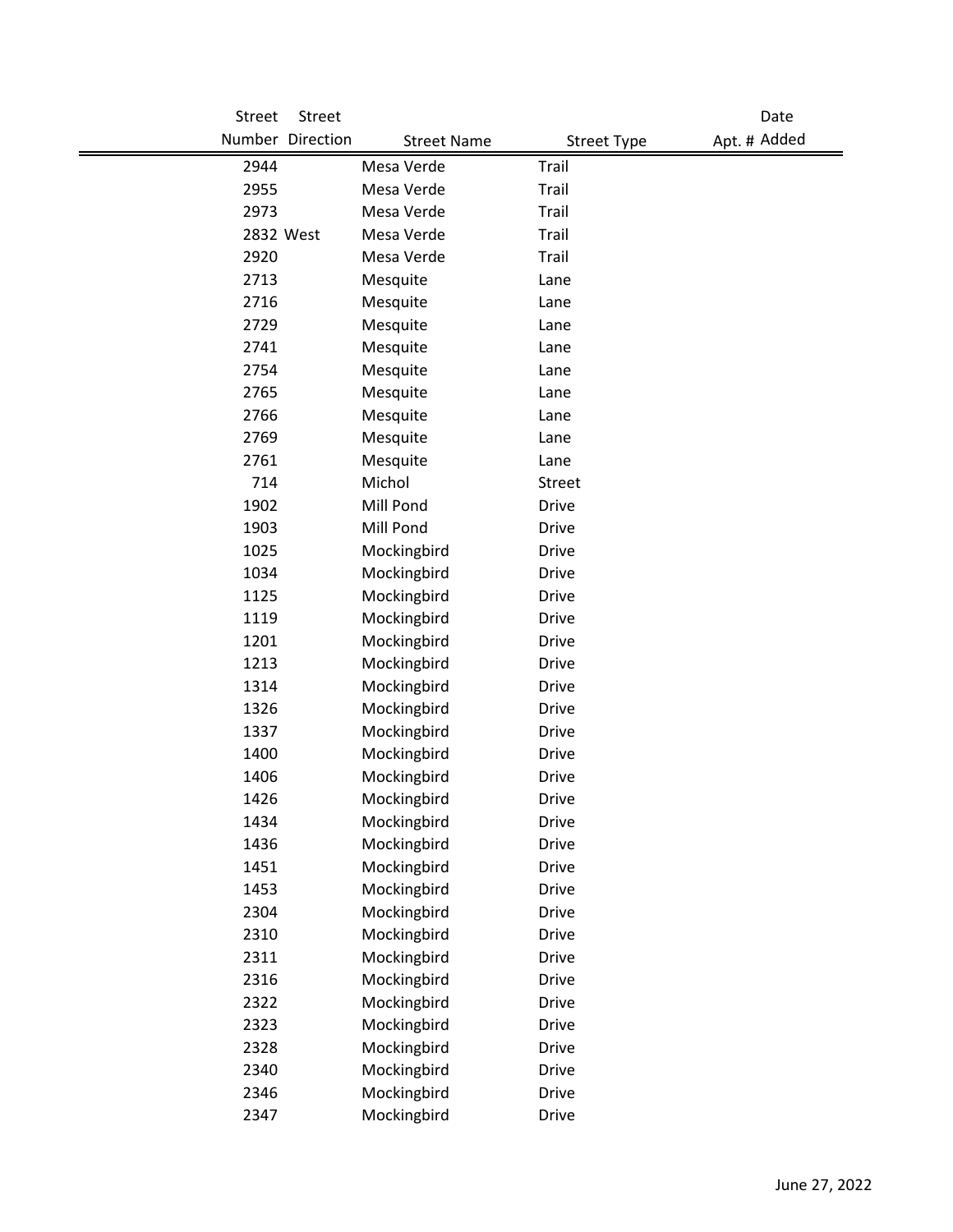| Street | Street           |                       |                    | Date         |
|--------|------------------|-----------------------|--------------------|--------------|
|        | Number Direction | <b>Street Name</b>    | <b>Street Type</b> | Apt. # Added |
| 2352   |                  | Mockingbird           | <b>Drive</b>       |              |
| 901    |                  | Mockingbird           | <b>Drive</b>       |              |
| 1031   |                  | Mockingbird           | Drive              |              |
| 2329   |                  | Mockingbird           | <b>Drive</b>       |              |
| 3053   |                  | <b>Monument Butte</b> |                    |              |
| 3317   |                  | <b>Moss Creek</b>     | <b>Drive</b>       |              |
| 3301   |                  | <b>Moss Creek</b>     | <b>Drive</b>       |              |
| 3305   |                  | <b>Moss Creek</b>     | Drive              |              |
| 3309   |                  | <b>Moss Creek</b>     | <b>Drive</b>       |              |
| 3321   |                  | <b>Moss Creek</b>     | Drive              |              |
| 3329   |                  | <b>Moss Creek</b>     | <b>Drive</b>       |              |
| 3337   |                  | <b>Moss Creek</b>     | Drive              |              |
| 3345   |                  | <b>Moss Creek</b>     | <b>Drive</b>       |              |
| 3349   |                  | <b>Moss Creek</b>     | Drive              |              |
| 3409   |                  | Moss Creek Knoll      | Circle             |              |
| 3410   |                  | Moss Creek Knoll      | Circle             |              |
| 3025   |                  | Mountainview          | Court              |              |
| 3028   |                  | Mountainview          | Court              |              |
| 3032   |                  | Mountainview          | Court              |              |
| 1226   |                  | Mulholland            | <b>Drive</b>       |              |
| 1233   |                  | Mulholland            | <b>Drive</b>       |              |
| 1303   |                  | Mulholland            | <b>Drive</b>       |              |
| 1304   |                  | Mulholland            | <b>Drive</b>       |              |
| 1344   |                  | Mulholland            | <b>Drive</b>       | 165          |
| 1301   |                  | Municipal             | Way                | 200          |
| 2500   |                  | Mustang               | Way                | 102          |
| 2500   |                  | Mustang               | Drive              | 104          |
| 2500   |                  | Mustang               | <b>Drive</b>       | 106          |
| 2500   |                  | Mustang               | <b>Drive</b>       | 2041         |
| 2600   |                  | Mustang               | Drive              | 108          |
| 3037   |                  | Mustang               | Drive              | 313          |
| 3101   |                  | Mustang               | <b>Drive</b>       | 510          |
| 3101   |                  | Mustang               | Drive              | 601          |
| 104    |                  | Myrtle Creek          | <b>Drive</b>       |              |
| 108    |                  | Myrtle Creek          | <b>Drive</b>       |              |
| 109    |                  | Myrtle Creek          | Drive              |              |
| 116    |                  | Myrtle Creek          | <b>Drive</b>       |              |
| 117    |                  | Myrtle Creek          | Drive              |              |
| 105    |                  | Myrtle Creek          | <b>Drive</b>       |              |
|        | 514 West         | Nash                  | Street             |              |
|        | 608 West         | Nash                  | Street             |              |
|        | 612 West         | Nash                  | Street             |              |
|        | 615 West         | Nash                  | Street             |              |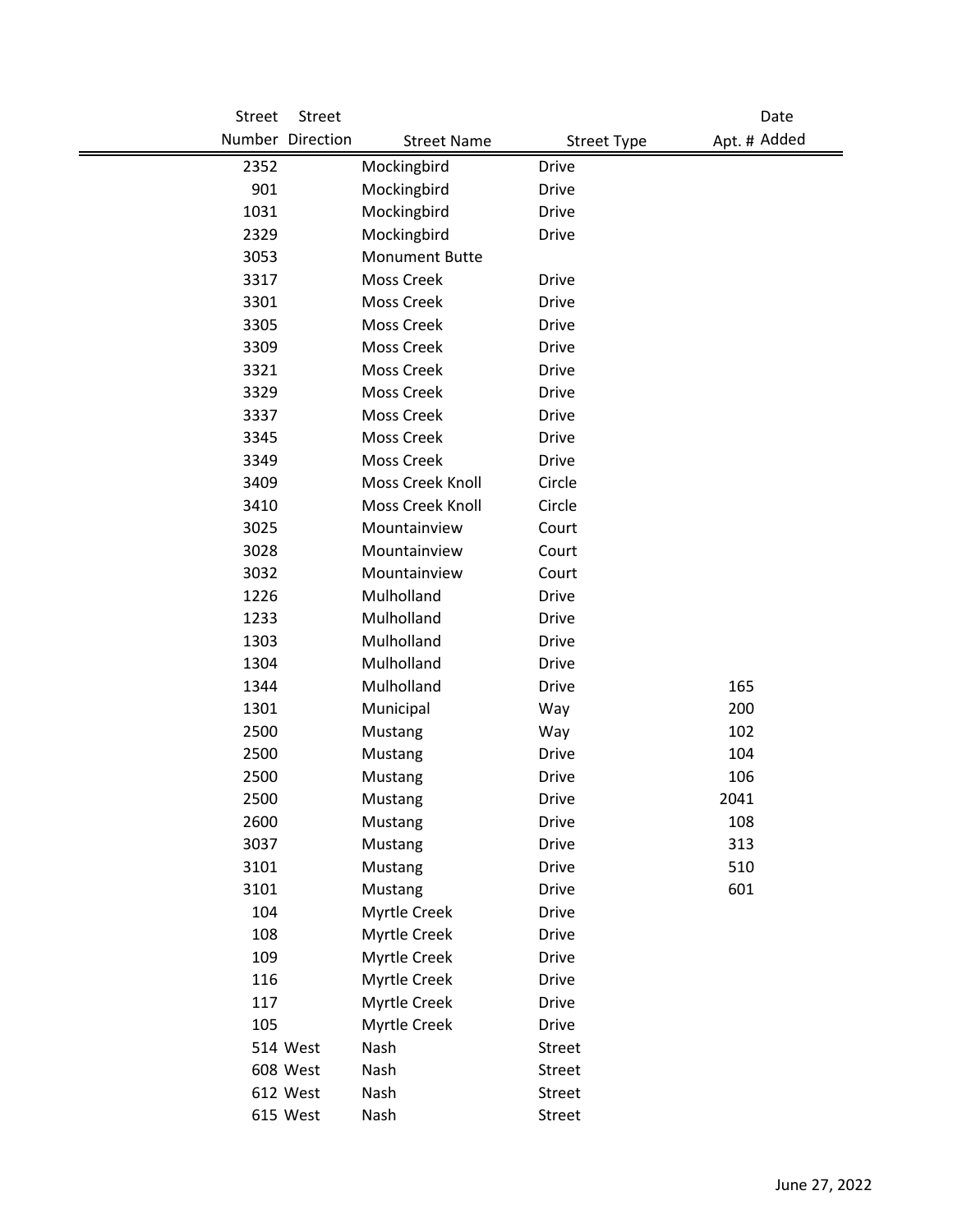| Street | Street           |                    |                    | Date         |
|--------|------------------|--------------------|--------------------|--------------|
|        | Number Direction | <b>Street Name</b> | <b>Street Type</b> | Apt. # Added |
| 117    |                  | Nestlewood         | Lane               |              |
| 120    |                  | Nestlewood         | Lane               |              |
| 100    |                  | Nestlewood         | Lane               |              |
| 116    |                  | Nestlewood         | Lane               |              |
| 1900   |                  | New Haven          | Road               |              |
| 1905   |                  | New Haven          | Road               |              |
| 1906   |                  | New Haven          | Road               |              |
| 1908   |                  | New Haven          | Road               |              |
| 1910   |                  | New Haven          | Road               |              |
| 1912   |                  | New Haven          | Road               |              |
| 1916   |                  | New Haven          | Road               |              |
| 2722   |                  | Newcastle          | <b>Drive</b>       |              |
| 2814   |                  | Newcastle          | <b>Drive</b>       |              |
| 1126   |                  | Normandy           | Drive              |              |
| 1137   |                  | Normandy           | <b>Drive</b>       |              |
| 1114   |                  | Normandy           | <b>Drive</b>       |              |
| 1901   |                  | North Port         | Court              |              |
| 1908   |                  | North Port         | Court              |              |
| 1916   |                  | North Port         | Court              |              |
| 1925   |                  | North Port         | Court              |              |
| 1937   |                  | North Port         | Court              |              |
| 1941   |                  | North Port         | Court              |              |
| 1944   |                  | North Port         | Court              |              |
| 1949   |                  | North Port         | Court              |              |
| 1956   |                  | North Port         | Court              |              |
| 1900   |                  | North Port         | Court              |              |
| 1933   |                  | North Port         | Court              |              |
| 1972   |                  | North Port         | Court              |              |
| 3004   |                  | Northview          | <b>Drive</b>       |              |
| 3008   |                  | Northview          | Drive              |              |
| 3012   |                  | Northview          | <b>Drive</b>       |              |
|        | 326 East         | Northwest          | Highway            |              |
|        | 726 East         | Northwest          | Highway            |              |
|        | 312 West         | Northwest          | Highway            |              |
| 2806   |                  | Northwood          | Street             |              |
| 2810   |                  | Northwood          | Street             |              |
| 2817   |                  | Northwood          | Street             |              |
| 2819   |                  | Northwood          | <b>Street</b>      |              |
| 2826   |                  | Northwood          | Street             |              |
| 2813   |                  | Northwood          | Street             |              |
| 2828   |                  | Northwood          | Street             |              |
| 601    |                  | Oak                | Lane               |              |
| 602    |                  | Oak                | Lane               |              |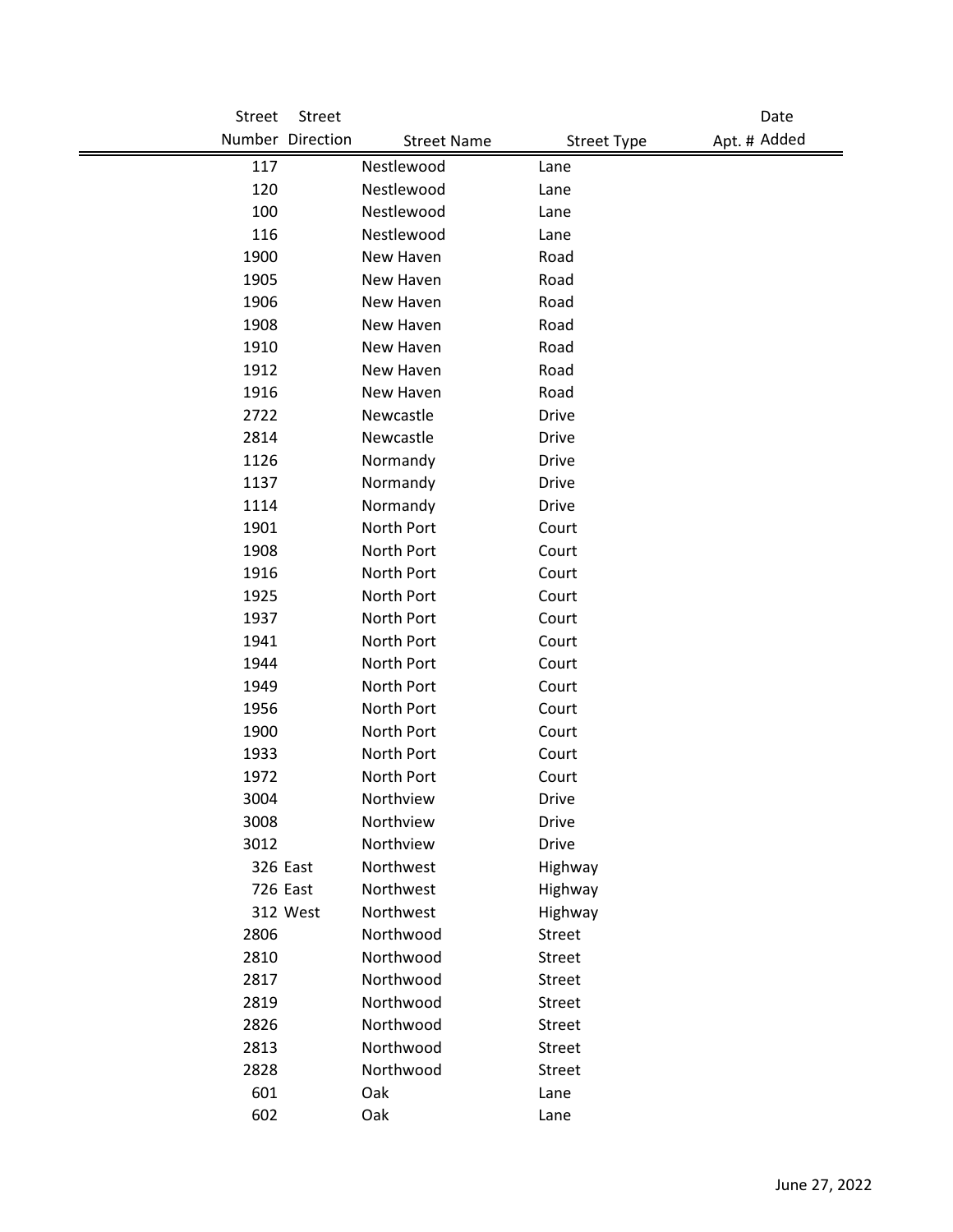| Street | Street               |                    |                    | Date         |
|--------|----------------------|--------------------|--------------------|--------------|
|        | Number Direction     | <b>Street Name</b> | <b>Street Type</b> | Apt. # Added |
| 606    | Oak                  |                    | Lane               |              |
| 613    | Oak                  |                    | Lane               |              |
| 702    | Oak                  |                    | Lane               |              |
| 706    | Oak                  |                    | Lane               |              |
| 799    | Oak                  |                    | Lane               |              |
| 709    | Oak                  |                    | Lane               |              |
| 722    | Oak                  |                    | Lane               |              |
| 949    |                      | Oak Cliff          | Drive              |              |
| 2632   |                      | Oak Creek          | <b>Drive</b>       |              |
| 2638   |                      | Oak Creek          | Drive              |              |
| 3113   |                      | Oak Creek          | Point              |              |
| 2816   |                      | Oak Forest         | Drive              |              |
| 2817   |                      | Oak Forest         | Drive              |              |
| 2835   |                      | Oak Forest         | <b>Drive</b>       |              |
| 2841   |                      | Oak Forest         | Drive              |              |
| 2917   |                      | Oak Forest         | <b>Drive</b>       |              |
| 2922   |                      | Oak Forest         | <b>Drive</b>       |              |
| 2928   |                      | Oak Forest         | <b>Drive</b>       |              |
| 2929   |                      | Oak Forest         | Drive              |              |
| 2940   |                      | Oak Forest         | Drive              |              |
| 3004   |                      | Oak Forest         | <b>Drive</b>       |              |
| 3010   |                      | Oak Forest         | <b>Drive</b>       |              |
| 3014   |                      | Oak Forest         | <b>Drive</b>       |              |
| 2853   |                      | Oak Forest         | Drive              |              |
| 2941   |                      | Oak Forest         | <b>Drive</b>       |              |
| 1022   |                      | Oak Hurst          | Drive              |              |
| 1025   |                      | Oak Hurst          | Drive              |              |
| 1032   |                      | Oak Hurst          | <b>Drive</b>       |              |
| 3113   |                      | Oak Ridge Point    | Place              |              |
| 3115   |                      | Oak Ridge Point    | Place              |              |
| 3208   |                      | Oak Tree           | Lane               |              |
| 3213   |                      | Oak Tree           | Lane               |              |
| 3217   |                      | Oak Tree           | Lane               |              |
| 2805   |                      | Oakmont            | Court              |              |
| 3704   |                      | Oakwood            | Drive              |              |
| 3713   |                      | Oakwood            | <b>Drive</b>       |              |
| 1811   | October              |                    | Court              |              |
| 1815   | October              |                    | Court              |              |
|        | 2702 North<br>O'Dell |                    | Court              |              |
|        | 2719 North<br>O'Dell |                    | Court              |              |
|        | 2740 North<br>O'Dell |                    | Court              |              |
|        | 2750 North<br>O'Dell |                    | Court              |              |
|        | 2805 North<br>O'Dell |                    | Court              |              |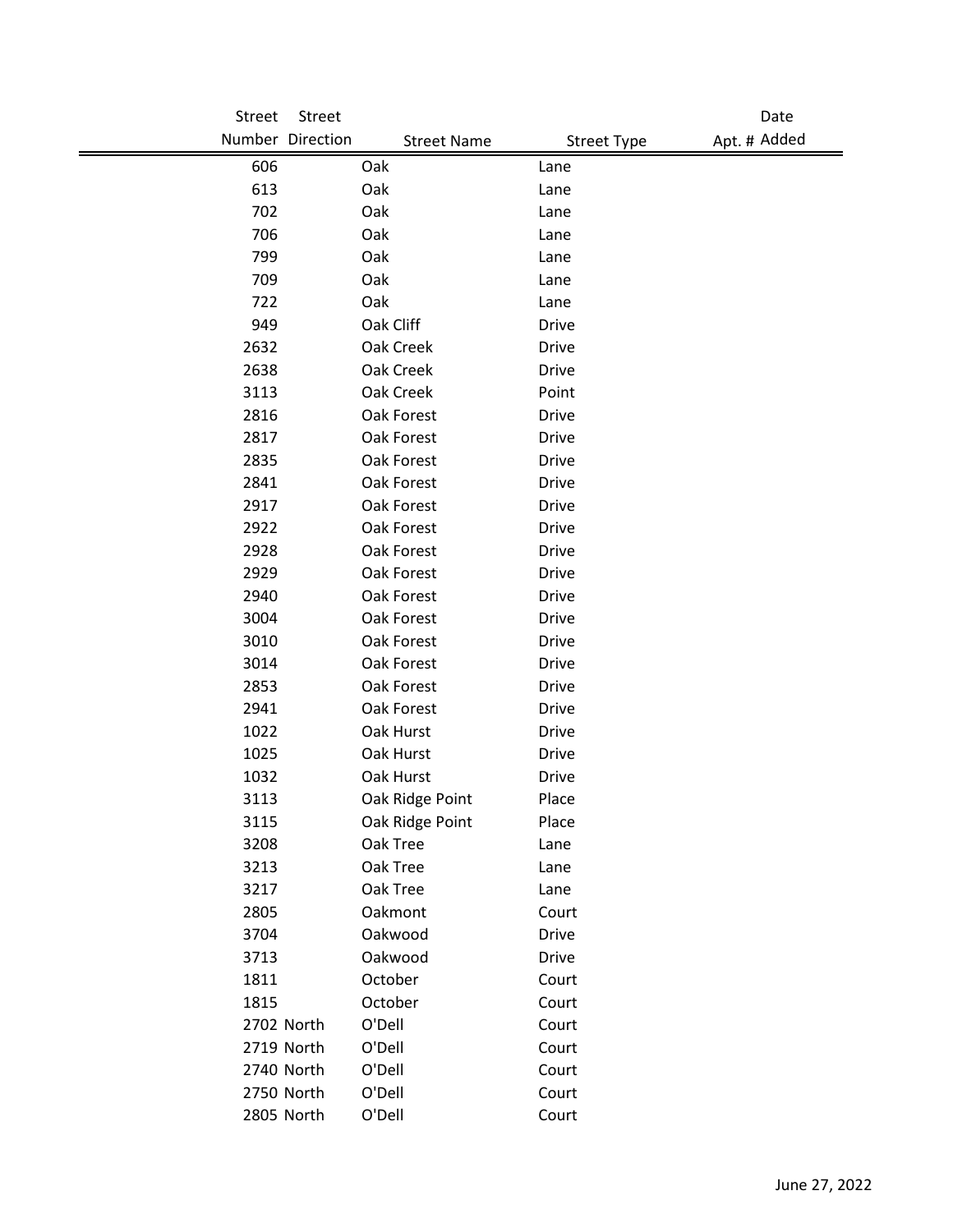| Street | Street           |                    |                    | Date         |
|--------|------------------|--------------------|--------------------|--------------|
|        | Number Direction | <b>Street Name</b> | <b>Street Type</b> | Apt. # Added |
|        | 2825 North       | O'Dell             | Court              |              |
|        | 2912 North       | O'Dell             | Court              |              |
|        | 2916 North       | O'Dell             | Court              |              |
|        | 2727 South       | O'Dell             | Court              |              |
|        | 2901 South       | O'Dell             | Court              |              |
|        | 2921 South       | O'Dell             | Court              |              |
|        | 2813 North       | O'dell             | Court              |              |
|        | 2821 North       | O'Dell             | Court              |              |
|        | 2851 North       | O'Dell             | Court              |              |
|        | 2904 North       | O'Dell             | Court              |              |
| 2900   |                  | Old Mill Run       |                    |              |
| 2910   |                  | Old Mill Run       |                    |              |
| 3001   |                  | Old Mill Run       |                    |              |
| 3004   |                  | Old Mill Run       |                    |              |
| 3007   |                  | Old Mill Run       |                    |              |
| 3010   |                  | Old Mill Run       |                    |              |
| 3020   |                  | Old Mill Run       |                    |              |
| 3023   |                  | Old Mill Run       |                    |              |
| 3024   |                  | Old Mill Run       |                    |              |
| 3025   |                  | Old Mill Run       |                    |              |
| 3026   |                  | Old Mill Run       |                    |              |
| 3028   |                  | Old Mill Run       |                    |              |
| 3032   |                  | Old Mill Run       |                    |              |
| 3036   |                  | Old Mill Run       |                    |              |
| 3037   |                  | Old Mill Run       |                    |              |
| 3041   |                  | Old Mill Run       |                    |              |
| 3044   |                  | Old Mill Run       |                    |              |
| 3045   |                  | Old Mill Run       |                    |              |
| 3047   |                  | Old Mill Run       |                    |              |
| 3049   |                  | Old Mill Run       |                    |              |
| 3052   |                  | Old Mill Run       |                    |              |
| 3057   |                  | Old Mill Run       |                    |              |
| 3058   |                  | Old Mill Run       |                    |              |
| 3059   |                  | Old Mill Run       |                    |              |
| 3063   |                  | Old Mill Run       |                    |              |
| 3066   |                  | Old Mill Run       |                    |              |
| 1421   |                  | Overlook           | <b>Drive</b>       |              |
| 1512   |                  | Overlook           | <b>Drive</b>       |              |
| 1519   |                  | Overlook           | <b>Drive</b>       |              |
| 1525   |                  | Overlook           | <b>Drive</b>       |              |
| 1538   |                  | Overlook           | <b>Drive</b>       |              |
| 1706   |                  | Overlook           | Drive              |              |
| 1707   |                  | Overlook           | Drive              |              |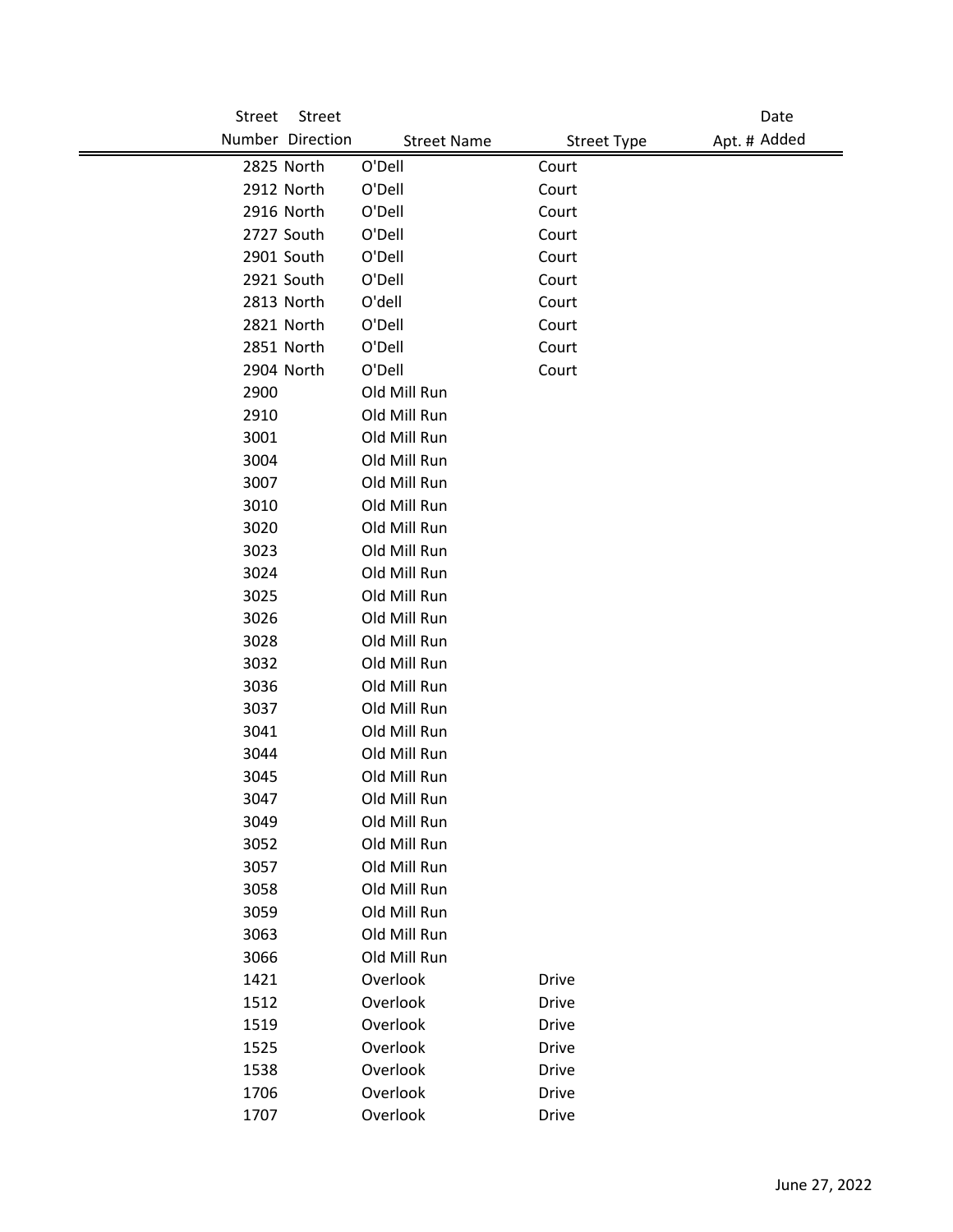| Street | <b>Street</b>    |                    |                    | Date         |
|--------|------------------|--------------------|--------------------|--------------|
|        | Number Direction | <b>Street Name</b> | <b>Street Type</b> | Apt. # Added |
| 1710   |                  | Overlook           | <b>Drive</b>       |              |
| 1711   |                  | Overlook           | <b>Drive</b>       |              |
| 1210   |                  | Oxford             | Lane               |              |
| 1211   |                  | Oxford             | Lane               |              |
| 1213   |                  | Oxford             | Lane               |              |
| 1224   |                  | Oxford             | Lane               |              |
| 1221   |                  | Oxford             | Lane               |              |
| 1230   |                  | Oxford             | Lane               |              |
| 1737   |                  | Palo Duro          | Trail              |              |
| 2831   |                  | Panhandle          | <b>Drive</b>       |              |
| 2855   |                  | Panhandle          | <b>Drive</b>       |              |
| 2861   |                  | Panhandle          | <b>Drive</b>       |              |
| 2902   |                  | Panhandle          | Drive              |              |
| 2914   |                  | Panhandle          | <b>Drive</b>       |              |
| 2925   |                  | Panhandle          | <b>Drive</b>       |              |
| 2931   |                  | Panhandle          | <b>Drive</b>       |              |
| 2949   |                  | Panhandle          | <b>Drive</b>       |              |
| 3001   |                  | Panhandle          | <b>Drive</b>       |              |
| 3040   |                  | Panhandle          | Drive              |              |
| 3046   |                  | Panhandle          | Drive              |              |
| 3049   |                  | Panhandle          | <b>Drive</b>       | 907          |
| 3067   |                  | Panhandle          | <b>Drive</b>       |              |
|        | 601 North        | Park               | Boulevard          | 703          |
|        | 601 North        | Park               | Boulevard          | 902          |
|        | 601 North        | Park               | Boulevard          | 1401         |
|        | 655 North        | Park               | Boulevard          | 212          |
|        | 655 North        | Park               | Boulevard          | 1207         |
|        | 1400 North       | Park               | Boulevard          |              |
| 1400   |                  | Park               | <b>Boulevard</b>   | 2001         |
| 3606   |                  | Park               | Court              |              |
| 3607   |                  | Park               | Court              |              |
|        | 340 South        | Park               | Boulevard          |              |
| 322    |                  | Park Hill          | Lane               |              |
| 334    |                  | Park Hill          | Lane               |              |
| 4105   |                  | Parkway            | Drive              |              |
| 1710   |                  | Parkwood           | Drive              |              |
| 1712   |                  | Parkwood           | <b>Drive</b>       |              |
| 1717   |                  | Parkwood           | Drive              |              |
| 1807   |                  | Parkwood           | Drive              |              |
| 1827   |                  | Parkwood           | Drive              |              |
| 3031   |                  | Parr               | Lane               |              |
| 3719   |                  | Parr               | Road               |              |
| 3725   |                  | Parr               | Road               |              |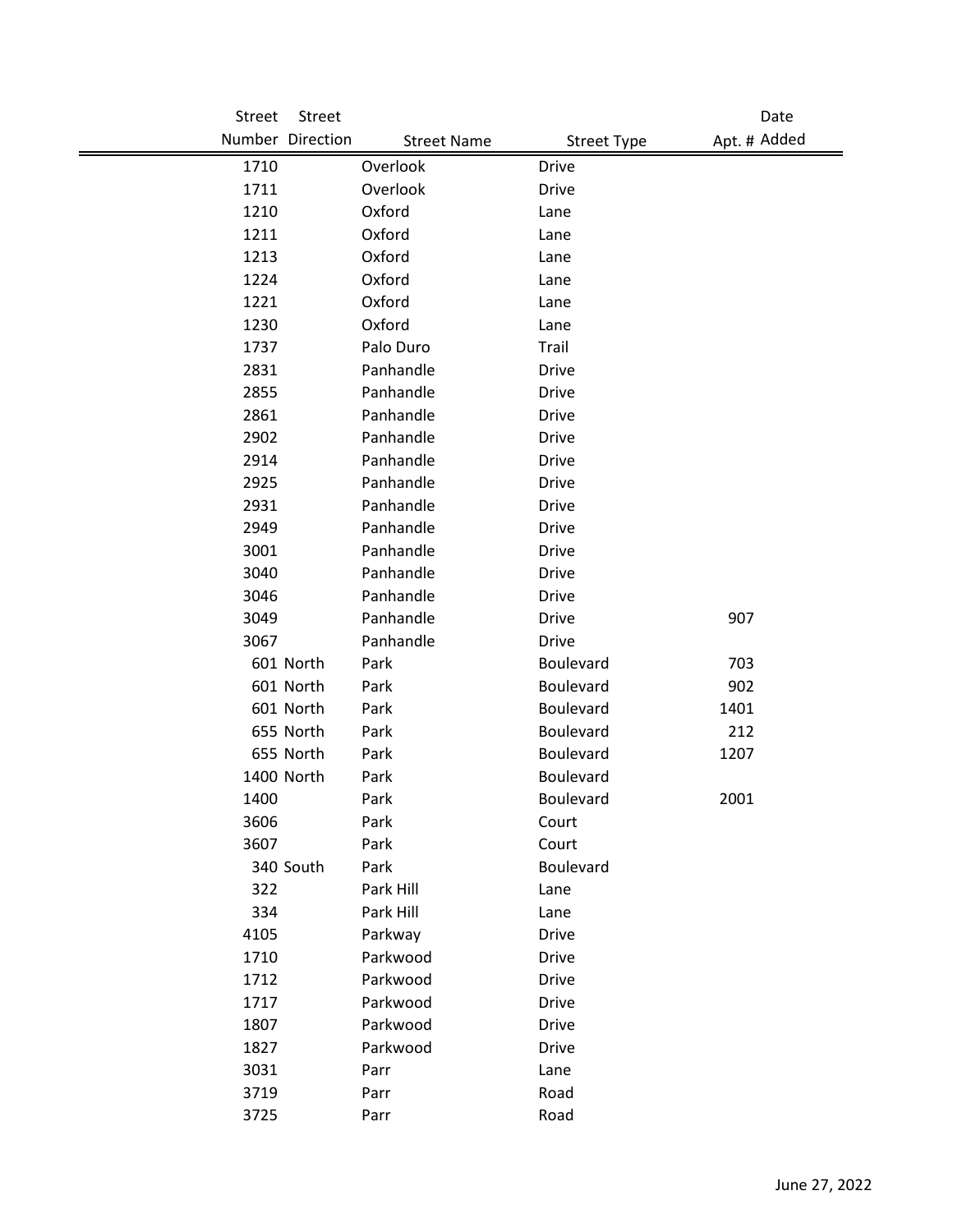| Street | Street           |                    |                    | Date         |
|--------|------------------|--------------------|--------------------|--------------|
|        | Number Direction | <b>Street Name</b> | <b>Street Type</b> | Apt. # Added |
|        | 3903 West        | Parr               | Road               |              |
| 3400   |                  | Parr               | Road               |              |
| 701    |                  | Peach              | Court              |              |
|        | 113 West         | Peach              | <b>Street</b>      |              |
|        | 128 West         | Peach              | <b>Street</b>      |              |
|        | 233 West         | Peach              | Street             |              |
|        | 239 West         | Peach              | <b>Street</b>      | B            |
|        | 505 West         | Peach              | <b>Street</b>      |              |
| 416    |                  | Pebble Brook       | Drive              |              |
| 506    |                  | Pebble Brook       | <b>Drive</b>       |              |
| 307    |                  | Pebble Brook       | <b>Drive</b>       |              |
| 319    |                  | Pebble Brook       | <b>Drive</b>       |              |
| 354    |                  | Pebble Brook       | <b>Drive</b>       |              |
| 404    |                  | Pebble Brook       | Drive              |              |
| 2033   |                  | Pecan              | Lane               |              |
| 2032   |                  | Pecan              | Lane               |              |
| 3320   |                  | Pecan Hollow       | Court              |              |
| 3324   |                  | Pecan Hollow       | Court              |              |
| 3325   |                  | Pecan Hollow       | Court              |              |
| 3332   |                  | Pecan Hollow       | Court              |              |
| 3340   |                  | Pecan Hollow       | Court              |              |
| 3345   |                  | Pecan Hollow       | Court              |              |
| 3348   |                  | Pecan Hollow       | Court              |              |
| 3353   |                  | Pecan Hollow       | Court              |              |
| 2108   |                  | Pecos              | Drive              |              |
| 2137   |                  | Pecos              | <b>Drive</b>       |              |
| 2205   |                  | Pecos              | Drive              |              |
| 2212   |                  | Pecos              | <b>Drive</b>       |              |
| 2224   |                  | Pecos              | Drive              |              |
| 2503   |                  | Peninsula          | <b>Drive</b>       |              |
| 2511   |                  | Peninsula          | <b>Drive</b>       |              |
| 2516   |                  | Peninsula          | <b>Drive</b>       |              |
| 2519   |                  | Peninsula          | <b>Drive</b>       |              |
| 2603   |                  | Peninsula          | <b>Drive</b>       |              |
| 2618   |                  | Peninsula          | <b>Drive</b>       |              |
| 2623   |                  | Peninsula          | <b>Drive</b>       |              |
| 2641   |                  | Peninsula          | <b>Drive</b>       |              |
| 2828   |                  | Peninsula          | <b>Drive</b>       |              |
| 2905   |                  | Peninsula          | <b>Drive</b>       |              |
| 2915   |                  | Peninsula          | <b>Drive</b>       |              |
| 2924   |                  | Peninsula          | <b>Drive</b>       |              |
| 2951   |                  | Peninsula          | <b>Drive</b>       |              |
| 2974   |                  | Peninsula          | Drive              |              |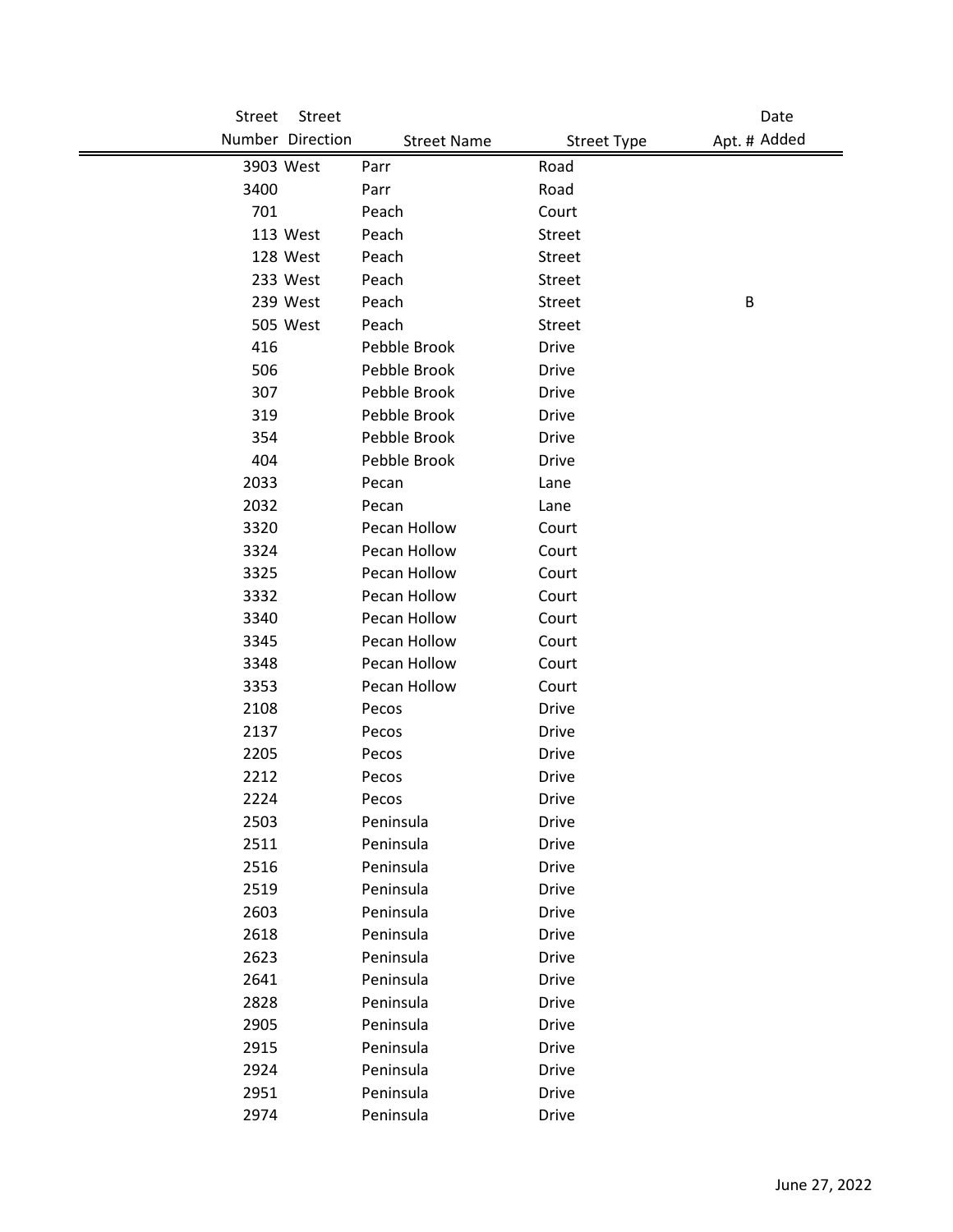| Street | Street           |                       |                    | Date         |
|--------|------------------|-----------------------|--------------------|--------------|
|        | Number Direction | <b>Street Name</b>    | <b>Street Type</b> | Apt. # Added |
| 2975   |                  | Peninsula             | <b>Drive</b>       |              |
| 2944   |                  | Peninsula             | Drive              |              |
| 1010   |                  | Pheasant Ridge        | <b>Drive</b>       |              |
| 1017   |                  | Pheasant Ridge        | <b>Drive</b>       |              |
| 1034   |                  | <b>Pheasant Ridge</b> | <b>Drive</b>       |              |
| 1035   |                  | Pheasant Ridge        | <b>Drive</b>       |              |
| 2706   |                  | Pin Oak               | <b>Drive</b>       |              |
| 2708   |                  | Pin Oak               | Drive              |              |
| 2702   |                  | Pin Oak               | <b>Drive</b>       |              |
| 2709   |                  | Pin Oak               | <b>Drive</b>       |              |
| 1104   |                  | Pine                  | Street             |              |
|        | 1107 South       | Pine                  | <b>Street</b>      |              |
| 1110   |                  | Pine                  | Street             |              |
|        | 1120 South       | Pine                  | <b>Street</b>      |              |
|        | 1138 South       | Pine                  | Street             |              |
|        | 1224 South       | Pine                  | Street             |              |
|        | 1228 South       | Pine                  | Street             |              |
|        | 1233 South       | Pine                  | Street             |              |
|        | 1239 South       | Pine                  | Street             |              |
|        | 1309 South       | Pine                  | Street             |              |
|        | 1316 South       | Pine                  | Street             |              |
|        | 1322 South       | Pine                  | Street             |              |
| 1326   |                  | Pine                  | Street             |              |
| 1343   |                  | Pine                  | Street             |              |
| 2656   |                  | Pinehurst             | <b>Drive</b>       |              |
| 2660   |                  | Pinehurst             | Drive              |              |
| 2661   |                  | Pinehurst             | Drive              |              |
| 2662   |                  | Pinehurst             | <b>Drive</b>       |              |
| 2664   |                  | Pinehurst             | <b>Drive</b>       |              |
| 2665   |                  | Pinehurst             | <b>Drive</b>       |              |
| 2667   |                  | Pinehurst             | <b>Drive</b>       |              |
| 2672   |                  | Pinehurst             | <b>Drive</b>       |              |
| 2686   |                  | Pinehurst             | <b>Drive</b>       |              |
| 2702   |                  | Pinehurst             | <b>Drive</b>       |              |
| 2714   |                  | Pinehurst             | <b>Drive</b>       |              |
| 2716   |                  | Pinehurst             | <b>Drive</b>       |              |
| 2720   |                  | Pinehurst             | <b>Drive</b>       |              |
| 2722   |                  | Pinehurst             | <b>Drive</b>       |              |
| 2727   |                  | Pinehurst             | <b>Drive</b>       |              |
| 2729   |                  | Pinehurst             | Drive              |              |
| 2739   |                  | Pinehurst             | <b>Drive</b>       |              |
| 2740   |                  | Pinehurst             | <b>Drive</b>       |              |
| 2659   |                  | Pinehurst             | Drive              |              |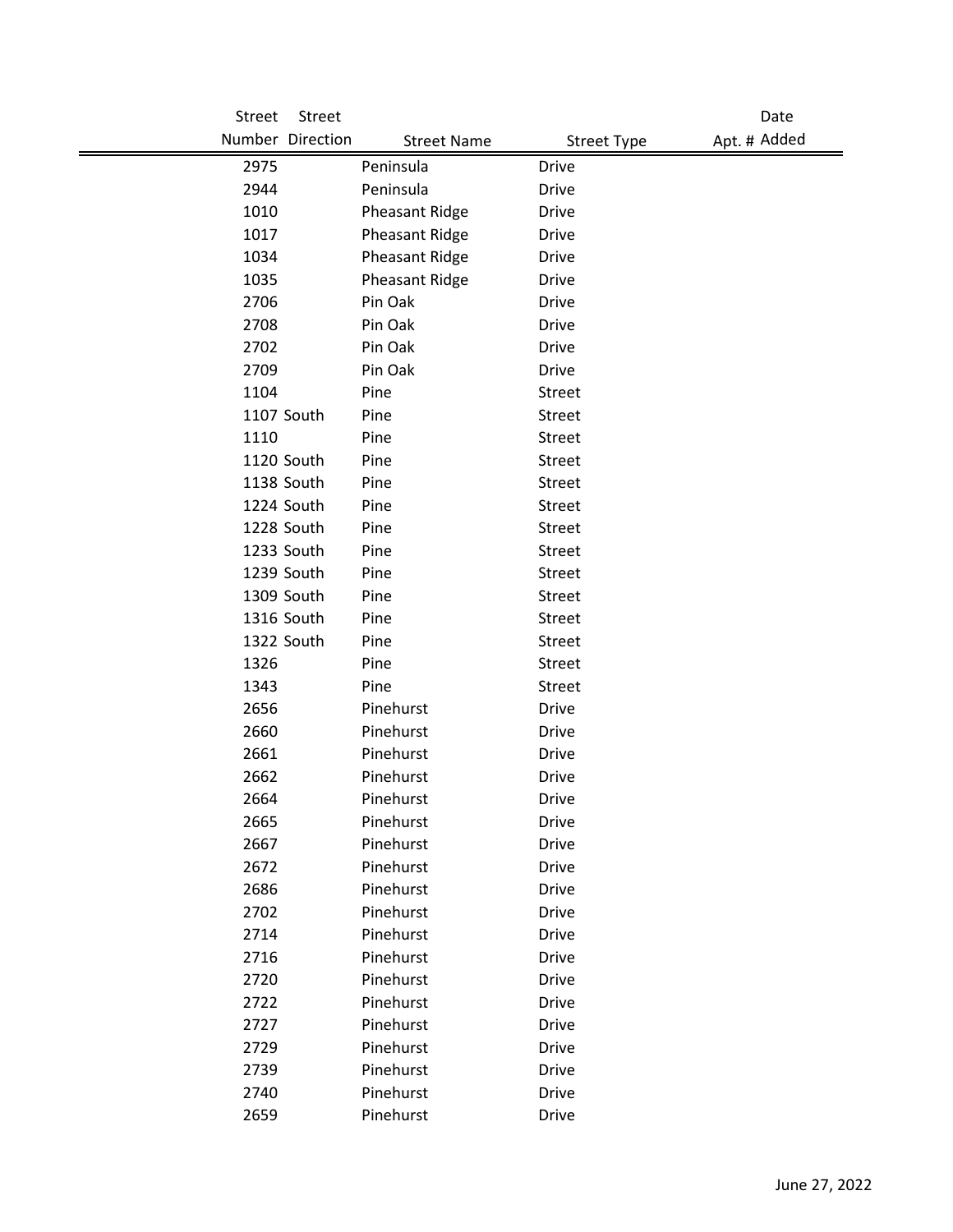| Street     | Street           |                    |                    | Date         |
|------------|------------------|--------------------|--------------------|--------------|
|            | Number Direction | <b>Street Name</b> | <b>Street Type</b> | Apt. # Added |
| 2663       |                  | Pinehurst          | <b>Drive</b>       |              |
| 2666       |                  | Pinehurst          | Drive              |              |
| 2670       |                  | Pinehurst          | <b>Drive</b>       |              |
| 2676       |                  | Pinehurst          | <b>Drive</b>       |              |
| 2688       |                  | Pinehurst          | Drive              |              |
| 2696       |                  | Pinehurst          | <b>Drive</b>       |              |
| 2609       |                  | Pinon              | Court              |              |
| 2821       |                  | Placid             | Circle             |              |
| 2826       |                  | Placid             | Circle             |              |
| 2842       |                  | Placid             | Circle             |              |
|            | 1900 North       | Port               | Court              |              |
|            | 1909 North       | Port               | Court              |              |
|            | 1929 North       | Port               | Court              |              |
|            | 1937 North       | Port               | Court              |              |
|            | 1953 North       | Port               | Court              |              |
|            | 1956 North       | Port               | Court              |              |
|            | 1972 North       | Port               | Court              |              |
| 501        |                  | Post Oak           | Road               |              |
| 505        |                  | Post Oak           | Road               |              |
| 506        |                  | Post Oak           | Road               |              |
| 515        |                  | Post Oak           | Road               |              |
| 516        |                  | Post Oak           | Road               |              |
| 523        |                  | Post Oak           | Road               |              |
| 524        |                  | Post Oak           | Road               |              |
| 525        |                  | Post Oak           | Road               |              |
| 527        |                  | Post Oak           | Road               |              |
| 528        |                  | Post Oak           | Road               |              |
| 534        |                  | Post Oak           | Road               |              |
| 535        |                  | Post Oak           | Road               |              |
| 539        |                  | Post Oak           | Road               |              |
| 522        |                  | Post Oak           | Road               |              |
| 706<br>708 |                  | Premier<br>Premier | Place<br>Place     |              |
| 710        |                  | Premier            | Place              |              |
| 704        |                  | Preston            | Place              |              |
| 705        |                  | Preston            | Place              |              |
| 709        |                  | Preston            | Place              |              |
| 712        |                  | Preston            | Place              |              |
| 717        |                  | Preston            | Place              |              |
| 2112       |                  | Pritchard          | Drive              |              |
| 2116       |                  | Pritchard          | <b>Drive</b>       |              |
| 2129       |                  | Pritchard          | <b>Drive</b>       |              |
| 2141       |                  | Pritchard          | Drive              |              |
|            |                  |                    |                    |              |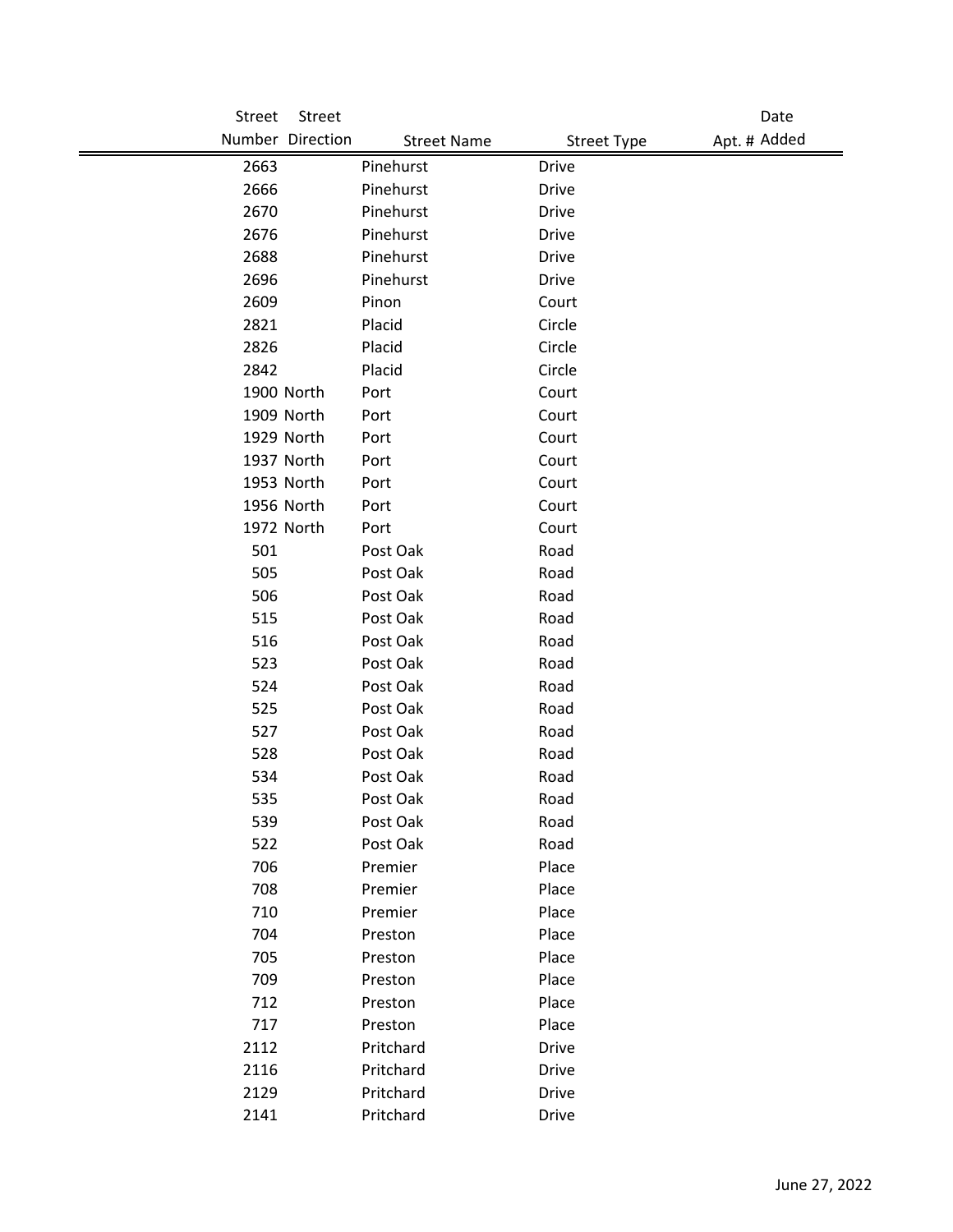| Street | Street           |                     |                    | Date         |
|--------|------------------|---------------------|--------------------|--------------|
|        | Number Direction | <b>Street Name</b>  | <b>Street Type</b> | Apt. # Added |
| 2317   | Quail            |                     | Lane               |              |
| 2311   | Quail            |                     | Lane               |              |
| 2316   | Quail            |                     | Lane               |              |
| 3501   |                  | <b>Quail Crest</b>  | <b>Drive</b>       | 5/23/2022    |
| 3502   |                  | <b>Quail Crest</b>  | <b>Drive</b>       |              |
| 3505   |                  | <b>Quail Crest</b>  | <b>Drive</b>       |              |
| 3514   |                  | <b>Quail Crest</b>  | <b>Drive</b>       |              |
| 3517   |                  | <b>Quail Crest</b>  | <b>Drive</b>       |              |
| 3525   |                  | <b>Quail Crest</b>  | <b>Drive</b>       |              |
| 3529   |                  | <b>Quail Crest</b>  | <b>Street</b>      |              |
| 3513   |                  | <b>Quail Crest</b>  | <b>Drive</b>       |              |
| 3518   |                  | <b>Quail Crest</b>  | <b>Drive</b>       |              |
| 1808   |                  | <b>Quail Hollow</b> | <b>Drive</b>       |              |
| 1801   |                  | <b>Quail Hollow</b> | <b>Drive</b>       |              |
| 2317   | Quail Lane       |                     |                    |              |
| 839    | Rainbow          |                     | Trail              |              |
| 858    | Rainbow          |                     | Trail              |              |
| 904    |                  | Ravenswood          | <b>Drive</b>       |              |
| 909    |                  | Ravenswood          | <b>Drive</b>       |              |
| 910    |                  | Ravenswood          | <b>Drive</b>       |              |
| 919    |                  | Ravenswood          | <b>Drive</b>       |              |
| 2912   | <b>Red Bird</b>  |                     | Lane               |              |
| 2913   | <b>Red Bird</b>  |                     | Lane               |              |
| 2925   | Red Bird         |                     | Lane               |              |
| 2937   | <b>Red Bird</b>  |                     | Lane               |              |
| 3000   | <b>Red Bird</b>  |                     | Lane               |              |
| 3004   | Red Bird         |                     | Lane               |              |
| 3310   | <b>Red Bird</b>  |                     | Lane               |              |
| 3315   | <b>Red Bird</b>  |                     | Lane               |              |
| 3421   | <b>Red Bird</b>  |                     | Lane               |              |
| 3518   | <b>Red Bird</b>  |                     | Lane               |              |
| 3543   | <b>Red Bird</b>  |                     | Lane               |              |
| 3547   | <b>Red Bird</b>  |                     | Lane               |              |
| 3548   | Red Bird         |                     | Lane               |              |
| 1819   | Redwood          |                     | Trail              |              |
| 1901   | Redwood          |                     | Trail              |              |
| 2001   | Redwood          |                     | Trail              |              |
| 2006   | Redwood          |                     | Trail              |              |
| 2007   | Redwood          |                     | Trail              |              |
| 3503   | Regent           |                     | <b>Drive</b>       |              |
| 3504   | Regent           |                     | <b>Drive</b>       |              |
| 3507   | Regent           |                     | <b>Drive</b>       |              |
| 3512   | Regent           |                     | Drive              |              |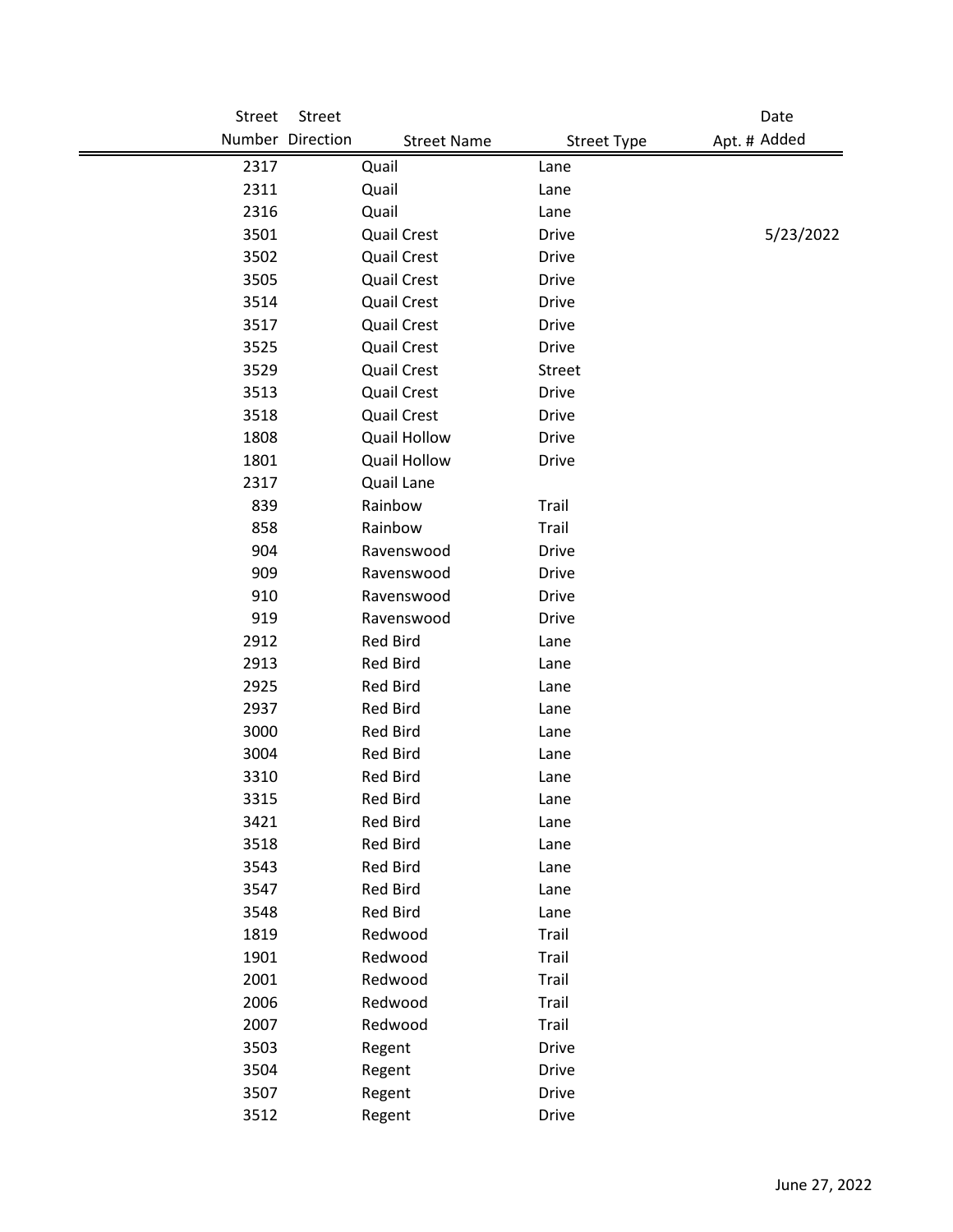| Street | Street            |                    |                    | Date         |
|--------|-------------------|--------------------|--------------------|--------------|
|        | Number Direction  | <b>Street Name</b> | <b>Street Type</b> | Apt. # Added |
| 3520   | Regent            | <b>Drive</b>       |                    |              |
| 3524   | Regent            | <b>Drive</b>       |                    |              |
| 1405   | Rider             | Circle             |                    |              |
| 1413   | Rider             | Circle             |                    |              |
| 1425   | Rider             | Circle             |                    |              |
| 1433   | Rider             | Circle             |                    |              |
| 1441   | Rider             | Circle             |                    |              |
| 2315   | Ridge             | Lane               |                    |              |
| 311    | Ridge             | Road               |                    |              |
| 325    | Ridge             | Road               |                    |              |
| 407    | Ridge             | Road               |                    |              |
| 416    | Ridge             | Road               |                    |              |
| 503    | Ridge             | Road               |                    |              |
|        | 951 East<br>Ridge | Court              |                    |              |
| 2908   | Ridgebend         | <b>Drive</b>       |                    |              |
| 2916   | Ridgebend         | <b>Drive</b>       |                    |              |
| 3029   | Ridgebend         | <b>Drive</b>       |                    |              |
| 3031   | Ridgebend         | <b>Drive</b>       |                    |              |
| 3033   | Ridgebend         | <b>Drive</b>       |                    |              |
| 3036   | Ridgeview         | <b>Drive</b>       |                    |              |
| 3047   | Ridgeview         | <b>Drive</b>       |                    |              |
| 3048   | Ridgeview         | <b>Drive</b>       |                    |              |
| 3055   | Ridgeview         | <b>Drive</b>       |                    |              |
| 3056   | Ridgeview         | <b>Drive</b>       |                    |              |
| 3057   | Ridgeview         | <b>Drive</b>       |                    |              |
| 3061   | Ridgeview         | <b>Drive</b>       |                    |              |
| 3064   | Ridgeview         | <b>Drive</b>       |                    |              |
| 3053   | Ridgeview         | <b>Drive</b>       |                    |              |
| 2811   | Ridgewood         | <b>Drive</b>       |                    |              |
| 2817   | Ridgewood         | Drive              |                    |              |
| 2823   | Ridgewood         | Drive              |                    |              |
| 2828   | Ridgewood         | Drive              |                    |              |
| 2829   | Ridgewood         | <b>Drive</b>       |                    |              |
| 2835   | Ridgewood         | <b>Drive</b>       |                    |              |
| 2840   | Ridgewood         | <b>Drive</b>       |                    |              |
| 2846   | Ridgewood         | <b>Drive</b>       |                    |              |
| 2905   | Ridgewood         | <b>Drive</b>       |                    |              |
| 2934   | Ridgewood         | <b>Drive</b>       |                    |              |
| 2940   | Ridgewood         | <b>Drive</b>       |                    |              |
| 2805   | Ridgewood         | <b>Drive</b>       |                    |              |
| 2853   | Ridgewood         | Drive              |                    |              |
| 1406   | Rio Bend          | Court              |                    |              |
| 1410   | Rio Bend          | Court              |                    |              |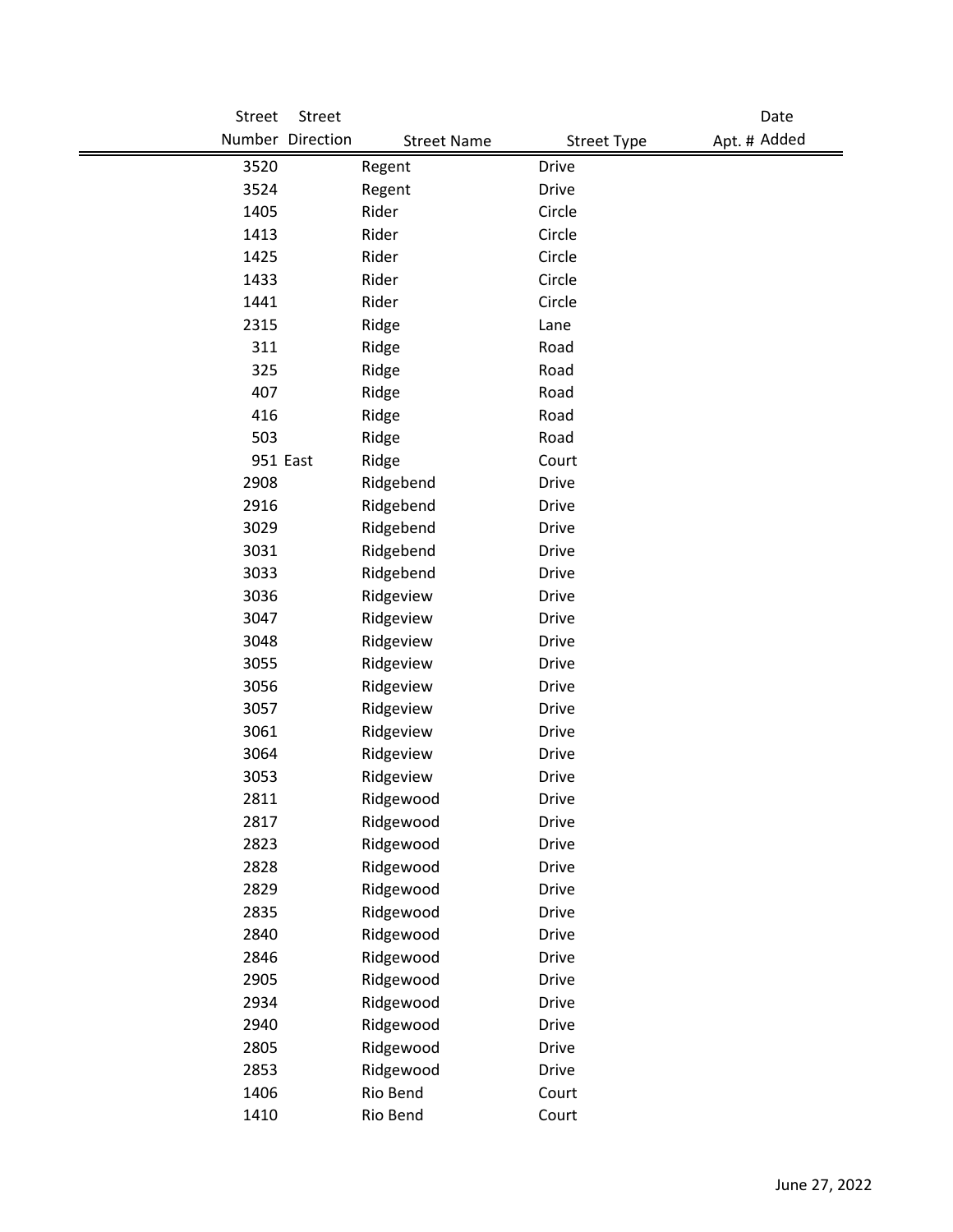| <b>Street</b> | Street           |                        |                    | Date         |
|---------------|------------------|------------------------|--------------------|--------------|
|               | Number Direction | <b>Street Name</b>     | <b>Street Type</b> | Apt. # Added |
| 1411          |                  | Rio Bend               | Court              |              |
| 1415          |                  | Rio Bend               | Court              |              |
| 1418          |                  | Rio Bend               | Court              |              |
| 1422          |                  | Rio Bend               | Court              |              |
| 1427          |                  | Rio Bend               | Court              |              |
| 2906          |                  | <b>River Crest</b>     | <b>Street</b>      |              |
| 2907          |                  | <b>River Crest</b>     | <b>Street</b>      |              |
| 2931          |                  | <b>River Crest</b>     | Street             |              |
| 2936          |                  | <b>River Crest</b>     | Street             |              |
| 2912          |                  | <b>River Crest</b>     | <b>Street</b>      |              |
| 2918          |                  | <b>River Crest</b>     | <b>Street</b>      |              |
|               | 607 North        | Riverside              | Drive              |              |
|               | 612 North        | Riverside              | <b>Drive</b>       |              |
|               | 713 North        | Riverside              | Drive              |              |
|               | 807 North        | Riverside              | <b>Drive</b>       |              |
|               | 820 North        | Riverside              | Drive              |              |
|               | 837 North        | Riverside              | <b>Drive</b>       |              |
|               | 843 North        | Riverside              | Drive              |              |
|               | 849 North        | Riverside              | Drive              |              |
|               | 878 East         | Riverside              | Drive              |              |
|               | 890 East         | Riverside              | Drive              |              |
|               | 894 East         | Riverside              | <b>Drive</b>       |              |
|               | 903 East         | Riverside              | Drive              |              |
|               | 907 South        | Riverside              | Drive              |              |
|               | 921 South        | Riverside              | Drive              |              |
|               | 938 South        | Riverside              | <b>Drive</b>       |              |
|               | 944 South        | Riverside              | <b>Drive</b>       |              |
|               | 1002 South       | Riverside              | Drive              |              |
|               | 1008 South       | Riverside              | Drive              |              |
|               | 1018 South       | Riverside              | Drive              |              |
|               | 1024 South       | Riverside              | Drive              |              |
|               | 1029 South       | Riverside              | <b>Drive</b>       |              |
|               | 1042 South       | Riverside              | <b>Drive</b>       |              |
|               | 855 East         | Riverside              | Drive              |              |
| 2813          |                  | <b>Roaring Springs</b> | Road               |              |
| 2913          |                  | <b>Roaring Springs</b> | Road               |              |
| 2914          |                  | <b>Roaring Springs</b> | Road               |              |
| 2919          |                  | <b>Roaring Springs</b> | Road               |              |
| 2931          |                  | <b>Roaring Springs</b> | Road               |              |
| 4133          |                  | Roberts                | Road               |              |
| 4137          |                  | Roberts                | Road               |              |
| 4141          |                  | Roberts                | Road               |              |
| 4145          |                  | Roberts                | Road               |              |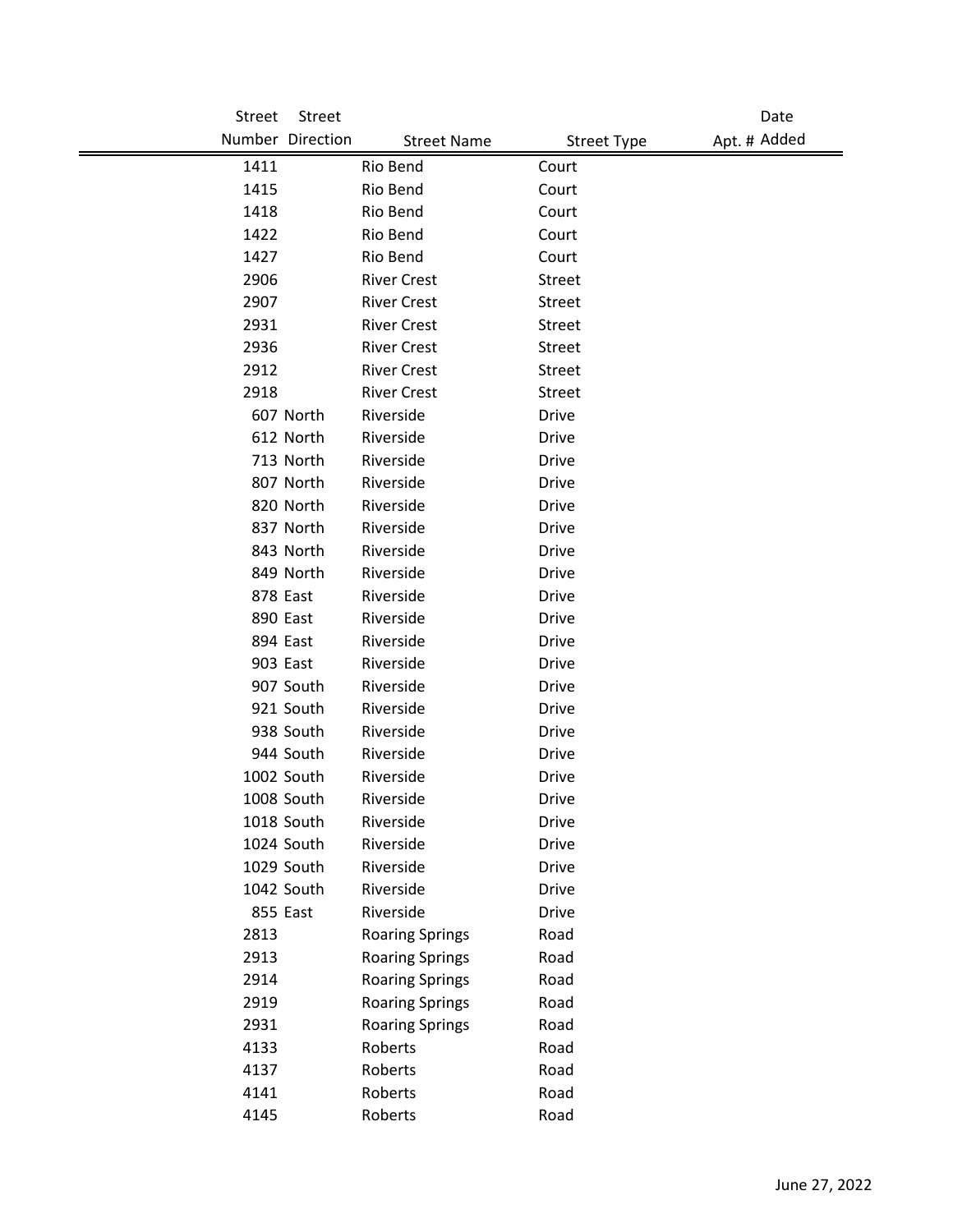| <b>Street</b> | Street               |                      |                    | Date         |
|---------------|----------------------|----------------------|--------------------|--------------|
|               | Number Direction     | <b>Street Name</b>   | <b>Street Type</b> | Apt. # Added |
| 2310          | Robin                |                      | Court              |              |
| 2311          | Robin                |                      | Court              |              |
| 2323          | Robin                |                      | Court              |              |
| 2335          | Robin                |                      | Court              |              |
| 2901          | Robindale            |                      | Lane               |              |
| 2906          | Robindale            |                      | Lane               |              |
| 2925          | Robindale            |                      | Lane               |              |
| 2931          | Robindale            |                      | Lane               |              |
| 2801          |                      | Rock Port Cove       |                    |              |
| 2813          |                      | Rock Port Cove       |                    |              |
| 2819          |                      | Rock Port Cove       |                    |              |
| 2820          |                      | Rock Port Cove       |                    |              |
| 2825          |                      | Rock Port Cove       |                    |              |
| 2832          |                      | Rock Port Cove       |                    |              |
| 3131          | <b>Rolling Hills</b> |                      | Lane               |              |
| 3206          | <b>Rolling Hills</b> |                      | Lane               |              |
| 3212          | <b>Rolling Hills</b> |                      | Lane               |              |
| 3218          | <b>Rolling Hills</b> |                      | Lane               |              |
| 3407          | <b>Rolling Hills</b> |                      | Lane               |              |
| 3416          | <b>Rolling Hills</b> |                      | Lane               |              |
| 3521          | <b>Rolling Hills</b> |                      | Lane               |              |
| 1800          |                      | <b>Rolling Ridge</b> | <b>Drive</b>       |              |
| 1805          |                      | <b>Rolling Ridge</b> | <b>Drive</b>       |              |
| 1814          |                      | <b>Rolling Ridge</b> | <b>Drive</b>       |              |
| 1818          |                      | <b>Rolling Ridge</b> | <b>Drive</b>       |              |
| 1820          |                      | <b>Rolling Ridge</b> | <b>Drive</b>       |              |
| 1821          |                      | <b>Rolling Ridge</b> | <b>Drive</b>       |              |
| 1823          |                      | <b>Rolling Ridge</b> | <b>Drive</b>       |              |
| 1802          |                      | <b>Rolling Ridge</b> | Drive              |              |
| 1817          |                      | <b>Rolling Ridge</b> | Drive              |              |
| 1912          | Rose                 |                      | Court              |              |
| 1932          | Rose                 |                      | Court              |              |
| 1937          | Rose                 |                      | Court              |              |
| 1940          | Rose                 |                      | Court              |              |
| 1909          | Rose                 |                      | Court              |              |
| 1913          | Rose                 |                      | Court              |              |
| 2704          | Rosecliff            |                      | Terrace            |              |
| 2708          | Rosecliff            |                      | Terrace            |              |
| 2720          | Rosecliff            |                      | Terrace            |              |
| 2809          | Rosecliff            |                      | Terrace            |              |
| 2813          | Rosecliff            |                      | Terrace            |              |
| 2817          | Rosecliff            |                      | Terrace            |              |
| 1060          | Rosewood             |                      | Drive              |              |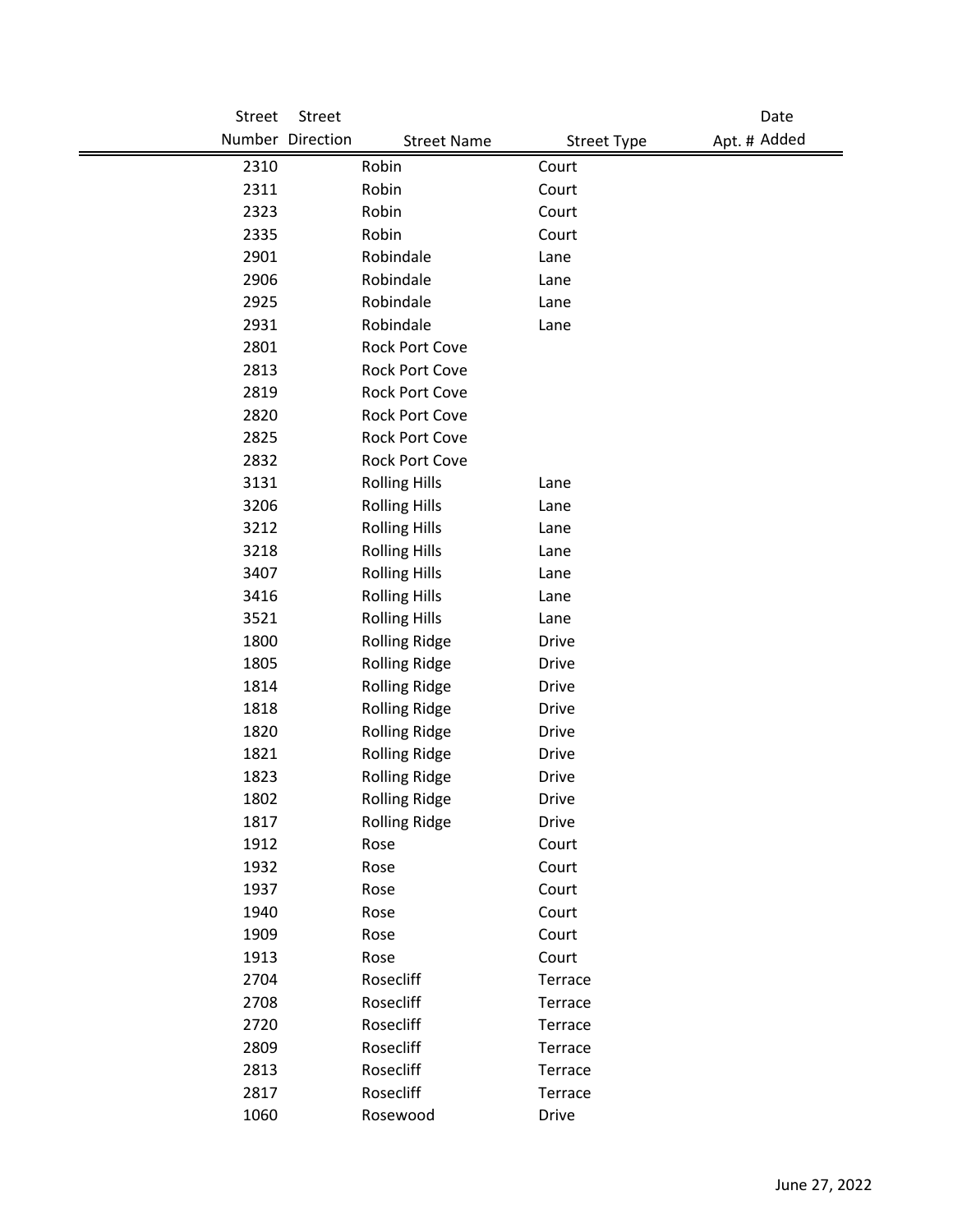| Street | Street           |                                          | Date         |
|--------|------------------|------------------------------------------|--------------|
|        | Number Direction | <b>Street Name</b><br><b>Street Type</b> | Apt. # Added |
| 1064   | Rosewood         | <b>Drive</b>                             |              |
| 1068   | Rosewood         | <b>Drive</b>                             |              |
| 1072   | Rosewood         | <b>Drive</b>                             |              |
| 1076   | Rosewood         | <b>Drive</b>                             |              |
| 1083   | Rosewood         | Drive                                    |              |
| 1096   | Rosewood         | <b>Drive</b>                             |              |
| 3581   | Rosewood         | <b>Drive</b>                             |              |
| 1108   | Rosewood         | <b>Drive</b>                             |              |
| 2801   | Roundup          | Trail                                    |              |
| 2807   | Roundup          | Trail                                    |              |
| 2813   | Roundup          | Trail                                    |              |
| 2814   | Roundup          | Trail                                    |              |
| 701    | Ruby             | Court                                    |              |
| 705    | Ruby             | Court                                    |              |
| 708    | Ruby             | Court                                    |              |
| 709    | Ruby             | Court                                    |              |
| 713    | Ruby             | Court                                    |              |
| 4201   | Rustic           | <b>Drive</b>                             |              |
| 4217   | Rustic           | <b>Drive</b>                             |              |
| 4225   | Rustic           | <b>Drive</b>                             |              |
| 4229   | Rustic           | <b>Drive</b>                             |              |
| 4233   | Rustic           | <b>Drive</b>                             |              |
| 4241   | Rustic           | <b>Drive</b>                             |              |
| 218    | Ruth             | Street                                   |              |
| 308    | Ruth             | Street                                   |              |
| 318    | Ruth             | Street                                   |              |
| 1442   | Ryan             | Court                                    |              |
| 1450   | Ryan             | Court                                    |              |
| 1452   | Ryan             | Court                                    |              |
| 2205   | Ryan Ridge       |                                          |              |
| 2212   | Ryan Ridge       |                                          |              |
| 2215   | Ryan Ridge       |                                          |              |
| 2232   | Ryan Ridge       |                                          |              |
| 2238   | Ryan Ridge       |                                          |              |
| 703    | Sabel Ridge      | Lane                                     |              |
| 704    | Sabel Ridge      | Lane                                     |              |
| 711    | Sabel Ridge      | Lane                                     |              |
| 1904   | Saddle Ridge     | <b>Drive</b>                             |              |
| 1905   | Saddle Ridge     | Drive                                    |              |
| 1906   | Saddle Ridge     | Drive                                    |              |
| 1701   | Sagebrush        | Trail                                    |              |
| 2105   | Sagebrush        | Trail                                    |              |
| 2128   | Sagebrush        | Trail                                    |              |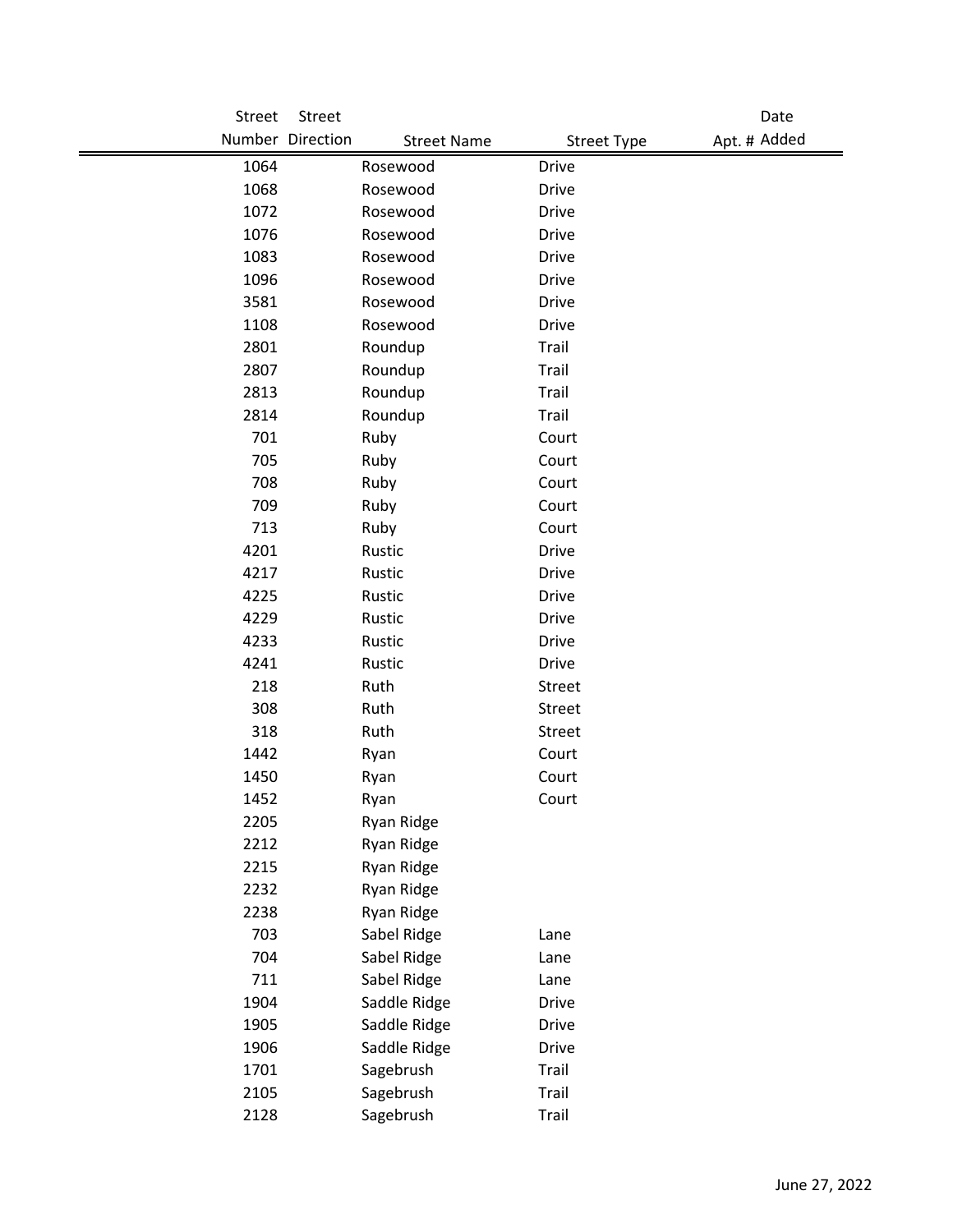| Street | Street           |                    |                                    | Date |
|--------|------------------|--------------------|------------------------------------|------|
|        | Number Direction | <b>Street Name</b> | Apt. # Added<br><b>Street Type</b> |      |
| 2412   | San Jacinto      | Lane               |                                    |      |
| 1800   | Sandalwood       | Lane               |                                    |      |
| 1801   | Sandalwood       | Lane               |                                    |      |
| 1804   | Sandalwood       | Lane               |                                    |      |
| 1807   | Sandalwood       | Lane               |                                    |      |
| 1815   | Sandalwood       | Lane               |                                    |      |
| 1816   | Sandalwood       | Lane               |                                    |      |
| 1820   | Sandalwood       | Lane               |                                    |      |
| 1824   | Sandalwood       | Lane               |                                    |      |
| 1808   | Sandalwood       | Lane               |                                    |      |
| 2100   | Sandell          | <b>Drive</b>       |                                    |      |
| 2104   | Sandell          | Drive              |                                    |      |
| 2116   | Sandell          | <b>Drive</b>       |                                    |      |
| 2117   | Sandell          | <b>Drive</b>       |                                    |      |
| 2120   | Sandell          | <b>Drive</b>       |                                    |      |
| 2121   | Sandell          | <b>Drive</b>       |                                    |      |
| 2128   | Sandell          | <b>Drive</b>       |                                    |      |
| 2129   | Sandell          | <b>Drive</b>       |                                    |      |
| 2132   | Sandell          | <b>Drive</b>       |                                    |      |
| 2144   | Sandell          | <b>Drive</b>       |                                    |      |
| 2145   | Sandell          | <b>Drive</b>       |                                    |      |
| 1205   | Sandhurst        | Court              |                                    |      |
| 1208   | Sandhurst        | Court              |                                    |      |
| 1209   | Sandhurst        | Court              |                                    |      |
| 1210   | Sandhurst        | Court              |                                    |      |
| 1213   | Sandhurst        | Court              |                                    |      |
| 1217   | Sandhurst        | Court              |                                    |      |
| 1218   | Sandhurst        | Court              |                                    |      |
| 1222   | Sandhurst        | Court              |                                    |      |
| 1287   | Sandhurst        | Court              |                                    |      |
| 3813   | Sandlin          | Street             |                                    |      |
| 3800   | Sandlin          | Street             |                                    |      |
| 1401   | Sandpiper        | Court              |                                    |      |
| 1410   | Sandpiper        | Court              |                                    |      |
| 1413   | Sandpiper        | Court              |                                    |      |
| 1414   | Sandpiper        | Court              |                                    |      |
| 1402   | Sandpiper        | Street             |                                    |      |
| 2700   | Sandstone        | <b>Drive</b>       |                                    |      |
| 2704   | Sandstone        | <b>Drive</b>       |                                    |      |
| 2705   | Sandstone        | <b>Drive</b>       |                                    |      |
| 2706   | Sandstone        | <b>Drive</b>       |                                    |      |
| 2707   | Sandstone        | <b>Drive</b>       |                                    |      |
| 2708   | Sandstone        | Drive              |                                    |      |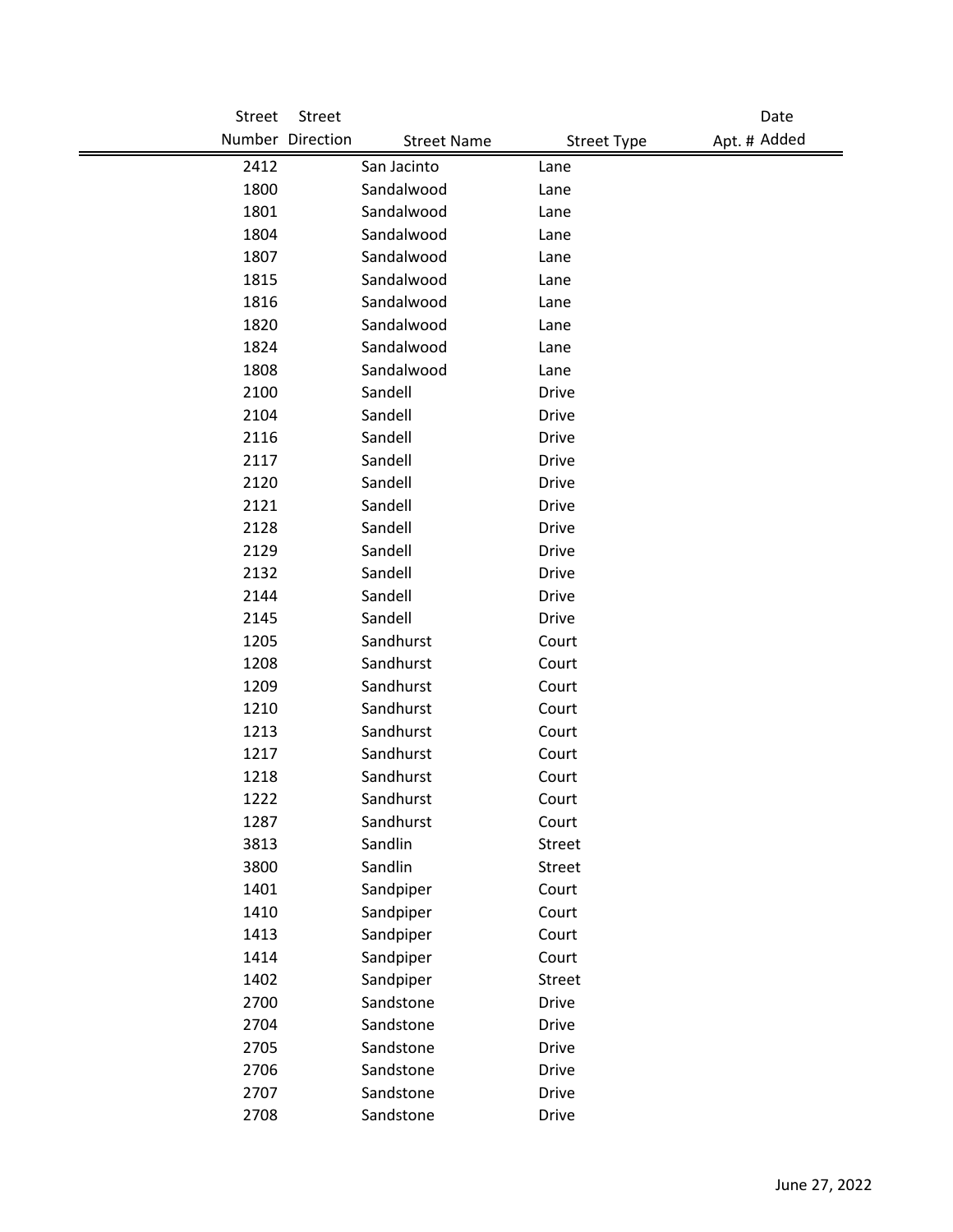| Street | Street                                 |                    | Date         |
|--------|----------------------------------------|--------------------|--------------|
|        | Number Direction<br><b>Street Name</b> | <b>Street Type</b> | Apt. # Added |
| 2710   | Sandstone                              | <b>Drive</b>       |              |
| 2717   | Sandstone                              | <b>Drive</b>       |              |
| 2719   | Sandstone                              | <b>Drive</b>       |              |
| 2720   | Sandstone                              | <b>Drive</b>       |              |
| 2716   | Sandstone                              | <b>Drive</b>       |              |
| 2718   | Sandstone                              | <b>Drive</b>       |              |
| 2721   | Sandstone                              | <b>Drive</b>       |              |
| 2725   | Sandstone                              | <b>Drive</b>       |              |
| 2005   | Santa Fe                               | Trail              |              |
| 2016   | Santa Fe                               | Trail              |              |
| 2111   | Santa Fe                               | Trail              |              |
| 2023   | Sante Fe                               | Trail              |              |
| 2109   | Sante Fe                               | Trail              |              |
| 101    | Satinwood                              |                    |              |
| 105    | Satinwood                              |                    |              |
| 116    | Satinwood                              |                    |              |
| 117    | Satinwood                              |                    |              |
| 120    | Satinwood                              | Avenue             |              |
| 133    | Satinwood                              |                    |              |
| 137    | Satinwood                              |                    |              |
| 1417   | Savannah                               | Court              |              |
| 1421   | Savannah                               | Court              |              |
| 2804   | Scarborough                            | Court              |              |
| 2805   | Scarborough                            | Court              |              |
| 2901   | Scenic                                 | <b>Drive</b>       |              |
| 2906   | Scenic                                 | <b>Drive</b>       |              |
| 2912   | Scenic                                 | <b>Drive</b>       |              |
| 2913   | Scenic                                 | <b>Drive</b>       |              |
| 2919   | Scenic                                 | <b>Drive</b>       |              |
| 2931   | Scenic                                 | <b>Drive</b>       |              |
| 2936   | Scenic                                 | <b>Drive</b>       |              |
| 3050   | <b>Sentinal Butte</b>                  |                    |              |
| 3053   | <b>Sentinal Butte</b>                  |                    |              |
| 2000   | Sequoia                                | Court              |              |
| 2006   | Sequoia                                | Court              |              |
| 2007   | Sequoia                                | Court              |              |
| 2012   | Sequoia                                | Court              |              |
| 2013   | Sequoia                                | Court              |              |
| 2001   | Sequoia                                | Court              |              |
| 5101   | Shadow Glen                            | <b>Drive</b>       |              |
| 5205   | Shadow Glen                            | <b>Drive</b>       |              |
| 5209   | Shadow Glen                            | Drive              |              |
| 5215   | Shadow Glen                            | <b>Drive</b>       |              |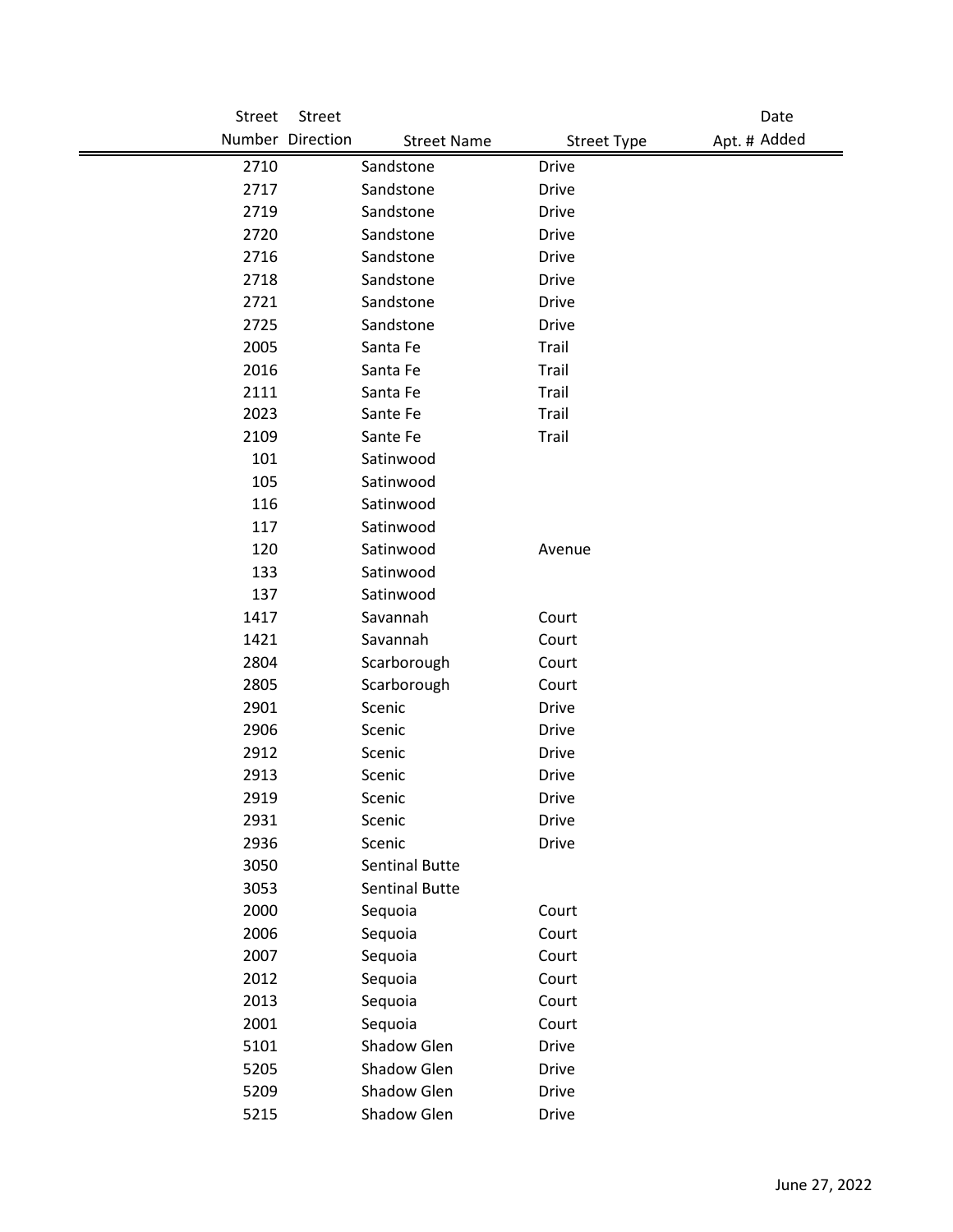| Street       | Street           |                                            |                              | Date         |
|--------------|------------------|--------------------------------------------|------------------------------|--------------|
|              | Number Direction | <b>Street Name</b>                         | <b>Street Type</b>           | Apt. # Added |
| 5217         |                  | Shadow Glen                                | <b>Drive</b>                 |              |
| 5219         |                  | Shadow Glen                                | <b>Drive</b>                 |              |
| 5221         |                  | Shadow Glen                                | <b>Drive</b>                 |              |
| 5231         |                  | Shadow Glen                                | <b>Drive</b>                 |              |
| 5233         |                  | Shadow Glen                                | <b>Drive</b>                 |              |
| 5235         |                  | Shadow Glen                                | <b>Drive</b>                 |              |
| 5302         |                  | Shadow Glen                                | <b>Drive</b>                 |              |
| 5306         |                  | Shadow Glen                                | <b>Drive</b>                 |              |
| 5309         |                  | Shadow Glen                                | <b>Drive</b>                 |              |
| 5115         |                  | Shadow Glen                                | <b>Drive</b>                 |              |
| 3309         |                  | Shadow Ridge                               | <b>Street</b>                |              |
| 3313         |                  | Shadow Ridge                               | <b>Street</b>                |              |
| 3316         |                  | Shadow Ridge                               | <b>Street</b>                |              |
| 3317         |                  | Shadow Ridge                               | <b>Street</b>                |              |
| 3321         |                  | Shadow Ridge                               | Street                       |              |
| 3337         |                  | Shadow Ridge                               | <b>Street</b>                |              |
| 600          |                  | <b>Shady Creek</b>                         | <b>Drive</b>                 |              |
| 602          |                  | <b>Shady Creek</b>                         | <b>Drive</b>                 |              |
| 3200         |                  | Shady Glen                                 | <b>Drive</b>                 |              |
| 3201         |                  | Shady Glen                                 | <b>Drive</b>                 |              |
| 3205         |                  | Shady Glen                                 | <b>Drive</b>                 |              |
| 3216         |                  | Shady Glen                                 | <b>Drive</b>                 |              |
| 3228         |                  | Shady Glen                                 | <b>Drive</b>                 |              |
| 3237         |                  | Shady Glen                                 | <b>Drive</b>                 |              |
| 3221         |                  | Shady Glen                                 | <b>Drive</b>                 |              |
| 3224         |                  | Shady Glen                                 | <b>Drive</b>                 |              |
| 3233         |                  | Shady Glen                                 | <b>Drive</b>                 |              |
| 3273         |                  | Shady Glen                                 | <b>Drive</b>                 |              |
| 2702         |                  | Shady Hill                                 | Court                        |              |
| 2703         |                  | Shady Hill                                 | Court                        |              |
| 2705         |                  | Shady Hill                                 | Court                        |              |
| 2708         |                  | Shady Hill                                 | Court                        |              |
| 3803         |                  | Shady Meadow                               | <b>Drive</b>                 |              |
| 3804<br>3806 |                  | <b>Shady Meadow</b><br><b>Shady Meadow</b> | <b>Drive</b><br><b>Drive</b> |              |
|              |                  | <b>Shady Meadow</b>                        | <b>Drive</b>                 |              |
| 3814<br>3830 |                  | <b>Shady Meadow</b>                        | <b>Drive</b>                 |              |
| 3802         |                  | Shady Meadow                               | <b>Drive</b>                 |              |
| 3816         |                  | Shady Meadow                               | <b>Drive</b>                 |              |
| 3820         |                  | Shady Meadow                               | <b>Drive</b>                 |              |
| 3822         |                  | Shady Meadow                               | <b>Drive</b>                 |              |
| 1032         |                  | Shady Oak                                  | <b>Drive</b>                 |              |
| 1915         |                  | Sheffield                                  | Street                       |              |
|              |                  |                                            |                              |              |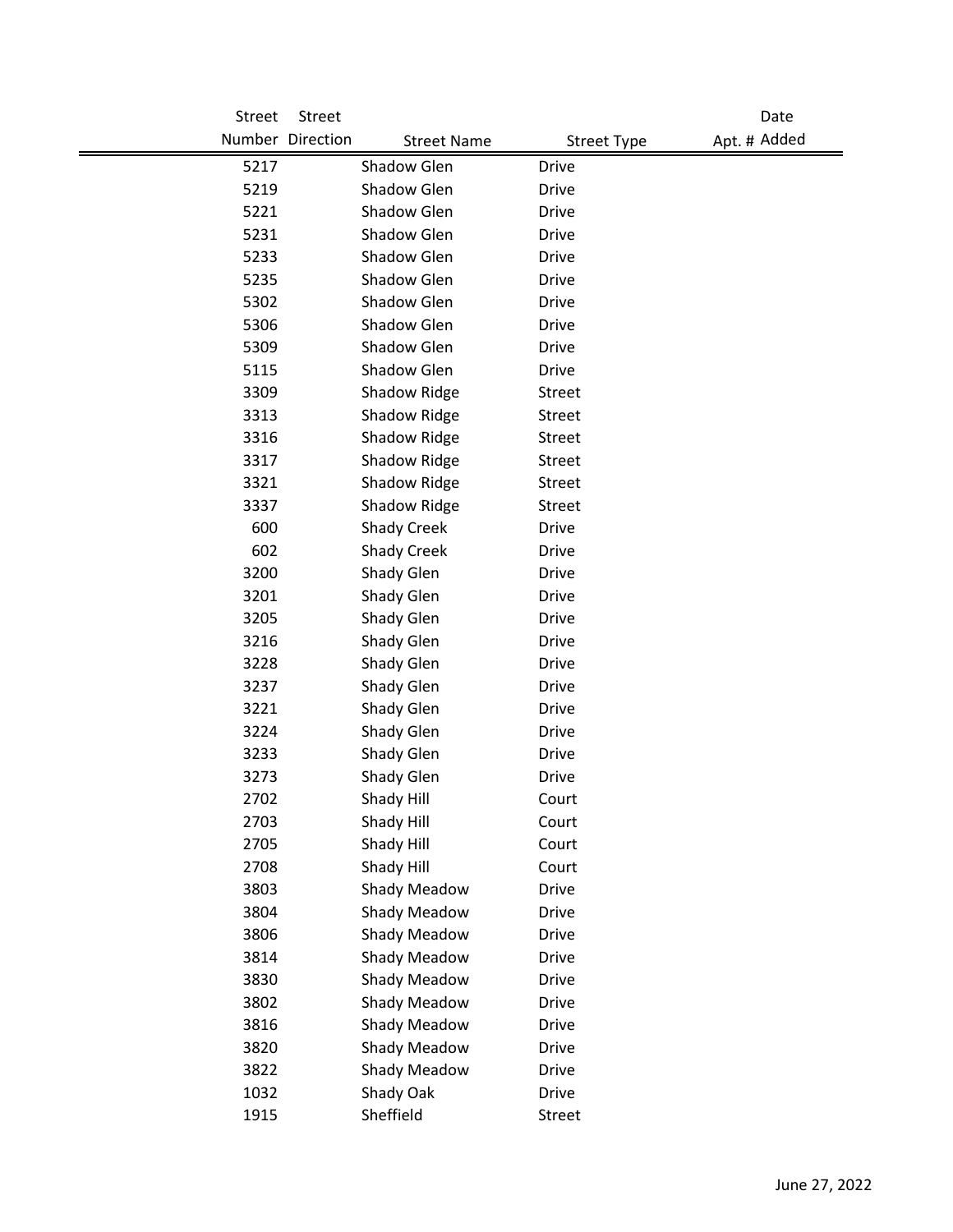| Street   | Street                                 |                    | Date         |
|----------|----------------------------------------|--------------------|--------------|
|          | Number Direction<br><b>Street Name</b> | <b>Street Type</b> | Apt. # Added |
| 1900     | Shenandoah                             | Avenue             |              |
| 2006     | Shenandoah                             | Avenue             |              |
| 1926     | Shorewood                              | <b>Drive</b>       |              |
| 1945     | Shorewood                              | <b>Drive</b>       |              |
| 1949     | Shorewood                              | <b>Drive</b>       |              |
| 1955     | Shorewood                              | <b>Drive</b>       |              |
| 1973     | Shorewood                              | <b>Drive</b>       |              |
| 1991     | Shorewood                              | <b>Drive</b>       |              |
| 1997     | Shorewood                              | <b>Drive</b>       |              |
| 2125     | Sierra                                 | <b>Drive</b>       |              |
| 2211     | Sierra                                 | <b>Drive</b>       |              |
| 2223     | Sierra                                 | <b>Drive</b>       |              |
| 2229     | Sierra                                 | <b>Drive</b>       |              |
| 2230     | Sierra                                 | <b>Drive</b>       |              |
| 105      | Silkwood                               |                    |              |
| 2701     | Silver Leaf                            | Court              |              |
| 2706     | Silver Leaf                            | Court              |              |
| 107      | Silver Oak                             | <b>Drive</b>       |              |
| 200      | Silver Oak                             | <b>Drive</b>       |              |
| 212      | Silver Oak                             | <b>Drive</b>       |              |
| 301      | Silver Oak                             | <b>Drive</b>       |              |
| 401      | Silver Oak                             | <b>Drive</b>       |              |
| 405      | Silver Oak                             | <b>Drive</b>       |              |
| 304 East | Silver Oak                             | Drive              |              |
| 305      | Silver Oak                             | <b>Drive</b>       |              |
| 306      | Silver Oak                             | <b>Drive</b>       |              |
| 2957     | Silvercrest                            | Lane               |              |
| 2939     | Silvercrest                            | Lane               |              |
| 2945     | Silvercrest                            | Lane               |              |
| 2951     | Silvercrest                            | Lane               |              |
| 1102     | Silverlake                             | <b>Drive</b>       |              |
| 1143     | Silverlake                             | <b>Drive</b>       |              |
| 1144     | Silverlake                             | <b>Drive</b>       |              |
| 1149     | Silverlake                             | <b>Drive</b>       |              |
| 1150     | Silverlake                             | <b>Drive</b>       |              |
| 1161     | Silverlake                             | <b>Drive</b>       |              |
| 1710     | Silverlake                             | <b>Drive</b>       |              |
| 1722     | Silverlake                             | <b>Drive</b>       |              |
| 1113     | Silverlake                             | <b>Drive</b>       |              |
| 1416     | Silverside                             | Drive              | Lot 25       |
| 1710     | Silverside                             | <b>Drive</b>       |              |
| 1722     | Silverside                             | <b>Drive</b>       |              |
| 1610     | Silverside                             | Drive              |              |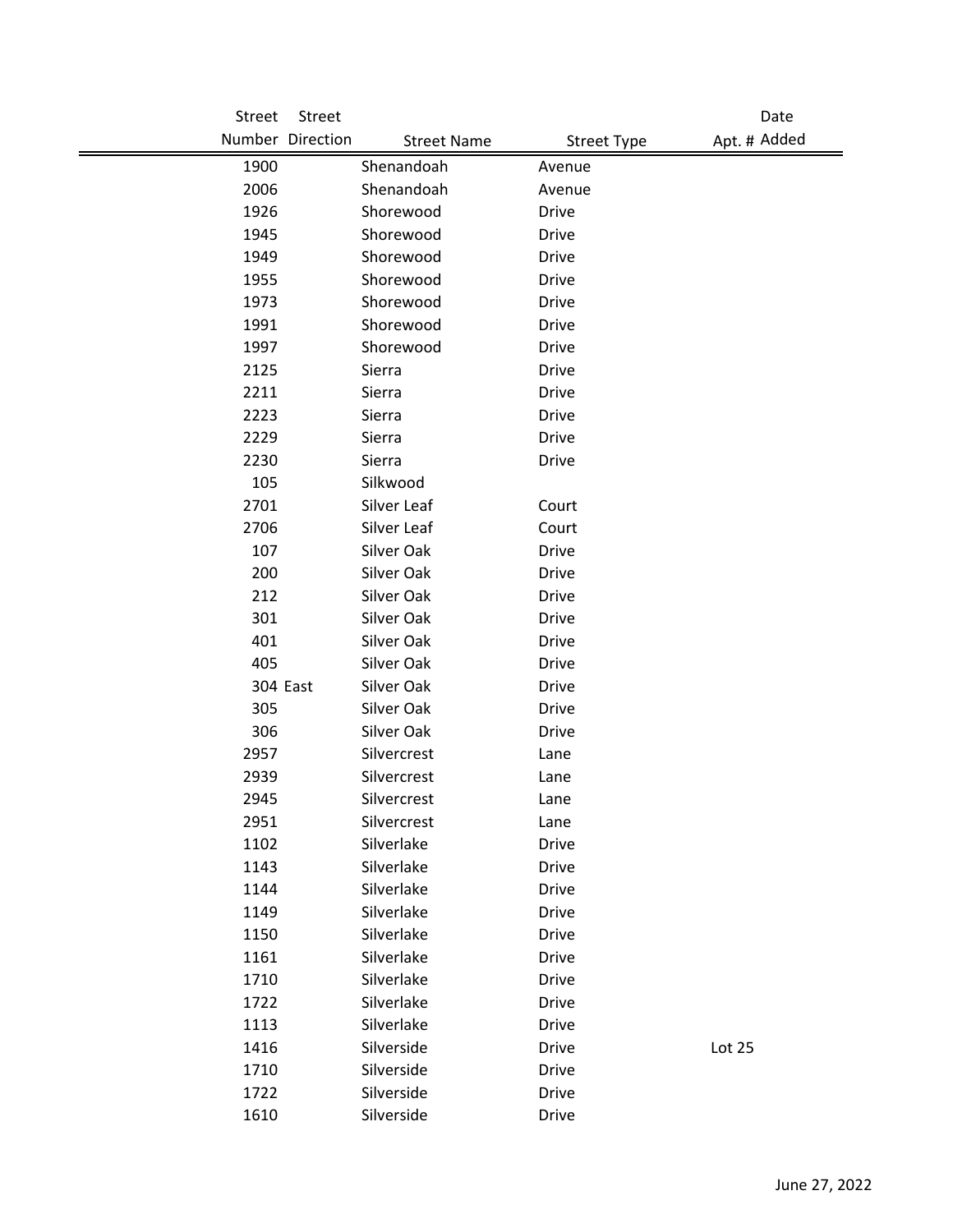| Street | Street           |                    |                    | Date         |  |
|--------|------------------|--------------------|--------------------|--------------|--|
|        | Number Direction | <b>Street Name</b> | <b>Street Type</b> | Apt. # Added |  |
| 1822   | Silverside       |                    | <b>Drive</b>       |              |  |
| 1830   | Silverside       |                    | <b>Drive</b>       |              |  |
| 1102   | Skyline          |                    | Court              |              |  |
| 1106   | Skyline          |                    | Court              |              |  |
| 405    | Smith            |                    | <b>Street</b>      |              |  |
| 510    | Smith            |                    | Street             |              |  |
| 3605   | Soft Wind        |                    | Court              |              |  |
| 4100   | Somerset         |                    | Court              |              |  |
| 4104   | Somerset         |                    | Court              |              |  |
| 4105   | Somerset         |                    | Court              |              |  |
| 4107   | Somerset         |                    | Court              |              |  |
| 1642   | Sonnet           |                    | <b>Drive</b>       |              |  |
| 1701   | Sonnet           |                    | <b>Drive</b>       |              |  |
| 1707   | Sonnet           |                    | <b>Drive</b>       |              |  |
| 1719   | Sonnet           |                    | <b>Drive</b>       |              |  |
| 1813   | Sonnet           |                    | <b>Drive</b>       |              |  |
| 1817   | Sonnet           |                    | <b>Drive</b>       |              |  |
| 1821   | Sonnet           |                    | <b>Drive</b>       |              |  |
| 1825   | Sonnet           |                    | <b>Drive</b>       |              |  |
| 1835   | Sonnet           |                    | <b>Drive</b>       |              |  |
| 1845   | Sonnet           |                    | <b>Drive</b>       |              |  |
| 1847   | Sonnet           |                    | <b>Drive</b>       |              |  |
| 2810   |                  | Southridge         | <b>Drive</b>       |              |  |
| 2817   |                  | Southridge         | Drive              |              |  |
| 2853   |                  | Southridge         | <b>Drive</b>       |              |  |
| 2923   |                  | Southridge         | <b>Drive</b>       |              |  |
| 2928   |                  | Southridge         | <b>Drive</b>       |              |  |
| 2935   |                  | Southridge         | <b>Drive</b>       |              |  |
| 2953   |                  | Southridge         | Drive              |              |  |
| 3028   |                  | Southridge         | Court              |              |  |
| 2835   |                  | Southridge         | Drive              |              |  |
| 2905   |                  | Southridge         | <b>Drive</b>       |              |  |
| 2916   |                  | Southridge         | <b>Drive</b>       | 5/23/2022    |  |
| 2947   |                  | Southridge         | <b>Drive</b>       |              |  |
| 3017   |                  | Southridge         | Court              |              |  |
| 3022   |                  | Southridge         | Court              |              |  |
| 2806   |                  | Southshore         | <b>Drive</b>       |              |  |
| 2808   |                  | Southshore         | Drive              |              |  |
| 2810   |                  | Southshore         | <b>Drive</b>       |              |  |
| 2814   |                  | Southshore         | <b>Drive</b>       |              |  |
| 2816   |                  | Southshore         | <b>Drive</b>       |              |  |
| 2823   |                  | Southshore         | <b>Drive</b>       |              |  |
| 2827   |                  | Southshore         | Drive              |              |  |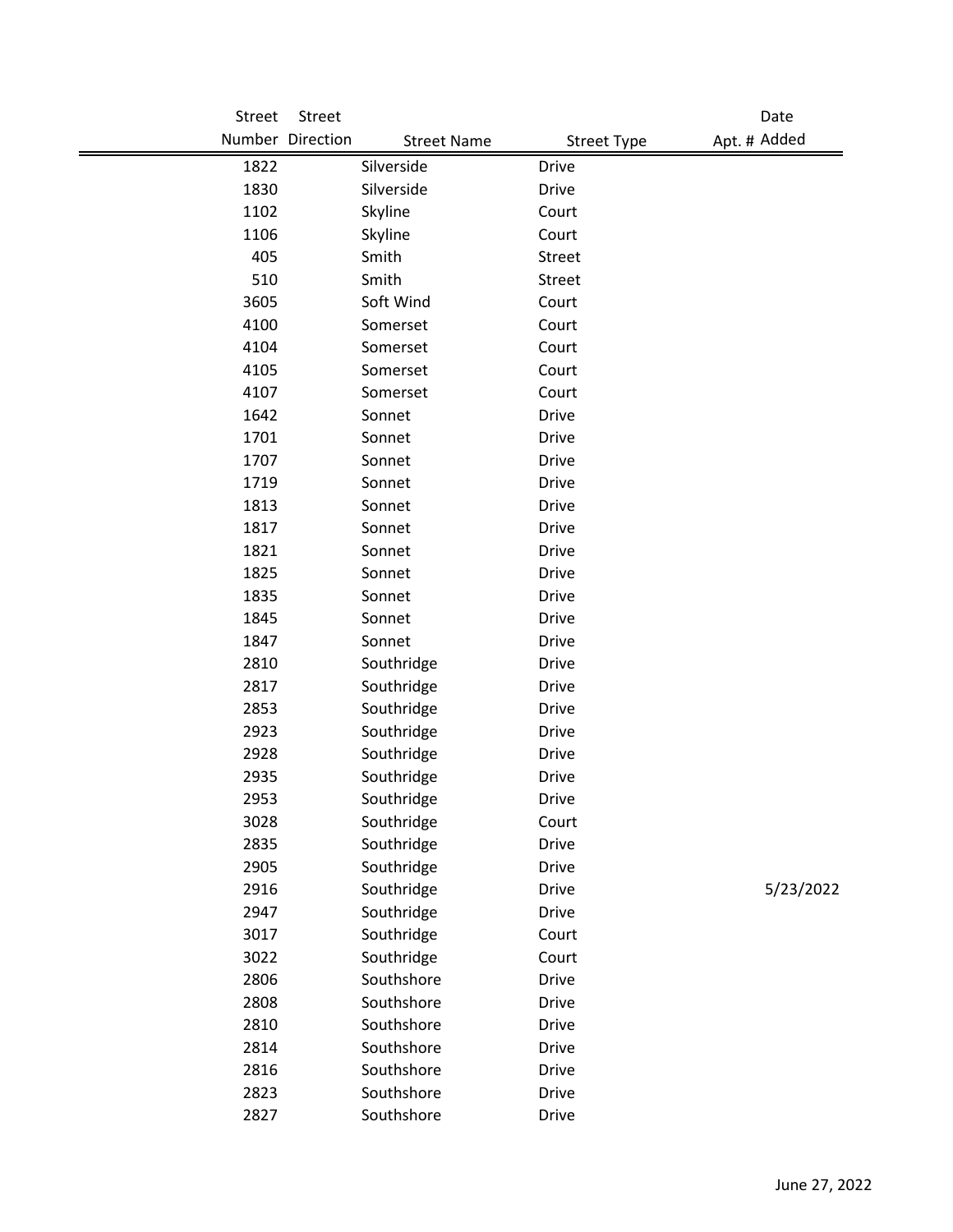| Street     | Street           |                                            |                              | Date         |
|------------|------------------|--------------------------------------------|------------------------------|--------------|
|            | Number Direction | <b>Street Name</b>                         | <b>Street Type</b>           | Apt. # Added |
| 2800       |                  | Southwood                                  | Court                        |              |
| 2805       |                  | Southwood                                  | Court                        |              |
| 3318       |                  | Sprindeltree                               | <b>Drive</b>                 |              |
| 3325       |                  | Sprindeltree                               | <b>Drive</b>                 |              |
| 3329       |                  | Sprindeltree                               | <b>Drive</b>                 |              |
| 3401       |                  | Sprindeltree                               | <b>Drive</b>                 |              |
| 3409       |                  | Sprindeltree                               | <b>Drive</b>                 |              |
| 3410       |                  | Sprindeltree                               | <b>Drive</b>                 |              |
| 3417       |                  | Sprindeltree                               | <b>Drive</b>                 |              |
| 3421       |                  | Sprindeltree                               | <b>Drive</b>                 |              |
| 3425       |                  | Sprindeltree                               | <b>Drive</b>                 |              |
| 3441       |                  | Sprindeltree                               | <b>Drive</b>                 |              |
| 3445       |                  | Sprindeltree                               | <b>Drive</b>                 |              |
| 3457       |                  | Sprindeltree                               | <b>Drive</b>                 |              |
| 3453       |                  | Sprindeltree                               | <b>Drive</b>                 |              |
| 3305       |                  | Sprindletree                               | <b>Drive</b>                 |              |
| 3310       |                  | Sprindletree                               | <b>Drive</b>                 |              |
| 3313       |                  | Sprindletree                               | <b>Drive</b>                 |              |
| 3317       |                  | Sprindletree                               | <b>Drive</b>                 |              |
| 3462       |                  | Sprindletree                               | <b>Drive</b>                 |              |
| 800        |                  | <b>Spring Creek</b>                        | <b>Drive</b>                 |              |
| 812        |                  | <b>Spring Creek</b>                        | <b>Drive</b>                 |              |
| 815        |                  | <b>Spring Creek</b>                        | <b>Drive</b>                 |              |
| 827        |                  | <b>Spring Creek</b>                        | <b>Drive</b>                 |              |
| 832        |                  | <b>Spring Creek</b>                        | <b>Drive</b>                 |              |
| 900        |                  | <b>Spring Creek</b>                        | <b>Drive</b>                 |              |
| 904        |                  | <b>Spring Creek</b>                        | <b>Drive</b>                 |              |
| 912        |                  | <b>Spring Creek</b>                        | <b>Drive</b>                 |              |
| 913        |                  | <b>Spring Creek</b>                        | Drive                        |              |
| 916        |                  | <b>Spring Creek</b>                        | <b>Drive</b>                 |              |
| 921<br>924 |                  | <b>Spring Creek</b>                        | <b>Drive</b>                 |              |
| 929        |                  | <b>Spring Creek</b>                        | <b>Drive</b><br><b>Drive</b> |              |
| 933        |                  | <b>Spring Creek</b><br><b>Spring Creek</b> | <b>Drive</b>                 |              |
| 937        |                  | <b>Spring Creek</b>                        | <b>Drive</b>                 |              |
| 941        |                  | <b>Spring Creek</b>                        | <b>Drive</b>                 |              |
| 944        |                  | <b>Spring Creek</b>                        | <b>Drive</b>                 |              |
| 945        |                  | <b>Spring Creek</b>                        | <b>Drive</b>                 |              |
| 816        |                  | <b>Spring Creek</b>                        | <b>Drive</b>                 |              |
| 819        |                  | <b>Spring Creek</b>                        | <b>Drive</b>                 |              |
| 828        |                  | <b>Spring Creek</b>                        | <b>Drive</b>                 |              |
| 949        |                  | <b>Spring Creek</b>                        | <b>Drive</b>                 |              |
| 3402       |                  | <b>Spring Willow</b>                       | <b>Drive</b>                 |              |
|            |                  |                                            |                              |              |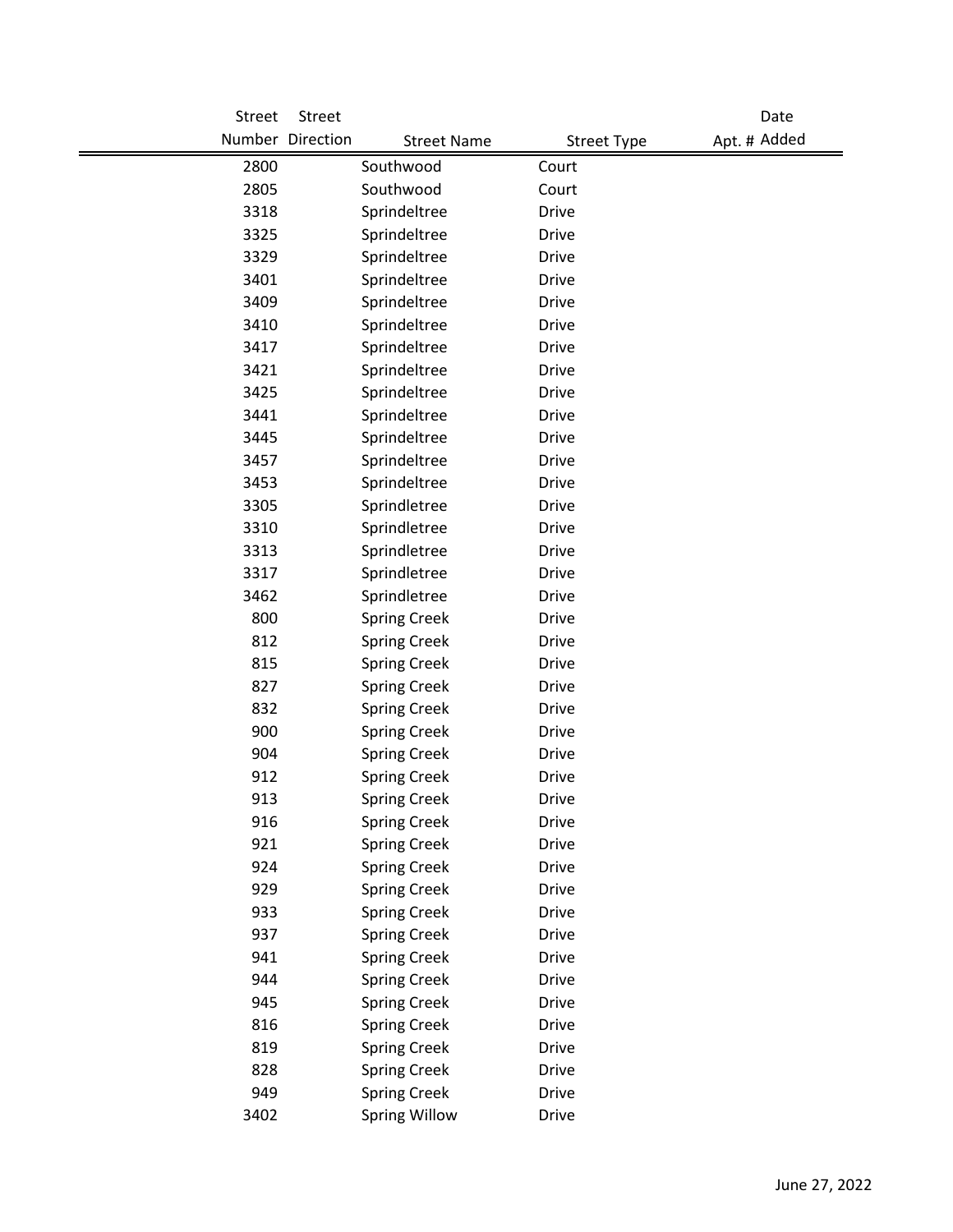| Street | Street           |                      |                    | Date         |
|--------|------------------|----------------------|--------------------|--------------|
|        | Number Direction | <b>Street Name</b>   | <b>Street Type</b> | Apt. # Added |
| 3434   |                  | <b>Spring Willow</b> | <b>Drive</b>       |              |
| 3438   |                  | <b>Spring Willow</b> | <b>Drive</b>       |              |
| 3446   |                  | <b>Spring Willow</b> | <b>Drive</b>       |              |
| 2803   |                  | Springbranch         | Court              |              |
| 2805   |                  | Springbranch         | Court              |              |
| 2807   |                  | Springbranch         | Court              |              |
| 320    |                  | Springbrook          | Court              |              |
| 2504   |                  | Springhill           | <b>Drive</b>       |              |
| 2509   |                  | Springhill           | <b>Drive</b>       |              |
| 2524   |                  | Springhill           | <b>Drive</b>       |              |
| 2545   |                  | Springhill           | <b>Drive</b>       |              |
| 2549   |                  | Springhill           | <b>Drive</b>       |              |
| 2709   |                  | Springhill           | <b>Drive</b>       |              |
| 2712   |                  | Springhill           | <b>Drive</b>       |              |
| 2721   |                  | Springhill           | <b>Drive</b>       |              |
| 2725   |                  | Springhill           | <b>Drive</b>       |              |
| 2729   |                  | Springhill           | <b>Drive</b>       |              |
| 2733   |                  | Springhill           | <b>Drive</b>       |              |
| 2805   |                  | Springhill           | Drive              |              |
| 2819   |                  | Springhill           | <b>Drive</b>       |              |
| 2505   |                  | Springhill           | <b>Drive</b>       |              |
| 2724   |                  | Springhill           | <b>Drive</b>       |              |
| 2741   |                  | Springhill           | <b>Drive</b>       |              |
| 3321   |                  | Spruce               | Lane               |              |
| 3324   |                  | Spruce               | Lane               |              |
| 3332   |                  | Spruce               | Lane               |              |
| 3336   |                  | Spruce               | Lane               |              |
| 3337   |                  | Spruce               | Lane               |              |
| 3340   |                  | Spruce               | Lane               |              |
| 3341   |                  | Spruce               | Lane               |              |
| 3349   |                  | Spruce               | Lane               |              |
| 3352   |                  | Spruce               | Lane               |              |
| 3357   |                  | Spruce               | Lane               |              |
| 3360   |                  | Spruce               | Lane               |              |
| 3365   |                  | Spruce               | Lane               |              |
| 3373   |                  | Spruce               | Lane               |              |
| 3377   |                  | Spruce               | Lane               |              |
| 2136   |                  | Spur                 | Trail              |              |
| 2303   |                  | Spur                 | Trail              | 5/23/2022    |
| 4208   |                  | Squire               | Court              |              |
| 1907   |                  | Stafford             | Road               |              |
| 1911   |                  | Stafford             | Road               |              |
| 1912   |                  | Stafford             | Road               |              |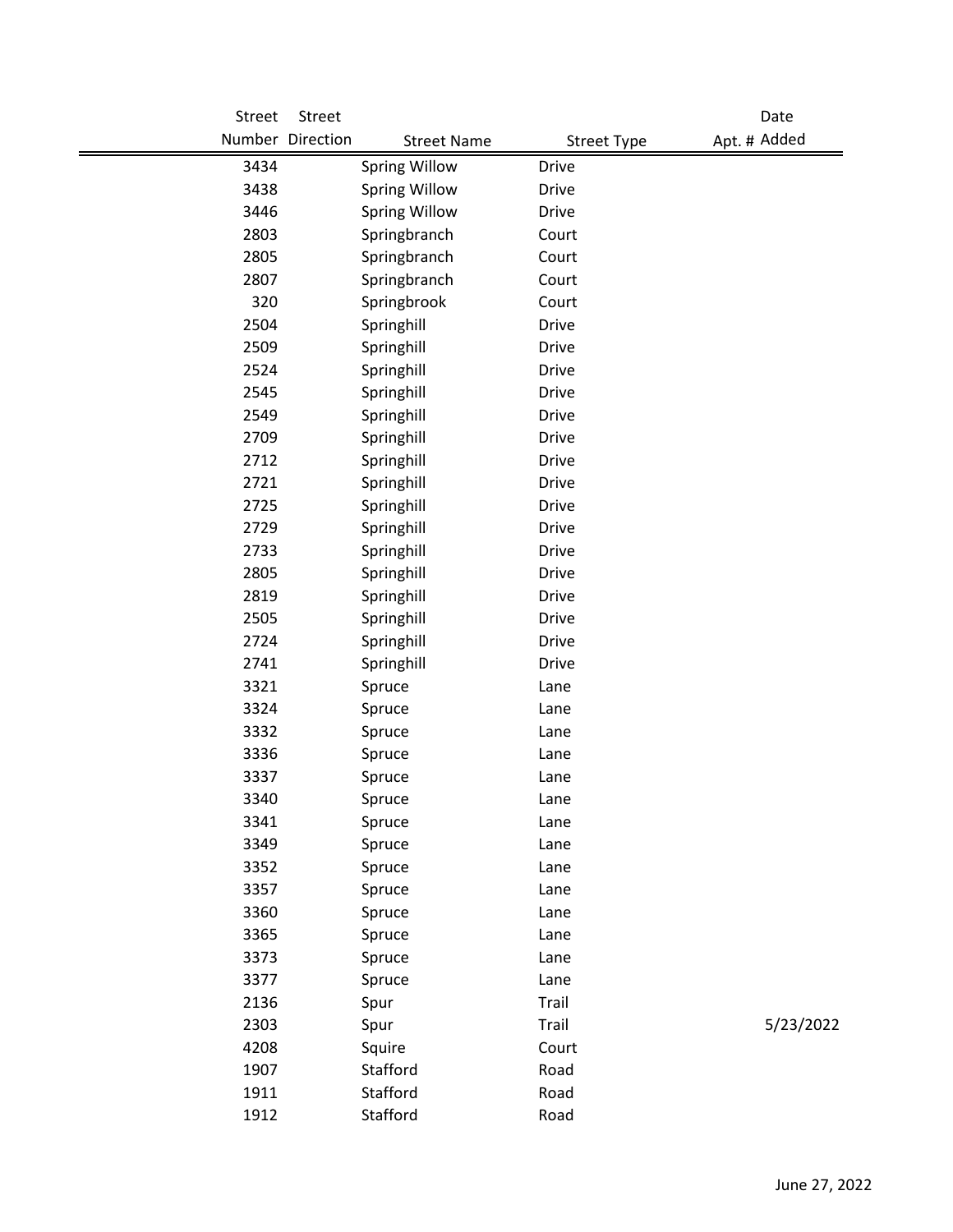| Street       | Street           |                                            |                              | Date         |
|--------------|------------------|--------------------------------------------|------------------------------|--------------|
|              | Number Direction | <b>Street Name</b>                         | <b>Street Type</b>           | Apt. # Added |
| 1915         |                  | Stafford                                   | Road                         |              |
| 1917         |                  | Stafford                                   | Road                         |              |
| 1922         |                  | Stafford                                   | Road                         |              |
| 1924         |                  | Stafford                                   | Road                         |              |
| 1925         |                  | Stafford                                   | Road                         |              |
| 1931         |                  | Stafford                                   | Road                         |              |
| 1932         |                  | Stafford                                   | Road                         |              |
| 1933         |                  | Stafford                                   | Road                         |              |
| 1934         |                  | Stafford                                   | Road                         |              |
| 201          |                  | <b>Starnes</b>                             | <b>Street</b>                |              |
| 203          |                  | <b>Starnes</b>                             | <b>Street</b>                |              |
|              | 216 North        | <b>Starnes</b>                             | <b>Street</b>                |              |
| 4051         |                  | State Highway 121                          |                              | #400         |
| 1012         |                  | Steeplewood                                | <b>Drive</b>                 |              |
| 1032         |                  | Steeplewood                                | <b>Drive</b>                 |              |
| 1044         |                  | Steeplewood                                | <b>Drive</b>                 |              |
| 2109         |                  | Steeplewood                                | <b>Drive</b>                 |              |
| 2113         |                  | Steeplewood                                | Drive                        |              |
| 2116         |                  | Steeplewood                                | <b>Drive</b>                 |              |
| 2124         |                  | Steeplewood                                | <b>Drive</b>                 |              |
| 2125         |                  | Steeplewood                                | <b>Drive</b>                 |              |
| 2129         |                  | Steeplewood                                | <b>Drive</b>                 |              |
| 2132         |                  | Steeplewood                                | Drive                        |              |
| 2137         |                  | Steeplewood                                | <b>Drive</b>                 |              |
| 2141         |                  | Steeplewood                                | <b>Drive</b>                 |              |
| 2145         |                  | Steeplewood                                | <b>Drive</b>                 |              |
| 2153         |                  | Steeplewood                                | <b>Drive</b>                 |              |
| 2156         |                  | Steeplewood                                | <b>Drive</b>                 |              |
| 1219         |                  | Sterling                                   | Lane                         |              |
| 1225         |                  | Sterling                                   | Lane                         |              |
| 4000         |                  | <b>Stone Brooke</b>                        | Drive                        |              |
| 4002         |                  | <b>Stone Brooke</b>                        | <b>Drive</b>                 |              |
| 4006         |                  | <b>Stone Brooke</b><br><b>Stone Brooke</b> | <b>Drive</b>                 |              |
| 4010<br>4012 |                  | Stone Brooke                               | <b>Drive</b><br><b>Drive</b> |              |
| 4016         |                  | Stone Brooke                               | Drive                        |              |
| 3108         |                  | <b>Stone Creek</b>                         |                              |              |
| 3137         |                  | <b>Stone Creek</b>                         | Lane<br>Lane                 |              |
| 3143         |                  | <b>Stone Creek</b>                         | Lane                         |              |
| 3149         |                  | <b>Stone Creek</b>                         | Lane                         |              |
| 3174         |                  | <b>Stone Creek</b>                         | Lane                         |              |
| 2122         |                  | <b>Stone Moss</b>                          | Lane                         |              |
| 2804         |                  | Stonecrest                                 | Drive                        |              |
|              |                  |                                            |                              |              |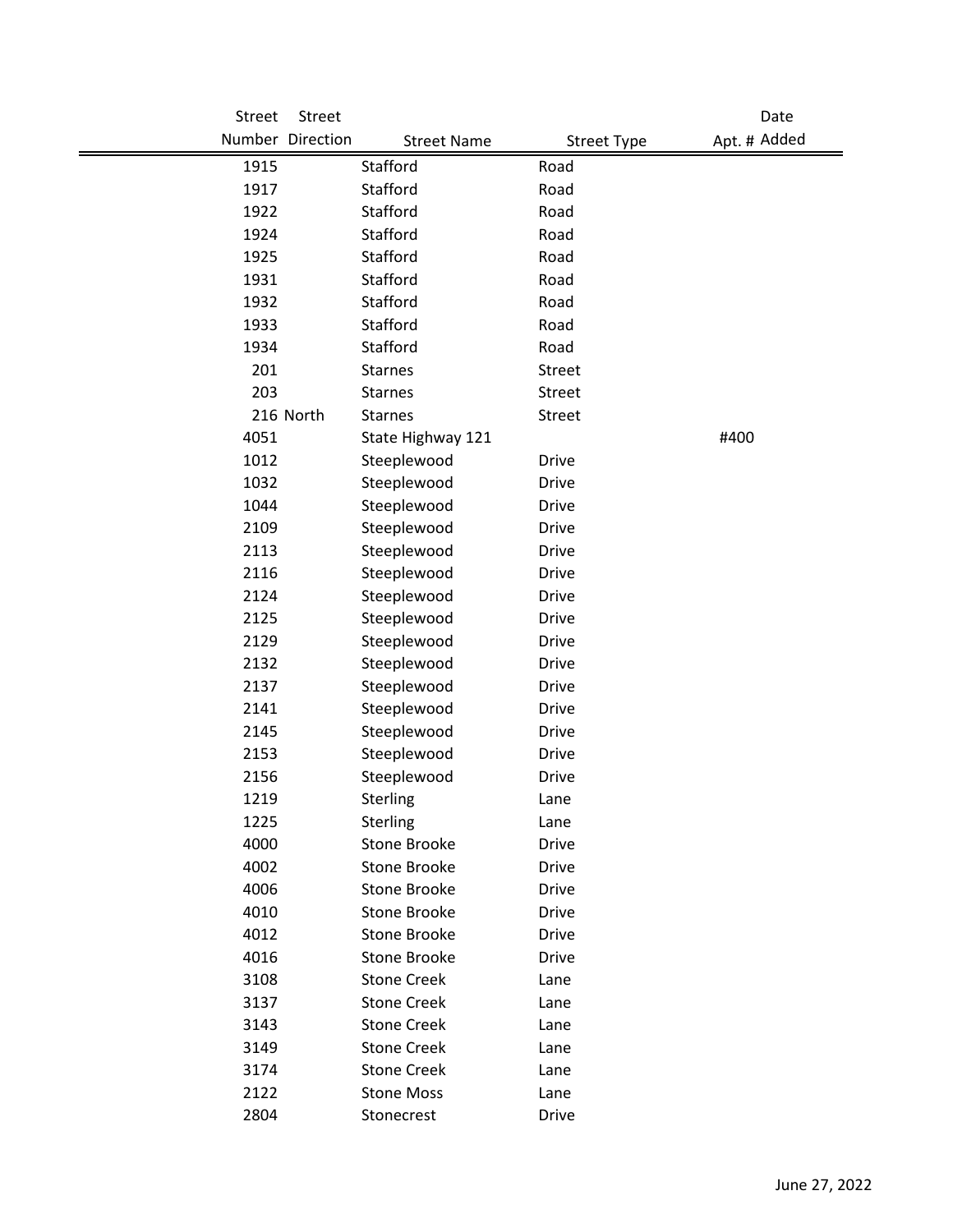| Street       | Street                                   |                                          | Date         |
|--------------|------------------------------------------|------------------------------------------|--------------|
|              | Number Direction                         | <b>Street Name</b><br><b>Street Type</b> | Apt. # Added |
| 2809         | Stonecrest                               | <b>Drive</b>                             |              |
| 3305         | Stonecrest                               | <b>Drive</b>                             |              |
| 3400         | Stonecrest                               | <b>Drive</b>                             |              |
| 3404         | Stonecrest                               | <b>Drive</b>                             |              |
| 3408         | Stonecrest                               | <b>Drive</b>                             |              |
| 3412         | Stonecrest                               | <b>Drive</b>                             |              |
| 3413         | Stonecrest                               | <b>Drive</b>                             |              |
| 3421         | Stonecrest                               | <b>Drive</b>                             |              |
| 3425         | Stonecrest                               | <b>Drive</b>                             |              |
| 3304         | Stonecrest                               | <b>Drive</b>                             |              |
| 2801         | Stonehurst                               | <b>Drive</b>                             |              |
| 2804         | Stonehurst                               | <b>Drive</b>                             |              |
| 2805         | Stonehurst                               | <b>Drive</b>                             |              |
| 2808         | Stonehurst                               | <b>Drive</b>                             |              |
| 2809         | Stonehurst                               | <b>Drive</b>                             |              |
| 1604         | Stoneway                                 | <b>Drive</b>                             |              |
| 1606         | Stoneway                                 | <b>Drive</b>                             |              |
| 1613         | Stoneway                                 | <b>Drive</b>                             |              |
| 1620         | Stoneway                                 | <b>Drive</b>                             |              |
| 1700         | Stoneway                                 | <b>Drive</b>                             |              |
| 1707         | Stoneway                                 | <b>Drive</b>                             |              |
| 1708         | Stoneway                                 | <b>Drive</b>                             |              |
| 1710         | Stoneway                                 | <b>Drive</b>                             |              |
| 1712         | Stoneway                                 | <b>Drive</b>                             |              |
| 1713         | Stoneway                                 | <b>Drive</b>                             |              |
| 1715         | Stoneway                                 | <b>Drive</b>                             |              |
| 1719         | Stoneway                                 | <b>Drive</b>                             |              |
| 1908         | Stoneway                                 | <b>Drive</b>                             |              |
| 1943         | Stoneway                                 | <b>Drive</b>                             |              |
| 1616         | Stoneway                                 | <b>Drive</b>                             |              |
| 1702         | Stoneway                                 | <b>Drive</b>                             |              |
| 2624         | <b>Stratford Chase</b>                   |                                          |              |
| 2629         | <b>Stratford Chase</b>                   |                                          |              |
| 2632         | <b>Stratford Chase</b>                   |                                          |              |
| 2633         | <b>Stratford Chase</b>                   |                                          |              |
| 2636         | <b>Stratford Chase</b>                   |                                          |              |
| 2702         | <b>Summer Wind</b><br><b>Summer Wind</b> | <b>Drive</b>                             |              |
| 2704         |                                          | <b>Drive</b>                             |              |
| 2706         | <b>Summer Wind</b>                       | <b>Drive</b>                             |              |
| 2709         | <b>Summer Wind</b>                       | <b>Drive</b>                             |              |
| 2711<br>2714 | <b>Summer Wind</b><br><b>Summer Wind</b> | <b>Drive</b><br><b>Drive</b>             |              |
|              |                                          |                                          |              |
| 2718         | Summer Wind                              | Drive                                    |              |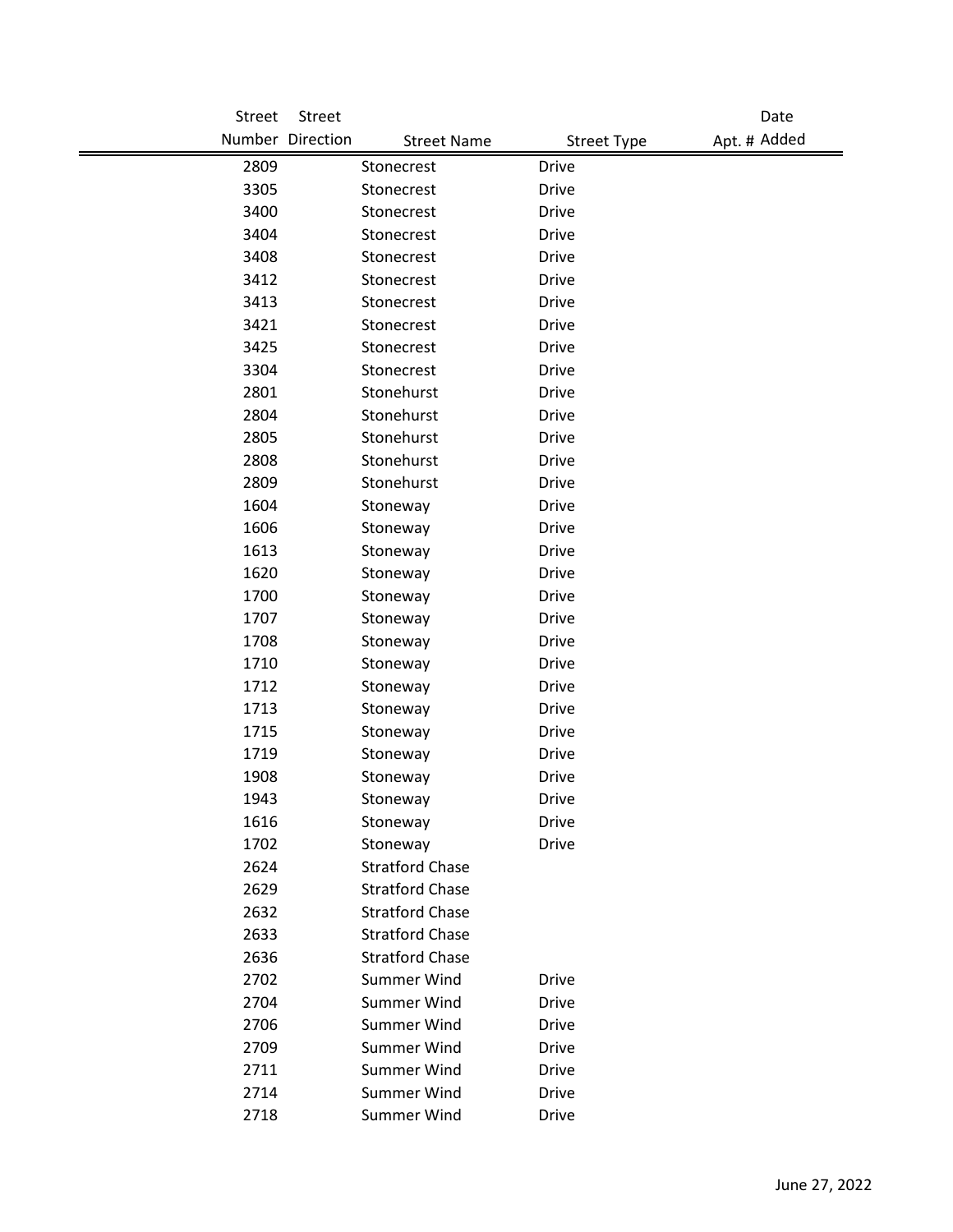| Street | Street           |                    |                    | Date         |
|--------|------------------|--------------------|--------------------|--------------|
|        | Number Direction | <b>Street Name</b> | <b>Street Type</b> | Apt. # Added |
| 2721   |                  | Summer Wind        | <b>Drive</b>       |              |
| 3219   |                  | Summerfield        | <b>Drive</b>       |              |
| 3235   |                  | Summerfield        | <b>Drive</b>       |              |
| 3243   |                  | Summerfield        | <b>Drive</b>       |              |
| 3317   |                  | Summerfield        | <b>Drive</b>       |              |
| 3325   |                  | Summerfield        | <b>Drive</b>       |              |
| 3333   |                  | Summerfield        | <b>Drive</b>       |              |
| 3342   |                  | Summerfield        | Drive              |              |
| 3346   |                  | Summerfield        | <b>Drive</b>       |              |
| 3207   |                  | Summerfield        | <b>Drive</b>       |              |
| 3310   |                  | Summerfield        | <b>Drive</b>       |              |
| 3334   |                  | Summerfield        | <b>Drive</b>       |              |
| 3201   |                  | Summit             | Court              |              |
| 3205   |                  | Summit             | Court              |              |
| 3209   |                  | Summit             | Court              |              |
| 3212   |                  | Summit             | Court              |              |
| 3200   |                  | Summit             | Court              |              |
| 2706   |                  | Summit Ridge       | <b>Street</b>      |              |
| 2712   |                  | Summit Ridge       | <b>Street</b>      |              |
| 2800   |                  | Summit Ridge       | Street             |              |
| 2812   |                  | Summit Ridge       | <b>Street</b>      |              |
| 2818   |                  | Summit Ridge       | <b>Street</b>      |              |
|        | 901 West         | Sunset             | <b>Street</b>      |              |
|        | 904 West         | Sunset             | <b>Street</b>      |              |
|        | 908 West         | Sunset             | <b>Street</b>      |              |
|        | 914 West         | Sunset             | <b>Street</b>      |              |
| 820    |                  | Sunshine           | Lane               |              |
| 852    |                  | Sunshine           | Lane               |              |
| 863    |                  | Sunshine           | Lane               |              |
| 1003   |                  | Surrey             | Lane               |              |
| 2912   |                  | Sweet Briar        | Street             |              |
| 2918   |                  | Sweet Briar        | Street             |              |
| 2930   |                  | Sweet Briar        | <b>Street</b>      |              |
| 3011   |                  | Sweet Briar        | <b>Street</b>      |              |
| 3042   |                  | Sweet Briar        | Street             |              |
| 3048   |                  | Sweet Briar        | Street             |              |
| 3113   |                  | Sweet Briar        | Street             |              |
| 3118   |                  | Sweet Briar        | <b>Street</b>      |              |
| 3119   |                  | Sweet Briar        | Street             |              |
| 3000   |                  | Sweet Briar        | Street             |              |
| 3029   |                  | Sweet Briar        | <b>Street</b>      |              |
| 3306   |                  | Sweet Gum          | Lane               |              |
| 3310   |                  | Sweet Gum          | Lane               |              |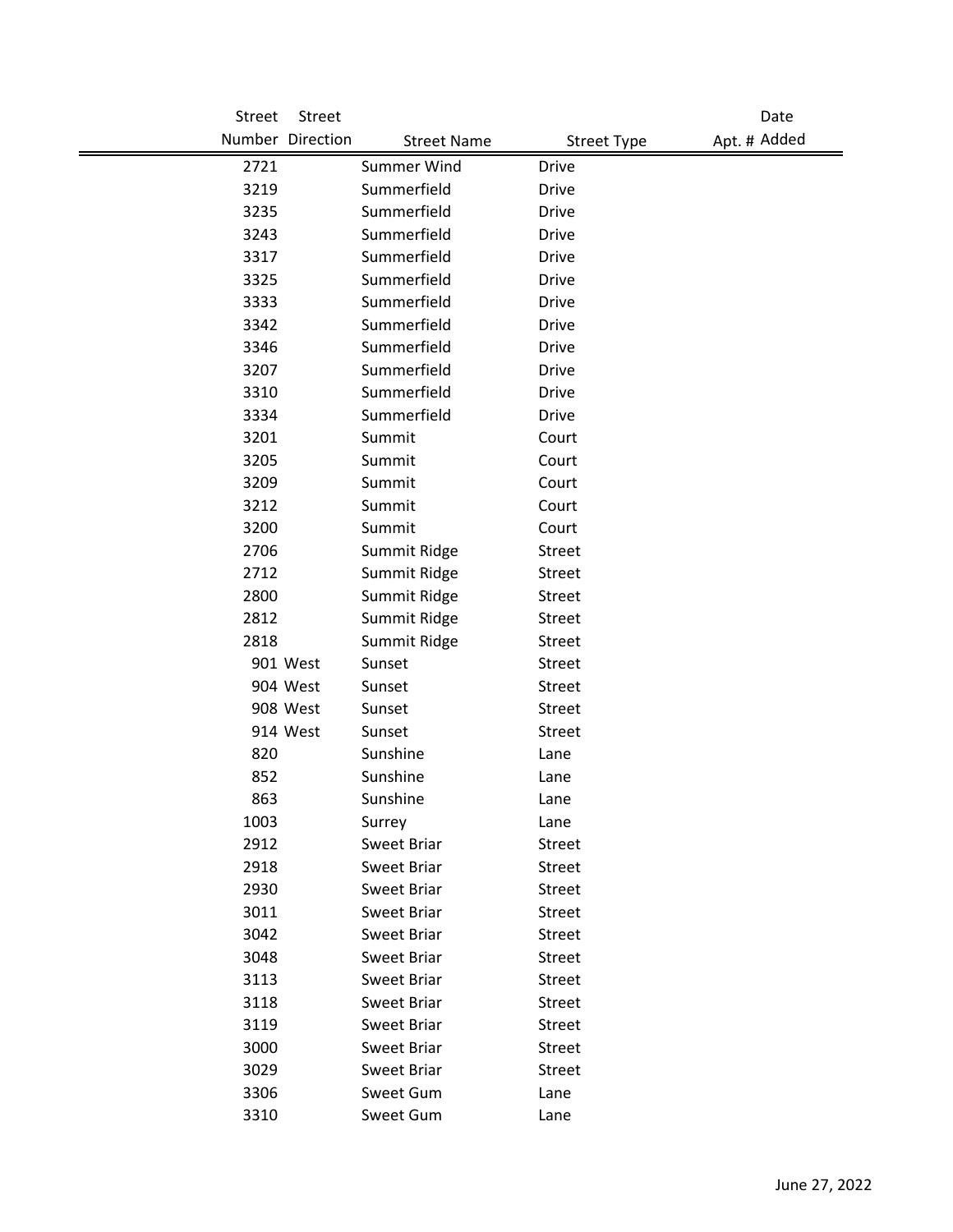| Street | Street           |                    |                    | Date         |
|--------|------------------|--------------------|--------------------|--------------|
|        | Number Direction | <b>Street Name</b> | <b>Street Type</b> | Apt. # Added |
| 3314   |                  | Sweet Gum          | Lane               |              |
| 3322   |                  | Sweet Gum          | Lane               |              |
| 113    |                  | Sycamore           | Court              |              |
| 117    |                  | Sycamore           | Court              |              |
| 128    |                  | Sycamore           | Court              |              |
| 112    |                  | Sycamore           | Court              |              |
| 1224   |                  | Tamarack           | Court              |              |
| 1225   |                  | Tamarack           | Court              |              |
| 1909   |                  | Tanglewood         | <b>Drive</b>       |              |
| 1911   |                  | Tanglewood         | <b>Drive</b>       |              |
| 1917   |                  | Tanglewood         | <b>Drive</b>       |              |
| 2015   |                  | Tanglewood         | <b>Drive</b>       |              |
| 2021   |                  | Tanglewood         | <b>Drive</b>       |              |
| 2121   |                  | Tanglewood         | <b>Drive</b>       |              |
| 2411   |                  | Tanglewood         | <b>Drive</b>       |              |
| 2617   |                  | Tanglewood         | <b>Drive</b>       |              |
| 2620   |                  | Tanglewood         | <b>Drive</b>       |              |
| 2626   |                  | Tanglewood         | <b>Drive</b>       |              |
| 2633   |                  | Tanglewood         | <b>Drive</b>       |              |
| 2109   |                  | Tanglewood         | <b>Drive</b>       |              |
| 2215   |                  | Tanglewood         | <b>Drive</b>       |              |
| 2239   |                  | Tanglewood         | <b>Drive</b>       |              |
| 2305   |                  | Tanglewood         | <b>Drive</b>       |              |
| 2405   |                  | Tanglewood         | <b>Drive</b>       |              |
| 2505   |                  | Tanglewood         | <b>Drive</b>       |              |
| 4677   |                  | Taylor             | Lane               |              |
| 4715   |                  | Taylor             | Lane               |              |
| 4720   |                  | Taylor             | Lane               |              |
| 4803   |                  | Taylor             | Lane               |              |
| 4807   |                  | Taylor             | Lane               |              |
| 1127   |                  | Terrace            | Drive              |              |
| 1153   |                  | Terrace            | <b>Drive</b>       |              |
| 1210   |                  | Terrace            | Drive              |              |
| 1513   |                  | Terrace            | <b>Drive</b>       |              |
| 1830   |                  | Teton              | <b>Drive</b>       |              |
| 1833   |                  | Teton              | Drive              |              |
| 1845   |                  | Teton              | <b>Drive</b>       |              |
| 1837   |                  | Teton              | Drive              |              |
| 1842   |                  | Teton              | Drive              |              |
|        | 128 East         | Texas              | Street             |              |
|        | 617 East         | Texas              | Street             |              |
|        | 618 East         | Texas              | Street             |              |
|        | 626 East         | Texas              | Street             |              |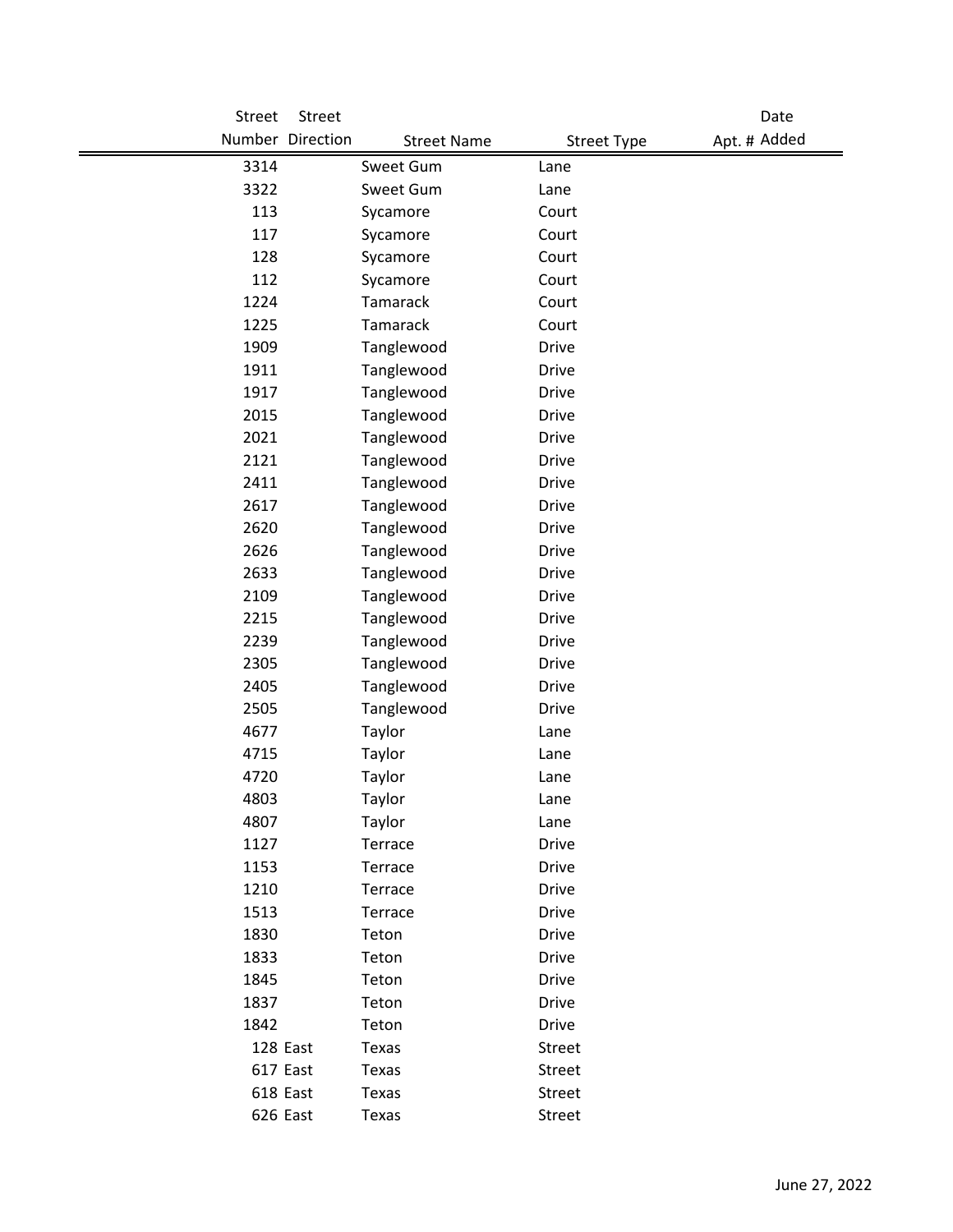| Street | Street           |                    |                    | Date         |
|--------|------------------|--------------------|--------------------|--------------|
|        | Number Direction | <b>Street Name</b> | <b>Street Type</b> | Apt. # Added |
|        | 713 East         | Texas              | <b>Street</b>      |              |
|        | 807 East         | Texas              | <b>Street</b>      |              |
|        | 823 East         | Texas              | <b>Street</b>      |              |
|        | 835 East         | Texas              | <b>Street</b>      |              |
|        | 845 East         | Texas              | <b>Street</b>      | $\mathbf{1}$ |
|        | 848 East         | Texas              | <b>Street</b>      |              |
|        | 908 East         | Texas              | <b>Street</b>      |              |
|        | 325 West         | Texas              | <b>Street</b>      |              |
|        | 901 West         | Texas              | <b>Street</b>      |              |
|        | 602 East         | Texas              | <b>Street</b>      |              |
| 1506   |                  | Thatcher           | <b>Trail</b>       |              |
| 1509   |                  | Thatcher           | Trail              |              |
| 1400   |                  | Thistlewood        | Lane               |              |
| 1402   |                  | Thistlewood        | Lane               |              |
| 1405   |                  | Thistlewood        | Lane               |              |
| 1408   |                  | Thistlewood        | Lane               |              |
| 1409   |                  | Thistlewood        | Lane               |              |
| 1413   |                  | Thistlewood        | Lane               |              |
| 1414   |                  | Thistlewood        | Lane               |              |
| 1420   |                  | Thistlewood        | Lane               |              |
| 1422   |                  | Thistlewood        | Lane               |              |
| 1423   |                  | Thistlewood        | Lane               |              |
| 1426   |                  | Thistlewood        | Lane               |              |
| 1427   |                  | Thistlewood        | Lane               |              |
| 1428   |                  | Thistlewood        | Lane               |              |
| 1438   |                  | Thistlewood        | Lane               |              |
| 1439   |                  | Thistlewood        | Lane               |              |
| 1440   |                  | Thistlewood        | Lane               |              |
| 1441   |                  | Thistlewood        | Lane               |              |
| 1443   |                  | Thistlewood        | Lane               |              |
| 1444   |                  | Thistlewood        | Lane               |              |
| 1445   |                  | Thistlewood        | Lane               |              |
| 1446   |                  | Thistlewood        | Lane               |              |
| 1452   |                  | Thistlewood        | Lane               |              |
| 1453   |                  | Thistlewood        | Lane               |              |
| 1458   |                  | Thistlewood        | Lane               |              |
| 2201   |                  | Thistlewood        | Court              |              |
| 2207   |                  | Thistlewood        | Court              |              |
| 2209   |                  | Thistlewood        | Court              |              |
| 2211   |                  | Thistlewood        | Court              |              |
| 2215   |                  | Thistlewood        | Court              |              |
| 1442   |                  | Thistlewood        | Lane               |              |
| 1451   |                  | Thistlewood        | Lane               |              |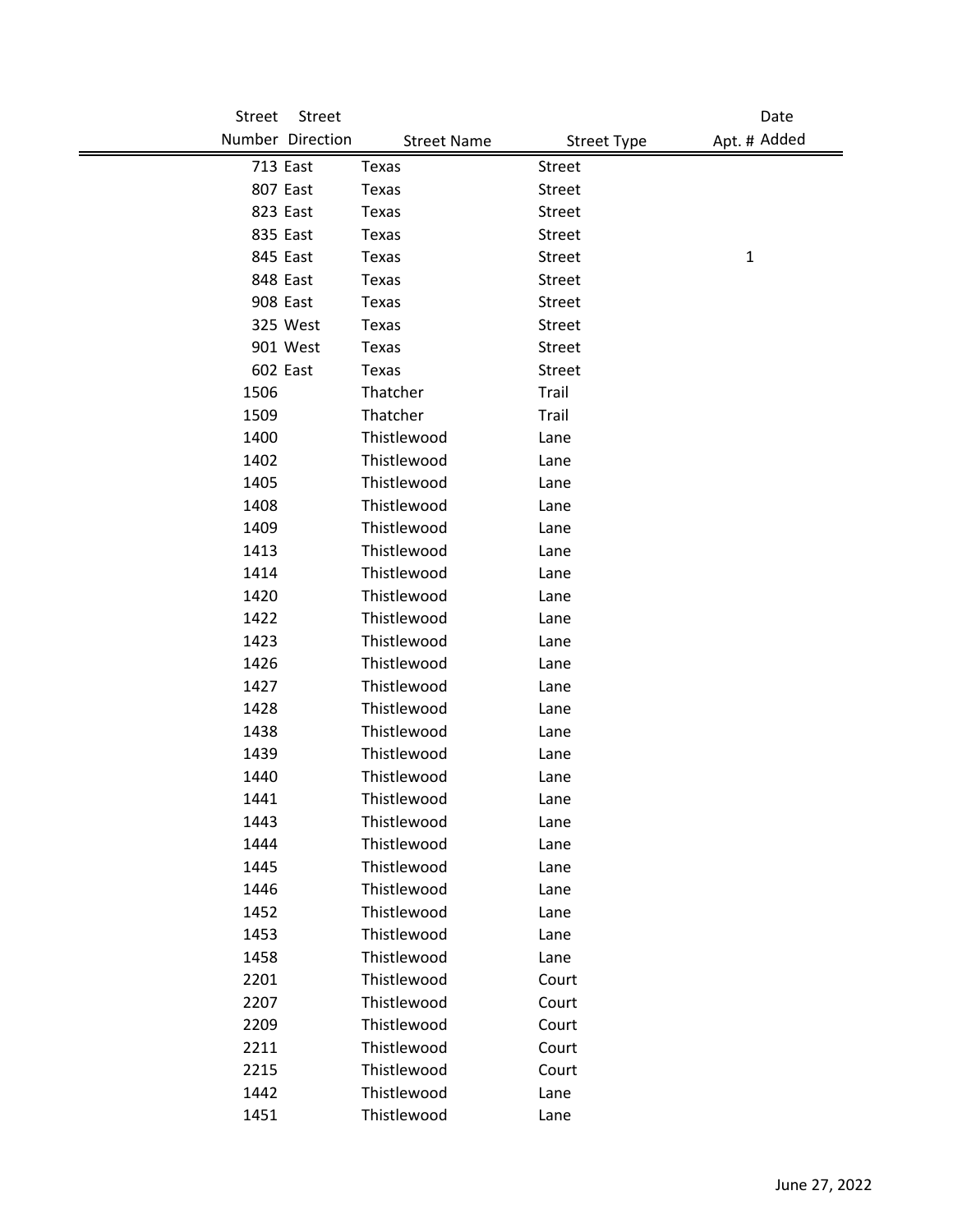| <b>Street</b> | Street           |                       |                    | Date         |
|---------------|------------------|-----------------------|--------------------|--------------|
|               | Number Direction | <b>Street Name</b>    | <b>Street Type</b> | Apt. # Added |
| 2213          |                  | Thistlewood           | Court              |              |
| 3025          |                  | Thomas                | Court              |              |
| 3029          |                  | Thomas                | Court              |              |
| 1549          |                  | <b>Tiffany Forest</b> | Court              |              |
| 1401          |                  | <b>Tiffany Forest</b> | Lane               |              |
| 1413          |                  | <b>Tiffany Forest</b> | Lane               |              |
| 1519          |                  | <b>Tiffany Forest</b> | Lane               |              |
| 1520          |                  | <b>Tiffany Forest</b> | Lane               |              |
| 1531          |                  | <b>Tiffany Forest</b> | Lane               |              |
| 1538          |                  | <b>Tiffany Forest</b> | Lane               |              |
| 1545          |                  | <b>Tiffany Forest</b> | Lane               |              |
| 1549          |                  | <b>Tiffany Forest</b> | Lane               |              |
| 1559          |                  | <b>Tiffany Forest</b> | Lane               |              |
| 1561          |                  | <b>Tiffany Forest</b> | Lane               |              |
| 1574          |                  | <b>Tiffany Forest</b> | Lane               |              |
| 1544          |                  | <b>Tiffany Forest</b> | Lane               |              |
| 1556          |                  | <b>Tiffany Forest</b> | Lane               |              |
| 1563          |                  | <b>Tiffany Forest</b> | Lane               |              |
| 1569          |                  | <b>Tiffany Forest</b> | Lane               |              |
| 4412          |                  | <b>Timber Crest</b>   | Court              |              |
| 4420          |                  | <b>Timber Crest</b>   | Court              |              |
| 4428          |                  | <b>Timber Crest</b>   | Court              |              |
| 4436          |                  | <b>Timber Crest</b>   | Court              |              |
| 4408          |                  | <b>Timber Crest</b>   | Court              |              |
| 4416          |                  | <b>Timber Crest</b>   | Court              |              |
| 4452          |                  | <b>Timber Crest</b>   | Court              |              |
| 2801          |                  | <b>Timber Hill</b>    | <b>Drive</b>       |              |
| 2806          |                  | <b>Timber Hill</b>    | <b>Drive</b>       |              |
| 2812          |                  | <b>Timber Hill</b>    | Drive              |              |
| 2814          |                  | <b>Timber Hill</b>    | <b>Drive</b>       |              |
| 2818          |                  | <b>Timber Hill</b>    | Drive              |              |
| 2824          |                  | <b>Timber Hill</b>    | <b>Drive</b>       |              |
| 2826          |                  | <b>Timber Hill</b>    | <b>Drive</b>       |              |
| 2830          |                  | <b>Timber Hill</b>    | <b>Drive</b>       |              |
| 2832          |                  | <b>Timber Hill</b>    | <b>Drive</b>       |              |
| 2834          |                  | <b>Timber Hill</b>    | Drive              |              |
| 2840          |                  | <b>Timber Hill</b>    | <b>Drive</b>       |              |
| 2842          |                  | <b>Timber Hill</b>    | Drive              |              |
| 2802          |                  | <b>Timber Hill</b>    | <b>Drive</b>       |              |
| 2816          |                  | <b>Timber Hill</b>    | <b>Drive</b>       |              |
| 2851          |                  | <b>Timber Hill</b>    | <b>Drive</b>       |              |
| 2913          |                  | Timberline            | <b>Drive</b>       |              |
| 3107          |                  | Timberline            | Drive              |              |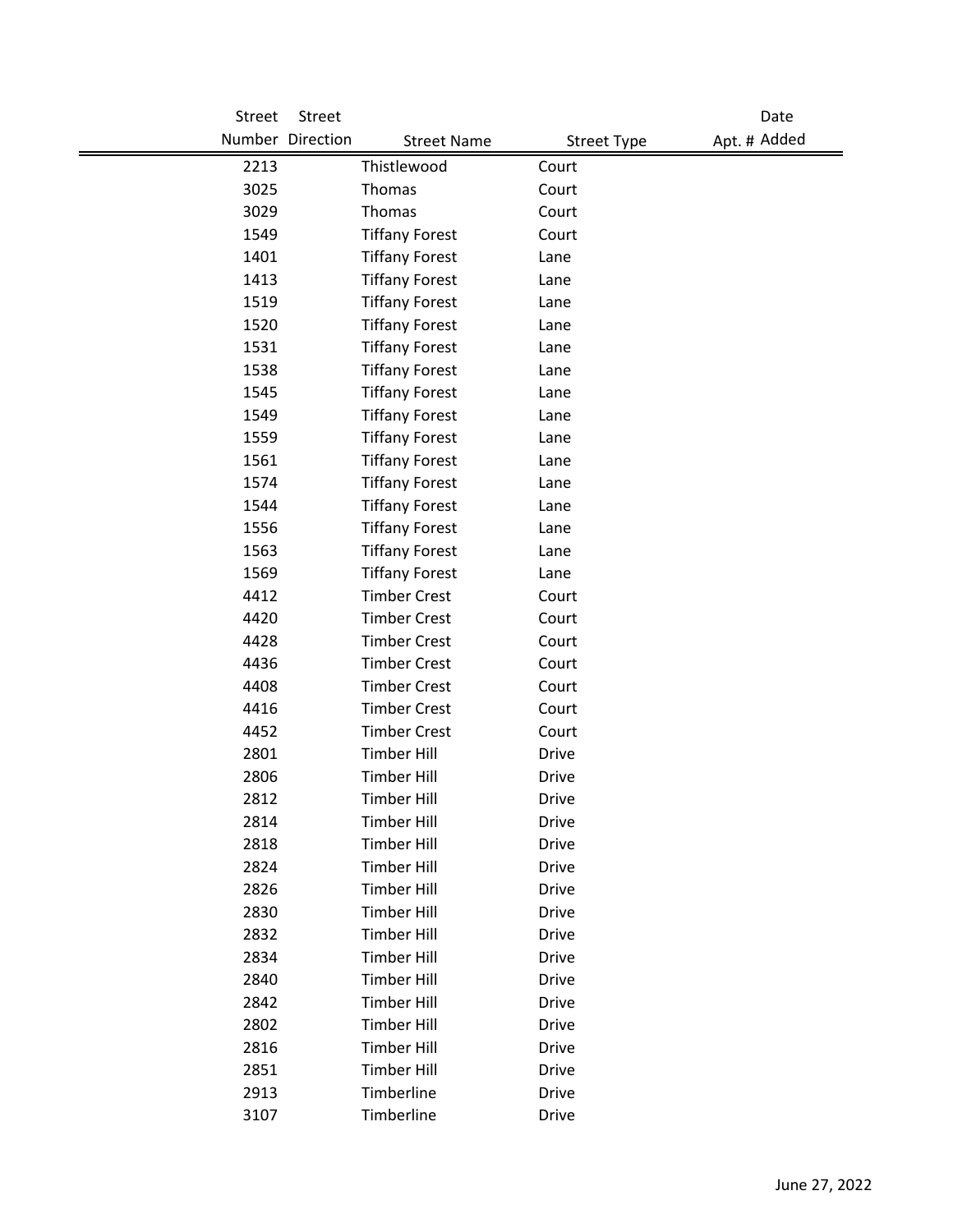| Street | Street           |                    |                    | Date         |
|--------|------------------|--------------------|--------------------|--------------|
|        | Number Direction | <b>Street Name</b> | <b>Street Type</b> | Apt. # Added |
| 3115   |                  | Timberline         | <b>Drive</b>       |              |
| 3127   |                  | Timberline         | <b>Drive</b>       |              |
| 3500   |                  | Timberline         | <b>Drive</b>       | 103          |
| 1312   |                  | Tipperary          | <b>Drive</b>       |              |
| 1324   |                  | Tipperary          | Drive              |              |
| 1401   |                  | Tradewind          | Court              |              |
| 1402   |                  | Tradewind          | Court              |              |
| 1405   |                  | Tradewind          | Court              |              |
| 1409   |                  | Tradewind          | Court              |              |
| 1414   |                  | Tradewind          | Court              |              |
| 812    |                  | <b>Trail Edge</b>  | <b>Drive</b>       |              |
| 904    |                  | <b>Trail Edge</b>  | Drive              |              |
| 924    |                  | <b>Trail Edge</b>  | <b>Drive</b>       |              |
| 936    |                  | <b>Trail Edge</b>  | <b>Drive</b>       |              |
| 940    |                  | <b>Trail Edge</b>  | <b>Drive</b>       |              |
|        | 2907 North       | <b>Trail Lake</b>  | <b>Drive</b>       |              |
| 2918   |                  | <b>Trail Lake</b>  | <b>Drive</b>       |              |
| 2924   |                  | <b>Trail Lake</b>  | <b>Drive</b>       |              |
| 2936   |                  | <b>Trail Lake</b>  | <b>Drive</b>       |              |
| 2943   |                  | <b>Trail Lake</b>  | <b>Drive</b>       |              |
| 2954   |                  | <b>Trail Lake</b>  | <b>Drive</b>       |              |
| 2955   |                  | <b>Trail Lake</b>  | <b>Drive</b>       |              |
| 3012   |                  | <b>Trail Lake</b>  | <b>Drive</b>       |              |
| 3025   |                  | <b>Trail Lake</b>  | Drive              |              |
| 3031   |                  | <b>Trail Lake</b>  | <b>Drive</b>       |              |
| 534    |                  | Travis             | Court              |              |
| 4620   |                  | Trevor             | Trail              |              |
| 4668   |                  | Trevor             | Trail              |              |
| 4702   |                  | Trevor             | Trail              |              |
| 4728   |                  | Trevor             | Trail              |              |
| 4810   |                  | Trevor             | Trail              |              |
| 4629   |                  | Trevor             | <b>Trail</b>       |              |
| 4633   |                  | Trevor             | Trail              |              |
| 4641   |                  | Trevor             | Trail              |              |
| 4646   |                  | Trevor             | Trail              |              |
| 4713   |                  | Trevor             | <b>Trail</b>       |              |
| 4714   |                  | Trevor             | <b>Trail</b>       |              |
| 4654   |                  | Trevor             | Trail              |              |
| 100    |                  | Trunkwood          |                    |              |
| 108    |                  | Trunkwood          |                    |              |
| 2819   |                  | Tumbleweed         | Trail              |              |
| 2825   |                  | Tumbleweed         | Trail              |              |
| 2831   |                  | Tumbleweed         | Trail              |              |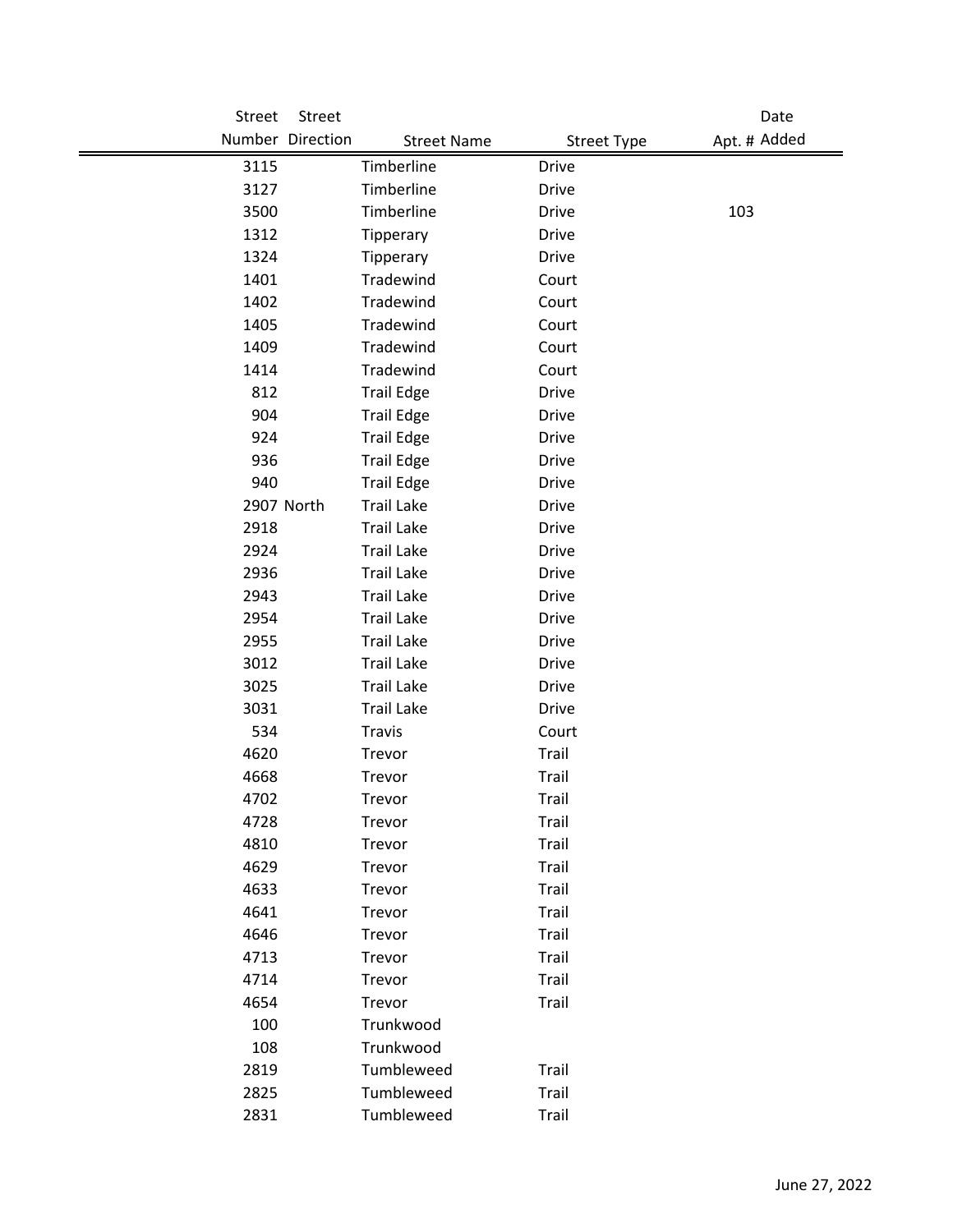| Street | Street           |                        |                    | Date         |
|--------|------------------|------------------------|--------------------|--------------|
|        | Number Direction | <b>Street Name</b>     | <b>Street Type</b> | Apt. # Added |
| 2907   |                  | Tumbleweed             | Trail              |              |
| 2919   |                  | Tumbleweed             | Trail              |              |
| 2802   |                  | Tumbleweed             | Trail              |              |
| 328    |                  | Turner                 | Road               |              |
| 414    |                  | Turner                 | Road               | 511          |
| 501    |                  | Turner                 | Road               | 616          |
| 501    |                  | Turner                 | Road               | 712          |
| 501    |                  | Turner                 | Road               | 1015         |
| 501    |                  | Turner                 | Road               | 1111         |
| 501    |                  | Turner                 | Road               | 1515         |
| 951    |                  | Turner                 | Road               | 1522         |
| 951    |                  | Turner                 | Road               | 1523         |
| 951    |                  | Turner                 | Road               | 1224         |
| 601    |                  | Turtledove             | Lane               |              |
| 613    |                  | Turtledove             | Lane               |              |
| 3568   |                  | <b>Twelve Oaks</b>     | Lane               |              |
| 3572   |                  | <b>Twelve Oaks</b>     | Lane               |              |
| 3576   |                  | <b>Twelve Oaks</b>     | Lane               |              |
| 3580   |                  | <b>Twelve Oaks</b>     | Lane               |              |
| 3584   |                  | <b>Twelve Oaks</b>     | Lane               |              |
| 852    |                  | Twilight               | Trail              |              |
| 871    |                  | Twilight               | Trail              |              |
| 2702   |                  | <b>Twin Creek Cove</b> |                    |              |
| 2710   |                  | <b>Twin Creek Cove</b> |                    |              |
| 1920   |                  | <b>Twin Oaks</b>       | Circle             |              |
| 1926   |                  | <b>Twin Oaks</b>       | Circle             |              |
| 1930   |                  | <b>Twin Oaks</b>       | Circle             |              |
| 3588   |                  | <b>Twleve Oaks</b>     | Lane               |              |
| 1137   |                  | Valley Vista           | <b>Drive</b>       |              |
| 1218   |                  | Valley Vista           | Drive              |              |
| 1221   |                  | Valley Vista           | Drive              |              |
| 1241   |                  | Valley Vista           | <b>Drive</b>       |              |
| 2901   |                  | Valleyview             | <b>Drive</b>       |              |
| 2904   |                  | Valleyview             | <b>Drive</b>       |              |
| 2905   |                  | Valleyview             | <b>Drive</b>       |              |
| 2906   |                  | Valleyview             | <b>Drive</b>       |              |
| 2601   |                  | Valleyview             | <b>Drive</b>       |              |
| 2605   |                  | Valleywood             | Drive              |              |
| 2608   |                  | Valleywood             | <b>Drive</b>       |              |
| 2609   |                  | Valleywood             | <b>Drive</b>       |              |
| 2613   |                  | Valleywood             | <b>Drive</b>       |              |
| 2629   |                  | Valleywood             | <b>Drive</b>       |              |
| 4202   |                  | Valleywood             | Drive              |              |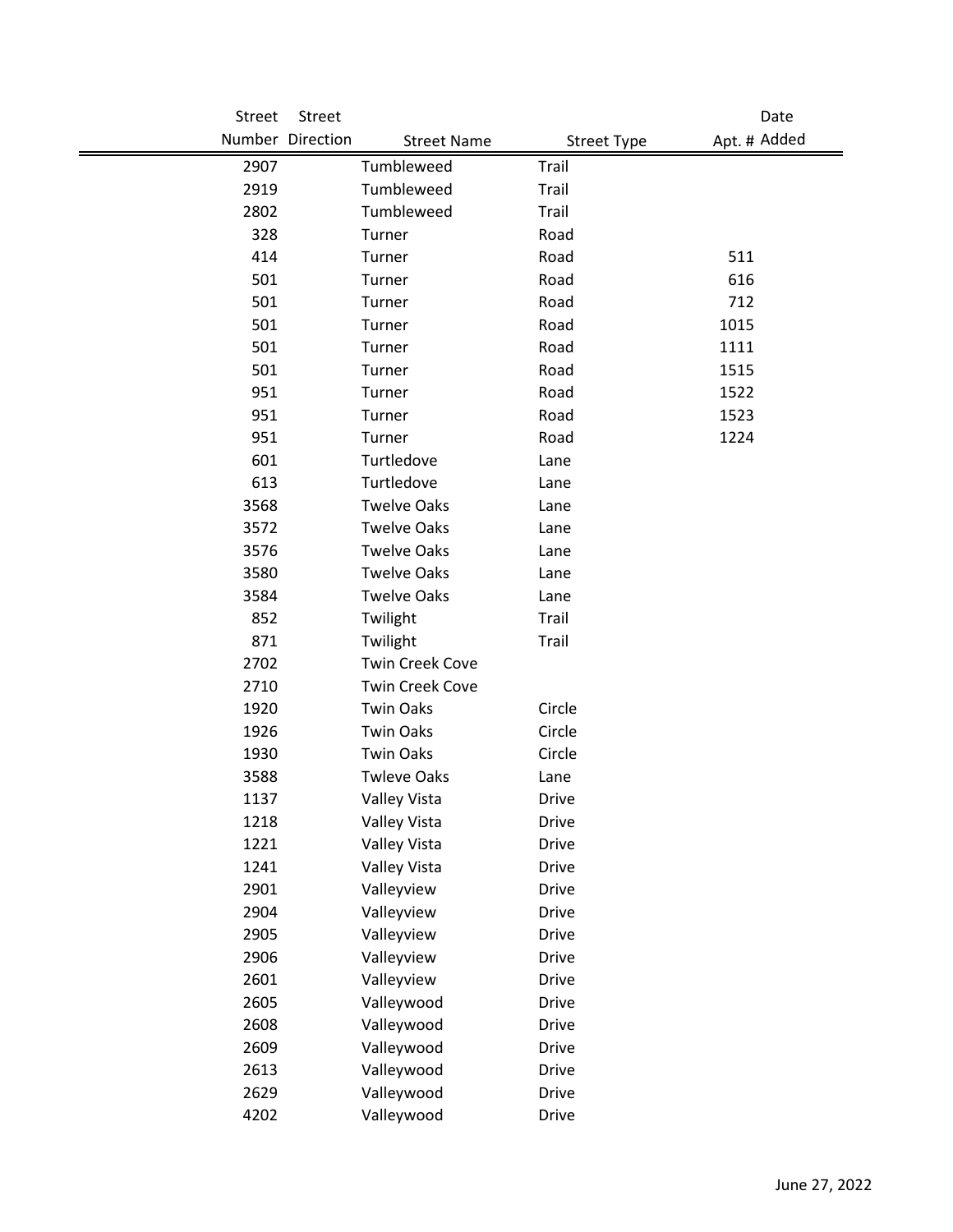| Street | Street           |                       |                    | Date         |
|--------|------------------|-----------------------|--------------------|--------------|
|        | Number Direction | <b>Street Name</b>    | <b>Street Type</b> | Apt. # Added |
| 4206   |                  | Valleywood            | <b>Drive</b>       |              |
| 4207   |                  | Valleywood            | <b>Drive</b>       |              |
| 4208   |                  | Valleywood            | <b>Drive</b>       |              |
| 4209   |                  | Valleywood            | <b>Drive</b>       |              |
| 4212   |                  | Valleywood            | <b>Drive</b>       |              |
| 2612   |                  | Valleywood            | <b>Drive</b>       |              |
| 2707   |                  | Valleywood            | <b>Drive</b>       |              |
| 3313   |                  | Van Zandt             | Court              |              |
| 3321   |                  | Van Zandt             | Court              |              |
| 3325   |                  | Van Zandt             | Court              |              |
| 3330   |                  | Van Zandt             | Court              |              |
| 2710   |                  | <b>View Meadow</b>    |                    |              |
| 2714   |                  | <b>View Meadow</b>    |                    |              |
| 2718   |                  | <b>View Meadow</b>    |                    |              |
| 2720   |                  | <b>View Meadow</b>    |                    |              |
| 2722   |                  | <b>View Meadow</b>    |                    |              |
| 4350   |                  | <b>Vineyard Creek</b> | <b>Drive</b>       |              |
| 4354   |                  | <b>Vineyard Creek</b> | <b>Drive</b>       |              |
| 4358   |                  | <b>Vineyard Creek</b> | <b>Drive</b>       |              |
| 4362   |                  | <b>Vineyard Creek</b> | <b>Drive</b>       |              |
| 4366   |                  | <b>Vineyard Creek</b> | <b>Drive</b>       |              |
| 4401   |                  | <b>Vineyard Creek</b> | <b>Drive</b>       |              |
| 4410   |                  | <b>Vineyard Creek</b> | <b>Drive</b>       |              |
| 4413   |                  | <b>Vineyard Creek</b> | <b>Drive</b>       |              |
| 4414   |                  | <b>Vineyard Creek</b> | <b>Drive</b>       |              |
| 4417   |                  | <b>Vineyard Creek</b> | <b>Drive</b>       |              |
| 4418   |                  | <b>Vineyard Creek</b> | <b>Drive</b>       |              |
| 4422   |                  | <b>Vineyard Creek</b> | <b>Drive</b>       |              |
| 4434   |                  | <b>Vineyard Creek</b> | Drive              |              |
| 4438   |                  | <b>Vineyard Creek</b> | Drive              |              |
| 4441   |                  | <b>Vineyard Creek</b> | Drive              |              |
| 4449   |                  | <b>Vineyard Creek</b> | <b>Drive</b>       |              |
| 4445   |                  | <b>Vineyard Creek</b> | <b>Drive</b>       |              |
| 4453   |                  | <b>Vineyard Creek</b> | <b>Drive</b>       |              |
| 4446   |                  | <b>Vineyard Creek</b> | <b>Drive</b>       |              |
| 4462   |                  | <b>Vineyard Creek</b> | <b>Drive</b>       |              |
| 4470   |                  | <b>Vineyard Creek</b> | <b>Drive</b>       |              |
| 915    |                  | Vinters               | Court              |              |
| 3912   |                  | Wagon Wheel           | <b>Drive</b>       |              |
| 3212   |                  | Walker                | Place              |              |
| 3216   |                  | Walker                | Place              |              |
| 3208   |                  | Walker                | Place              |              |
| 3209   |                  | Walker                | Place              |              |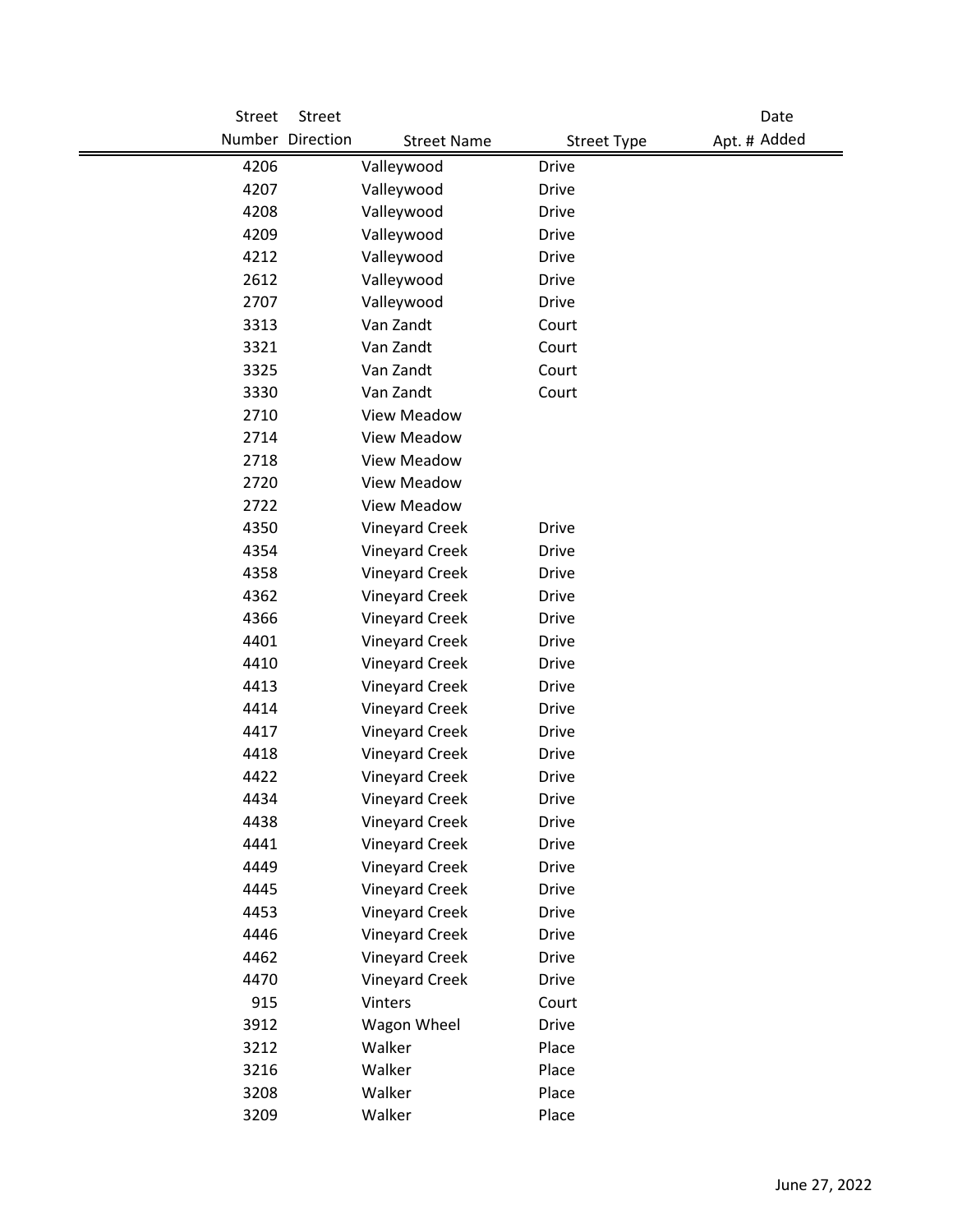| Street | Street           |                    |                    | Date         |
|--------|------------------|--------------------|--------------------|--------------|
|        | Number Direction | <b>Street Name</b> | <b>Street Type</b> | Apt. # Added |
|        | 605 East         | Wall               | Street             |              |
|        | 625 East         | Wall               | Street             |              |
|        | 626 East         | Wall               | Street             |              |
|        | 714 East         | Wall               | Street             | 110          |
|        | 808 East         | Wall               | <b>Street</b>      |              |
|        | 809 East         | Wall               | Street             |              |
|        | 1007 West        | Wall               | <b>Street</b>      |              |
|        | 1285 West        | Wall               | <b>Street</b>      |              |
|        | 1348 West        | Wall               | Street             |              |
|        | 1809 West        | Wall               | Street             |              |
|        | 838 East         | Walnut             | <b>Street</b>      |              |
|        | 840 East         | Walnut             | <b>Street</b>      | 162          |
|        | 848 East         | Walnut             | <b>Street</b>      | 171          |
| 2504   |                  | Waltham            | Drive              |              |
| 2508   |                  | Waltham            | Drive              |              |
| 2520   |                  | Waltham            | <b>Drive</b>       |              |
| 2524   |                  | Waltham            | Drive              |              |
| 2525   |                  | Waltham            | <b>Drive</b>       |              |
| 2529   |                  | Waltham            | Drive              |              |
| 2700   |                  | Waltham            | <b>Drive</b>       |              |
| 2704   |                  | Waltham            | <b>Drive</b>       |              |
| 2804   |                  | Warwick            | Way                |              |
| 2805   |                  | Warwick            | Way                |              |
| 2814   |                  | Warwick            | Way                |              |
| 909    |                  | Water Oak          | Drive              |              |
| 913    |                  | Water Oak          | <b>Drive</b>       |              |
| 917    |                  | Water Oak          | Drive              |              |
| 921    |                  | Water Oak          | <b>Drive</b>       |              |
| 928    |                  | Water Oak          | Drive              |              |
| 932    |                  | Water Oak          | Drive              |              |
| 933    |                  | Water Oak          | <b>Drive</b>       |              |
| 936    |                  | Water Oak          | <b>Drive</b>       |              |
| 941    |                  | Water Oak          | <b>Drive</b>       |              |
| 945    |                  | Water Oak          | <b>Drive</b>       |              |
| 813    |                  | Water Oak          | <b>Drive</b>       |              |
| 937    |                  | Water Oak          | <b>Drive</b>       |              |
| 940    |                  | Water Oak          | <b>Drive</b>       |              |
| 956    |                  | Water Oak          | <b>Drive</b>       |              |
| 977    |                  | Water Oak          | <b>Drive</b>       |              |
| 1904   |                  | Waterford          | <b>Drive</b>       |              |
| 1905   |                  | Waterford          | <b>Drive</b>       |              |
| 1906   |                  | Waterford          | <b>Drive</b>       |              |
| 1911   |                  | Waterford          | Drive              |              |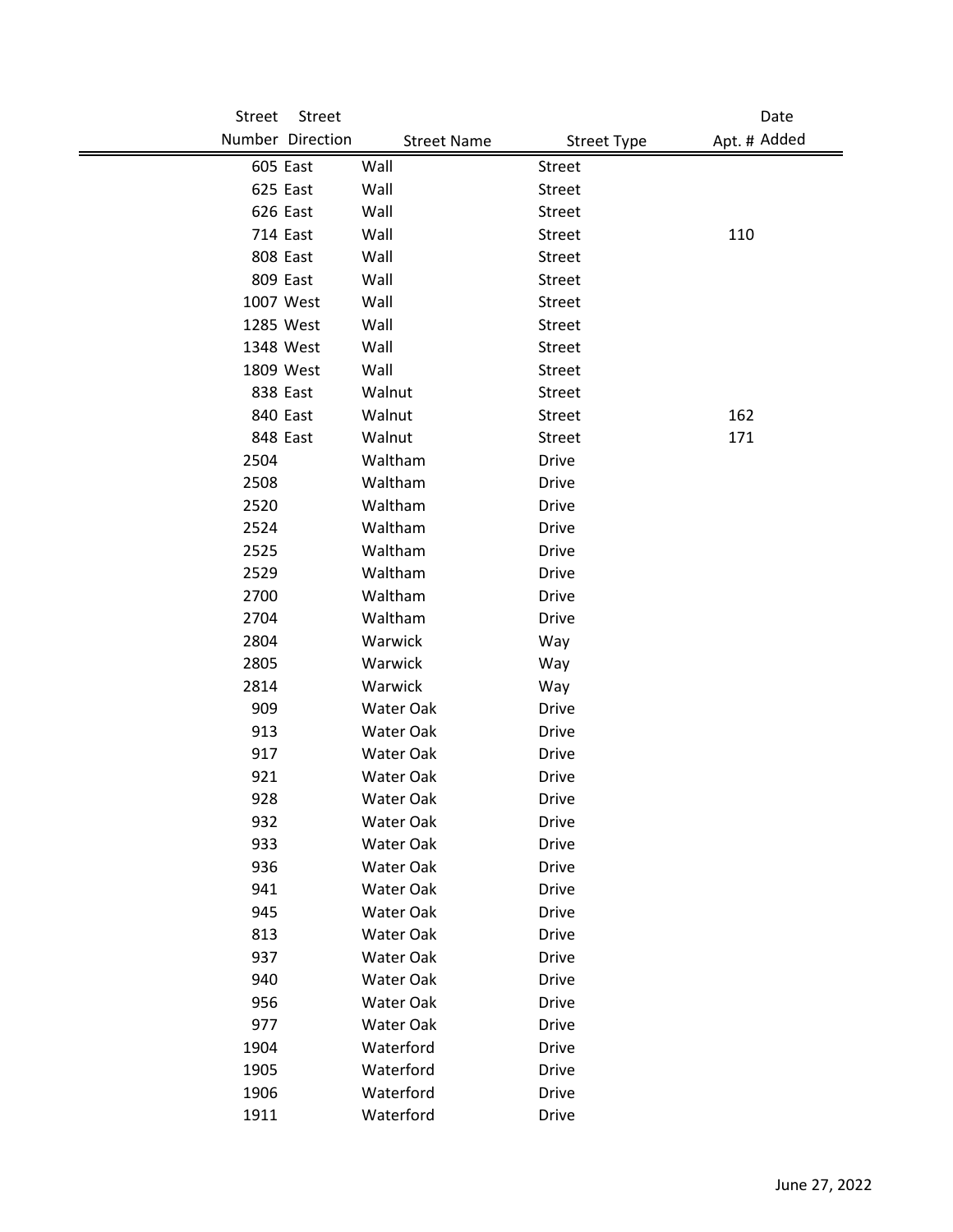| Street       | Street           |                        |                              | Date         |
|--------------|------------------|------------------------|------------------------------|--------------|
|              | Number Direction | <b>Street Name</b>     | <b>Street Type</b>           | Apt. # Added |
| 1919         |                  | Waterford              | <b>Drive</b>                 |              |
| 1925         |                  | Waterford              | <b>Drive</b>                 |              |
| 1926         |                  | Waterford              | <b>Drive</b>                 |              |
| 1930         |                  | Waterford              | <b>Drive</b>                 |              |
| 1909         |                  | Waterford              | <b>Drive</b>                 |              |
| 2809         |                  | Wateridge              | Court                        |              |
| 2810         |                  | Wateridge              | Court                        |              |
| 2816         |                  | Wateridge              | Court                        |              |
| 2818         |                  | Wateridge              | Court                        |              |
| 725          |                  | Weddle                 | <b>Drive</b>                 |              |
| 728          |                  | Weddle                 | <b>Drive</b>                 |              |
| 721          |                  | Weddle                 | <b>Drive</b>                 |              |
| 2013         |                  | Wedgewood              | <b>Drive</b>                 |              |
| 2014         |                  | Wedgewood              | <b>Drive</b>                 |              |
| 2029         |                  | Wedgewood              | <b>Drive</b>                 |              |
| 2033         |                  | Wedgewood              | <b>Drive</b>                 |              |
| 2037         |                  | Wedgewood              | <b>Drive</b>                 |              |
| 2041         |                  | Wedgewood              | <b>Drive</b>                 |              |
| 2050         |                  | Wedgewood              | <b>Drive</b>                 |              |
| 2053         |                  | Wedgewood              | <b>Drive</b>                 |              |
| 2054         |                  | Wedgewood              | <b>Drive</b>                 |              |
| 2057         |                  | Wedgewood              | <b>Drive</b>                 |              |
| 2058         |                  | Wedgewood              | <b>Drive</b>                 |              |
| 2062         |                  | Wedgewood              | <b>Drive</b>                 |              |
| 2066         |                  | Wedgewood              | <b>Drive</b>                 |              |
| 2109         |                  | Wedgewood              | <b>Drive</b>                 |              |
| 2138         |                  | Wedgewood              | <b>Drive</b>                 |              |
| 2145         |                  | Wedgewood              | <b>Drive</b>                 |              |
| 2146         |                  | Wedgewood              | Drive                        |              |
| 2150         |                  | Wedgewood              | <b>Drive</b>                 |              |
| 2153         |                  | Wedgewood              | <b>Drive</b>                 |              |
| 2154<br>2069 |                  | Wedgewood              | Drive                        |              |
|              |                  | Wedgewood<br>Wedgewood | <b>Drive</b>                 |              |
| 2117<br>2118 |                  | Wedgewood              | <b>Drive</b><br><b>Drive</b> |              |
| 2162         |                  | Wedgewood              |                              |              |
| 2157         |                  | Wedgwood               | <b>Drive</b><br><b>Drive</b> |              |
| 4024         |                  | Wellington             | Lane                         |              |
| 4034         |                  | Wellington             | Lane                         |              |
| 4030         |                  | Wellington             | Lane                         |              |
| 4038         |                  | Wellington             | Lane                         |              |
| 2805         |                  | Wentwood               | <b>Drive</b>                 |              |
| 2811         |                  | Wentwood               | <b>Drive</b>                 |              |
|              |                  |                        |                              |              |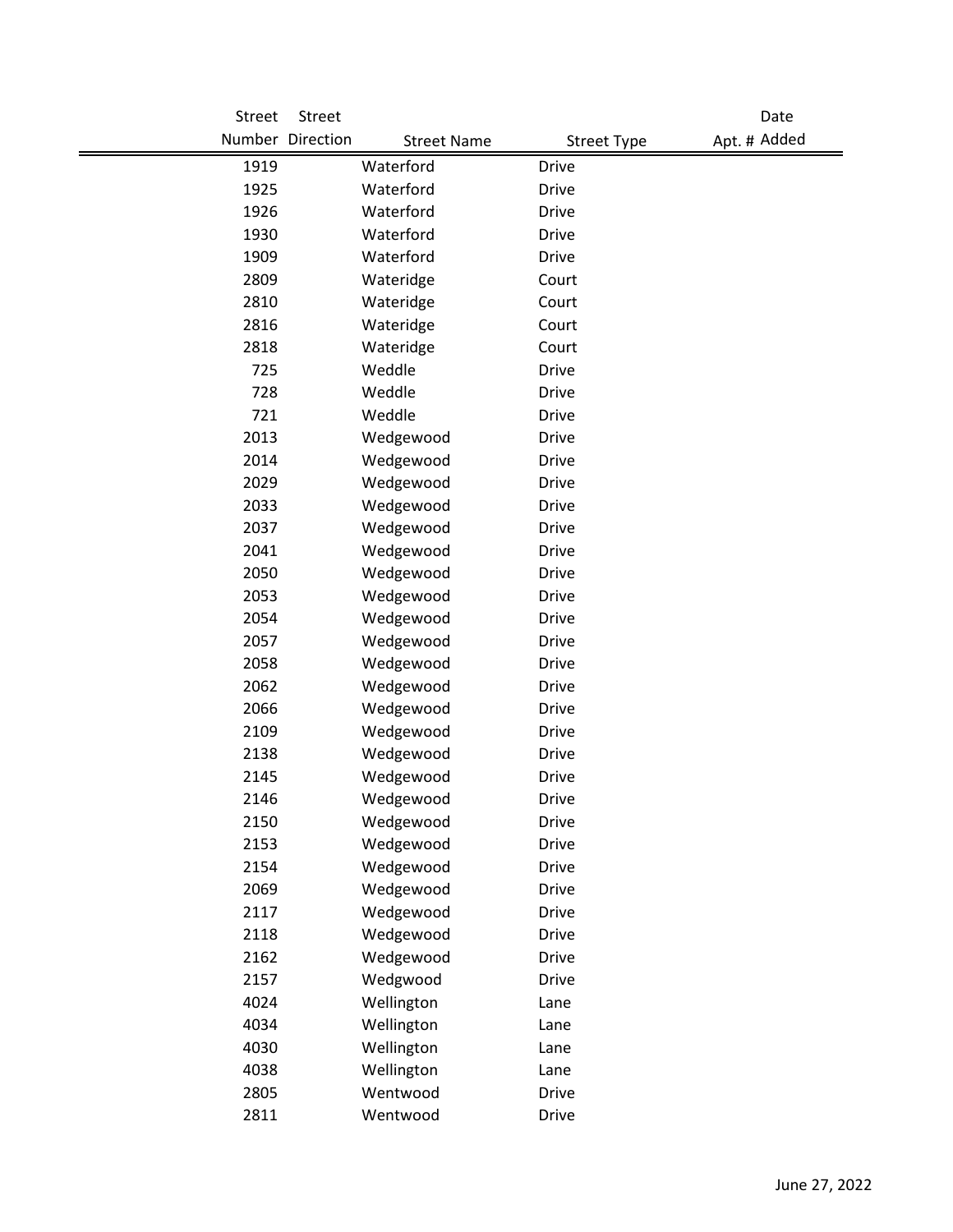| Street       | Street                                 |                    | Date         |
|--------------|----------------------------------------|--------------------|--------------|
|              | Number Direction<br><b>Street Name</b> | <b>Street Type</b> | Apt. # Added |
| 2816         | Wentwood                               | <b>Drive</b>       |              |
| 2817         | Wentwood                               | <b>Drive</b>       |              |
| 2840         | Wentwood                               | <b>Drive</b>       |              |
| 2841         | Wentwood                               | <b>Drive</b>       |              |
| 2846         | Wentwood                               | <b>Drive</b>       |              |
| 2847         | Wentwood                               | <b>Drive</b>       |              |
| 2852         | Wentwood                               | <b>Drive</b>       |              |
| 2904         | Wentwood                               | <b>Drive</b>       |              |
| 2940         | Wentwood                               | <b>Drive</b>       |              |
| 2941         | Wentwood                               | <b>Drive</b>       |              |
| 2946         | Wentwood                               | <b>Drive</b>       |              |
| 2947         | Wentwood                               | <b>Drive</b>       |              |
| 2952         | Wentwood                               | <b>Drive</b>       |              |
| 2953         | Wentwood                               | <b>Drive</b>       |              |
| 2910         | Wentwood                               | <b>Drive</b>       |              |
| 2845         | West                                   | Court              |              |
| 2122         | Westbrook                              | <b>Drive</b>       |              |
| 2140         | Westbrook                              | <b>Drive</b>       |              |
| 513          | Westbury                               | Drive              |              |
| 517          | Westbury                               | <b>Drive</b>       |              |
| 525          | Westbury                               | <b>Drive</b>       |              |
| 529          | Westbury                               | <b>Drive</b>       |              |
| 531          | Westbury                               | <b>Drive</b>       |              |
| 4503         | Westchase                              | Circle             |              |
| 4505         | Westchase                              | Circle             |              |
| 4507         | Westchase                              | Circle             |              |
| 4508         | Westchase                              | Circle             |              |
| 4514         | Westchase                              | Circle             |              |
| 4516         | Westchase                              | Circle             |              |
| 3301         | Westover                               | Court              |              |
| 3307         | Westover                               | Court              |              |
| 3309         | Westover                               | Court              |              |
| 2116         | Westwood                               | Terrace            |              |
| 2125         | Westwood                               | Terrace            |              |
| 2134         | Westwood                               | Terrace            |              |
| $\mathbf{1}$ | <b>Whispering Vine</b>                 | Court              |              |
| 5            | <b>Whispering Vine</b>                 | Court              |              |
| 2701         | Whitby                                 | Lane               |              |
| 2703         | Whitby                                 | Lane               |              |
| 2710         | Whitby                                 | Lane               |              |
| 2711         | Whitby                                 | Lane               |              |
| 2713         | Whitby                                 | Lane               |              |
| 4007         | Whitby                                 | Lane               |              |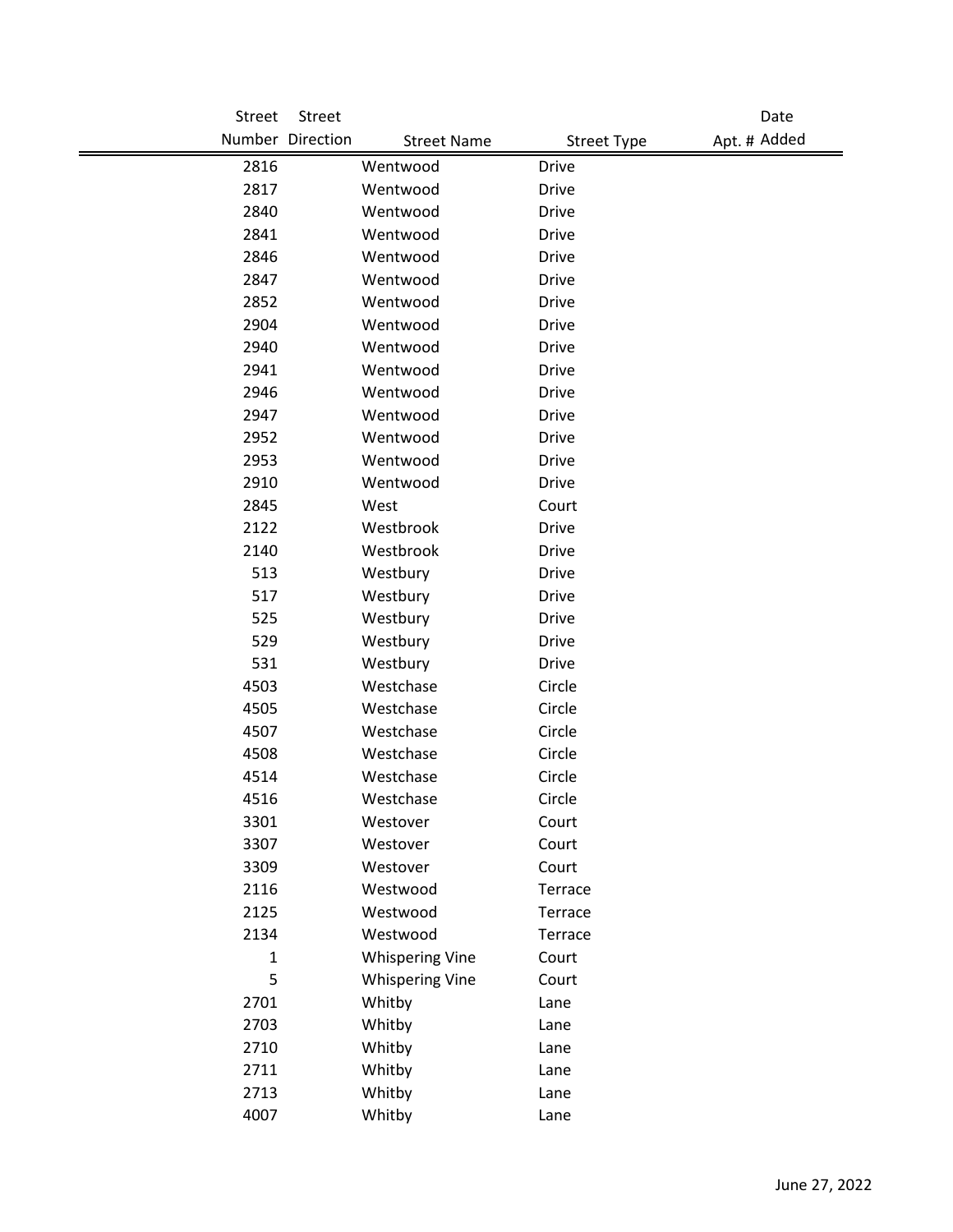| Street | Street                                 |                    | Date         |
|--------|----------------------------------------|--------------------|--------------|
|        | Number Direction<br><b>Street Name</b> | <b>Street Type</b> | Apt. # Added |
| 4013   | Whitby                                 | Lane               |              |
| 4016   | Whitby                                 | Lane               |              |
| 4017   | Whitby                                 | Lane               |              |
| 2722   | Whitby                                 | Lane               |              |
| 4003   | Whitby                                 | Lane               |              |
| 4010   | Whitby                                 | Lane               |              |
| 2701   | White Oak                              | <b>Drive</b>       |              |
| 2703   | White Oak                              | <b>Drive</b>       |              |
| 2705   | White Oak                              | <b>Drive</b>       |              |
| 2712   | White Oak                              | <b>Drive</b>       |              |
| 2714   | White Oak                              | <b>Drive</b>       |              |
| 2715   | White Oak                              | <b>Drive</b>       |              |
| 2716   | White Oak                              | <b>Drive</b>       |              |
| 2717   | White Oak                              | <b>Drive</b>       |              |
| 2401   | Whitney                                | Lane               |              |
| 2404   | Whitney                                | Lane               |              |
| 2409   | Whitney                                | Lane               |              |
| 2412   | Whitney                                | Lane               |              |
| 2620   | Wickersham                             | Court              |              |
| 2624   | Wickersham                             | Court              |              |
| 2628   | Wickersham                             | Court              |              |
| 3213   | Wilbarger                              | Trail              |              |
| 3225   | Wilbarger                              | Trail              |              |
| 3201   | Wilbarger                              | Trail              |              |
| 3209   | Wilbarger                              | Trail              |              |
| 3217   | Wilbarger                              | Trail              |              |
| 3200   | Wild Oak                               | Trail              |              |
| 3201   | Wild Oak                               | Trail              |              |
| 3208   | Wild Oak                               | <b>Trail</b>       |              |
| 1708   | Wildflower                             | Trail              |              |
| 1715   | Wildflower                             | Trail              |              |
| 1717   | Wildflower                             | Trail              |              |
| 1720   | Wildflower                             | Trail              |              |
| 1725   | Wildflower                             | Trail              |              |
| 1716   | Wildflower                             | Trail              |              |
| 906    | Wildwood                               | Circle             |              |
| 917    | Wildwood                               | Circle             |              |
| 926    | Wildwood                               | Circle             |              |
| 930    | Wildwood                               | Circle             |              |
| 125    | Wildwood                               | Court              | D            |
| 832    | Wildwood                               | Lane               |              |
| 834    | Wildwood                               | Lane               |              |
| 921    | Wildwood                               | Circle             |              |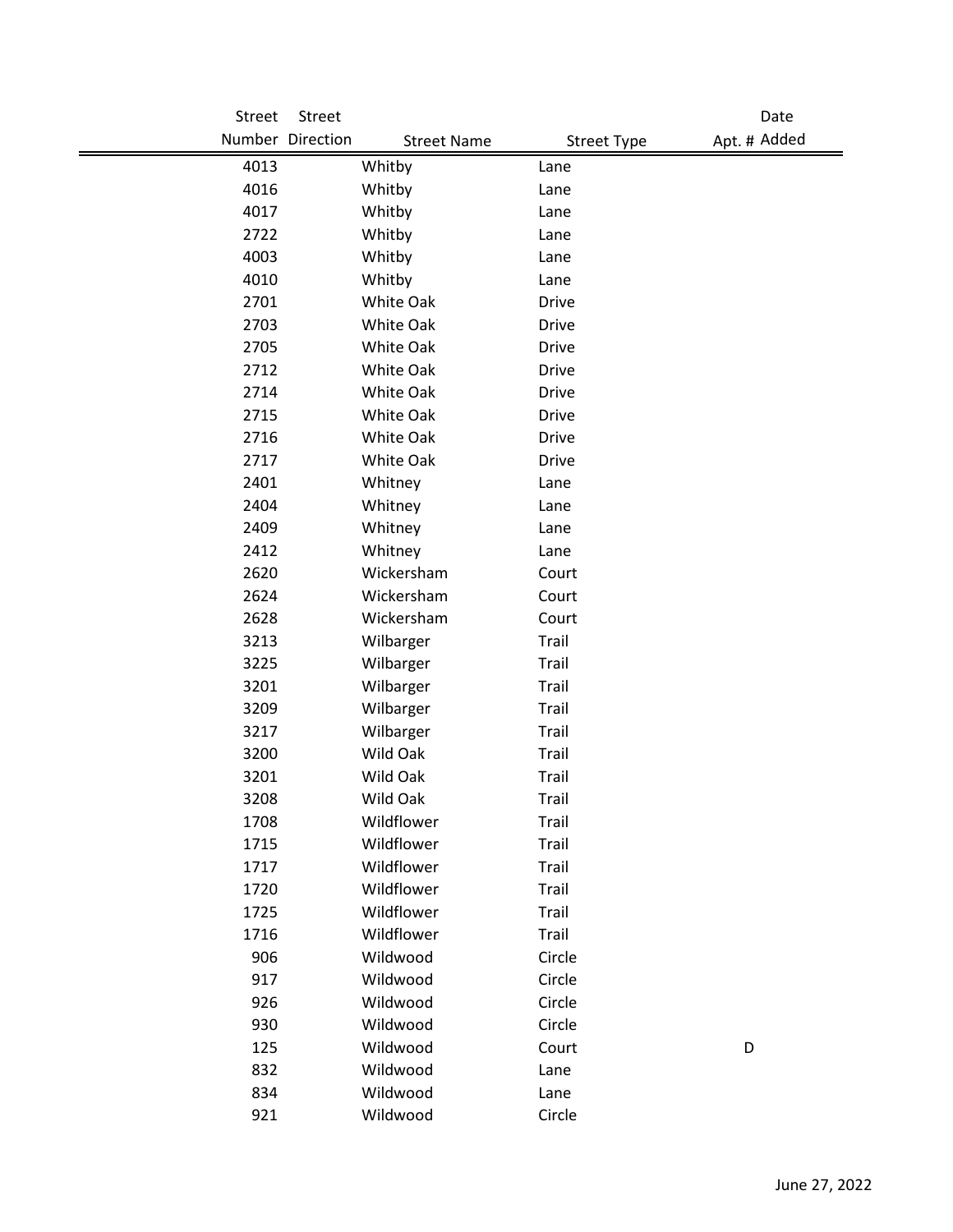| Street | Street           |                     |                    | Date         |
|--------|------------------|---------------------|--------------------|--------------|
|        | Number Direction | <b>Street Name</b>  | <b>Street Type</b> | Apt. # Added |
| 1208   |                  | William D. Tate     | Avenue             |              |
| 1212   |                  | William D. Tate     | Avenue             |              |
| 1228   |                  | William D. Tate     | Avenue             |              |
| 3500   |                  | William D. Tate     | Avenue             | 204          |
| 3975   |                  | William D. Tate     | Avenue             |              |
| 4101   |                  | Williams            | Court              |              |
| 4105   |                  | Williams            | Court              |              |
| 4109   |                  | Williams            | Court              |              |
| 2005   |                  | Willow              | Court              |              |
| 2008   |                  | Willow              | Court              |              |
| 4240   |                  | <b>Willow Bend</b>  |                    |              |
| 4252   |                  | Willow Bend         |                    |              |
| 2919   |                  | <b>Willow Creek</b> | <b>Drive</b>       |              |
| 2920   |                  | <b>Willow Creek</b> | <b>Drive</b>       |              |
| 2922   |                  | <b>Willow Creek</b> | <b>Drive</b>       |              |
| 2017   |                  | Willowood           | <b>Drive</b>       |              |
| 2021   |                  | Willowood           | <b>Drive</b>       |              |
| 2041   |                  | Willowood           | <b>Drive</b>       |              |
| 2042   |                  | Willowood           | <b>Drive</b>       |              |
| 2049   |                  | Willowood           | <b>Drive</b>       |              |
| 2054   |                  | Willowood           | <b>Drive</b>       |              |
| 2058   |                  | Willowood           | <b>Drive</b>       |              |
| 2062   |                  | Willowood           | <b>Drive</b>       |              |
| 2065   |                  | Willowood           | Drive              |              |
| 2074   |                  | Willowood           | <b>Drive</b>       |              |
| 2113   |                  | Willowood           | <b>Drive</b>       |              |
| 2118   |                  | Willowood           | Drive              |              |
| 2125   |                  | Willowood           | <b>Drive</b>       |              |
| 2126   |                  | Willowood           | Drive              |              |
| 2129   |                  | Willowood           | <b>Drive</b>       |              |
| 2130   |                  | Willowood           | Drive              |              |
| 2137   |                  | Willowood           | <b>Drive</b>       |              |
| 2145   |                  | Willowood           | <b>Drive</b>       |              |
| 2146   |                  | Willowood           | <b>Drive</b>       |              |
| 2161   |                  | Willowood           | <b>Drive</b>       |              |
| 3316   |                  | Willowood           | Drive              |              |
| 2033   |                  | Willowood           | <b>Drive</b>       |              |
| 2038   |                  | Willowood           | Drive              |              |
| 2070   |                  | Willowood           | <b>Drive</b>       |              |
| 2117   |                  | Willowood           | <b>Drive</b>       |              |
| 3324   |                  | Wilshire            | Avenue             |              |
| 3329   |                  | Wilshire            | Avenue             |              |
| 3336   |                  | Wilshire            | Avenue             |              |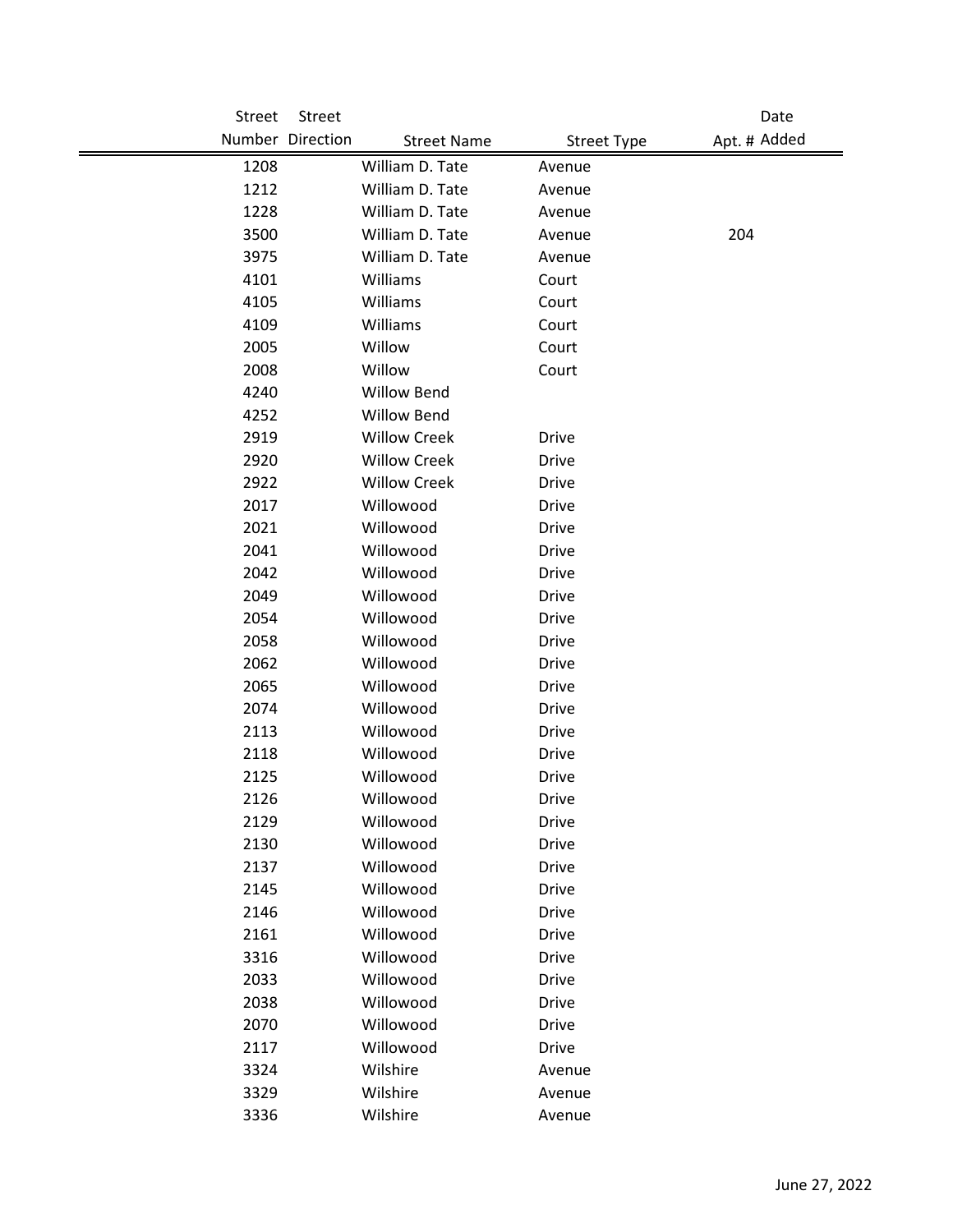| Street<br><b>Street</b> |                      |                    | Date         |
|-------------------------|----------------------|--------------------|--------------|
| Number Direction        | <b>Street Name</b>   | <b>Street Type</b> | Apt. # Added |
| 3337                    | Wilshire             | Avenue             |              |
| 3341                    | Wilshire             | Avenue             |              |
| 3349                    | Wilshire             | Avenue             |              |
| 3332                    | Wilshire             | Avenue             |              |
| 3340                    | Wilshire             | Avenue             |              |
| 1001 West               | <b>Winding Creek</b> | Drive              |              |
| 1014 West               | <b>Winding Creek</b> | <b>Drive</b>       |              |
| 1018 West               | <b>Winding Creek</b> | <b>Drive</b>       |              |
| 1021 West               | <b>Winding Creek</b> | <b>Drive</b>       |              |
| 1045 West               | <b>Winding Creek</b> | <b>Drive</b>       |              |
| 1061 West               | <b>Winding Creek</b> | <b>Drive</b>       |              |
| 1064 West               | <b>Winding Creek</b> | <b>Drive</b>       |              |
| 1068 West               | <b>Winding Creek</b> | <b>Drive</b>       |              |
| 1069 West               | <b>Winding Creek</b> | <b>Drive</b>       |              |
| 1072 West               | <b>Winding Creek</b> | <b>Drive</b>       |              |
| 1073 West               | <b>Winding Creek</b> | <b>Drive</b>       |              |
| 1076 West               | <b>Winding Creek</b> | <b>Drive</b>       |              |
| 1080 West               | <b>Winding Creek</b> | <b>Drive</b>       |              |
| 1081 West               | <b>Winding Creek</b> | <b>Drive</b>       |              |
| 1085 West               | <b>Winding Creek</b> | Drive              |              |
| 1092 West               | <b>Winding Creek</b> | <b>Drive</b>       |              |
| 1093 West               | <b>Winding Creek</b> | <b>Drive</b>       |              |
| 1096 West               | <b>Winding Creek</b> | <b>Drive</b>       |              |
| 1100 West               | <b>Winding Creek</b> | <b>Drive</b>       |              |
| 1112 West               | <b>Winding Creek</b> | <b>Drive</b>       |              |
| 1113 West               | <b>Winding Creek</b> | <b>Drive</b>       |              |
| 1116 West               | <b>Winding Creek</b> | <b>Drive</b>       |              |
| 1124 West               | <b>Winding Creek</b> | <b>Drive</b>       |              |
| 2101 South              | <b>Winding Creek</b> | Drive              |              |
| 2104 South              | <b>Winding Creek</b> | <b>Drive</b>       |              |
| 2105 South              | <b>Winding Creek</b> | Drive              |              |
| 2112 South              | <b>Winding Creek</b> | Drive              |              |
| 2121 South              | <b>Winding Creek</b> | <b>Drive</b>       |              |
| 2124 South              | <b>Winding Creek</b> | Drive              |              |
| 2128 South              | <b>Winding Creek</b> | <b>Drive</b>       |              |
| 2132 South              | <b>Winding Creek</b> | <b>Drive</b>       |              |
| 2133 South              | <b>Winding Creek</b> | <b>Drive</b>       |              |
| 2136 South              | <b>Winding Creek</b> | <b>Drive</b>       |              |
| 2141 South              | <b>Winding Creek</b> | Drive              |              |
| 2145 South              | <b>Winding Creek</b> | Drive              |              |
| 2148 South              | <b>Winding Creek</b> | Drive              |              |
| 2152 South              | <b>Winding Creek</b> | <b>Drive</b>       |              |
| 2153 South              | <b>Winding Creek</b> | Drive              |              |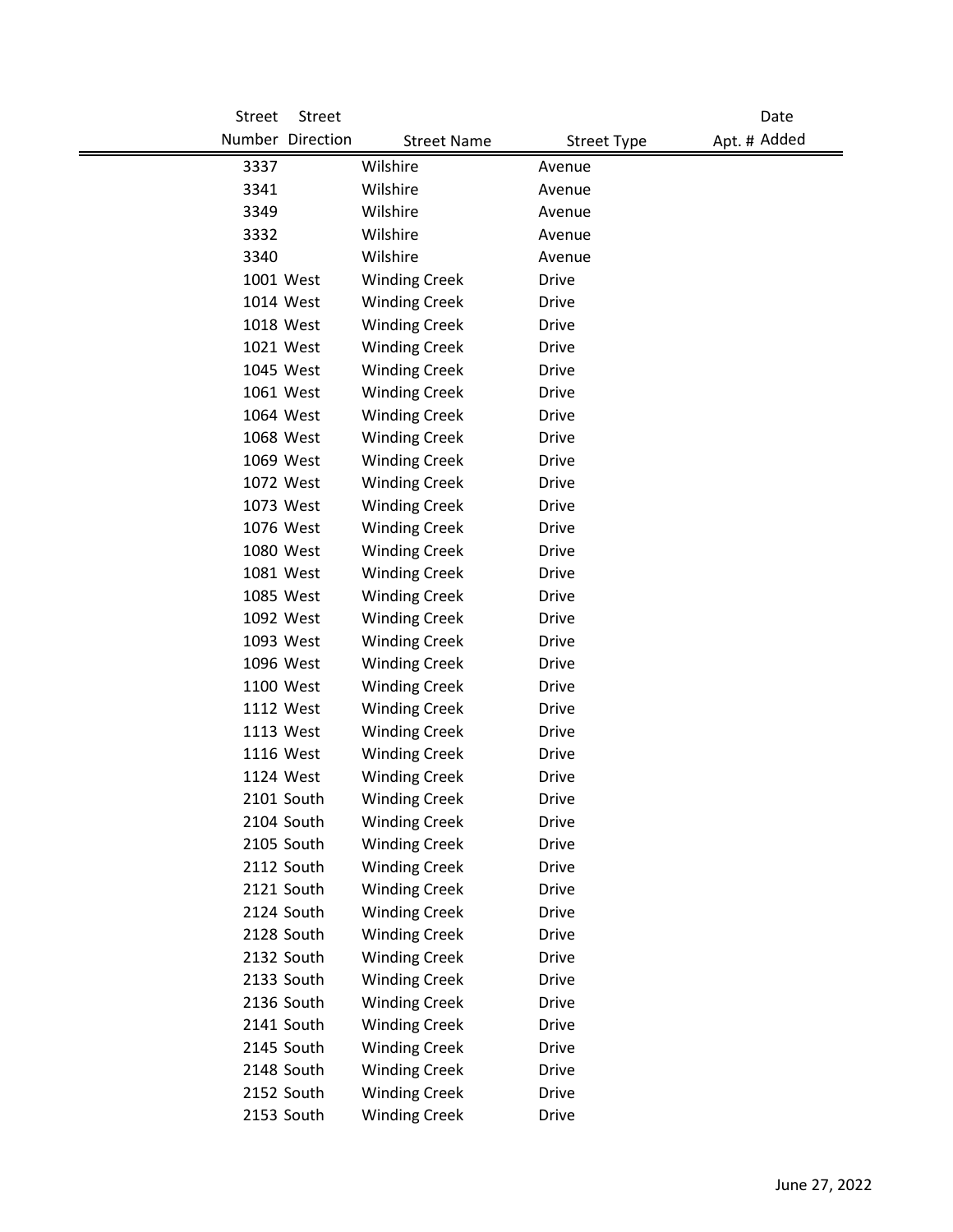| <b>Street</b> | Street           |                       |                    | Date         |
|---------------|------------------|-----------------------|--------------------|--------------|
|               | Number Direction | <b>Street Name</b>    | <b>Street Type</b> | Apt. # Added |
|               | 2157 South       | <b>Winding Creek</b>  | <b>Drive</b>       |              |
|               | 2160 South       | <b>Winding Creek</b>  | Drive              |              |
|               | 2164 South       | <b>Winding Creek</b>  | <b>Drive</b>       |              |
|               | 2172 South       | <b>Winding Creek</b>  | <b>Drive</b>       |              |
|               | 2177 South       | <b>Winding Creek</b>  | <b>Drive</b>       |              |
|               | 2185 South       | <b>Winding Creek</b>  | <b>Drive</b>       |              |
|               | 1033 West        | <b>Winding Creek</b>  | <b>Drive</b>       |              |
|               | 1020 West        | <b>Winding Creek</b>  | <b>Drive</b>       |              |
|               | 1060 West        | <b>Winding Creek</b>  | <b>Drive</b>       |              |
|               | 1101 West        | <b>Winding Creek</b>  | <b>Drive</b>       |              |
|               | 1105 West        | <b>Winding Creek</b>  | <b>Drive</b>       |              |
|               | 2137 South       | <b>Winding Creek</b>  | <b>Drive</b>       |              |
| 4109          |                  | Windomere             | <b>Drive</b>       |              |
| 4125          |                  | Windomere             | <b>Drive</b>       |              |
| 4129          |                  | Windomere             | <b>Drive</b>       |              |
| 4137          |                  | Windomere             | <b>Drive</b>       |              |
| 4141          |                  | Windomere             | <b>Drive</b>       |              |
| 4145          |                  | Windomere             | <b>Drive</b>       |              |
| 3501          |                  | <b>Windsor Forest</b> | <b>Drive</b>       |              |
| 3510          |                  | <b>Windsor Forest</b> | <b>Drive</b>       |              |
| 3514          |                  | <b>Windsor Forest</b> | <b>Drive</b>       |              |
| 3517          |                  | <b>Windsor Forest</b> | <b>Drive</b>       |              |
| 704           |                  | Windswept             | Court              |              |
| 706           |                  | Windswept             | Court              |              |
| 710           |                  | Windswept             | Court              |              |
| 4303          |                  | Windswept             | Lane               |              |
| 4301          |                  | Windswept             | Lane               |              |
| 4313          |                  | Windswept             | Lane               |              |
| 4323          |                  | Windswept             | Lane               |              |
| 4325          |                  | Windswept             | Lane               |              |
| 4327          |                  | Windswept             | Lane               |              |
| 4331          |                  | Windswept             | Lane               |              |
| 4337          |                  | Windswept             | Lane               |              |
| 4341          |                  | Windswept             | Lane               |              |
| 4345          |                  | Windswept             | Lane               |              |
| 4347          |                  | Windswept             | Lane               |              |
| 4319          |                  | Windswept             | Lane               |              |
| 3502          |                  | Windview              | <b>Street</b>      |              |
| 3506          |                  | Windview              | <b>Street</b>      |              |
| 3509          |                  | Windview              | Street             |              |
| 3510          |                  | Windview              | <b>Street</b>      |              |
| 6             |                  | Windy Knoll           | Court              |              |
| 1204          |                  | Winslow               | Lane               |              |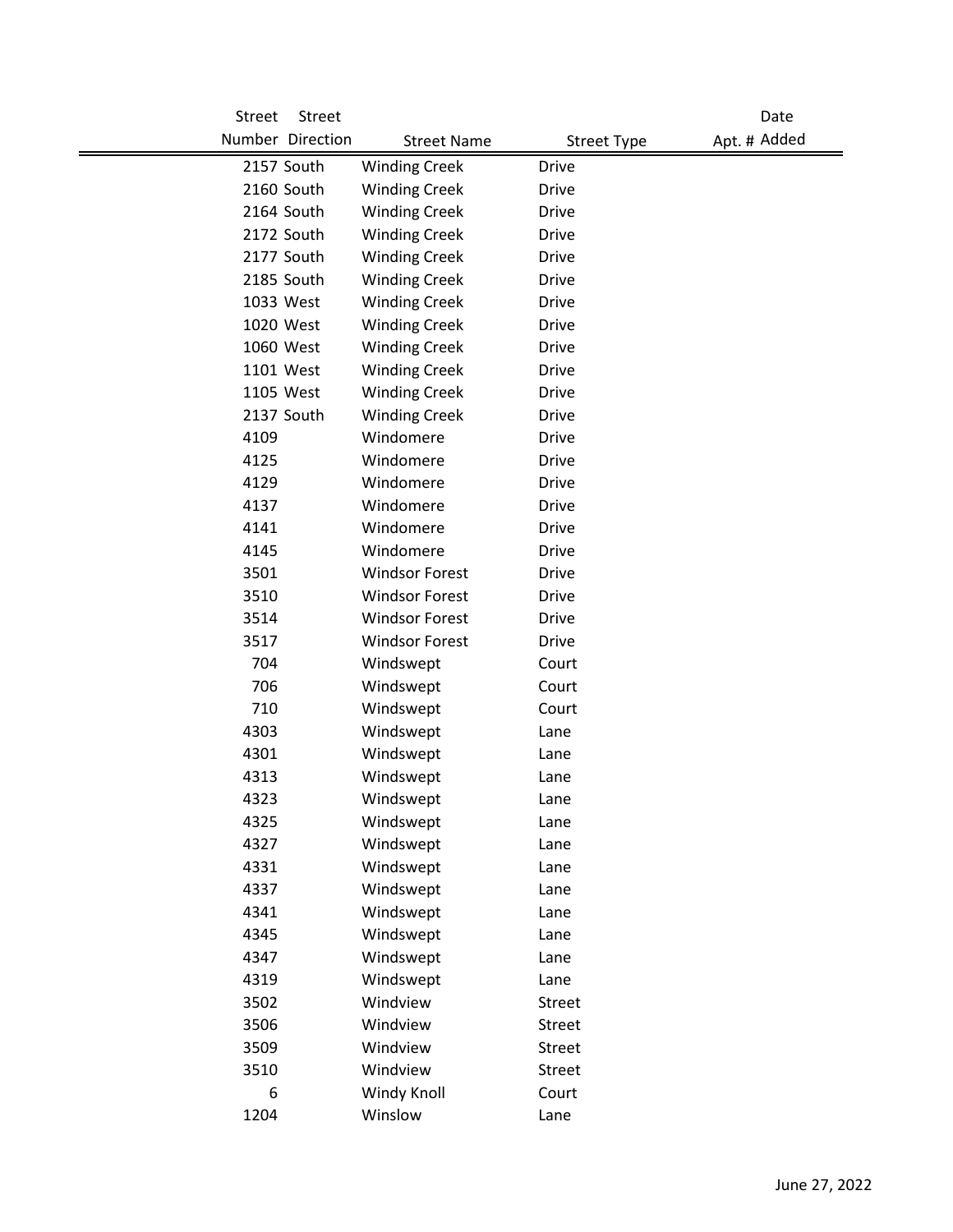| <b>Street</b> | Street           |                    |                    | Date         |
|---------------|------------------|--------------------|--------------------|--------------|
|               | Number Direction | <b>Street Name</b> | <b>Street Type</b> | Apt. # Added |
| 1206          |                  | Winslow            | Lane               |              |
| 1207          |                  | Winslow            | Lane               | 5/31/2022    |
| 1216          |                  | Winslow            | Lane               |              |
| 1220          |                  | Winslow            | Lane               |              |
| 1532          |                  | Winslow            | Lane               |              |
| 504           |                  | Winter Wood        | <b>Drive</b>       |              |
| 508           |                  | Winter Wood        | <b>Drive</b>       |              |
| 616           |                  | Winter Wood        | <b>Drive</b>       |              |
| 620           |                  | Winter Wood        | <b>Drive</b>       |              |
| 628           |                  | Winter Wood        | <b>Drive</b>       |              |
| 633           |                  | Winter Wood        | <b>Drive</b>       |              |
| 3120          |                  | Wintergreen        | Terrace            |              |
| 3202          |                  | Wintergreen        | Terrace            |              |
| 3206          |                  | Wintergreen        | Terrace            |              |
| 3214          |                  | Wintergreen        | Terrace            |              |
| 3303          |                  | Wintergreen        | Terrace            |              |
| 3327          |                  | Wintergreen        | Terrace            |              |
| 3433          |                  | Wintergreen        | Terrace            |              |
| 3419          |                  | Wintergreen        | Terrace            |              |
| 800           |                  | Wonder             | Way                |              |
| 802           |                  | Wonder             | Way                |              |
| 806           |                  | Wonder             | Way                |              |
| 807           |                  | Wonder             | Way                |              |
| 808           |                  | Wonder             | Way                |              |
| 810           |                  | Wonder             | Way                |              |
| 224           |                  | Wood               | Street             |              |
| 1906          |                  | <b>Wood Creek</b>  | <b>Drive</b>       |              |
| 1907          |                  | <b>Wood Creek</b>  | <b>Drive</b>       |              |
| 1909          |                  | <b>Wood Creek</b>  | Drive              |              |
| 1915          |                  | <b>Wood Creek</b>  | <b>Drive</b>       |              |
| 1921          |                  | <b>Wood Creek</b>  | Drive              |              |
| 1910          |                  | <b>Wood Crest</b>  | <b>Drive</b>       |              |
| 1914          |                  | <b>Wood Crest</b>  | <b>Drive</b>       |              |
| 1917          |                  | <b>Wood Crest</b>  | <b>Drive</b>       |              |
| 1919          |                  | <b>Wood Crest</b>  | <b>Drive</b>       |              |
| 1903          |                  | Wood Meadow        | Drive              |              |
| 1906          |                  | Wood Meadow        | <b>Drive</b>       |              |
| 1907          |                  | Wood Meadow        | Drive              |              |
| 1904          |                  | Wood Meadow        | <b>Drive</b>       |              |
| 1001          |                  | Woodbriar          | <b>Drive</b>       |              |
| 1013          |                  | Woodbriar          | <b>Drive</b>       |              |
| 1020          |                  | Woodbriar          | <b>Drive</b>       |              |
| 1029          |                  | Woodbriar          | <b>Drive</b>       |              |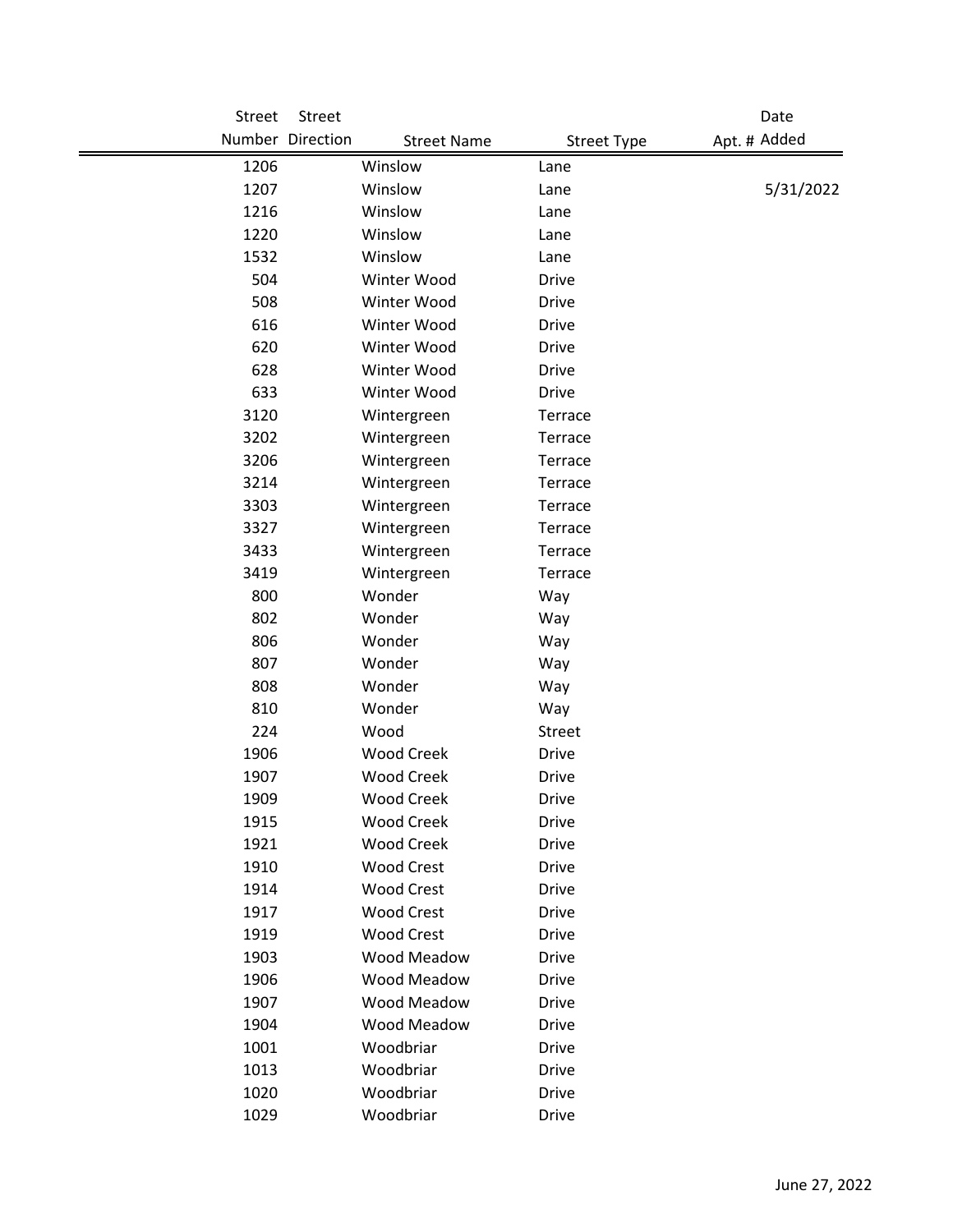| Street     | Street           |                      |                    | Date         |
|------------|------------------|----------------------|--------------------|--------------|
|            | Number Direction | <b>Street Name</b>   | <b>Street Type</b> | Apt. # Added |
| 1032       |                  | Woodbriar            | <b>Drive</b>       |              |
| 1033       |                  | Woodbriar            | <b>Drive</b>       |              |
| 1036       |                  | Woodbriar            | <b>Drive</b>       |              |
| 1037       |                  | Woodbriar            | <b>Drive</b>       |              |
| 1045       |                  | Woodbriar            | <b>Drive</b>       |              |
| 1053       |                  | Woodbriar            | <b>Drive</b>       |              |
| 1057       |                  | Woodbriar            | <b>Drive</b>       |              |
| 1077       |                  | Woodbriar            | <b>Drive</b>       |              |
| 1085       |                  | Woodbriar            | <b>Drive</b>       |              |
| 1086       |                  | Woodbriar            | <b>Drive</b>       |              |
| 1089       |                  | Woodbriar            | <b>Drive</b>       |              |
| 1093       |                  | Woodbriar            | <b>Drive</b>       |              |
| 1094       |                  | Woodbriar            | <b>Drive</b>       |              |
| 1098       |                  | Woodbriar            | <b>Drive</b>       |              |
| 1105       |                  | Woodbriar            | <b>Drive</b>       |              |
| 1113       |                  | Woodbriar            | <b>Drive</b>       |              |
| 1008       |                  | Woodbriar            | <b>Drive</b>       |              |
| 2701       |                  | <b>Wooded Trail</b>  | Court              |              |
| 2705       |                  | <b>Wooded Trail</b>  | Court              |              |
| 4336       |                  | Woodglen             | <b>Drive</b>       |              |
| 4344       |                  | Woodglen             | <b>Drive</b>       |              |
| 4345       |                  | Woodglen             | <b>Drive</b>       |              |
| 4348       |                  | Woodglen             | <b>Drive</b>       |              |
| 2800       |                  | Woodhaven            | <b>Drive</b>       |              |
| 2804       |                  | Woodhaven            | <b>Drive</b>       |              |
| 2807       |                  | Woodhaven            | <b>Drive</b>       |              |
| 2811       |                  | Woodhaven            | <b>Drive</b>       |              |
| 2815       |                  | Woodhaven            | <b>Drive</b>       |              |
| 2902       |                  | Woodhaven            | Drive              |              |
| 2906       |                  | Woodhaven            | <b>Drive</b>       |              |
| 3000       |                  | Woodhaven            | Drive              |              |
| 3004       |                  | Woodhaven            | <b>Drive</b>       |              |
| 3006       |                  | Woodhaven            | <b>Drive</b>       |              |
| 2912       |                  | Woodhaven            | <b>Drive</b>       |              |
| 3002       |                  | Woodhaven            | <b>Drive</b>       |              |
| 3008       |                  | Woodhaven            | Drive              |              |
| 500<br>512 |                  | Woodhill<br>Woodhill | Court              |              |
| 517        |                  | Woodhill             | Court<br>Court     |              |
| 518        |                  | Woodhill             | Court              |              |
| 520        |                  | Woodhill             | Court              |              |
| 503        |                  | Woodhill             | Court              |              |
| 505        |                  | Woodhill             | Court              |              |
|            |                  |                      |                    |              |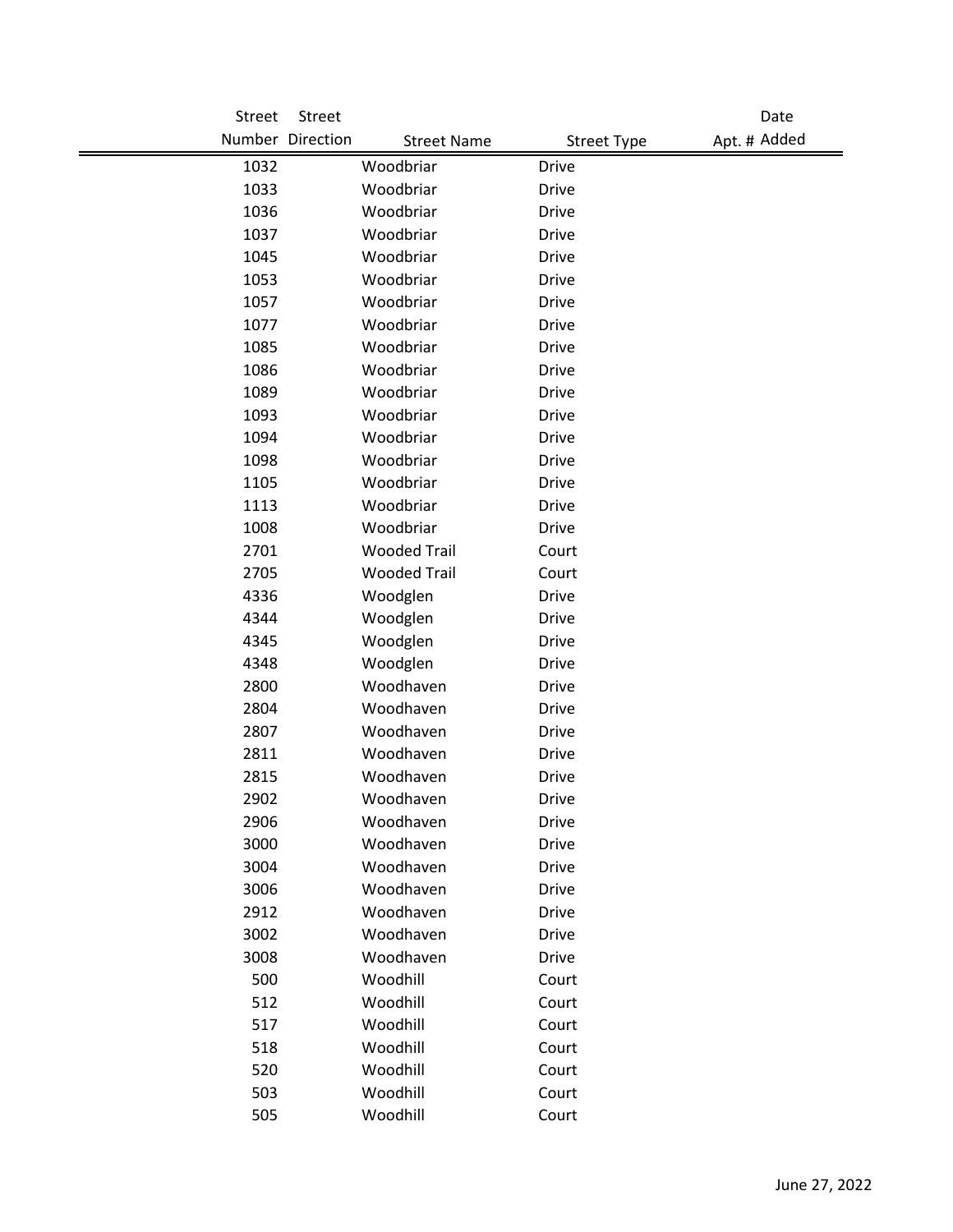| Street       | Street           |                                  |                         | Date         |
|--------------|------------------|----------------------------------|-------------------------|--------------|
|              | Number Direction | <b>Street Name</b>               | <b>Street Type</b>      | Apt. # Added |
| 522          |                  | Woodhill                         | Court                   |              |
| 4130         |                  | Woodland                         | Court                   |              |
| 4138         |                  | Woodland                         | Court                   |              |
| 4141         |                  | Woodland                         | Court                   |              |
| 4142         |                  | Woodland                         | Court                   |              |
| 4145         |                  | Woodland                         | Court                   |              |
| 4146         |                  | Woodland                         | Court                   |              |
| 4149         |                  | Woodland                         | Court                   |              |
| 4150         |                  | Woodland                         | Court                   |              |
| 4153         |                  | Woodland                         | Court                   |              |
| 4154         |                  | Woodland                         | Court                   |              |
| 4158         |                  | Woodland                         | Court                   |              |
| 2801         |                  | <b>Woodland Hills</b>            | <b>Drive</b>            |              |
| 2805         |                  | <b>Woodland Hills</b>            | Drive                   |              |
| 2806         |                  | <b>Woodland Hills</b>            | Drive                   |              |
| 2810         |                  | <b>Woodland Hills</b>            | Drive                   |              |
| 2813         |                  | <b>Woodland Hills</b>            | <b>Drive</b>            |              |
| 2814         |                  | <b>Woodland Hills</b>            | <b>Drive</b>            |              |
| 2901         |                  | <b>Woodland Hills</b>            | Drive                   |              |
| 2905         |                  | <b>Woodland Hills</b>            | <b>Drive</b>            |              |
| 2934         |                  | <b>Woodland Hills</b>            | <b>Drive</b>            |              |
| 2942         |                  | <b>Woodland Hills</b>            | Drive                   |              |
| 2946         |                  | <b>Woodland Hills</b>            | <b>Drive</b>            |              |
| 2950         |                  | <b>Woodland Hills</b>            | <b>Drive</b>            |              |
| 2958         |                  | <b>Woodland Hills</b>            | <b>Drive</b>            |              |
| 2962         |                  | <b>Woodland Hills</b>            | Drive                   |              |
| 2966         |                  | <b>Woodland Hills</b>            | Drive                   |              |
| 2802         |                  | <b>Woodland Hills</b>            | <b>Drive</b>            |              |
| 2970         |                  | <b>Woodland Hills</b>            | <b>Drive</b>            |              |
| 1209         |                  | Woodmoor                         | Court                   |              |
| 1213         |                  | Woodmoor                         | Court                   |              |
| 4142         |                  | Woodside Knoll                   |                         |              |
| 4143         |                  | Woodside Knoll                   |                         |              |
| 4146         |                  | Woodside Knoll<br>Woodside Knoll |                         |              |
| 4147<br>4150 |                  | Woodside Knoll                   |                         |              |
|              | 204 East         | Worth                            |                         |              |
| 221 East     |                  | Worth                            | Street<br><b>Street</b> |              |
|              | 318 East         | Worth                            | Street                  |              |
|              | 325 East         | Worth                            | Street                  |              |
|              | 404 East         | Worth                            | Street                  |              |
| 428 East     |                  | Worth                            | Street                  |              |
|              | 503 East         | Worth                            | Street                  |              |
|              |                  |                                  |                         |              |